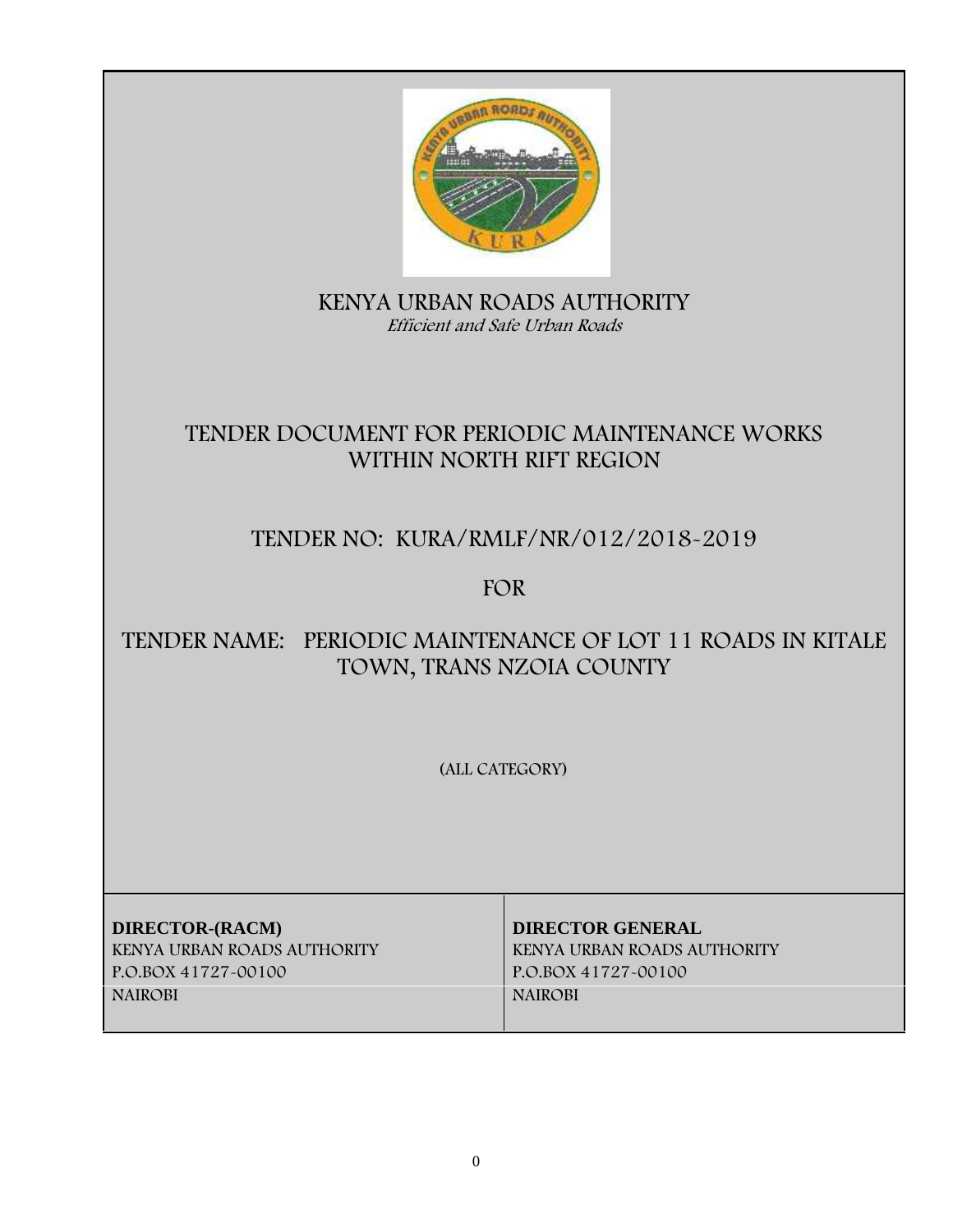## **TABLE OF CONTENTS**

| SECTION II: INSTRUCTIONS TO TENDERERS AND CONDITIONS OF TENDER3 |  |
|-----------------------------------------------------------------|--|
|                                                                 |  |
|                                                                 |  |
|                                                                 |  |
|                                                                 |  |
|                                                                 |  |
|                                                                 |  |
|                                                                 |  |
| SECTION VI: SUPERVISION AND CONTRACT EVALUATION MANUAL 2012 111 |  |
|                                                                 |  |
|                                                                 |  |
|                                                                 |  |
|                                                                 |  |
|                                                                 |  |
|                                                                 |  |
|                                                                 |  |
|                                                                 |  |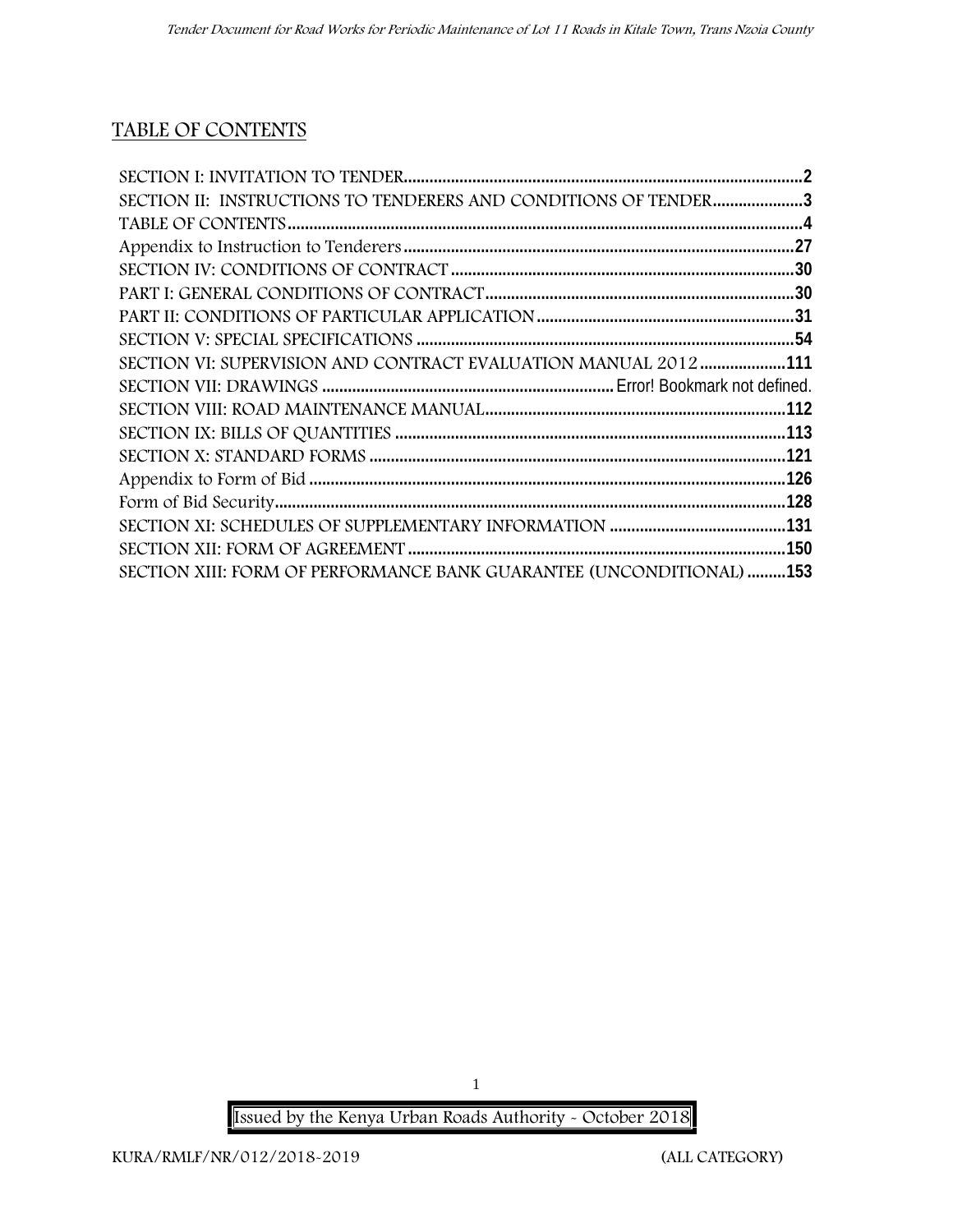## **SECTION I: INVITATION TO TENDER**

(See www.kura.go.ke/tender notices)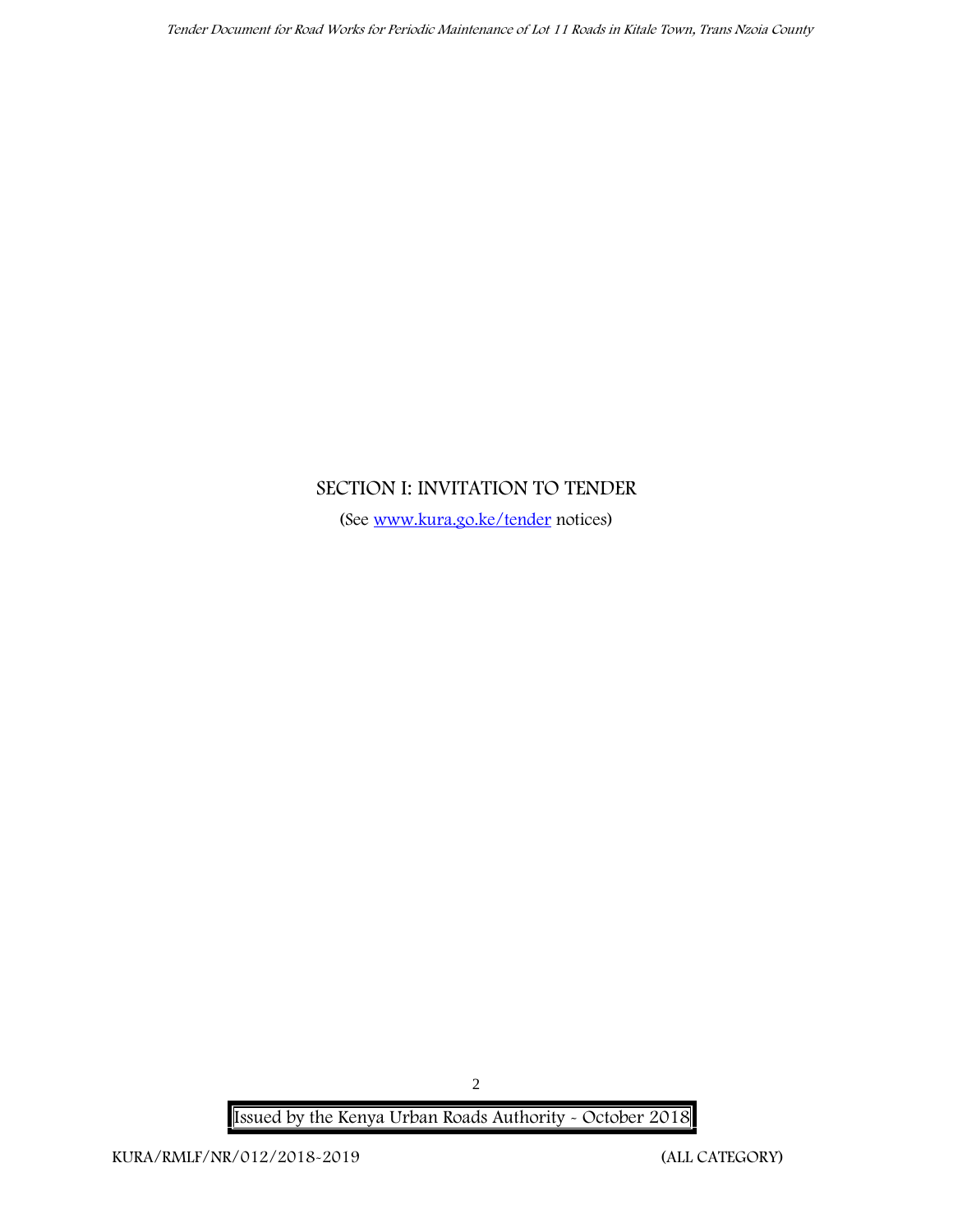## **SECTION II: INSTRUCTIONS TO TENDERERS AND CONDITIONS OF TENDER**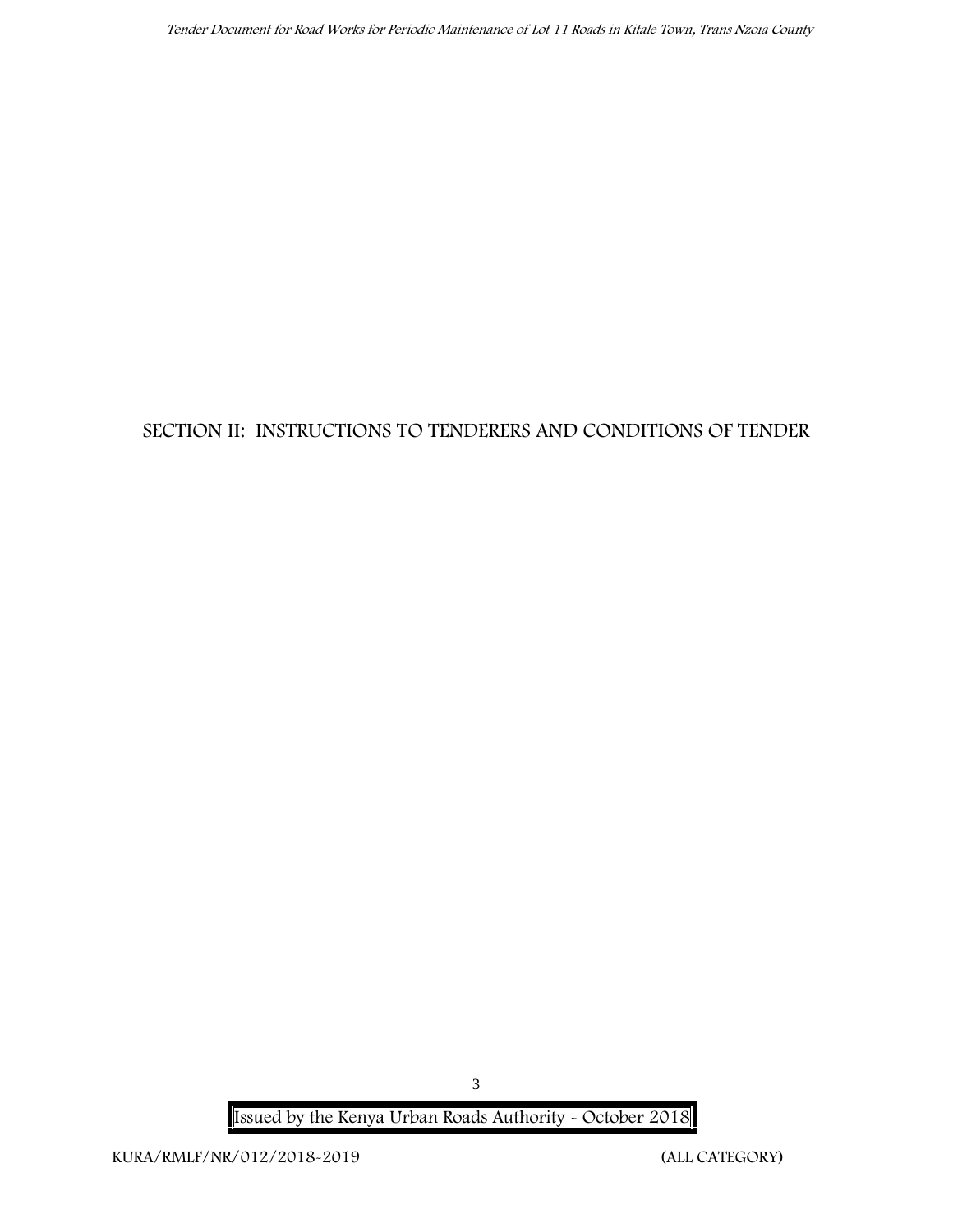## **TABLE OF CONTENTS**

| A.             |                                                                      |  |
|----------------|----------------------------------------------------------------------|--|
| 1              |                                                                      |  |
| 2              |                                                                      |  |
| 3              |                                                                      |  |
| $\overline{4}$ |                                                                      |  |
| 5              |                                                                      |  |
| 6              |                                                                      |  |
| 7              |                                                                      |  |
| 8              |                                                                      |  |
| <b>B.</b>      |                                                                      |  |
| 9              |                                                                      |  |
| 10             |                                                                      |  |
| 11             |                                                                      |  |
| C.             |                                                                      |  |
| 12             |                                                                      |  |
| 13             |                                                                      |  |
| 14             |                                                                      |  |
| 15             |                                                                      |  |
| 16             |                                                                      |  |
| 17             |                                                                      |  |
| 18             |                                                                      |  |
| 19             |                                                                      |  |
| 20             |                                                                      |  |
| D.             |                                                                      |  |
| 21             |                                                                      |  |
| 22             |                                                                      |  |
| 23             |                                                                      |  |
| 24             |                                                                      |  |
| E.             |                                                                      |  |
| 25             |                                                                      |  |
| 26             |                                                                      |  |
| 27             |                                                                      |  |
| 28             |                                                                      |  |
| 29             |                                                                      |  |
| 30             |                                                                      |  |
| 31             |                                                                      |  |
| F.             |                                                                      |  |
| G.             |                                                                      |  |
| 32             |                                                                      |  |
| 33             | employer's right to accept any bid and to reject any or all bids  17 |  |
| 34             |                                                                      |  |
| 35             |                                                                      |  |
| 36             |                                                                      |  |
| 37             |                                                                      |  |
| 5.             |                                                                      |  |
|                | INSTRUCTIONS TO TENDERERS AND CONDITIONS OF TENDER                   |  |

 $\overline{4}$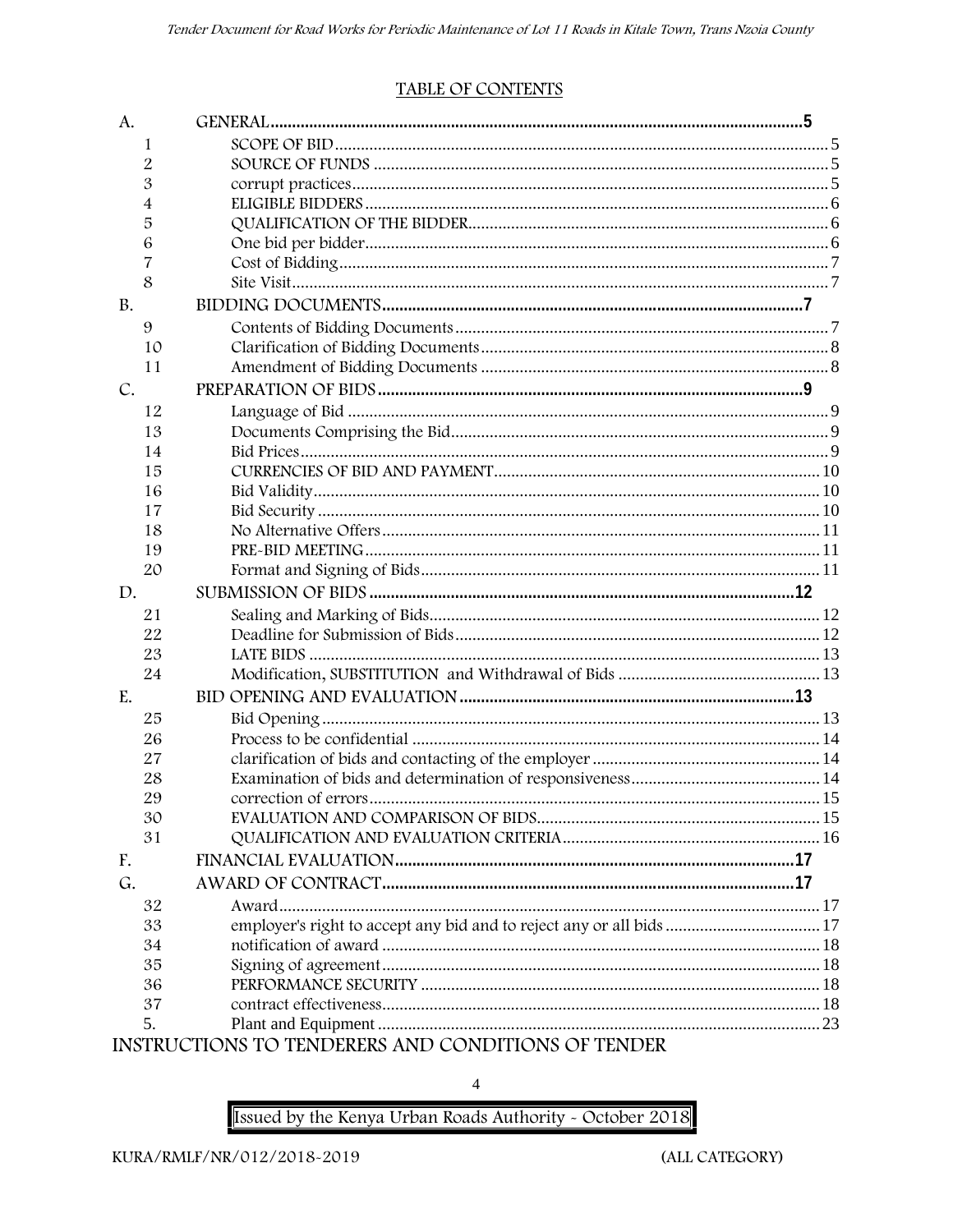### **A. GENERAL**

- **1 SCOPE OF BID**
	- 1.1 The Employer, as defined in the Conditions of Contract Part II hereinafter "the Employer" wishes to receive bids for the construction of works as described in Section 1, clause 102 of the Special Specifications –"Location and extent of the Works")
	- 1.2 The successful bidder will be expected to complete the Works within the period stated in the Appendix to Form of Bid from the date of commencement of the Works.
	- 1.3 Throughout these bidding documents, the terms bid and tender and their derivatives (bidder/tenderer, bid/tendered, bidding/tendering etc.) are synonymous, and day means calendar day. Singular also means plural.

## **2 SOURCE OF FUNDS**

2.1 The source of funding is the Government of Kenya through the Road Maintenance Levy Fund.

## **3 CORRUPT PRACTICES**

3.1 The government requires that the bidders, suppliers, sub-contractors and supervisors observe the highest standards of ethics during the execution of such contracts. In this pursuit of this policy, the government;

Defines for the purpose of this provision, the terms set forth below as follows:

- i) "corrupt practice" means the offering, giving ,receiving, or soliciting of anything of value to influence the action of the public official in the procurement process or in the execution, and
- ii) "fraudulent practice" means a misrepresentation of facts in order to influence a procurement process or the execution of a contract to the detriment of the employer, and includes collusive practices among bidders (prior to or after bid submission) designed to establish bid prices at artificial, non-competitive levels and to deprive the employer the benefits of free and open competition

Will reject a proposal for award if it determines that the bidder recommended for award has engaged in corrupt or fraudulent practices in competing for the contract, and

Will declare a firm ineligible, either indefinitely or for a stated period of time, to be awarded a government contract if it at any time it is determined that the firm has engaged in corrupt or fraudulent practices in competing for, or in executing, a government financed contract



5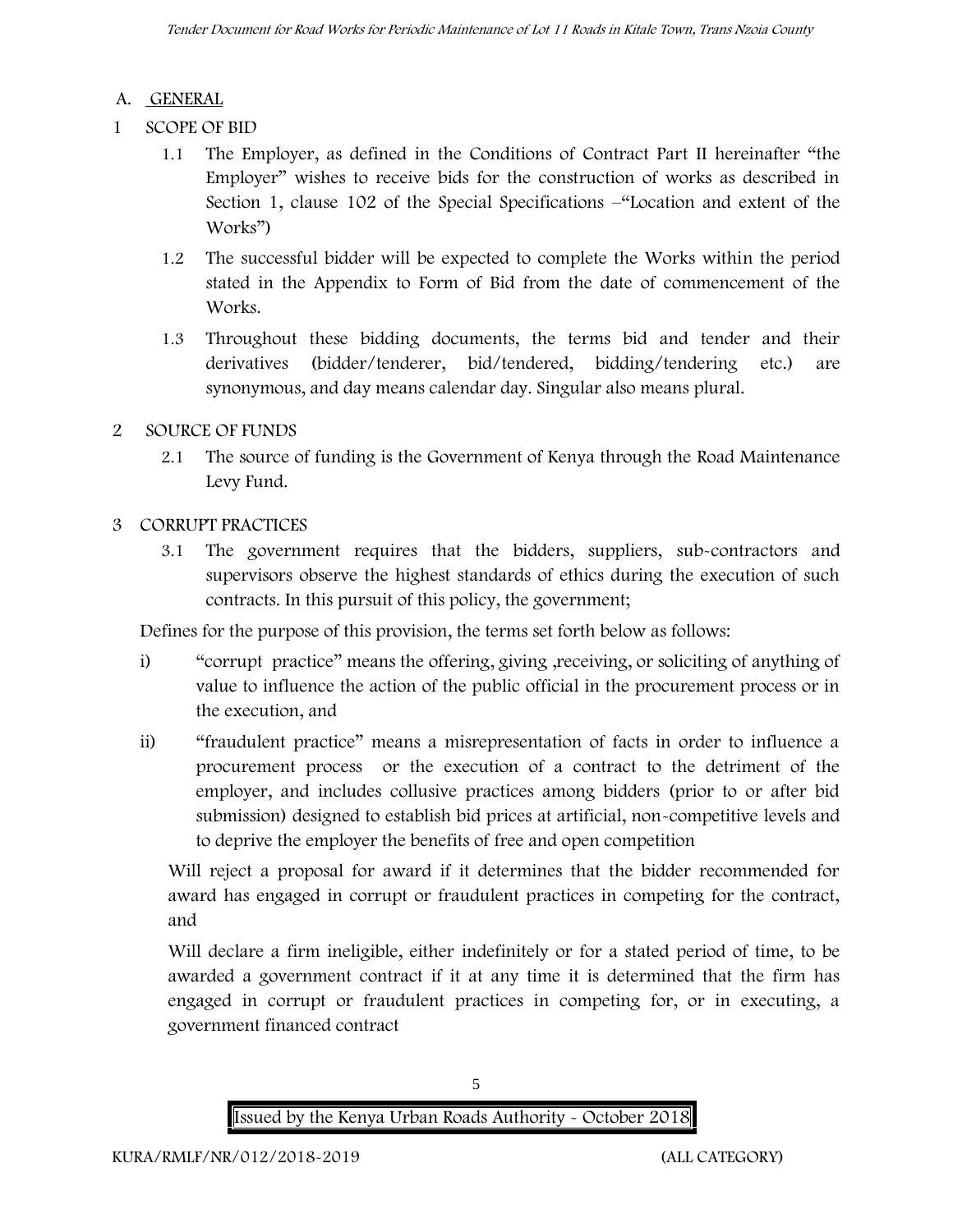## **4 ELIGIBLE BIDDERS**

- 4.1 This invitation to bid is open to all bidders who are legally registered or incorporated in the Republic of Kenya as of the time of bid submission. Registration with National Construction Authority (NCA) as a contractor is mandatory.
- 4.2 Bidders shall not have a conflict of interest. Bidders shall be considered to have conflict of interest, if they participated as a consultant in the preparation of the design, documentation or technical specifications of the works that are the subject of this bidding other than as far as required by the Employer.
- 4.3 A firm that is under a declaration of eligibility by the Employer in accordance with clause 3, at the date of submission of the Bid or thereafter, shall be disqualified.
- 4.4 Bidders shall provide such evidence of their continued eligibility satisfactory to the Employer as the Employer shall reasonably request.

## **5 QUALIFICATION OF THE BIDDER**

- 5.1 Bidders shall as part of their bid:
- (a) Submit a written power of attorney authorizing the signatory of the bid to commit the bidder; and
- (b) Update any information submitted with their bids and update in any case the information indicated in the schedules and continue to meet the minimum threshold criteria set out in the bid documents.
	- 5.2 As a minimum, bidders shall update the following information:
- (a) evidence of access to lines of credit from a bank and availability of other financial resources
- (b) financial predictions for the current year and the two subsequent years, including the effect of known commitments
- (c) work commitments
- (d) current litigation information; and
- (e) availability of critical equipment
	- 5.3 Bidders shall also submit proposals of work methods and schedule in sufficient detail to demonstrate the adequacy of the bidders' proposals to meet the technical specifications and the completion time referred to in Clause 1.2 above.
- **6 ONE BID PER BIDDER**
	- 6.1 Each bidder shall submit only one bid. A bidder who submits or participates in more than one bid will be disqualified.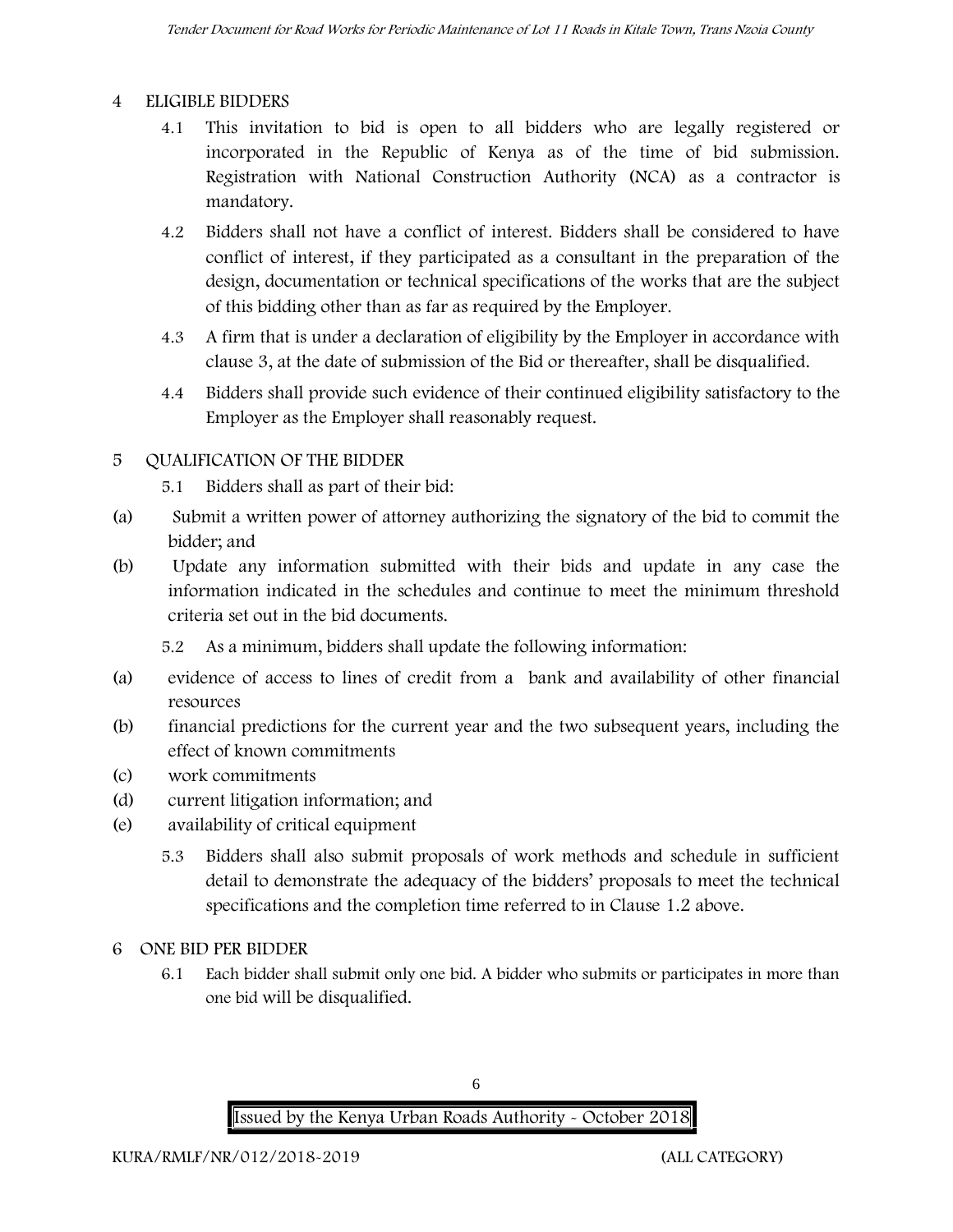## **7 COST OF BIDDING**

7.1 The bidder shall bear all costs associated with the preparation and submission of his bid and the Employer will in no case be responsible or liable for those costs, regardless of the conduct or outcome of the bidding process.

## **8 SITE VISIT**

- 8.1 The tenderer is advised to visit and examine the site and its surroundings and obtain for himself on his own responsibility, all information that may be necessary for preparing the tender and entering into a contract. The costs of visiting the site shall be the tenderer's own responsibility.
	- 8.2 The tenderer and any of his personnel or agents will be granted permission by the Employer to enter upon premises and lands for the purpose of such inspection, but only upon the express condition that the tenderer, his personnel or agents, will release and indemnify the Employer from and against all liability in respect of, and will be responsible for personal injury (whether fatal or otherwise), loss of or damage to property and any other loss, damage, costs and expenses however caused, which but for the exercise of such permission, would not have arisen.
	- 8.3 A Mandatory pre-tender site meeting shall be held as specified in the tender notice. A representative of the Employer will be available to meet the intending tenderers at the venue.
	- 8.4 The Employer will conduct a Site Visit concurrently with the pre-bid meeting referred to in Clause 19, attendance for which is necessary for all bidders. Attendance by the tenderers shall be as specified in the tender notice.
	- 8.5 Tenderers must provide their own transport. The representative will not be available at any other time for site inspection visits.
	- 8.6 Each tenderer shall complete the Certificate of Tenderer's Visit to the Site, whether he in fact visits the Site at the time of the organized site visit or by himself at some other time.

#### **B. BIDDING DOCUMENTS**

## **9 CONTENTS OF BIDDING DOCUMENTS**

- 9.1 The set of documents comprising the tender includes the following together with any addenda issued in accordance with Clause 11:
- (a) Invitation to Bid
- (b) Instructions to Bidders and Conditions of Tender
- (c) Appendix to Instruction to Tenderers
- (d) Conditions of Contract Part I
- (e) Conditions of Contract Part II

7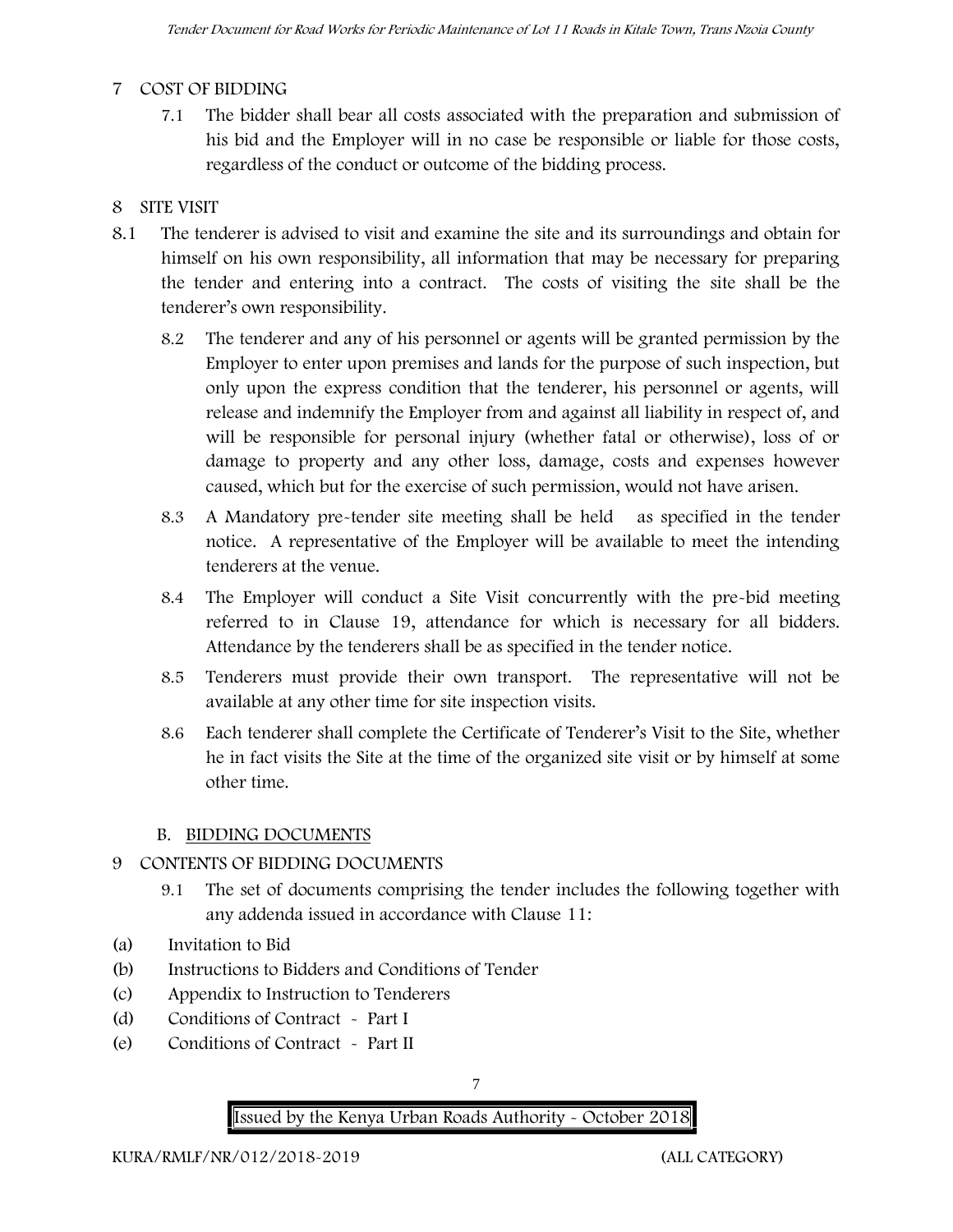- (f) Road Maintenance Manual (May 2010 Edition)
- (g) Standard Specifications
- (h) Special Specifications
- (i) Form of Bid, Appendix to Form of Bid and Bid Security
- (j) Bills of Quantities
- (k) Schedules of Supplementary information
- (l) Form of Contract Agreement
- (m) Form of Performance Security
- (n) Drawings
- (o) BID Addenda (BID Notices)
- (p) Declaration Form
	- 9.2 The bidder is expected to examine carefully all instructions, conditions, forms, terms, specifications and drawings in the bidding documents. Failure to comply with the requirements of bid submission will be at the bidder's own risk. Bids that are not substantially responsive to the requirements of the bidding documents will be rejected.
	- 9.3 All recipients of the documents for the proposed Contract for the purpose of submitting a tender (whether they submit a tender or not) shall treat the details of the documents as "private and confidential".

#### **10 CLARIFICATION OF BIDDING DOCUMENTS**

- 10.1 The prospective bidder requiring any clarification of the bidding documents may notify the Employer in writing, cable or by e-mail (hereinafter the term cable is deemed to include telex and facsimile) at the Employer's mailing address indicated in the Bidding Data.
- 10.2 The Employer will respond in writing to any request for clarification that he receives earlier than 7 days prior to the deadline for the submission of bids. Copies of the Employer's response to queries raised by bidders (including an explanation of the query but without identifying the sources of the inquiry) will be sent to all prospective bidders who will have purchased the bidding documents.

## **11 AMENDMENT OF BIDDING DOCUMENTS**

- 11.1 At any time prior to the deadline for submission of bids, the Employer may, for any reason, whether at his own initiative or in response to a clarification requested by a prospective bidder, modify the bidding documents by issuing subsequent Addenda.
- 11.2 The Addendum thus issued shall be part of the bidding documents pursuant to Sub-Clause 10.1 and shall be communicated in writing or cable to all purchasers

**Issued by the Kenya Urban Roads Authority - October 2018**

8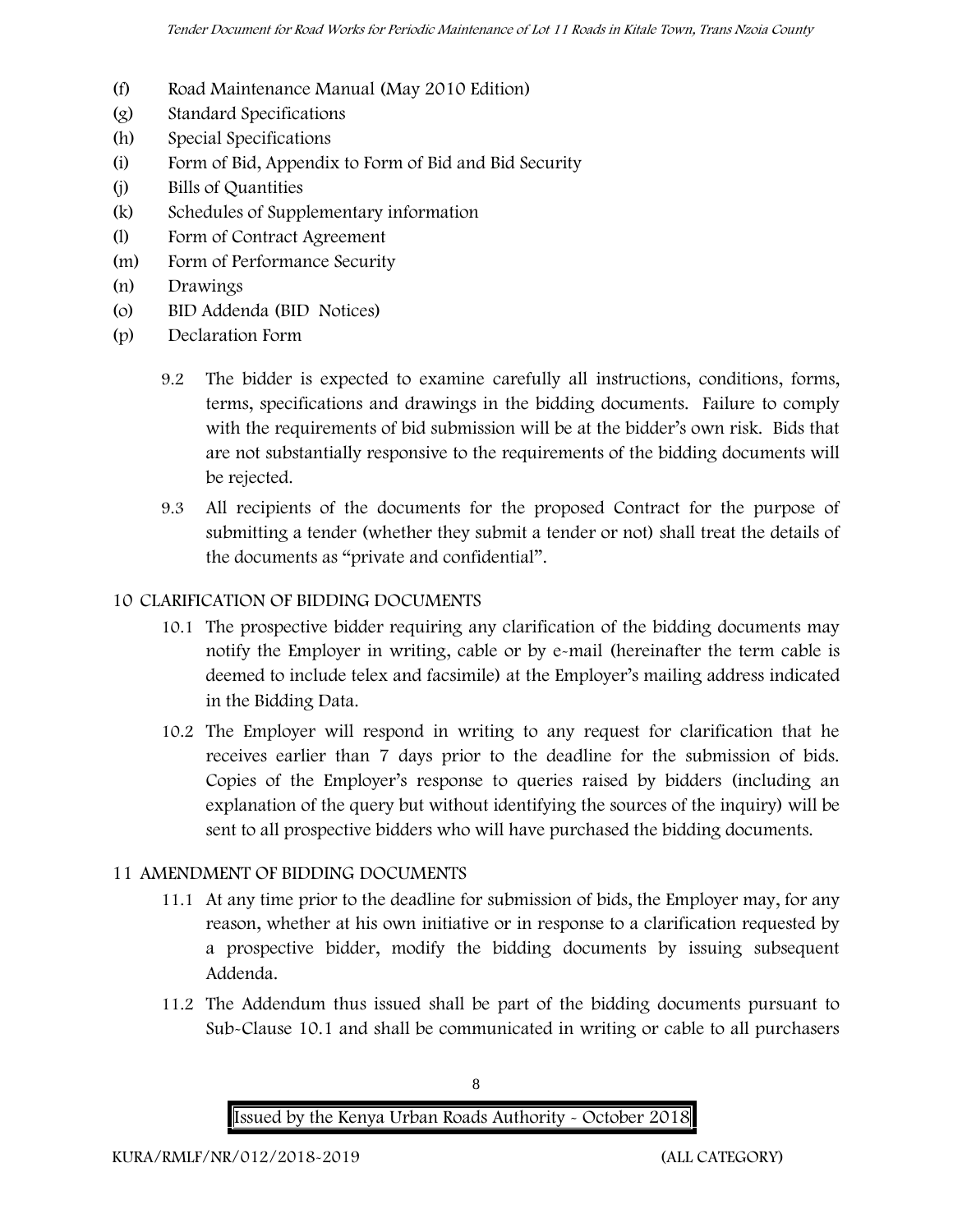of the bidding documents. Prospective bidders shall promptly acknowledge receipt of each Addendum in writing or by cable to the Employer.

11.3 In order to afford prospective bidders reasonable time in which to take an Addendum into account in preparing their bids, the Employer may, at his discretion, extend the deadline for the submission of bids in accordance with Clause 16.2.

## **C. PREPARATION OF BIDS**

## **12 LANGUAGE OF BID**

12.1 The bid prepared by the bidder and all correspondences and documents relating to the bid exchanged by the bidder and the Employer shall be written in the English Language. Supporting documents and printed literature furnished by the bidder may be in another language provided they are accompanied by an appropriate translation of pertinent passages in the above stated language. For the purpose of interpretation of the bid, the English language shall prevail.

## **13 DOCUMENTS COMPRISING THE BID**

13.1 The bid to be prepared by the bidder shall comprise:

- (a) Duly filled-in Form of Bid and Appendix to form of bid;
- (b) Bid security;
- (c) Priced Bills of Quantities;
- (d) Schedules of information
- (e) Qualification criteria
- (f) Any other materials required to be completed and submitted in accordance with the Instructions to Bidders embodied in these bidding documents.
	- 13.2 These Forms, Bills of Quantities and Schedules provided in these bidding documents shall be used without exception (subject to extensions of the Schedules in the same format).

#### **14 BID PRICES**

- 14.1 Unless explicitly stated otherwise in the bidding documents, the contract shall be for the whole works as described in Sub-Clause 1.1, based on the basic unit rates and prices in the Bill of Quantities submitted by the bidder.
- 14.2 The bidder shall fill in rates and prices for all items of Works described in the Bills of Quantities, whether quantities are stated or not.
- 14.3 All duties, taxes (including VAT) and other levies payable by the Contractor under the Contract, or for any other cause as of the date 7 days prior to the deadline for submission of bids, shall be included in the rates and prices and the total Bid Price submitted by the bidder.



9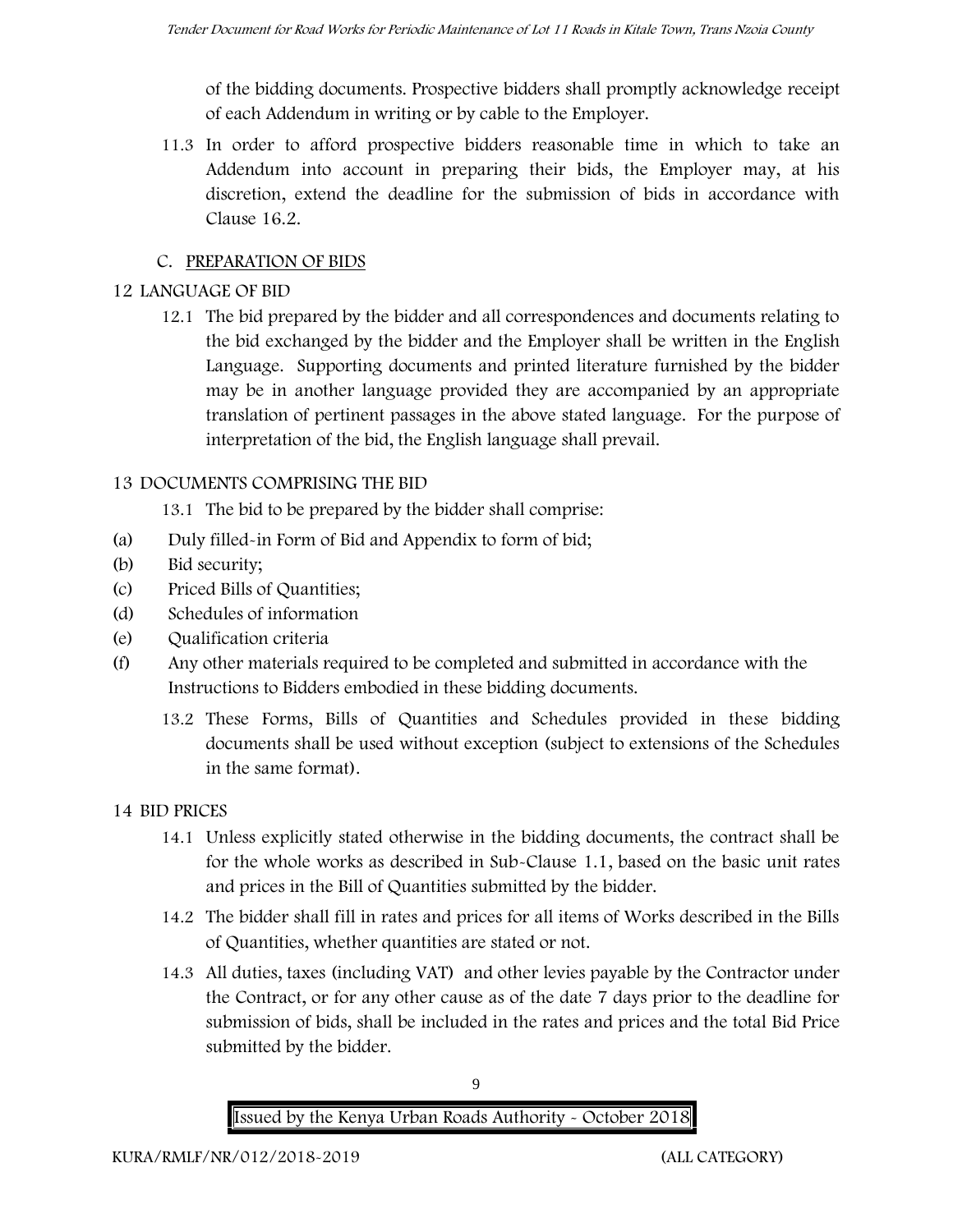14.4 Unless otherwise provided in the Bidding Data and Conditions of Particular Application the rates and prices quoted by the bidder are subject to adjustment during the performance of the contract in accordance with the provisions of Clause 70 of the Conditions of Contract.

#### **15 CURRENCIES OF BID AND PAYMENT**

15.1 Bids shall be priced in Kenya Shillings.

#### **16 BID VALIDITY**

- 16.1 The bid shall remain valid and open for acceptance for a period of 90 calendar days from the specified date of bid opening specified in Clause 22.
- 16.2 In exceptional circumstances prior to expiry of the original bid validity period, the Employer may request that the bidders extend the period of validity for a specified additional period. The request and the responses thereto shall be made in writing or by cable. A bidder may refuse the request without forfeiting his bid security. A bidder agreeing to the request will not be required nor permitted to modify his bid, but will be required to extend the validity of his bid security for the period of the extension, and in compliance with Clause 17 in all respects.

#### **17 BID SECURITY**

- **17.1** The bidder shall furnish, as part of his bid, a bid security in the amount shown in the Appendix to instruction to tenderers. **The bid security must be in form of unconditional Bank guarantee.**
- 17.2 The bid security shall be in the form of unconditional bank guarantee from a reputable bank selected by the bidder and located in Kenya. The format of the bank guarantee shall be in accordance with bid security included in Section 3. The bid security shall remain valid for a period of thirty (30) days beyond the original validity period for the bid, and beyond any period of extension subsequently requested under Sub-Clause 16.2.
- 17.3 Any bid not accompanied by an acceptable bid security will be rejected by the Employer as non-responsive.
- 17.4 The bid securities of unsuccessful bidders will be discharged/ returned as promptly as possible as but not later than 30 days after the expiration of the period of bid security validity.
- 17.5 The bid security of the successful bidder will be discharged upon the bidder signing the Contract Agreement and furnishing the required performance security.
- 17.6 The bid security may be forfeited:
- (a) if a bidder withdraws his bid, except as provided in Sub-Clause 24.2.

10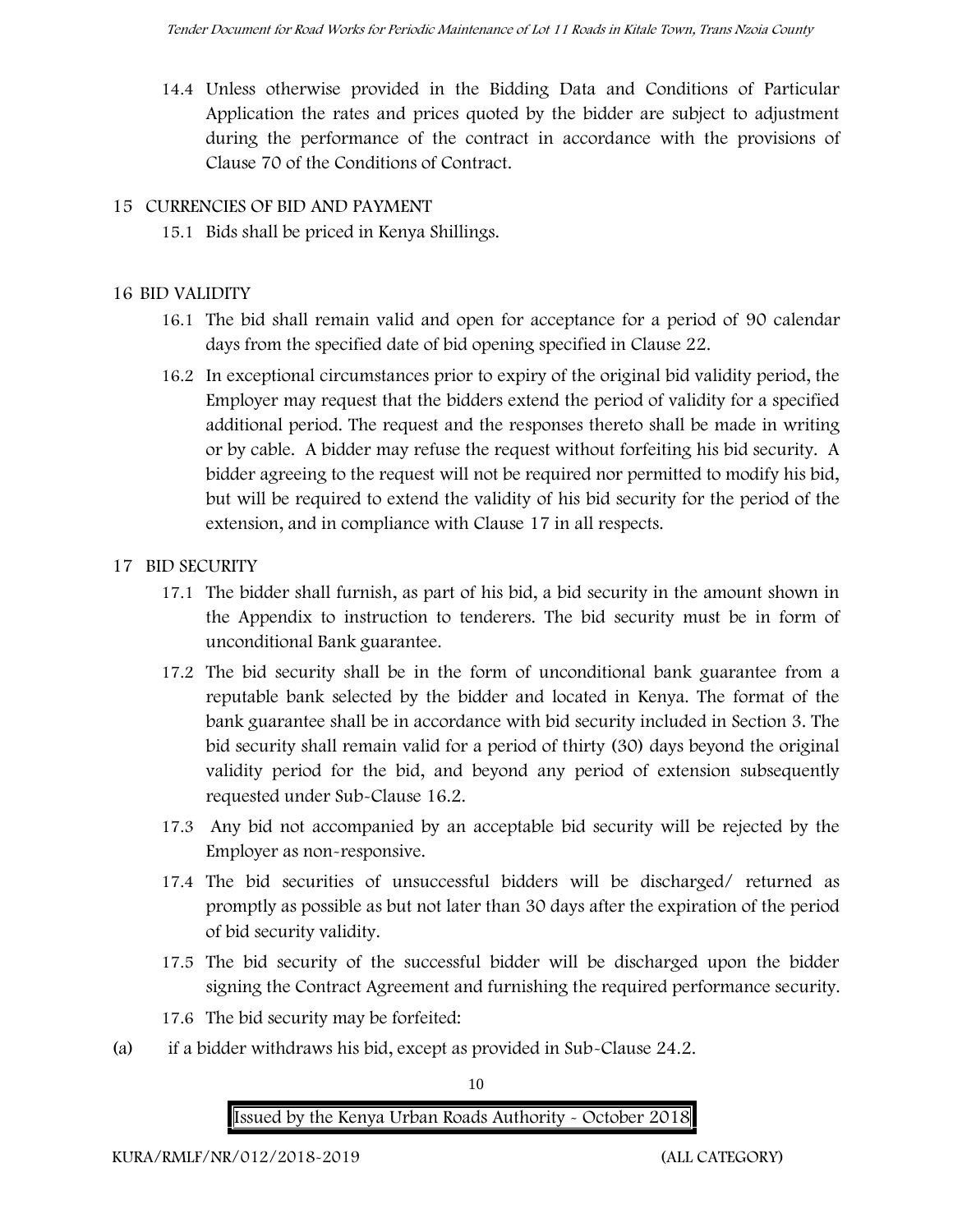- (b) if the bidder does not accept the correction of any errors, pursuant to Sub-Clause 28.2 or
- (c) in the case of a successful bidder, if he fails within the specified time limit to:
	- (i) sign the Contract Agreement or
	- (ii) furnish the necessary performance security

### **18 NO ALTERNATIVE OFFERS**

- 18.1 The bidder shall submit one offer, which complies fully with the requirements of the bidding documents.
- 18.2 The bid submitted shall be solely on behalf of the bidder. A bidder who submits or participates in more than one bid will be disqualified.
- 18.3 A price or rate shall be entered in indelible ink against every item in the Bills of Quantities with the exception of items which already have Prime Cost or Provisional sums affixed thereto. The bidders are reminded that no "nil" or "included" rates or "lump-sum" discounts will be accepted. The rates for various items should include discounts if any. Bidders who fail to comply will be disqualified.

### **19 PRE-BID MEETING**

- 19.1 The bidder's designated representative is invited to attend a mandatory pre-bid meeting, which will take place as specified in the Tender notice. The purpose of the meeting will be to clarify issues and to answer questions on any matter that may be raised at that stage.
- 19.2 The bidder is requested as far as possible to submit any questions in writing or by cable, to reach the Employer not later than one week before the meeting. It may not be practicable at the meeting to answer questions received late, but questions and responses will be transmitted in accordance with the Minutes of the meeting, including the text of the questions raised and the responses given together with any responses prepared after the meeting, will be transmitted without delay to all purchasers of the bidding documents. Any modification of the bidding documents listed in Sub-Clause 9.1, which may become necessary as a result of the pre-bid meeting shall be made by the Employer exclusively through the issue of an Addendum pursuant to Clause 10 or through the minutes of the pre-bid meeting.

## **20 FORMAT AND SIGNING OF BIDS**

20.1 The bidder shall prepare one original of the documents comprising the bid as described in Clause 13 of these Instructions to Bidders, bound with the section containing the Form of Bid and Appendix to Bid, and clearly marked "ORIGINAL". In addition, the bidder shall submit another copy of the bid clearly marked "COPY OF ORIGINAL". In the event of discrepancy between them, the original shall prevail.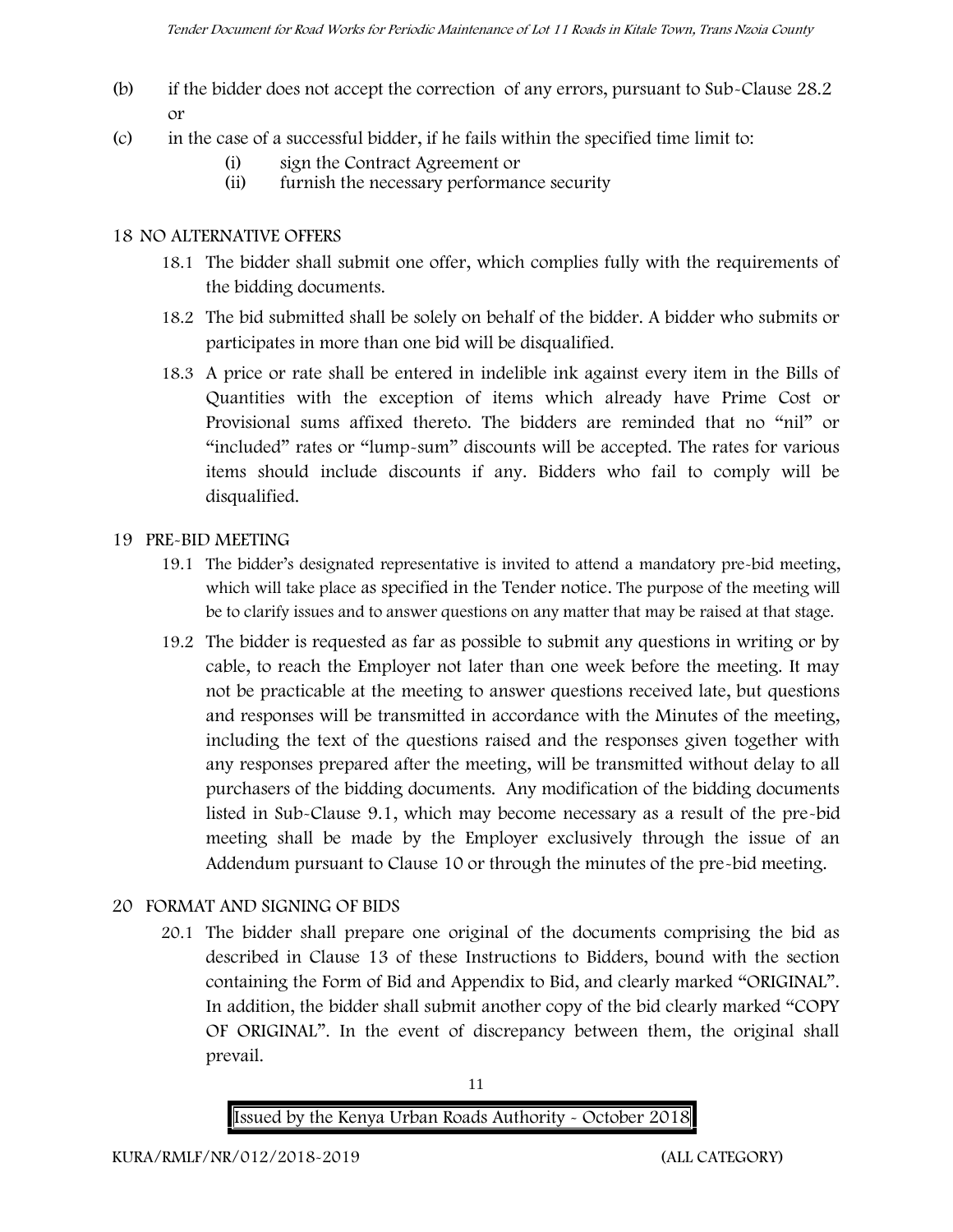- 20.2 The original and copies of the bid shall be typed or written in indelible ink (in the case of copies, photocopies are also acceptable) and shall be signed by a person or persons duly authorized to sign on behalf of the bidder pursuant to Sub-Clause 5.1(a) OR 4.3 (c) as the case may be. The person or persons signing the bid shall initial all pages of the bid where entries or amendments have been made.
- 20.3 The bid shall be without alterations, omissions or conditions except as necessary to correct errors made by the bidder, in which case such corrections shall be initialled by the person or persons signing the bid.

## **D. SUBMISSION OF BIDS**

- **21 SEALING AND MARKING OF BIDS**
	- 21.1 The bidder shall seal the original and each copy of the bid in separate envelopes duly marking the envelopes "ORIGINAL" and "COPY". The envelopes shall then be sealed in an outer separate envelope.
	- 21.2 The inner and outer envelopes shall be:
	- (a) Addressed to the Employer at the address provided in the Appendix to Form of Bid.
	- (b) Bear the name and identification number of the contract. In addition to the identification required in sub-Clause 21.2, the inner envelopes shall indicate the name and address of the bidder to enable the bid to be returned unopened in case it is declared "late" pursuant to Clause 23.1, and for matching purposes under Clause 24.
	- 21.3 If the outer envelope is not sealed and marked as instructed above, the Employer will assume no responsibility for the misplacement or premature opening of the bid. If the outer envelope discloses the bidder's identity the Employer will not guarantee the anonymity of the bid submission, but this shall not constitute grounds for rejection of the bid.
- **22 DEADLINE FOR SUBMISSION OF BIDS**
	- 22.1 Bids must be received by the Employer at the address specified in Sub Clause 21.2 not later than **the date indicated in the tender notice.**

Tenders delivered by hand must be placed in the "tender box" provided in the office of the employer.

Proof of posting will not be accepted as proof of delivery and any tender delivered after the above stipulated time, from whatever cause arising will not be considered.

22.2 The Employer may, at his discretion, extend the deadline for the submission of bids through the issue of an Addendum in accordance with Clause 11 in which case all rights and obligations of the Employer and the bidders previously subject to the original deadline shall thereafter be subject to the new deadline as extended.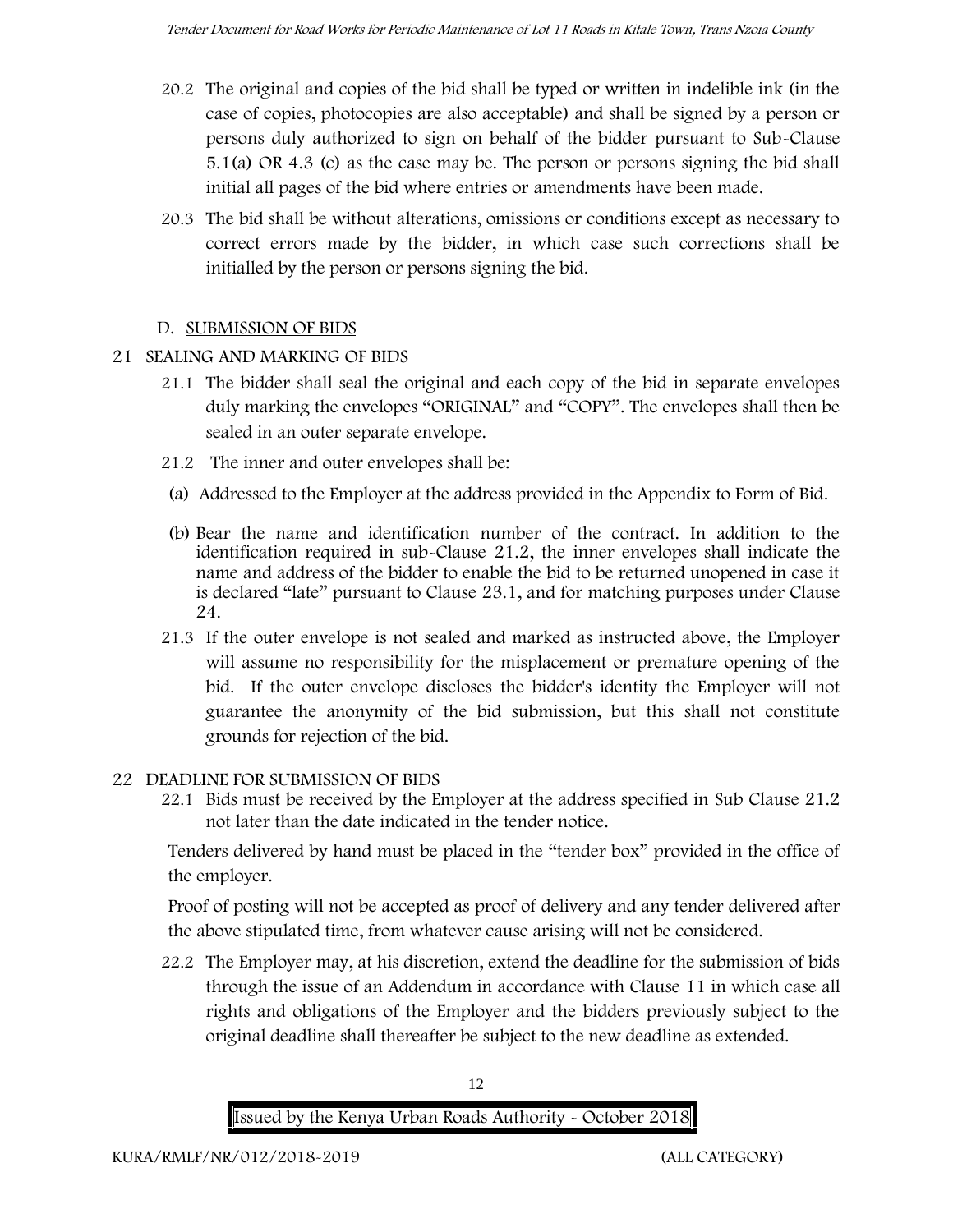#### **23 LATE BIDS**

23.1 Any bid received by the Employer after the deadline for submission of bids prescribed in Clause 22 will be returned unopened to the bidder.

### **24 MODIFICATION, SUBSTITUTION AND WITHDRAWAL OF BIDS**

- 24.1 The bidder may modify, substitute or withdraw his bid after bid submission, provided that written notice of modification or withdrawal is received by the Employer prior to the prescribed deadline for submission of bids.
- 24.2 The bidder's modification, substitution or withdrawal notice shall be prepared, sealed, marked and delivered in accordance with the provisions of Clause 21, with the outer and inner envelopes additionally marked "MODIFICATION" or "WITHDRAWAL" as appropriate.
- 24.3 No bid may be modified subsequent to the deadline for submission of bids, except in accordance with Sub-Clause 29.2.
- 24.4 Any withdrawal of a bid during the interval between the deadline for submission of bids and expiration of the period of bid validity specified in Clause 17 may result in the forfeiture of the bid security pursuant to Sub-Clause 17.6.

#### **E. BID OPENING AND EVALUATION**

- **25 BID OPENING**
	- 25.1 The Employer will open the bids, including withdrawals and modifications made pursuant to Clause 24, in the presence of bidders' designated representatives who choose to attend, at the time, date, and location stipulated in the letter of invitation. The bidders' representatives who are present shall sign a register evidencing their attendance.
	- 25.2 Envelopes marked "WITHDRAWAL" and "SUBSTITUTION" shall be opened first and the name of the bidder shall be read out. Bids for which an acceptable notice of withdrawal has been submitted pursuant to Clause 24 shall not be opened.
	- 25.3 The bidder's name, the Bid Prices, including any bid modifications and withdrawals, the presence (or absence) of bid security, and any such details as the Employer may consider appropriate, will be announced by the Employer at the opening. Subsequently, all envelopes marked "MODIFICATION" shall be opened and the submissions therein read out in appropriate detail. No bid shall be rejected at bid opening except for late bids pursuant to Clause 22.
	- 25.4 The Employer shall prepare minutes of the bid opening, including the information disclosed to those present in accordance with Sub-Clause 24.3.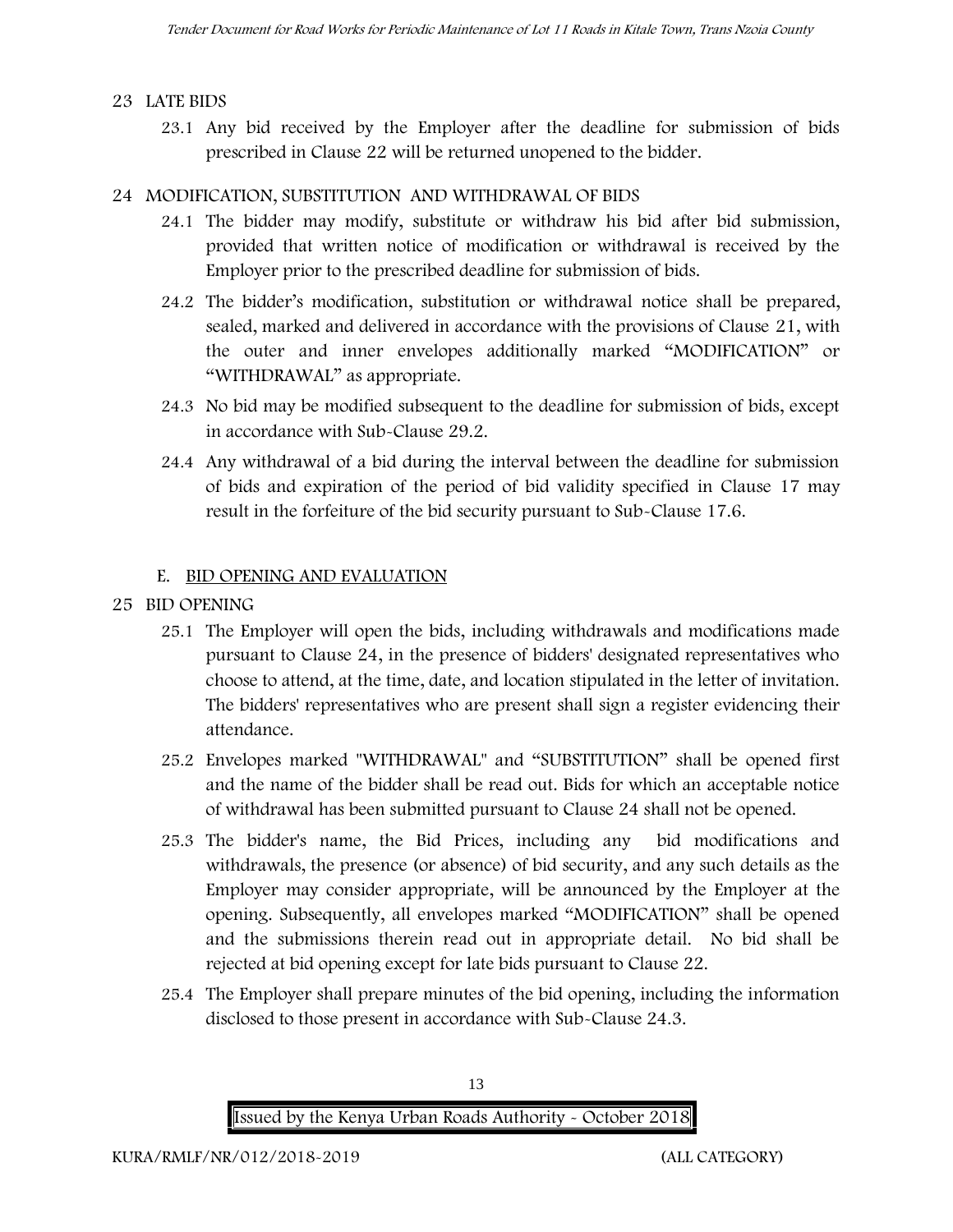25.5 Bids not opened and read out at bid opening shall not be considered further for evaluation, irrespective of the circumstances.

## **26 PROCESS TO BE CONFIDENTIAL**

26.1 Information relating to the examination, evaluation and comparison of bids, and recommendations for the award of contract shall not be disclosed to bidders or any other persons not officially concerned with such process until the award to the successful bidder has been announced. Any effort by a bidder to influence the Employer's processing of bids or award decisions may result in the rejection of the bidder's bid.

## **27 CLARIFICATION OF BIDS AND CONTACTING OF THE EMPLOYER**

- 27.1 To assist in the examination, evaluation, and comparison of bids, the Employer may, at its discretion, ask any bidder for clarification of its bid, including breakdowns of unit rates. The request for clarification and the response shall be in writing or by cable, but no change in the price or substance of the bid shall be sought, offered, or permitted except as required to confirm the correction of arithmetic errors discovered by the Employer in the evaluation of the bids in accordance with Clause 29.
- 27.2 Subject to Sub-Clause 26.1, no bidder shall contact the Employer on any matter relating to its bid from the time of the bid opening to the time the contract is awarded. If the bidder wishes to bring additional information to the notice of the Employer, should do so in writing.
- 27.3 Any effort by the bidder to influence the Employer in the Employer's bid evaluation, bid comparison or contract award decisions may result in the rejection of the bidder's bid.

## **28 EXAMINATION OF BIDS AND DETERMINATION OF RESPONSIVENESS**

- 28.1 Prior to the detailed evaluation of bids, the Employer will determine whether each bid (a) has been properly signed; (b) is accompanied by the required securities; (c) is substantially responsive to the requirements of the bidding documents; and (d) provides any clarification and/or substantiation that the Employer may require to determine responsiveness pursuant to Sub-Clause 28.2.
- 28.2 A substantially responsive bid is one that conforms to all the terms, conditions, and specifications of the bidding documents without material deviation or reservation and has a valid tender bank guarantee. A material deviation or reservation is one

(a) Which affects in any substantial way the scope, quality, or performance of the works;

(b) Which limits in any substantial way, inconsistent with the bidding documents, the Employer's rights or the bidder's obligations under the contract; or



14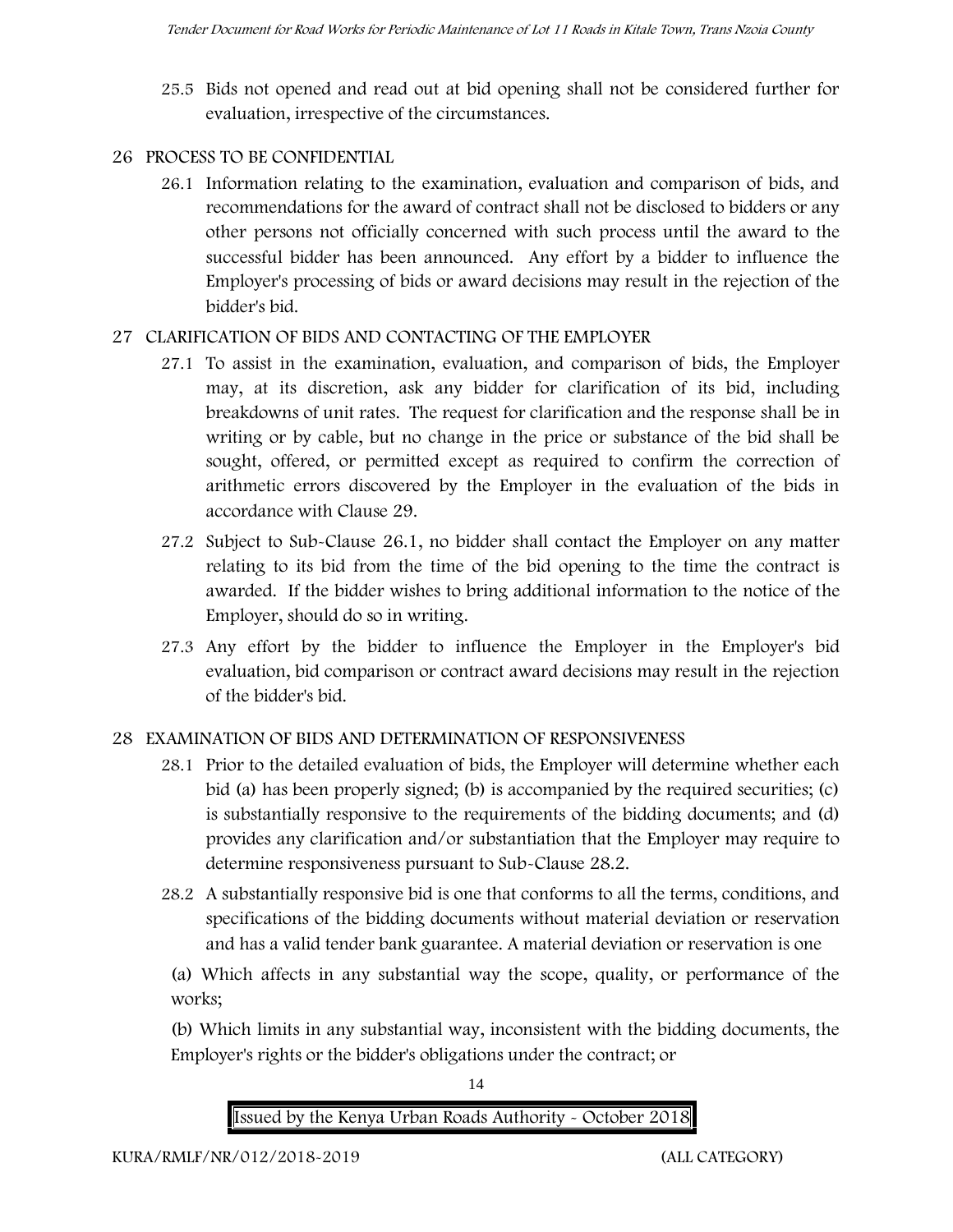(c) Whose rectification would affect unfairly the competitive position of other bidders presenting substantially responsive bids.

28.3 If a bid is not substantially responsive, it will be rejected by the Employer and may not subsequently be made responsive by correction or withdrawal of the nonconforming deviation or reservation.

#### **29 CORRECTION OF ERRORS**

Tenders determined to be substantially responsive shall be checked by the Employer for any arithmetic errors in the computations and summations. Errors will be corrected by the Employer as follows:

- (a) Where there is a discrepancy between the amount in figures and the amount in words, the amount in words will govern.
- (b) Where there is a discrepancy between the unit rate and the line item total resulting from multiplying the unit rate by the quantity, the unit rate as quoted will prevail, unless in the opinion of the Employer, there is an obvious typographical error, in which case adjustment will be made to the entry containing that error.
- (c) In the event of a discrepancy between the tender amount as stated in the Form of Tender and the corrected tender figure in the main summary of the Bills of Quantities, the amount as stated in the Form of Tender shall prevail.
- (d) The Error Correction Factor shall be computed by expressing the difference between the tender amount and the corrected tender sum as a percentage of the corrected work items (i.e. corrected tender sum less Prime Cost and Provisional Sums.
- (e) The Error Correction Factor shall be applied to all work items (as a rebate or addition as the case may be) for the purposes of valuations for Interim Certificates and valuations of variations.
- (f) The Bidder shall within three (3) days after issuance of the written notice by the Employer, or such further time as the Employer may allow, correct his tender in such a manner as may be agreed or directed by the Employer failing which the tender may be absolutely rejected and the Bid Security forfeited in accordance with Sub-Clause 17.6.

#### **30 EVALUATION AND COMPARISON OF BIDS**

- 30.1 The Employer will carry out evaluation of details and information provided in post-Qualification Questionnaire and any bidder who does not qualify shall not have his/her bid evaluated further.
- 30.2 The Employer will then evaluate and compare only the bids determined to be substantially responsive in accordance with Clauses 27 and 28.

15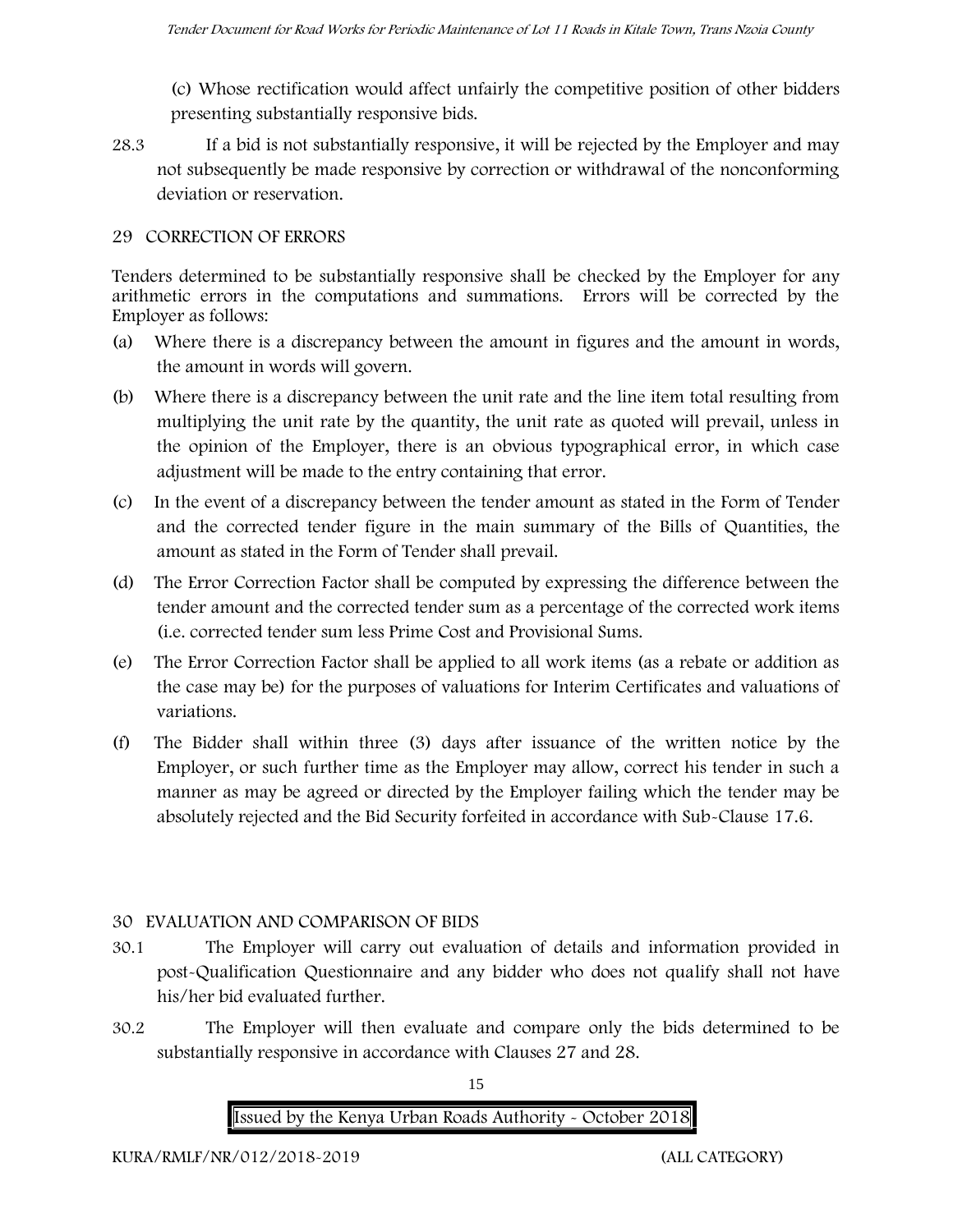- 30.3 The procuring entity may at any time terminate procurement proceedings before contract award and shall not be liable to any person for the termination.
- 30.4 A tenderer who gives false information in the tender document about its qualification or who refuses to enter into a contract after notification of contract award shall be considered for debarment from participating in future public procurement.

## **31 QUALIFICATION AND EVALUATION CRITERIA**

31.1 Post-qualification will be based on meeting all of the following minimum point scale criteria regarding the Applicant's general and particular experience, personnel and equipment capabilities as well as financial position. The Employer reserves the right to waive minor deviations, if they do not materially affect the capacity of an applicant to perform the contract. Subcontractor's experience and resources shall not be taken into account in determining the Applicant's compliance with qualifying criteria.

## **31.2** *General Experience***.**

The Applicant shall meet the following minimum criteria: -

- (a) Average annual turnover for the last 2 years **KShs.15,000,000.00/-.**
- (b) Successful completion as a prime contractor or sub-contractor in the execution of at least three roads rehabilitation/new construction projects of a similar nature and comparable in complexity to the proposed contract within the last three years, for which at least one was located in an urban environment in Kenya.
- 31.3 *Personnel Capabilities***.** The Applicant should list down personnel of minimum qualification of HND in Civil Engineering for Site Agent, Ordinary Diploma for the surveyor and other supervisory staff.
- 31.4 *Equipment Capabilities.* The Applicant should list down, the plants and equipment that are in his ownership and the ones proposed for hire which should be suitable for executing contract works. – Applicants must attaché evidence of ownership or hiring arrangements.
- 31.5 *Cash flow statement.* The Applicant should demonstrate that the firm has access to or has available, liquid assets, unencumbered real assets, lines or credit, and other financial means sufficient to meet the construction cash flow for a period of 2 months, estimated at 20% of the estimated tender sum.
- **31.6 Balance Sheets***.* Signed and stamped Audited balance sheets for the last two years should be submitted and must demonstrate the soundness of the Applicant's financial position, availability of working capital and net worth.
- **31.7 Financial position/Ratios.** The applicant's financial information will be assessed in terms of ROCE, current ratio and return on equity, and the point scale criteria on their

16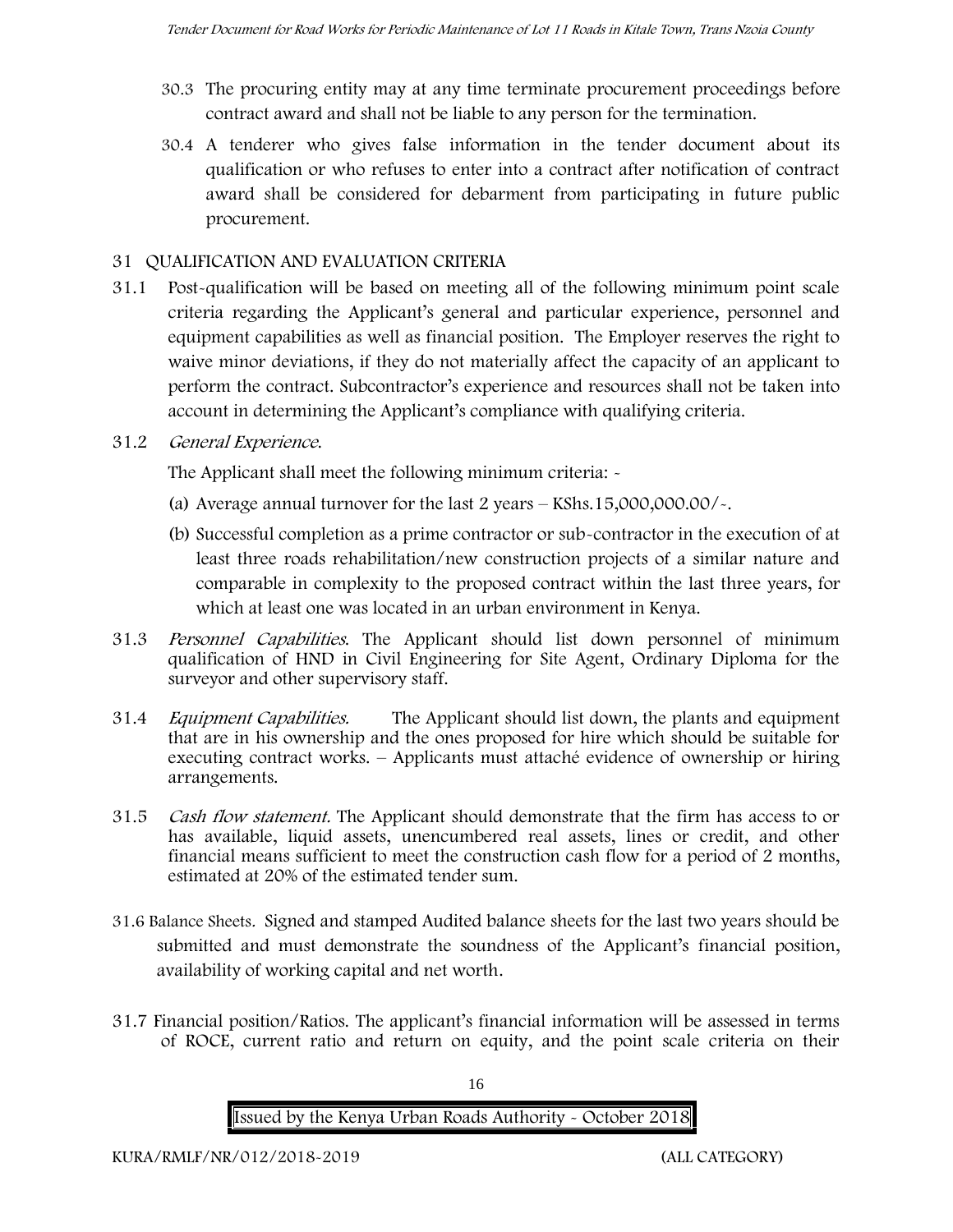financial position given on this basis. Where necessary, the Employer may make inquiries with the Applicant's bankers.

- 31.8 *Litigation History.* The Applicant should provide accurate information on any litigation or arbitration resulting from contracts complete or under execution by him over the last five years. A consistent history of litigation against the Applicant may result in failure of the application.
- 31.9 Post-qualification criteria are as provided in the Appendix to instruction to tenderers. The bidders who pass the technical criteria will be subjected to financial evaluation.

## **F. FINANCIAL EVALUATION**

31.8 Comparison of major rates of items of construction & credibility of tenderers rates

The Employer will compare the tenderers' rates with the Engineer's estimates for major items of construction. If some bids are seriously unbalanced or front loaded in relation to the Engineer's estimates for the major items of work to be performed under the contract, the Employer may require the bidder to produce detailed price analyses for any or all items of the Bills of Quantities, to demonstrate the internal consistency of those prices with the construction methods and schedule proposed. After evaluation of the price analyses, taking into consideration the schedule of estimated contract payments, the Employer may require that the amount of the Performance Security set forth in Clause 35 be increased at the expense of the bidder to a level sufficient to protect the Employer against financial loss in the event of default of the successful bidder under the contract.

## **G. AWARD OF CONTRACT**

#### **32 AWARD**

32.1 Subject to Clause 32, the Employer will award the contract to the bidder whose bid has been determined to be substantially responsive to the bidding documents and who has offered the lowest Evaluated Bid Price pursuant to Clause 29, provided that such bidder has been determined to be (a) eligible in accordance with the provisions of Sub-Clause 3.1, and (b) qualified in accordance with the provisions of Clause 4.

## **33 EMPLOYER'S RIGHT TO ACCEPT ANY BID AND TO REJECT ANY OR ALL BIDS**

33.1 The Employer reserves the right to accept or reject any bid, and to annul the bidding process and reject all bids, at any time prior to award of contract, without thereby incurring any liability to the affected bidder or bidders or any obligation to inform the affected bidder or bidders of the grounds for the Employer's action.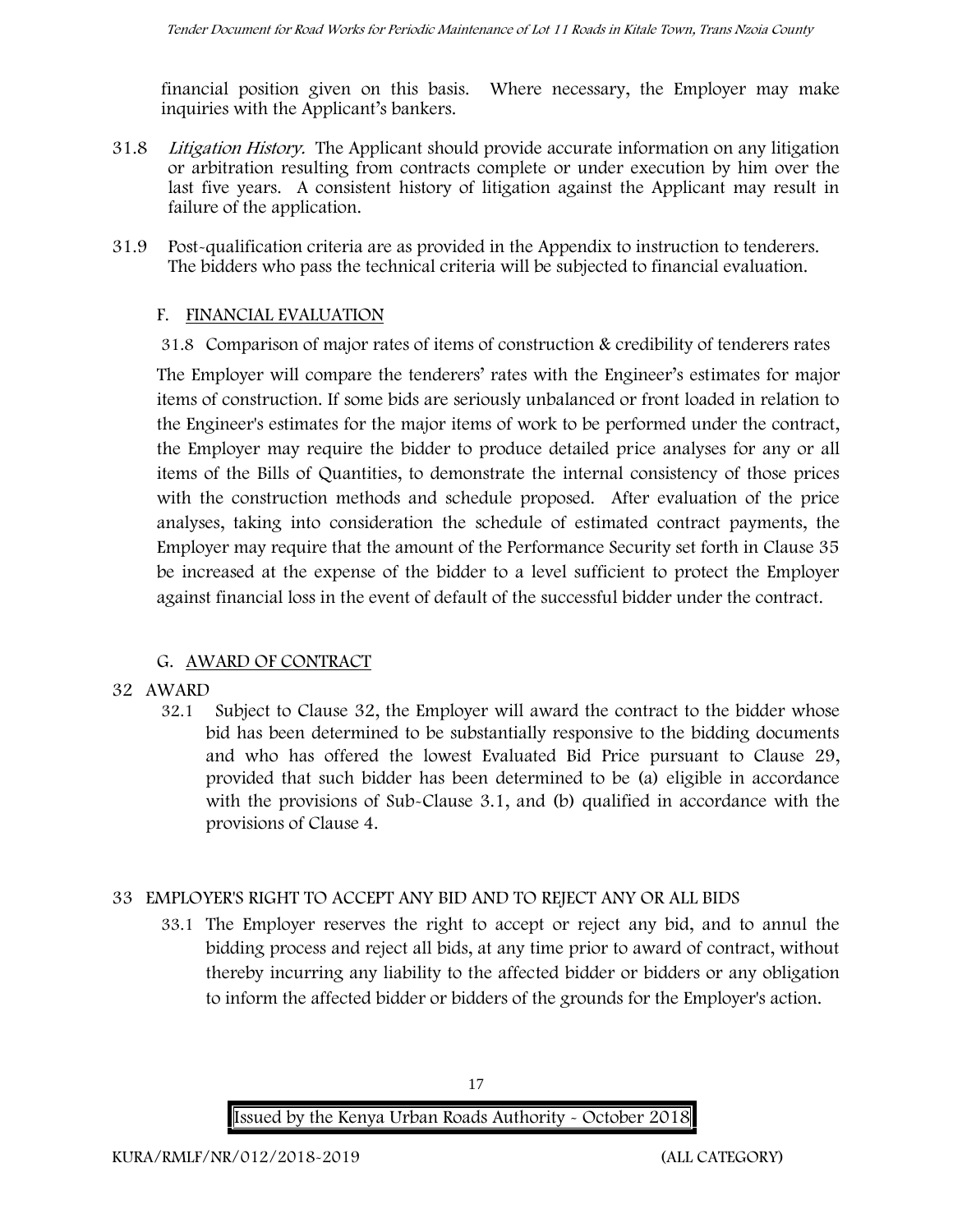#### **34 NOTIFICATION OF AWARD**

- 34.1 Prior to expiration of the period of bid validity prescribed by the Employer, the Employer will notify the successful bidder in writing or by cable confirmed by registered letter that its bid has been accepted. This letter (hereinafter and in the Conditions of Contract called "Letter of Acceptance") shall specify the sum, which the Employer will pay the Contractor in consideration of the execution and completion of the works and the remedying of any defects therein by the Contractor as prescribed by the contract (hereinafter and in the Conditions of Contract called "the Contract Price").
- 34.2 At the same time that the Employer notifies the successful bidder that his bid has been accepted, the Employer shall notify the other bidders that their bids have been unsuccessful and that their bid security will be returned as promptly as possible, in accordance with sub clause 17.4.

#### **35 SIGNING OF AGREEMENT**

35.1 Within 14 days of receipt of the Notification of Award, the successful bidder shall sign the Form of Agreement and return it to the Employer, together with the required performance security.

#### **36 PERFORMANCE SECURITY**

- 36.1 Within 21 days of receipt of the Letter of Acceptance from the Employer, the successful bidder shall furnish to the Employer a performance security in the form stipulated in the Conditions of contract. The form of performance security provided in Section 9 of the bidding documents shall be used.
- 36.2 The successful bidder shall provide a performance security in the form of an Unconditional Bank Guarantee from a reputable bank located in Kenya.
- 36.3 Failure by successful bidder to lodge the required performance Guarantee within 21 days of the receipt of the letter of Acceptance shall constitute sufficient grounds for annulment of the award and forfeiture of the bid surety; in which event the Employer may make the award to another bidder or call for new bids.

#### **37 CONTRACT EFFECTIVENESS**

37.1 The Contract will be effective only upon signature of the Agreement between the Contractor and the Employer.

18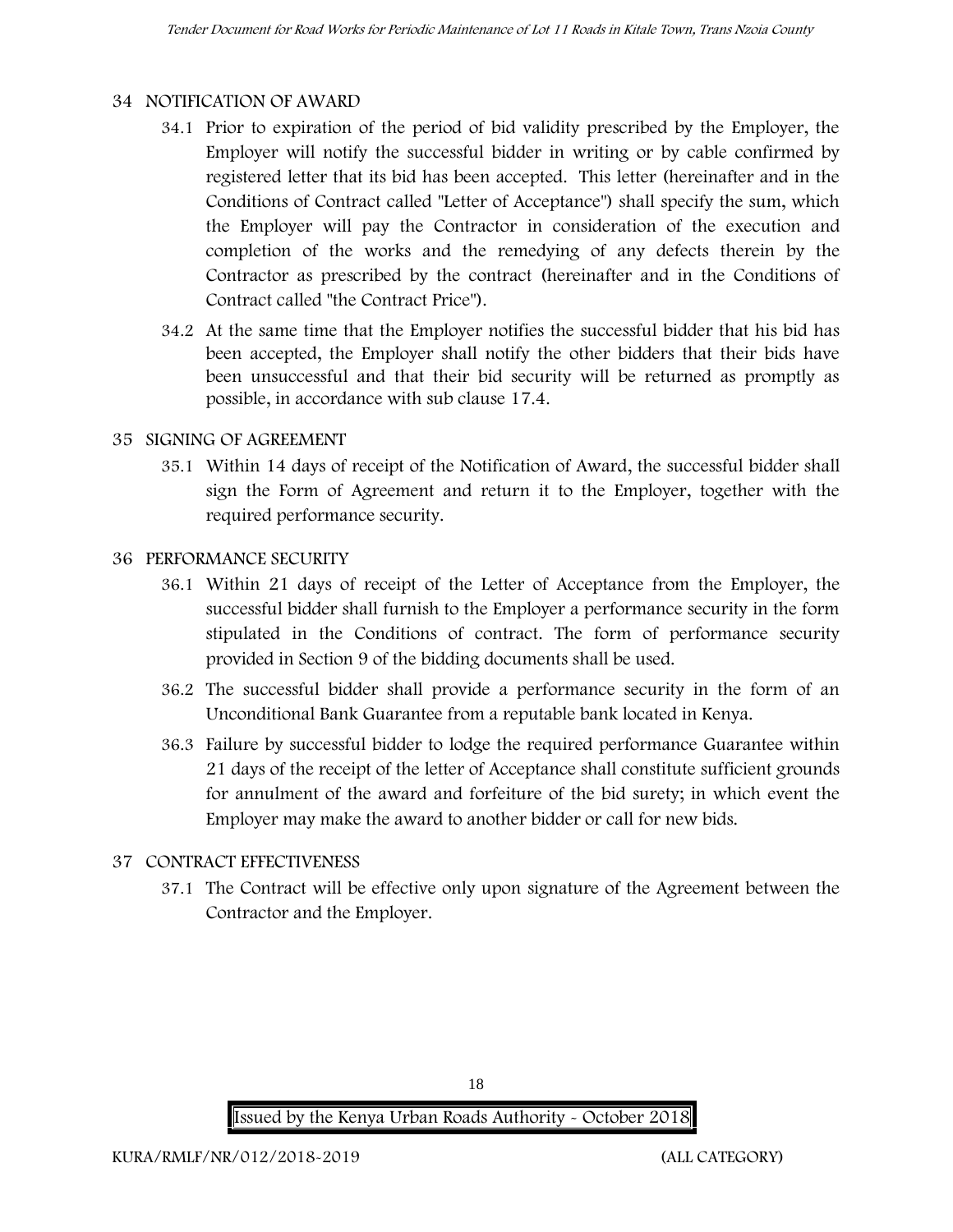## **QUALIFICATION CRITERIA**

This Section contains all the factors, methods and criteria that the Employer shall use to evaluate applications. The information to be provided in relation to each factor and the definitions of the corresponding terms are included in the respective Application Forms.

#### **Contents**

| 7. Schedule of the Major Items of Plant/Equipment Available for Proposed Contract. 20 |  |
|---------------------------------------------------------------------------------------|--|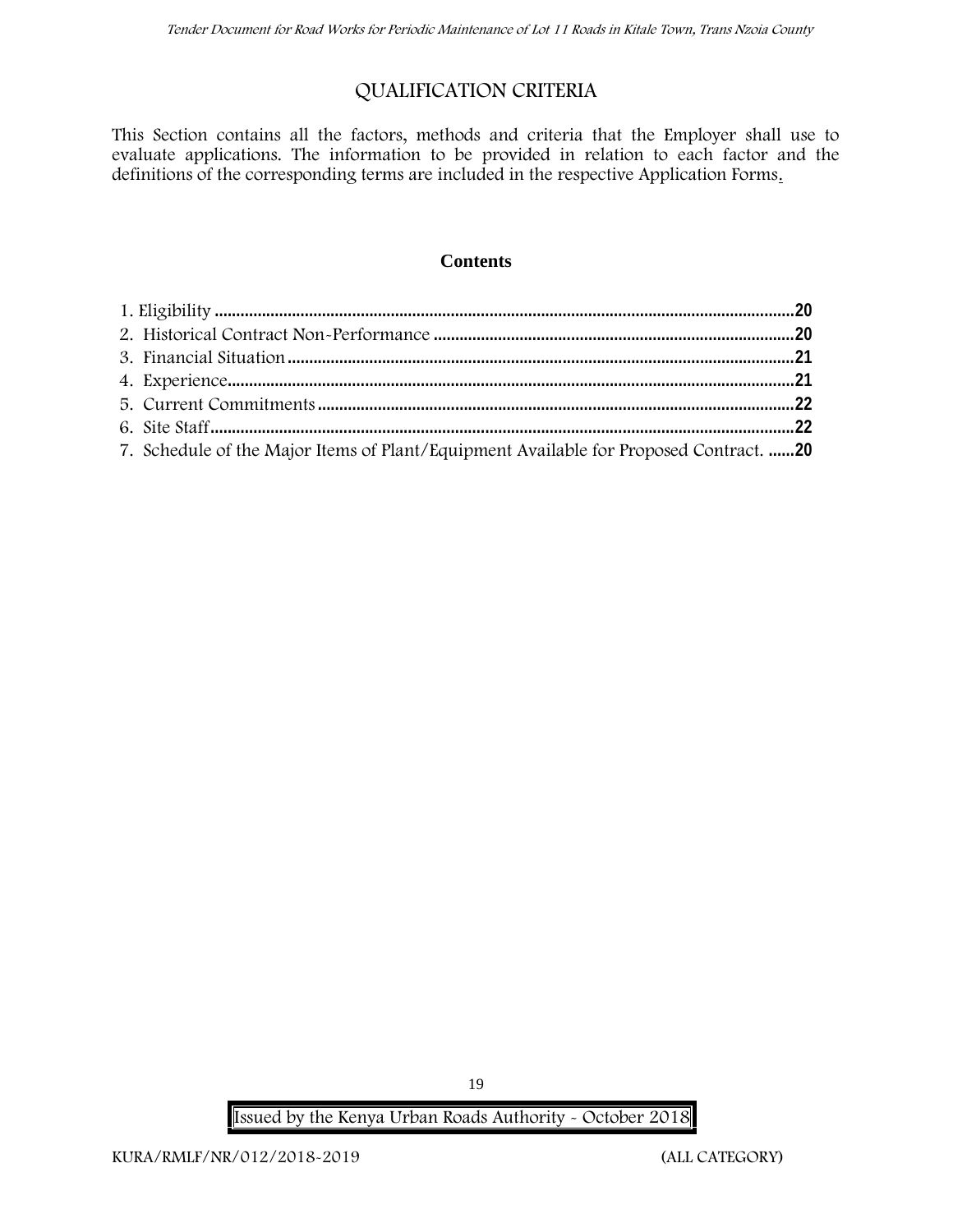|                                                                                                                |                                 | Qualification Criteria                                                                                                                                                                                                                                                                                                                                                                                                                                     | Compliance<br>Requirement | Documentation              |  |  |  |
|----------------------------------------------------------------------------------------------------------------|---------------------------------|------------------------------------------------------------------------------------------------------------------------------------------------------------------------------------------------------------------------------------------------------------------------------------------------------------------------------------------------------------------------------------------------------------------------------------------------------------|---------------------------|----------------------------|--|--|--|
| No.                                                                                                            | Subject                         | Requirement                                                                                                                                                                                                                                                                                                                                                                                                                                                | Bidder                    | Submission<br>Requirements |  |  |  |
| 1. Eligibility                                                                                                 |                                 |                                                                                                                                                                                                                                                                                                                                                                                                                                                            |                           |                            |  |  |  |
| 1.1                                                                                                            | Eligibility                     | Nationality in accordance with<br>Sub-Clause 4.1.                                                                                                                                                                                                                                                                                                                                                                                                          | Must meet requirement     | Section 2, Schedule 1      |  |  |  |
| Conflict of Interest<br>No conflicts of interest in Sub-<br>1.2<br>Clause 4.2.                                 |                                 | Must meet requirement                                                                                                                                                                                                                                                                                                                                                                                                                                      | Section 2, Schedule 1     |                            |  |  |  |
| 1.3                                                                                                            | Debarment                       | Not having been declared<br>ineligible by the Employer, as<br>described in Sub-Clause 4.3.                                                                                                                                                                                                                                                                                                                                                                 | Must meet requirement     | Section 2, Schedule 11     |  |  |  |
| 1.4                                                                                                            | Incorporation &<br>Registration | Pursuant to sub-clause 4.1 the<br>following shall be provided;<br>- Copy of Certificate of<br>incorporation certified by a<br>Commissioner of Oaths or<br>issuing authority to show that<br>the applicant is a registered<br>company and legally authorised<br>to do business in Kenya<br>- Proof of registration with the<br>National Construction Authority<br>(NCA) in the categories<br>indicated in the tender notice.                                | Must meet requirement     | Section 2, Schedule 1      |  |  |  |
|                                                                                                                |                                 |                                                                                                                                                                                                                                                                                                                                                                                                                                                            |                           |                            |  |  |  |
| 2. Historical Contract Non-Performance<br>History of Non-<br>2.1<br>Performing<br>Contracts<br>been exhausted. |                                 | Non-performance of a contract<br>did not occur within the last<br>five (5) years prior to the<br>deadline for application<br>submission based on all<br>information on fully settled<br>disputes or litigation. A fully<br>settled dispute or litigation is<br>one that has been resolved in<br>accordance with the Dispute<br>Resolution Mechanism under<br>the respective contract, and<br>where all appeal instances<br>available to the applicant have | Must meet requirement     | Section 2, Schedule 5      |  |  |  |

20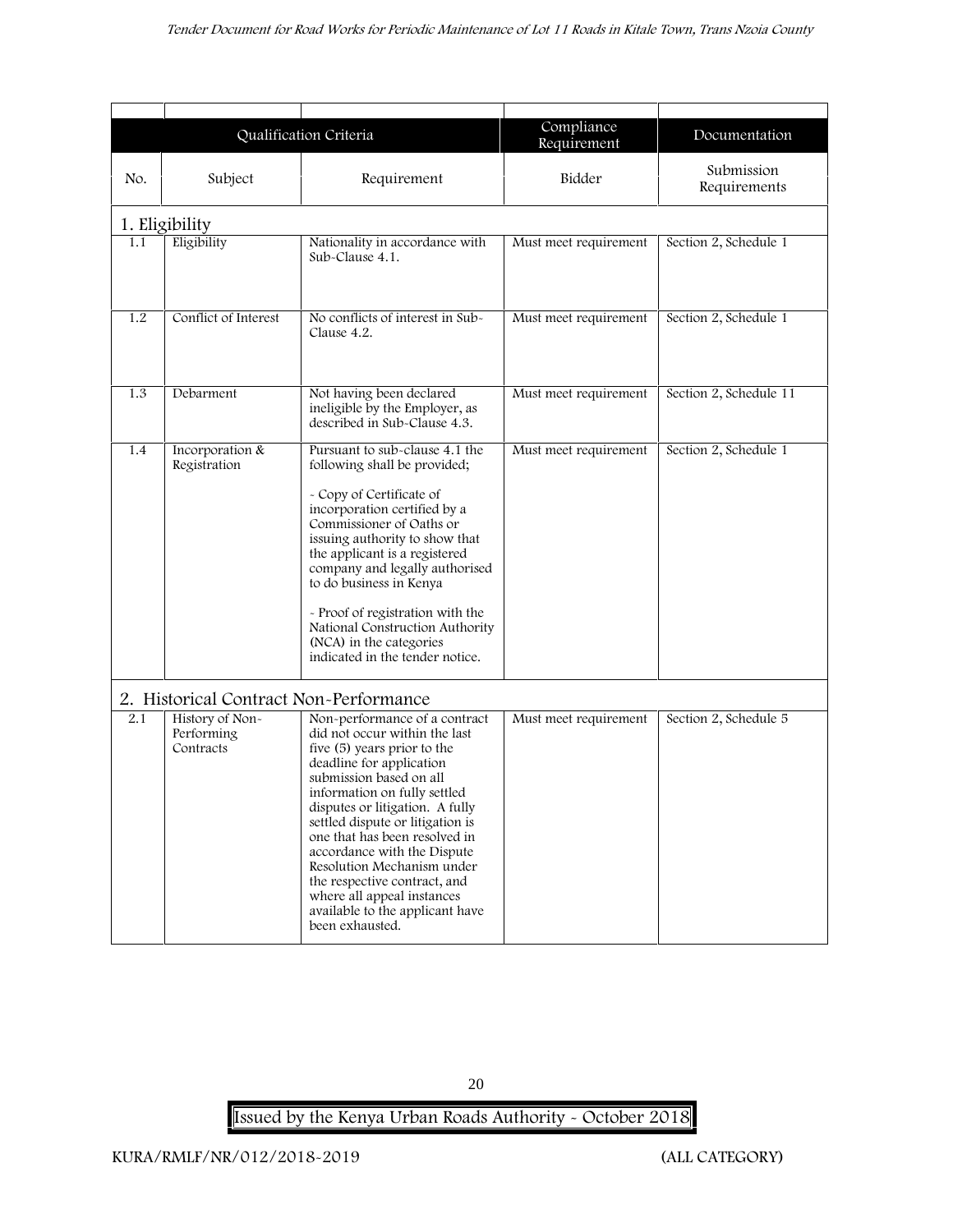|        |                                            |                                                                                                                                                                                                                                                                                                                                                                                                                                        | Compliance                                                                                                                          |                                                                                                                                                                                                                                                                                                                                                                                                                                                                                         |  |
|--------|--------------------------------------------|----------------------------------------------------------------------------------------------------------------------------------------------------------------------------------------------------------------------------------------------------------------------------------------------------------------------------------------------------------------------------------------------------------------------------------------|-------------------------------------------------------------------------------------------------------------------------------------|-----------------------------------------------------------------------------------------------------------------------------------------------------------------------------------------------------------------------------------------------------------------------------------------------------------------------------------------------------------------------------------------------------------------------------------------------------------------------------------------|--|
|        |                                            | Qualification Criteria                                                                                                                                                                                                                                                                                                                                                                                                                 | Requirement                                                                                                                         | Documentation                                                                                                                                                                                                                                                                                                                                                                                                                                                                           |  |
| No.    | Subject                                    | Requirement                                                                                                                                                                                                                                                                                                                                                                                                                            | Bidder                                                                                                                              | Submission<br>Requirements                                                                                                                                                                                                                                                                                                                                                                                                                                                              |  |
| 2.2    | Pending Litigation                         | All pending litigation shall in<br>total not represent more than<br>fifty percent (50%)] of the<br>Applicant's net worth and shall<br>be treated as resolved against<br>the Applicant.                                                                                                                                                                                                                                                 | Must meet requirement                                                                                                               | Section 2, Schedule 10                                                                                                                                                                                                                                                                                                                                                                                                                                                                  |  |
|        | 3. Financial Situation                     |                                                                                                                                                                                                                                                                                                                                                                                                                                        |                                                                                                                                     |                                                                                                                                                                                                                                                                                                                                                                                                                                                                                         |  |
| 3.1    | Financial<br>Performance                   | (a) Submission of audited<br>balance sheets or other financial<br>statements acceptable to the<br>Employer, for the last two [2]<br>years and authenticated bank<br>statement for the last six (6)<br>months to demonstrate:<br>(b) the current soundness of the<br>applicants financial position<br>and its prospective long term<br>profitability, and<br>(c) capacity to have a cash flow<br>equivalent to 20% of the tender<br>sum | Must submit as<br>required and bidders<br>who meet the<br>requirement are<br>marked YES, those<br>that do not meet are<br>marked NO | Attach evidence on<br>the requirement of<br>Section 2, Schedule 8<br>a) All pages must be<br>initialized and<br>stamped by both a<br>practicing Auditor<br>registered with<br>ICPAK and one of the<br>Directors. Auditor's<br>practicing<br>membership number<br>from ICPAC must be<br>indicated. Non-<br>adherence to this to<br>part a, b and c leads<br>to disqualification.<br>(b) All pages in the<br>bank statement must<br>be initialized and<br>stamped by the<br>issuing bank. |  |
| 3.2    | Average Annual<br>Construction<br>Turnover | (d) Average annual<br>construction turnover of<br>KShs.15 Million [Fifteen<br>Million], calculated as total<br>certified payments received for<br>contracts in progress or<br>completed, within the last two<br>$[ (2) ]$ years                                                                                                                                                                                                        | Must submit as<br>required and bidders<br>who meet the<br>requirement are<br>marked YES, those<br>that do not meet are<br>marked NO | Section 2, Schedule 8                                                                                                                                                                                                                                                                                                                                                                                                                                                                   |  |
|        | 4. Experience                              |                                                                                                                                                                                                                                                                                                                                                                                                                                        |                                                                                                                                     |                                                                                                                                                                                                                                                                                                                                                                                                                                                                                         |  |
| 4.1(a) | General<br>Construction<br>Experience      | Experience under construction<br>contracts in the role as a main<br>contractor or subcontractor for<br>at least the last five [5] years<br>prior to the applications<br>submission deadline                                                                                                                                                                                                                                            | Must submit as<br>required and bidders<br>who meet the<br>requirement are<br>marked YES, those<br>that do not meet are<br>marked NO | Section 2, Schedule 6A                                                                                                                                                                                                                                                                                                                                                                                                                                                                  |  |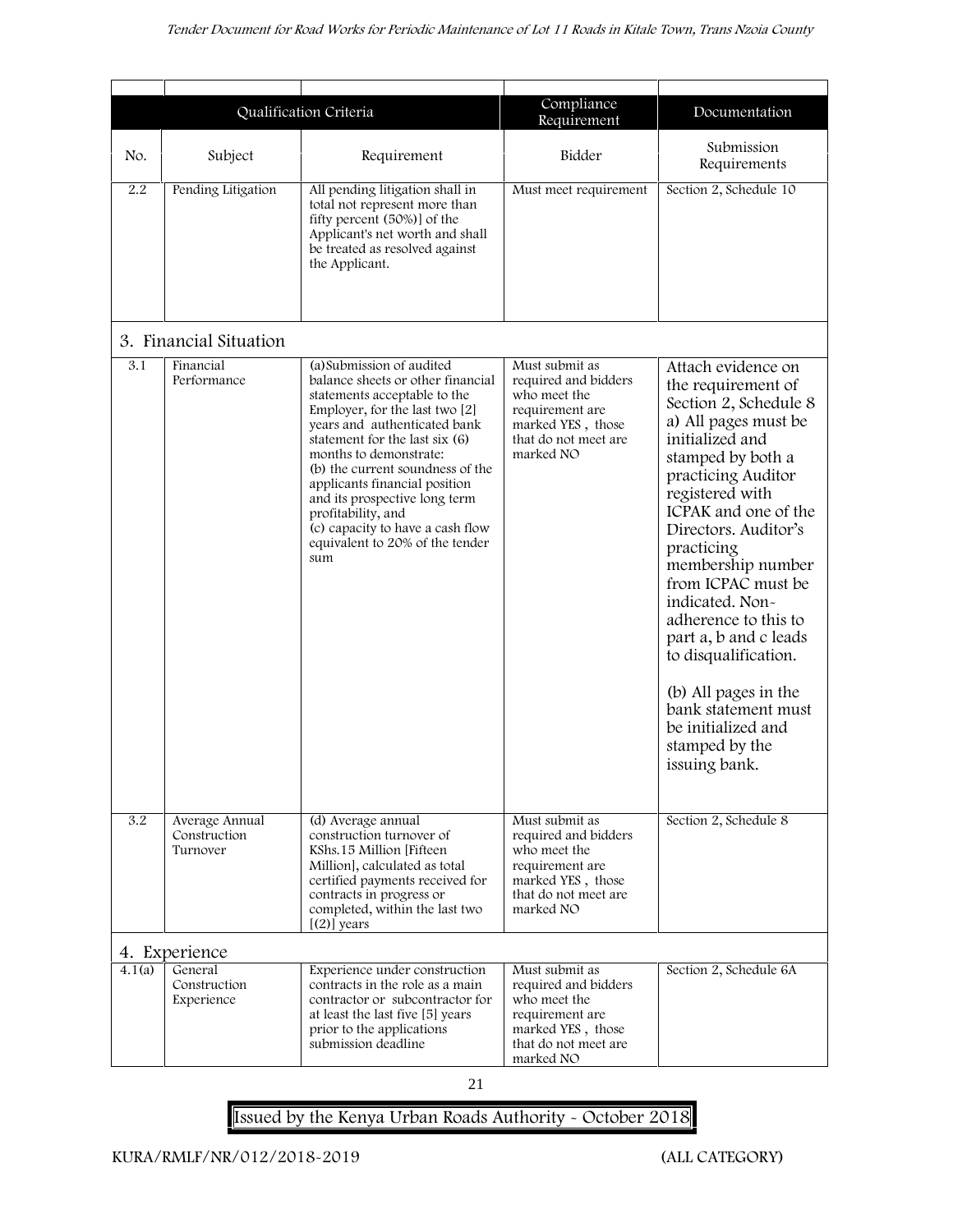|                                                                                                                                                                                                                                                                                                                                                                                                                                                                                                                                                                        |                    | Qualification Criteria                                                                                                                           | Compliance<br>Requirement                                                                                                           | Documentation              |
|------------------------------------------------------------------------------------------------------------------------------------------------------------------------------------------------------------------------------------------------------------------------------------------------------------------------------------------------------------------------------------------------------------------------------------------------------------------------------------------------------------------------------------------------------------------------|--------------------|--------------------------------------------------------------------------------------------------------------------------------------------------|-------------------------------------------------------------------------------------------------------------------------------------|----------------------------|
| No.                                                                                                                                                                                                                                                                                                                                                                                                                                                                                                                                                                    | Subject            | Requirement                                                                                                                                      | Bidder                                                                                                                              | Submission<br>Requirements |
| Specific<br>4.2(b)<br>Participation as a roads<br>Construction<br>contractor, management<br>Experience<br>contractor or subcontractor, in<br>at least three (3) each with a<br>value of at least<br>KShs. 7 Million (Seven<br>Million), successfully and<br>substantially completed. One<br>(1) of the contracts should be in<br>a City and that are similar to the<br>proposed works. The similarity<br>shall be based on the physical<br>size, complexity,<br>methods/technology or other<br>characteristics as described in<br>Section 2.<br>5. Current Commitments |                    | Must submit as<br>required and bidders<br>who meet the<br>requirement are<br>marked YES, those<br>that do not meet are<br>marked NO              | Section 2, Schedule6A                                                                                                               |                            |
|                                                                                                                                                                                                                                                                                                                                                                                                                                                                                                                                                                        |                    |                                                                                                                                                  |                                                                                                                                     |                            |
| 5.1                                                                                                                                                                                                                                                                                                                                                                                                                                                                                                                                                                    | On-going contracts | The total value of outstanding<br>works on the on-going<br>contracts should not exceed the<br>average annual turnover for the<br>last two years. | Must submit as<br>required and bidders<br>who meet the<br>requirement are<br>marked YES, those<br>that do not meet are<br>marked NO | Section 2, Schedule 6B     |
|                                                                                                                                                                                                                                                                                                                                                                                                                                                                                                                                                                        | 6. Site Staff      |                                                                                                                                                  |                                                                                                                                     |                            |
|                                                                                                                                                                                                                                                                                                                                                                                                                                                                                                                                                                        |                    | The site staff shall posses<br>minimum levels of<br>qualifications set below;                                                                    |                                                                                                                                     | Section 2, Schedule 5      |
|                                                                                                                                                                                                                                                                                                                                                                                                                                                                                                                                                                        | HQ Staff           | Qualification $=$<br>Diploma in relevant field                                                                                                   | Must submit as<br>required and bidders<br>who meet the<br>requirement are<br>marked YES, those                                      |                            |
|                                                                                                                                                                                                                                                                                                                                                                                                                                                                                                                                                                        | Site Agent         | Qualification $=$<br>Diploma in Civil Engineering                                                                                                | that do not meet are<br>marked NO                                                                                                   |                            |
|                                                                                                                                                                                                                                                                                                                                                                                                                                                                                                                                                                        |                    | General Experience<br>Specific Experience                                                                                                        |                                                                                                                                     |                            |
|                                                                                                                                                                                                                                                                                                                                                                                                                                                                                                                                                                        | Foreman            | Qualification $=$ Dip. Civil<br>Engineering<br>General Experience $=$ 5 yrs<br>Specific Experience $=$ 3 Yrs                                     | Must submit as<br>required and bidders<br>who meet the<br>requirement are                                                           |                            |
|                                                                                                                                                                                                                                                                                                                                                                                                                                                                                                                                                                        | Site Surveyor      | Qualification = Diploma in<br>Survey<br>General Experience = $3 \text{ yrs}$<br>Specific Experience $= 2$ Yrs                                    | marked YES, those<br>that do not meet are<br>marked NO                                                                              |                            |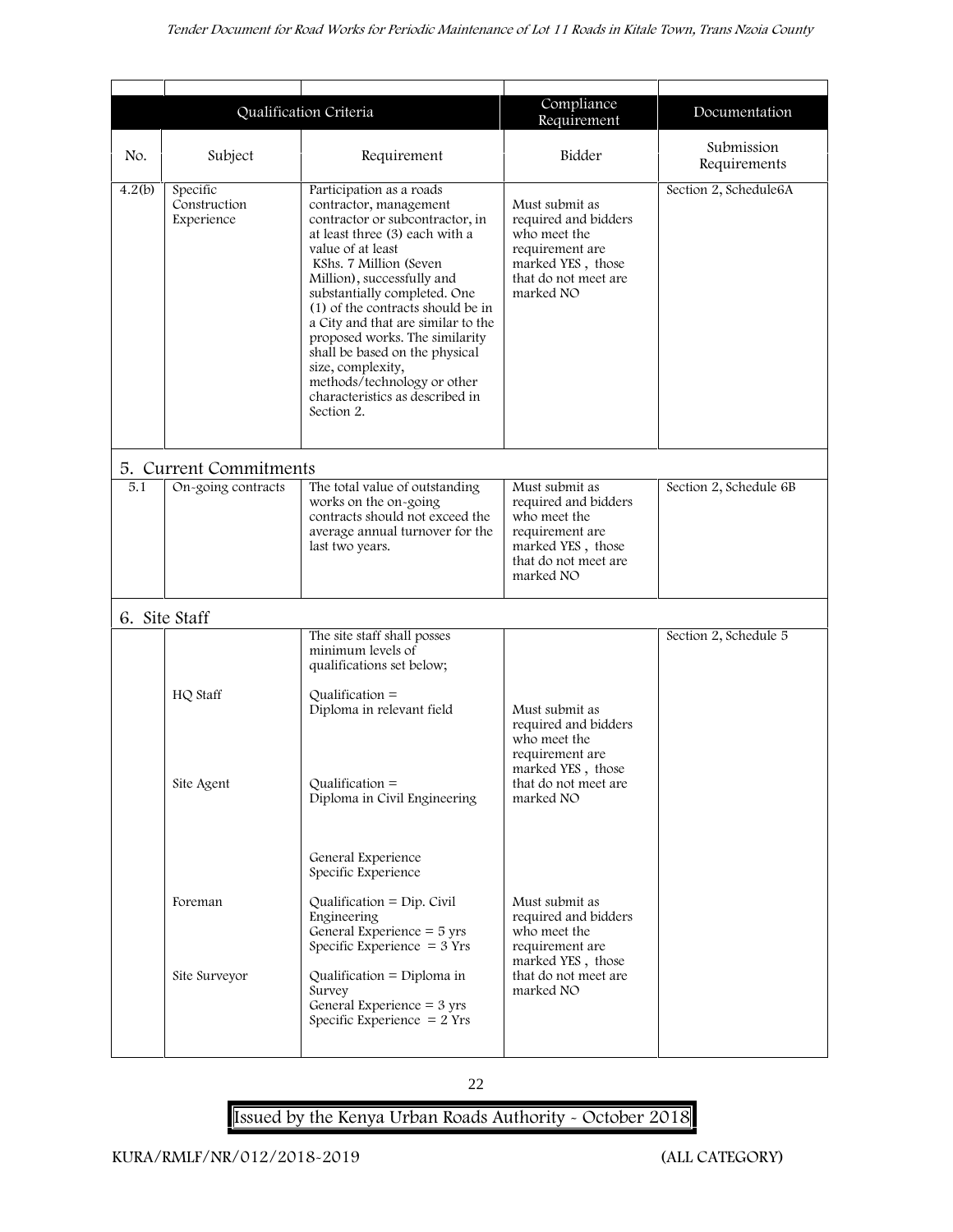#### *Tender Document for Road Works for Periodic Maintenance of Lot 11 Roads in Kitale Town, Trans Nzoia County*

|     |                                        | Qualification Criteria                                                         | Compliance<br>Requirement                                                                                                           | Documentation              |
|-----|----------------------------------------|--------------------------------------------------------------------------------|-------------------------------------------------------------------------------------------------------------------------------------|----------------------------|
| No. | Subject                                | Requirement                                                                    | Bidder                                                                                                                              | Submission<br>Requirements |
| 5.  | PLANT AND EQUIPMENT                    |                                                                                |                                                                                                                                     |                            |
|     | See description<br>below in Schedule 7 |                                                                                |                                                                                                                                     |                            |
| 6.  | Work Methodology                       | Submission of a brief work<br>methodology in accordance with<br>sub-clause 5.3 | Must submit as<br>required and bidders<br>who meet the<br>requirement are<br>marked YES, those<br>that do not meet are<br>marked NO | Section 2                  |
| 7.  | Business permit and<br>office location | Should have a physical address<br>and Current business Permit                  | Must submit as<br>required and bidders<br>who meet the<br>requirement are<br>marked YES, those<br>that do not meet are<br>marked NO | Section 2, Schedule 1      |
| 8.  | Litigation History                     | The applicant to provide a valid<br>Sworn affidavit for the tender.            | Must submit as<br>required and bidders<br>who meet the<br>requirement are<br>marked YES, those<br>that do not meet are<br>marked NO | Section 2, Schedule 10     |

23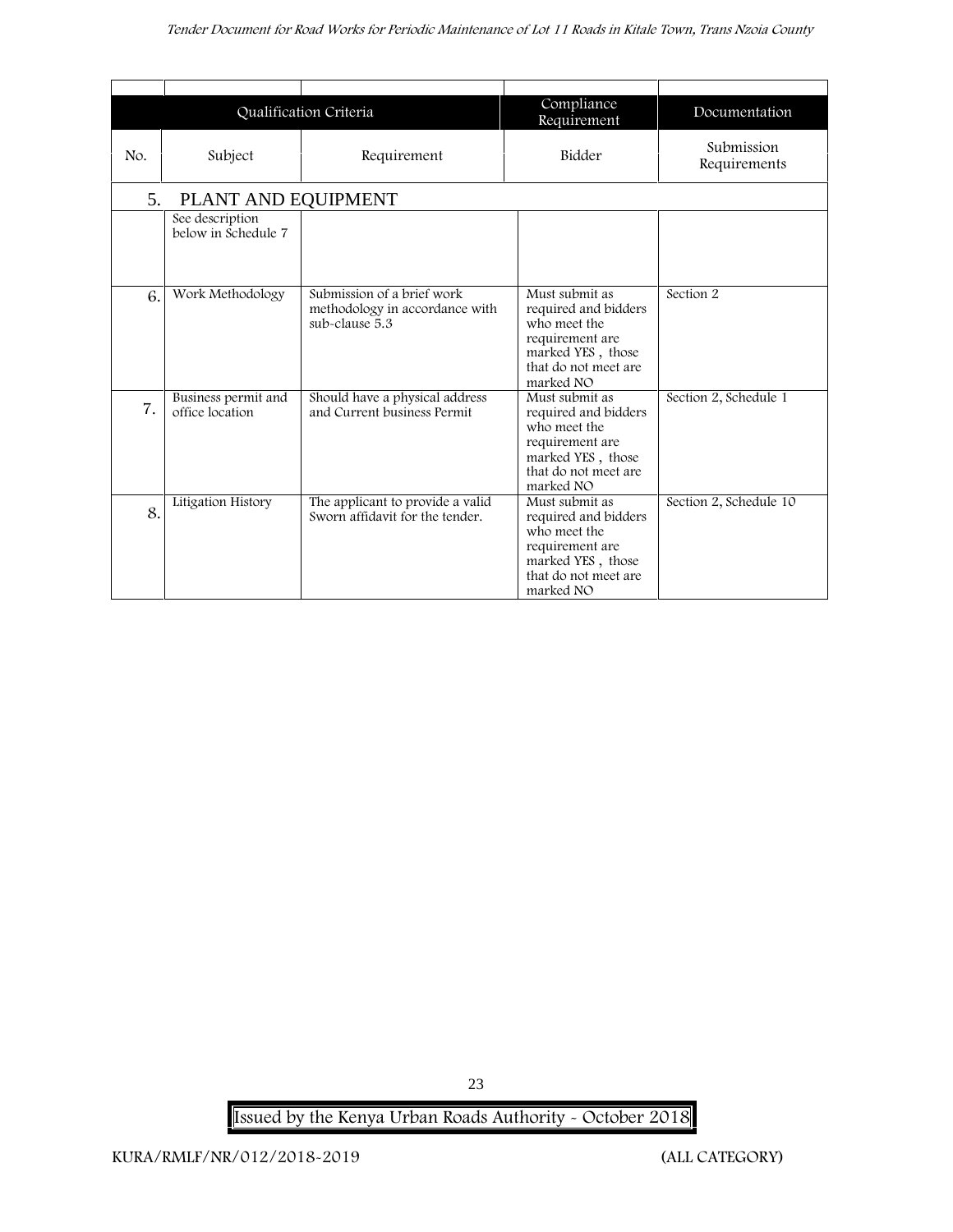#### **7. Schedule of the Major Items of Plant/Equipment Available for Proposed Contract.**

The Bidder must indicate the core plant and equipment considered by the company to be necessary for undertaking the project together with proof of ownership or lease of the same. The lease must be current i.e. dated from July, 2018. Leases which are out dated will not be accepted. (\* Mandatory minimum number of equipment required by the Employer for the execution of the project that the bidder must make available for the Contract).

| Item<br>No.               | Equipment Details                         | *Minimum<br>Number<br>Required<br>for the<br>Contract<br>Execution | Compliance<br>Requirement | No of<br>Equipment<br>Owned by<br>the Bidder | No. of<br>equipment<br>to be<br>hired/<br>purchased<br>by the<br>Bidder | No. of<br>equipment<br>to be made<br>available for<br>the Contract<br>by the<br>Bidder |
|---------------------------|-------------------------------------------|--------------------------------------------------------------------|---------------------------|----------------------------------------------|-------------------------------------------------------------------------|----------------------------------------------------------------------------------------|
| $\mathbf{A}$              | General Plant                             |                                                                    |                           |                                              |                                                                         |                                                                                        |
|                           | Asphalt Concrete patching<br>plant        | optional                                                           |                           |                                              |                                                                         |                                                                                        |
| $\, {\bf B}$              | Milling Machine                           |                                                                    |                           |                                              |                                                                         |                                                                                        |
|                           | Asphalt Milling Machine                   | optional                                                           |                           |                                              |                                                                         |                                                                                        |
| $\mathcal{C}$             | Bituminous Plants                         |                                                                    |                           |                                              |                                                                         |                                                                                        |
|                           | Bitumen Pressure distributor              | Optional                                                           |                           |                                              |                                                                         |                                                                                        |
|                           | Asphalt concrete paver                    | 1                                                                  | Yes/no                    |                                              |                                                                         |                                                                                        |
| $\mathbf D$               | Compactors                                |                                                                    |                           |                                              |                                                                         |                                                                                        |
|                           | Vibrating compaction plate<br>300 mm wide | optional                                                           |                           |                                              |                                                                         |                                                                                        |
|                           | Vibrating compaction plate<br>600 mm wide | optional                                                           |                           |                                              |                                                                         |                                                                                        |
| ${\bf E}$                 | Pot hole repair machines                  |                                                                    |                           |                                              |                                                                         |                                                                                        |
|                           | Colas Sprayer                             | $\mathbf{1}$                                                       | Yes/no                    |                                              |                                                                         |                                                                                        |
|                           | Pavement Cutter Machine                   | $\mathbf{1}$                                                       | Yes/no                    |                                              |                                                                         |                                                                                        |
|                           | Paver Braker Machine                      | optional                                                           |                           |                                              |                                                                         |                                                                                        |
|                           | Pedestrian Roller                         | 1                                                                  | Yes/no                    |                                              |                                                                         |                                                                                        |
| $\boldsymbol{\mathrm{F}}$ | Concrete Equipment                        |                                                                    |                           |                                              |                                                                         |                                                                                        |
|                           | Mobile concrete mixers                    | $\mathbf{1}$                                                       | Yes/no                    |                                              |                                                                         |                                                                                        |
|                           | Concrete vibrators                        | $\mathbf{1}$                                                       | Yes/no                    |                                              |                                                                         |                                                                                        |

24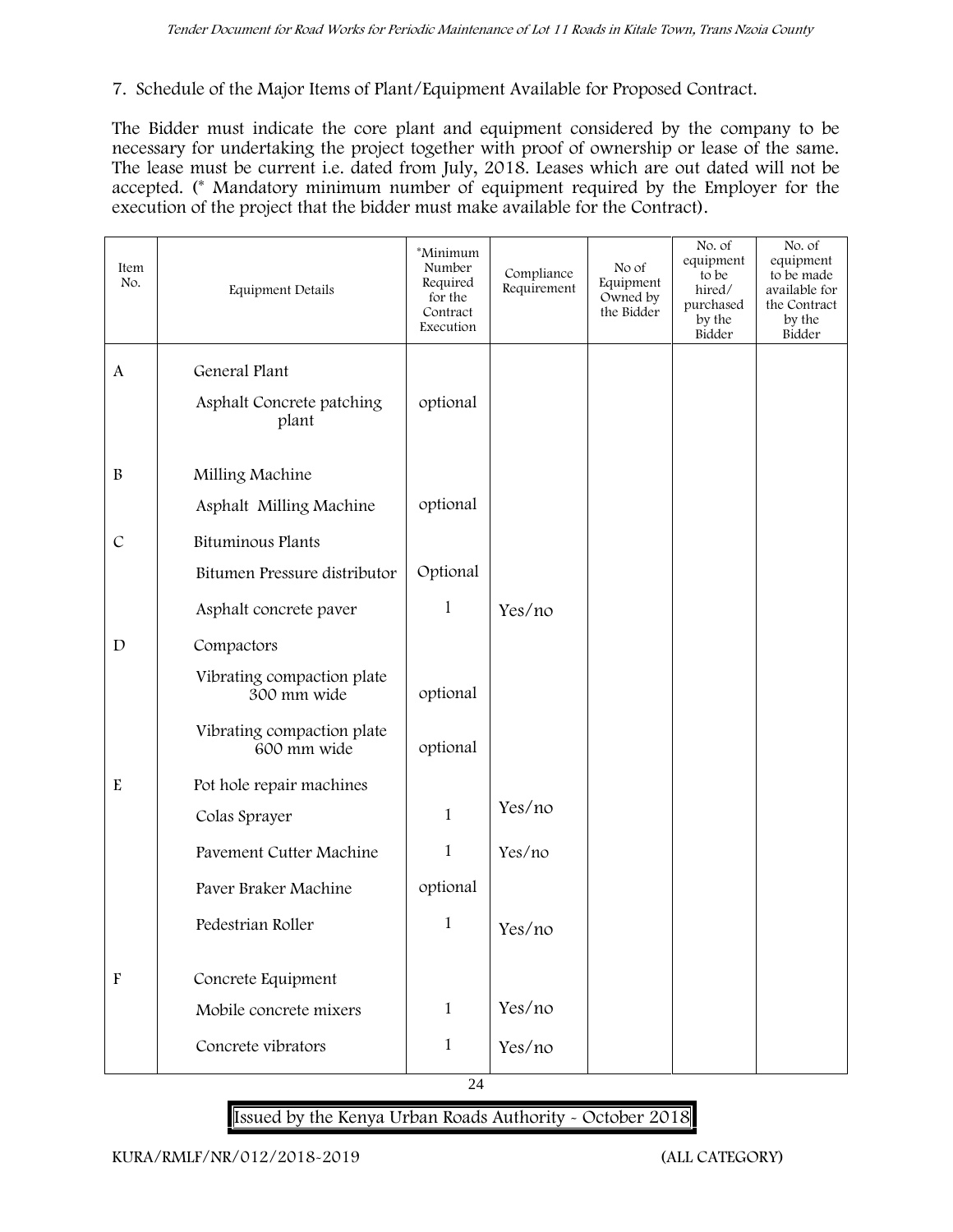| Item<br>No. | Equipment Details                                                                                   | *Minimum<br>Number<br>Required<br>for the<br>Contract<br>Execution | Compliance<br>Requirement | No of<br>Equipment<br>Owned by<br>the Bidder | No. of<br>equipment<br>to be<br>hired/<br>purchased<br>by the<br>Bidder | No. of<br>equipment<br>to be made<br>available for<br>the Contract<br>by the<br>Bidder |
|-------------|-----------------------------------------------------------------------------------------------------|--------------------------------------------------------------------|---------------------------|----------------------------------------------|-------------------------------------------------------------------------|----------------------------------------------------------------------------------------|
| $\mathsf G$ | Transport (Tippers,<br>dumpers, water tankers)                                                      |                                                                    |                           |                                              |                                                                         |                                                                                        |
|             | $4X2$ tippers payload $7 - 12$<br>tonnes                                                            |                                                                    |                           |                                              |                                                                         |                                                                                        |
|             | 6X4 tippers payload $16 - 20$<br>tonnes                                                             |                                                                    |                           |                                              |                                                                         |                                                                                        |
|             | 8X4 tippers payload $16 - 20$<br>tonnes                                                             |                                                                    |                           |                                              |                                                                         |                                                                                        |
|             | Flat bed lorries                                                                                    |                                                                    |                           |                                              |                                                                         |                                                                                        |
|             | Subtotal for $G$ – tippers &<br>dumpers                                                             | 3                                                                  | Yes/no                    |                                              |                                                                         |                                                                                        |
|             | Water tankers $(18,000 -$<br>20,000 litres<br>capacity)                                             | $\mathbf{1}$                                                       | Yes/no                    |                                              |                                                                         |                                                                                        |
| H           | Earth – Moving Equipment                                                                            |                                                                    |                           |                                              |                                                                         |                                                                                        |
|             | Wheeled loaders                                                                                     |                                                                    |                           |                                              |                                                                         |                                                                                        |
|             | Motor graders (93 -<br>205kW)                                                                       |                                                                    |                           |                                              |                                                                         |                                                                                        |
|             | Trench excavator                                                                                    |                                                                    |                           |                                              |                                                                         |                                                                                        |
|             | Subtotal for $H$ – Earth<br>moving equipment                                                        | 1                                                                  | Yes/no                    |                                              |                                                                         |                                                                                        |
| I           | Excavators                                                                                          |                                                                    |                           |                                              |                                                                         |                                                                                        |
|             | Hydraulic crawler mounted<br>$(7 - 10 \text{ tonnes}) - 0.25 - 0.4$<br>m <sup>3</sup> SAE bucket.   |                                                                    |                           |                                              |                                                                         |                                                                                        |
|             | Hydraulic crawler mounted<br>$(10 - 16 \text{ tonnes}) - 0.40 -$<br>0.60 m <sup>3</sup> SAE bucket. |                                                                    |                           |                                              |                                                                         |                                                                                        |
|             | Hydraulic wheel mounted<br>$(7 - 10 \text{ tonnes}) - 0.25 - 0.4$<br>m <sup>3</sup> SAE bucket.     |                                                                    |                           |                                              |                                                                         |                                                                                        |
|             | Hydraulic wheel mounted                                                                             |                                                                    |                           |                                              |                                                                         |                                                                                        |

25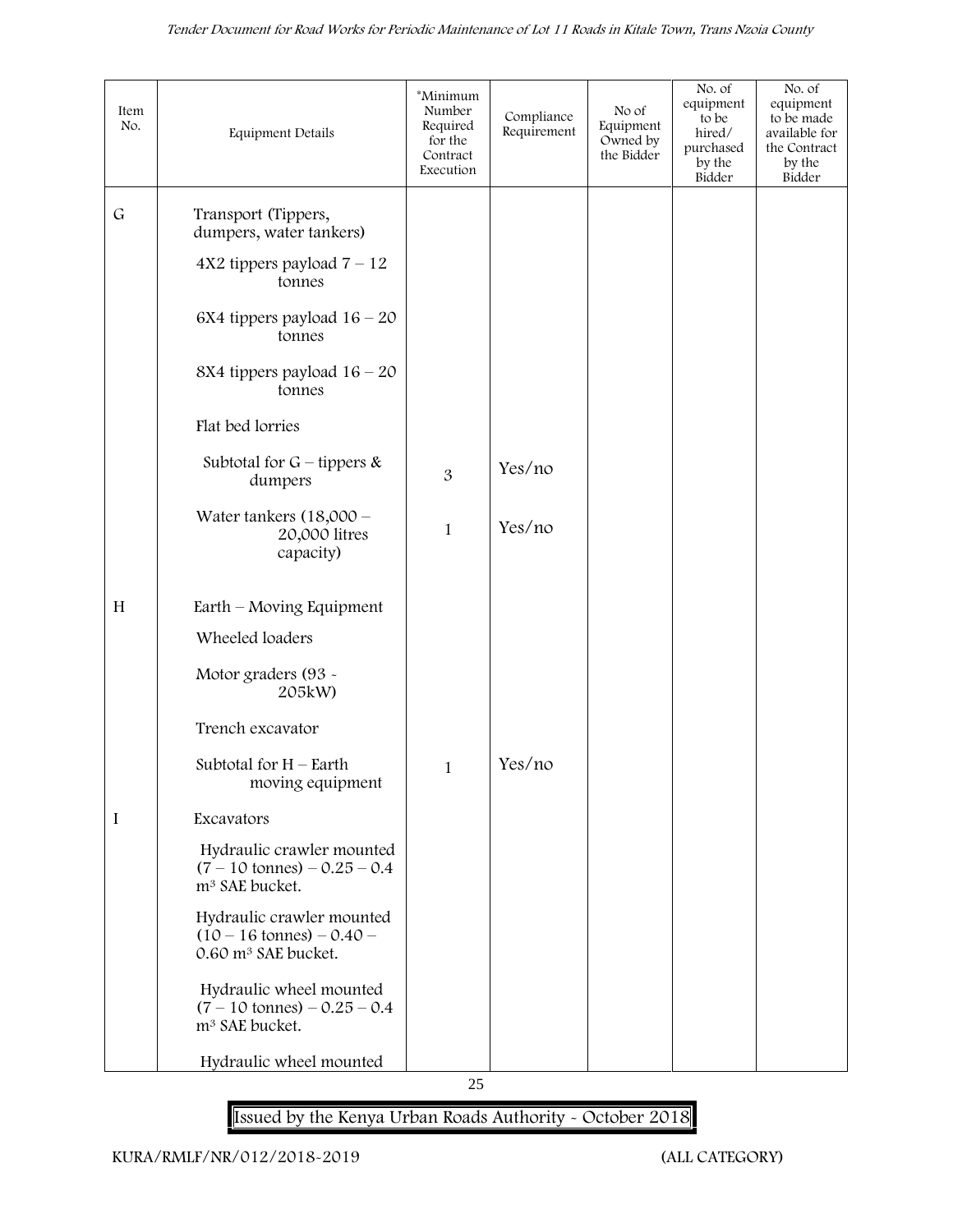| <b>Equipment Details</b>                                                                                    | *Minimum<br>Number<br>Required<br>for the<br>Contract<br>Execution | Compliance<br>Requirement | No of<br>Equipment<br>Owned by<br>the Bidder | No. of<br>equipment<br>to be<br>hired/<br>purchased<br>by the<br>Bidder | No. of<br>equipment<br>to be made<br>available for<br>the Contract<br>by the<br>Bidder |
|-------------------------------------------------------------------------------------------------------------|--------------------------------------------------------------------|---------------------------|----------------------------------------------|-------------------------------------------------------------------------|----------------------------------------------------------------------------------------|
| $(10 - 16 \text{ tonnes}) - 0.40 -$<br>0.6 m <sup>3</sup> SAE bucket.                                       |                                                                    |                           |                                              |                                                                         |                                                                                        |
| Hydraulic wheel mounted<br>backloader $(7 - 10 \text{ tonnes})$<br>$-0.25 - 0.4$ m <sup>3</sup> SAE bucket. |                                                                    |                           |                                              |                                                                         |                                                                                        |
| Subtotal for I (Excavators)                                                                                 |                                                                    | Yes/no                    |                                              |                                                                         |                                                                                        |
| Rollers                                                                                                     |                                                                    |                           |                                              |                                                                         |                                                                                        |
| Self-propelled single drum<br>vibrating (various types)                                                     | $\mathbf{1}$                                                       | Yes/no                    |                                              |                                                                         |                                                                                        |
| Pneumatic rubber tyre (1-2<br>tonnes/wheel) & Double<br>Drum                                                | $\mathbf{1}$                                                       | Yes/no                    |                                              |                                                                         |                                                                                        |
| Sheep's foot roller                                                                                         | $\mathbf{1}$                                                       | Yes/no                    |                                              |                                                                         |                                                                                        |
| Double drum vibrating<br>pedestrian roller                                                                  | 1                                                                  | Yes/no                    |                                              |                                                                         |                                                                                        |
|                                                                                                             |                                                                    |                           |                                              |                                                                         |                                                                                        |
|                                                                                                             |                                                                    |                           |                                              |                                                                         |                                                                                        |
|                                                                                                             |                                                                    | $\mathbf{1}$              |                                              |                                                                         |                                                                                        |

**Issued by the Kenya Urban Roads Authority - October 2018**

26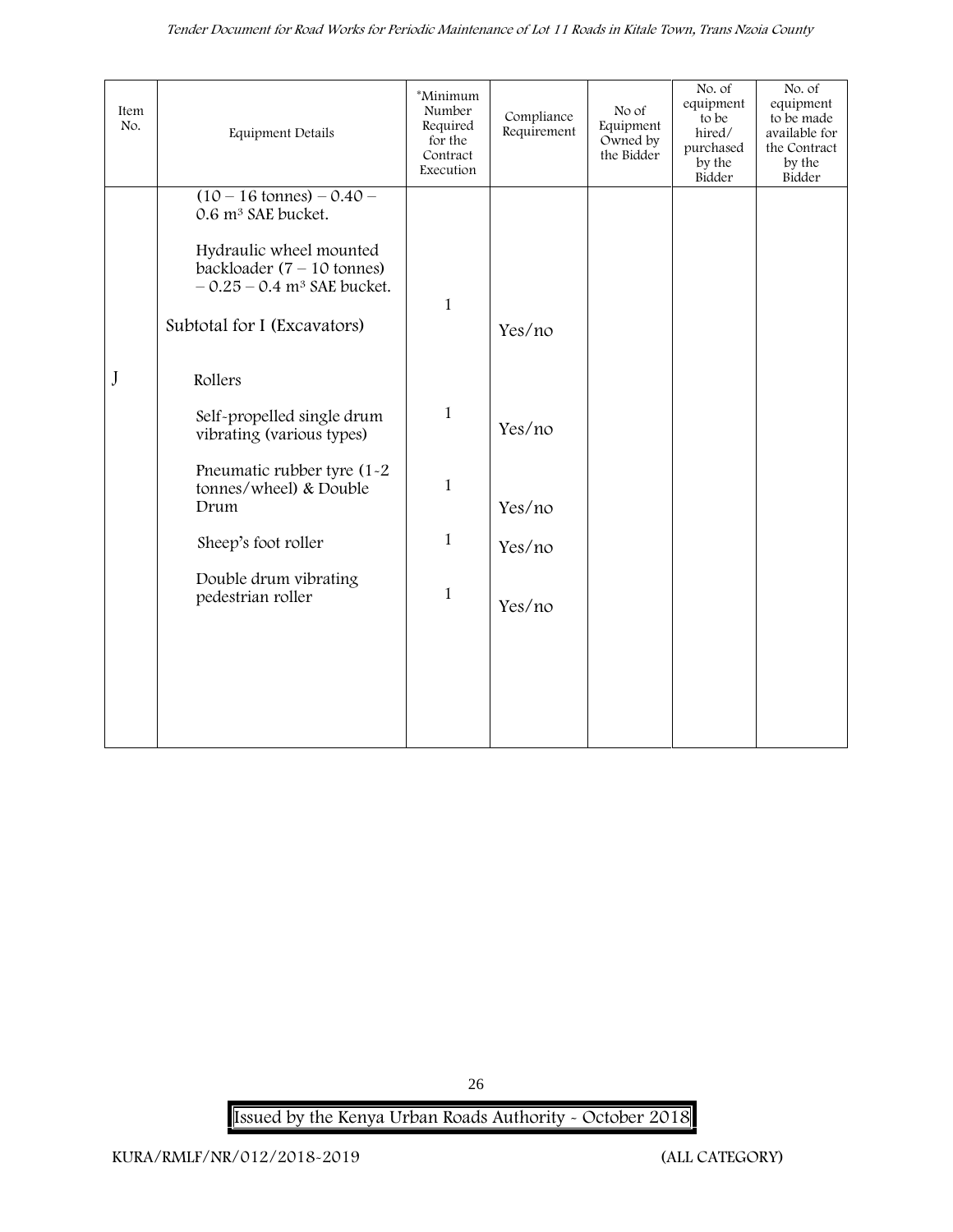# **Appendix to Instruction to Tenderers**

| Table 1: Pre- Qualification Checklist for Completeness and Responsiveness. |  |
|----------------------------------------------------------------------------|--|
|----------------------------------------------------------------------------|--|

| $S/NO$ . | Completeness and<br>Responsiveness<br>Criteria                | References                                   | Requirement                                                                                                                                 |
|----------|---------------------------------------------------------------|----------------------------------------------|---------------------------------------------------------------------------------------------------------------------------------------------|
| 1.       | Form of Bid                                                   | Section II<br>Clause 20.2                    | Amount must be indicated<br>Properly stamped, filled and signed                                                                             |
| 2.       | Appendix to Form of<br>Bid                                    | Section II<br>Clause 20.2                    | Properly stamped, filled and signed                                                                                                         |
| 3.       | <b>Bid Security</b>                                           | Section II<br>Clause 17                      | Unconditional bank guarantee<br>In the format provided with all<br>conditions<br>- must be valid for 30 days after bid<br>validity          |
| 4.       | <b>Confidential Business</b><br>Questionnaire                 | Section IX;<br>Schedule 1                    | - Properly filled, stamped and signed<br>Provide all required information                                                                   |
| 5.       | Form of Power of<br>Attorney                                  | Section IX;<br>Schedule 2<br>Clause $5.1(a)$ | Properly filled, stamped and signed                                                                                                         |
| 6.       | Tax Compliance<br>Certificate                                 | Tender notice                                | - Provide valid tax compliance certificate                                                                                                  |
| 7.       | Registration with<br>National Construction<br>Authority (NCA) | Tender notice<br>Item 1.4 of QC              | - Copy of valid certificate and practicing<br>license                                                                                       |
| 8.       | Certificate of<br>Incorporation                               | Tender notice<br>Item 1.4 of $QC$            | - Copy of certificate Certified by<br>Commissioner for Oaths                                                                                |
| 9.       | Priced Bill of<br>Quantities                                  | Clause 14.1<br>Section IX                    | - Fill all rates, prices and amounts and<br>counter sign any alteration(s)<br>Stamp and initial all pages of BOQ's<br>$\tilde{\phantom{a}}$ |
| 10.      | Eligibility                                                   | Section II;<br>Schedule 1<br>Clause 4.1      | - Legible copies of National ID or passport<br>for all directors<br>- System generated Form CR12 (12<br>months)                             |
| 11.      | Conflict of interest                                          | Section II;<br>Schedule 1<br>Clause 4.2      | - to state explicitly                                                                                                                       |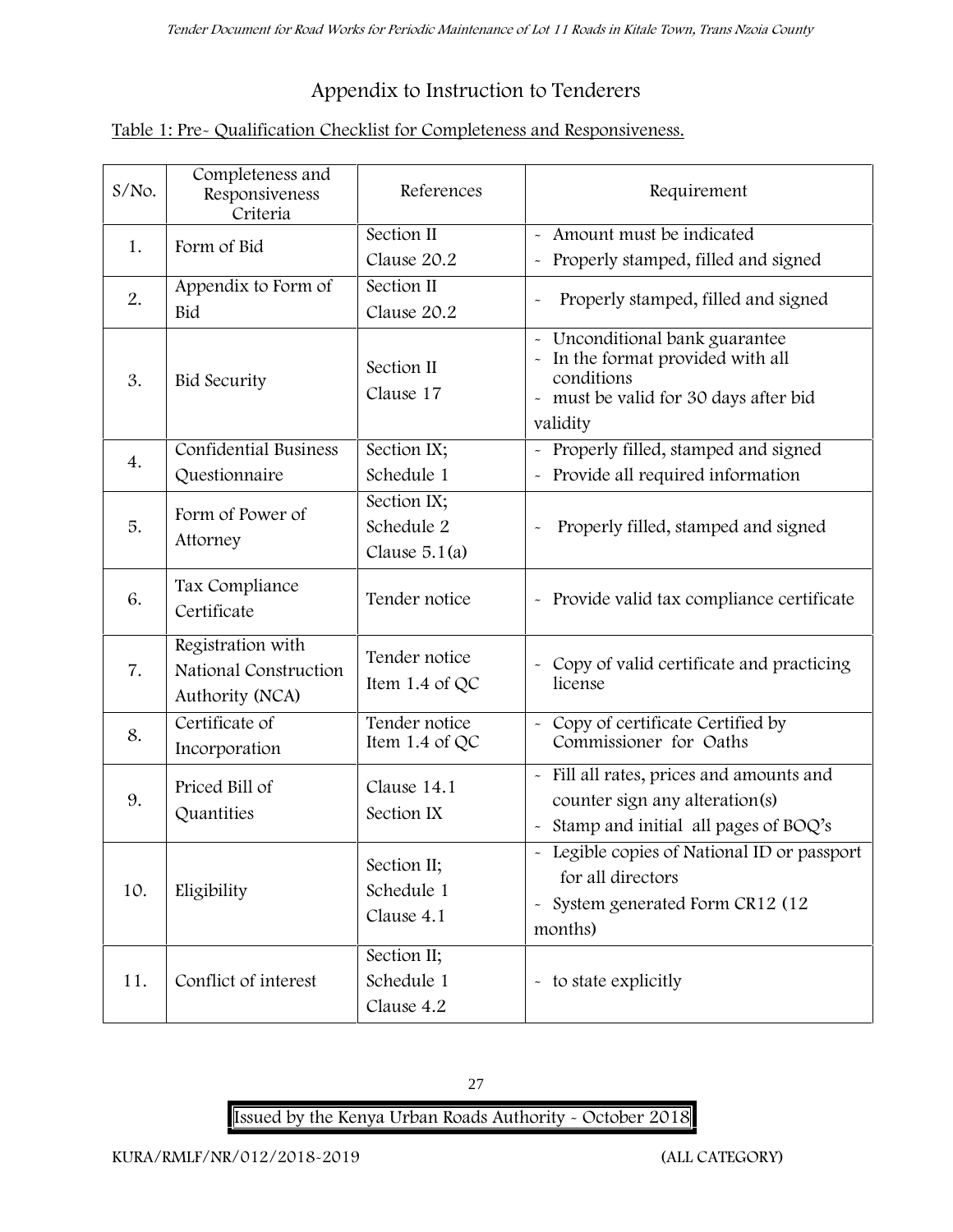| 12. | Debarment                                                                  | Section II<br>Clause 30.4;<br>Schedule 11<br>Item 1.3 of QC | Properly filled, stamped and signed                                                                          |
|-----|----------------------------------------------------------------------------|-------------------------------------------------------------|--------------------------------------------------------------------------------------------------------------|
| 13. | Pending Litigation                                                         | Item $2.2$ of QC                                            | - Provide original sworn affidavit for the<br>specific tender                                                |
| 14. | Litigation History                                                         | Section II Clause<br>31.8; Schedule 10                      | Properly filled, stamped and signed                                                                          |
| 15. | History of Non<br>performance                                              | Schedule 6B<br>Item 2.1 of QC                               | - Fill information on non-completed<br>works                                                                 |
| 16. | Certificate of<br>Tenderers Visit to Site                                  | Section II;<br>Clause 8.3                                   | Attend pre-bid meeting/visit<br>- Certificate must be signed and stamped<br>by the Employer's representative |
| 17. | Schedule of Major<br>Items of Plant                                        | Section XI<br>Item 5 of QC;<br>Schedule 7                   | Properly filled, stamped and signed<br>$\tilde{\phantom{a}}$                                                 |
| 18. | Schedule of Key<br>Personnel                                               | Section XI<br>Item 6 of QC;<br>Schedule 5                   | Properly filled, stamped and signed<br>$\tilde{\phantom{a}}$                                                 |
| 19. | Roadwork Completed<br>Satisfactorily                                       | Section XI;<br>Item 4 of QC<br>Schedule 6A                  | Properly filled, stamped and signed                                                                          |
| 20. | Schedule of Ongoing<br>Projects                                            | Section XI;<br>Item 5.1 of QC<br>Schedule 7                 | Properly filled, stamped and signed                                                                          |
| 21. | Schedule of other<br>Supplementary<br>Information /<br>Financial Standings | Section XI;<br>Item $5.1$ of QC<br>Schedule 9               | Properly filled, stamped and signed                                                                          |
| 22  | Declaration form for<br>bankrupt or insolvent                              | Schedule 11                                                 | Properly filled, stamped and signed<br>$\ddot{\phantom{1}}$                                                  |
| 23  | Anti-corruption form                                                       | Schedule 12                                                 | Properly filled, stamped and signed<br>$\tilde{\phantom{a}}$                                                 |
| 24. | Copy of Bid Document                                                       | Clause 20.1                                                 | Replica of the original<br>$\tilde{\phantom{a}}$                                                             |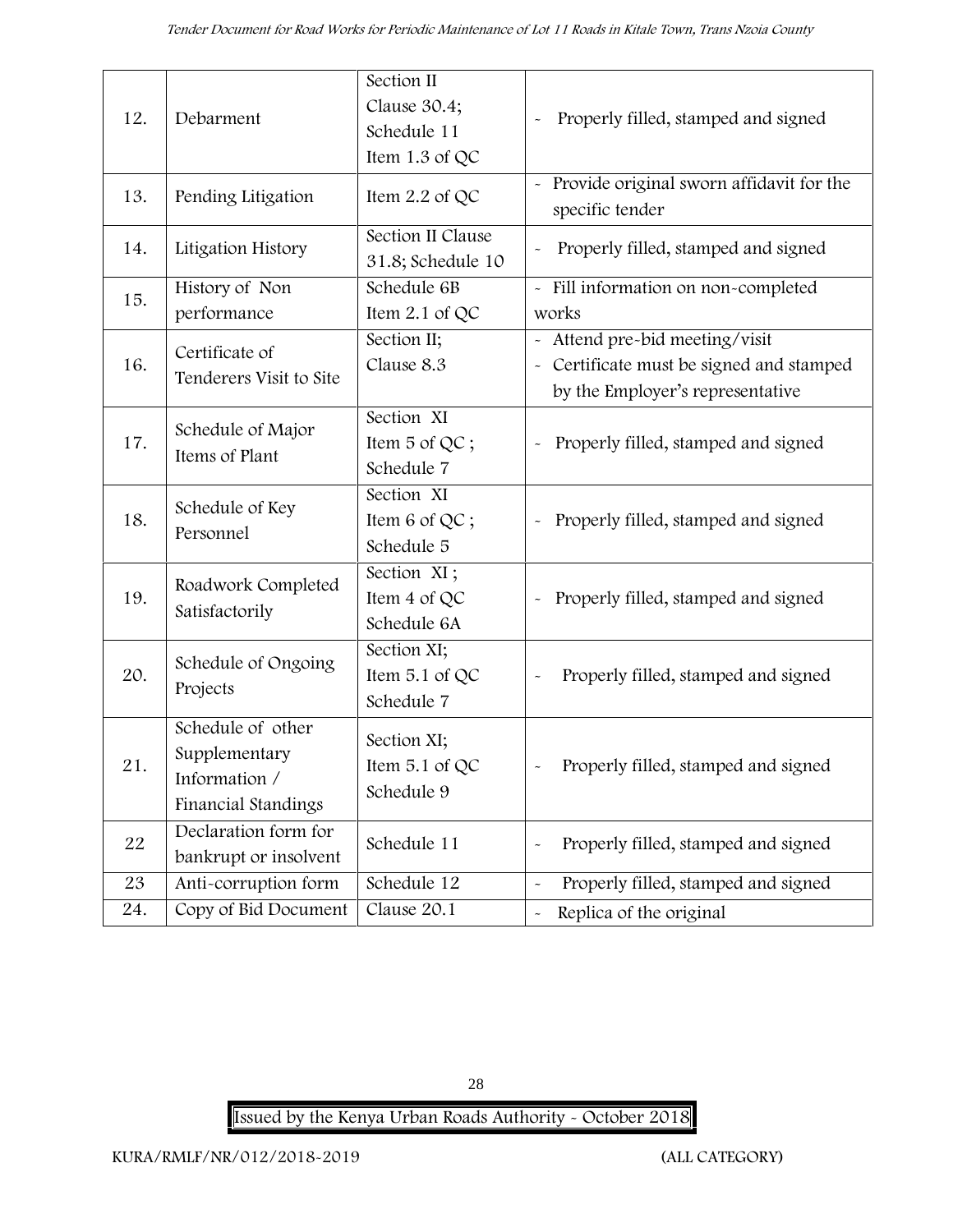| 25.            | Bid documents must<br>be serialized | <b>PPDA 2015</b> | -All pages of the tender documents must<br>be serialized. (either the bidder serializes<br>from the first page of the tender<br>documents or serializes as continuity from<br>the KURA tender documents <i>i.e.</i> if the<br>KURA tender documents ends at page 200<br>then the next document of the bidder<br>should continue as $201, 2012$ |
|----------------|-------------------------------------|------------------|------------------------------------------------------------------------------------------------------------------------------------------------------------------------------------------------------------------------------------------------------------------------------------------------------------------------------------------------|
| <b>REMARKS</b> |                                     | Clause 13.1/20.2 | Bid document to be complete, properly<br>$\tilde{\phantom{a}}$<br>filled and signed.                                                                                                                                                                                                                                                           |

**Key:** QC – Qualification Criteria

**Table 2: Post- qualification Score**

| <b>ITEM</b>    |               | <b>DESCRIPTION</b>                   | <b>MUST</b>     | <b>MEET</b> |
|----------------|---------------|--------------------------------------|-----------------|-------------|
|                |               |                                      | <b>CRITERIA</b> |             |
| 1              |               | <b>FINANCIAL CAPACITY</b>            |                 |             |
|                | a             | <b>Audited Statements</b>            | YES/NO          |             |
|                | b             | Cash flow statement (forecasts)      | YES/NO          |             |
|                | $\mathcal{C}$ | Financial position/Ratios            | YES/NO          |             |
|                | d             | Turnover                             | YES/NO          |             |
| $\overline{2}$ |               | <b>EXPERIENCE</b>                    |                 |             |
|                |               | General Experience                   | YES/NO          |             |
|                |               | Specific experience in related works | YES/NO          |             |
| 3              |               | <b>CURRENT COMMITMENTS</b>           |                 |             |
|                |               | On-going works                       | YES/NO          |             |
| 4              |               | <b>KEY PERSONNEL</b>                 |                 |             |
|                |               | HQ Staff                             | YES/NO          |             |
|                |               | Site Agent                           | YES/NO          |             |
|                |               | Surveyor                             | YES/NO          |             |
|                |               | Foreman                              | YES/NO          |             |
| 5              |               | PLANT AND EQUIPMENT                  |                 |             |
|                |               | Equipment capabilities               | YES/NO          |             |
| 6              |               | WORK METHODOLOGY                     | YES/NO          |             |
| $\overline{7}$ |               | LITIGATION HISTORY                   | YES/NO          |             |
| 8              |               | Business permit and office location  | YES/NO          |             |
|                |               | <b>REMARKS</b>                       | YES/NO          |             |

Bidders must achieve YES in all the measured parameters to qualify.

 The bidders who pass the technical criteria will be subjected to financial evaluation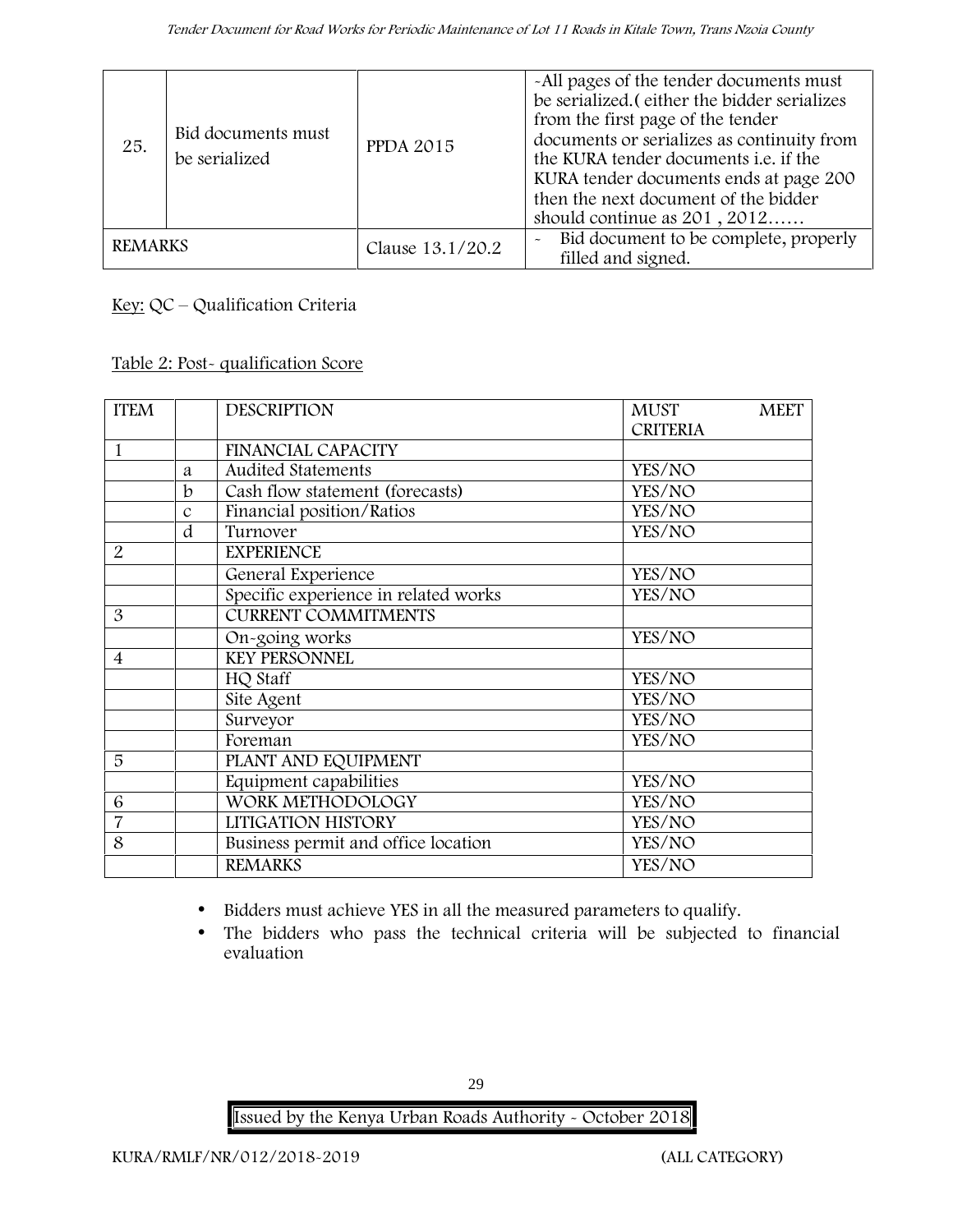## **SECTION IV: CONDITIONS OF CONTRACT**

## **PART I: GENERAL CONDITIONS OF CONTRACT**

The Conditions Of Contract Part  $1$  – General Conditions shall be those forming Part 1 of the Conditions Of Contract for works of Civil engineering construction Fourth Edition 1987, reprinted in 1992 with further amendments, prepared by the Federation Internationale des Ingenieurs Conseils (FIDIC)

Copies of the FIDIC Conditions of Contract can be obtained from:

FIDIC Secretariat P.O.Box 86 1000 Lausanne 12 **Switzerland** Fax: 41 21 653 5432 Telephone: 41 21 653 5003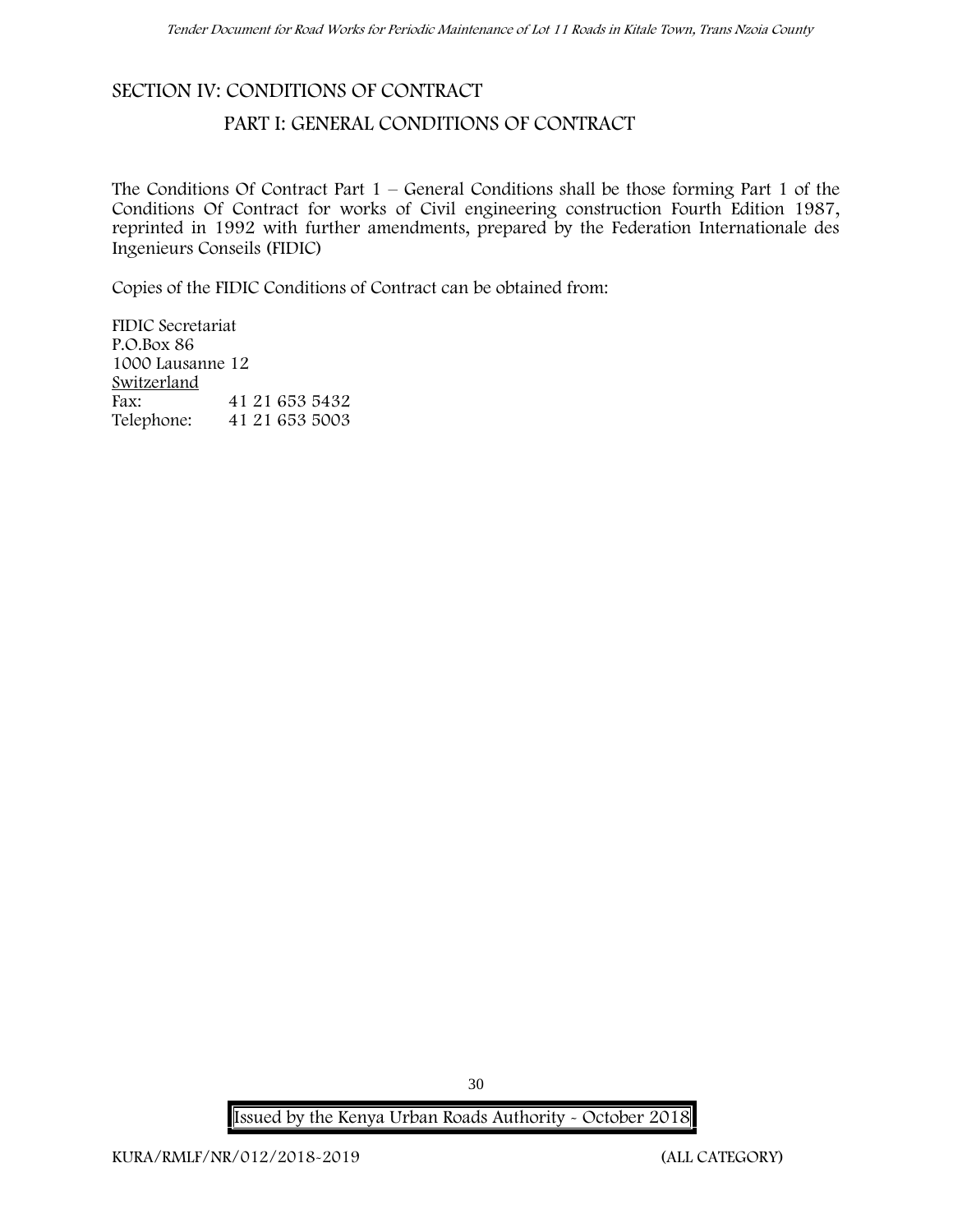## **PART II: CONDITIONS OF PARTICULAR APPLICATION**

The following Conditions of Particular Application shall supplement the General Conditions of Contract. Whenever there is a conflict, the provisions herein shall prevail over those in the General Conditions of Contract. The Particular Condition is preceded by the corresponding clause number of the General Conditions to which it relates.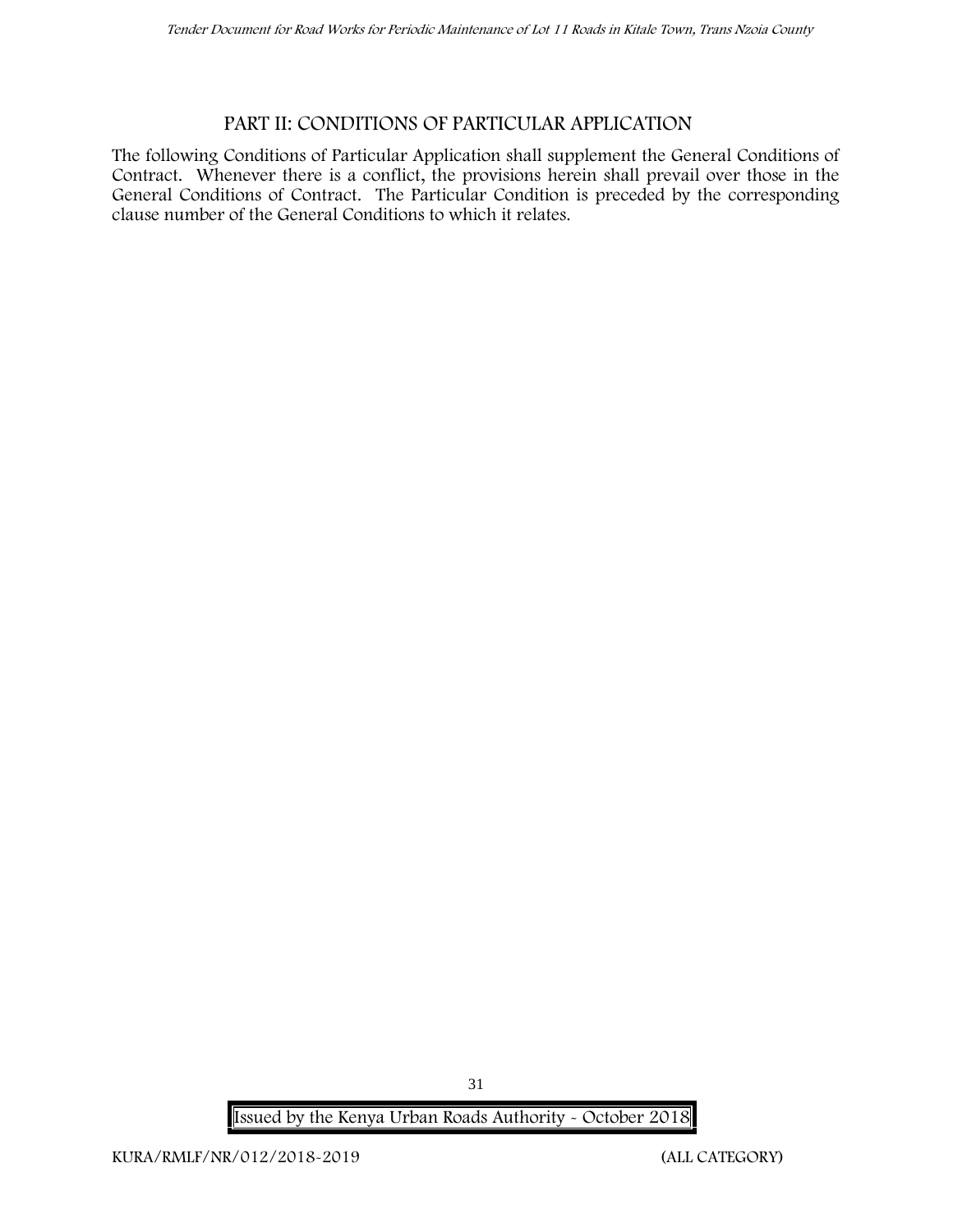#### **CONTENTS**

| SUBCLAUSE 8.2 - SITE OPERATIONS AND METHODS OF CONSTRUCTION 35             |  |
|----------------------------------------------------------------------------|--|
|                                                                            |  |
|                                                                            |  |
|                                                                            |  |
|                                                                            |  |
|                                                                            |  |
|                                                                            |  |
|                                                                            |  |
|                                                                            |  |
| SUBCLAUSE 15.2-LANGUAGE ABILITY AND QUALIFICATIONS OF CONTRACTOR'S         |  |
|                                                                            |  |
|                                                                            |  |
| SUBCLAUSE 16.3~ QUALIFICATION AND LANGUAGE ABILITY OF SUPERINTENDING STAFF |  |
|                                                                            |  |
| SUBCLAUSE 19.1 - SAFETY, SECURITY AND PROTECTION OF THE ENVIRONMENT 38     |  |
|                                                                            |  |
| SUBCLAUSE 21.1 - INSURANCE OF WORKS AND CONTRACTOR 'S EQUIPMENT 39         |  |
|                                                                            |  |
|                                                                            |  |
|                                                                            |  |
|                                                                            |  |
|                                                                            |  |
|                                                                            |  |
|                                                                            |  |
|                                                                            |  |
| SUBCLAUSE 29.2 - REINSTATEMENT AND COMPENSATION FOR DAMAGES TO PERSONS     |  |
|                                                                            |  |
|                                                                            |  |
|                                                                            |  |
|                                                                            |  |
|                                                                            |  |
|                                                                            |  |
|                                                                            |  |
|                                                                            |  |
|                                                                            |  |
|                                                                            |  |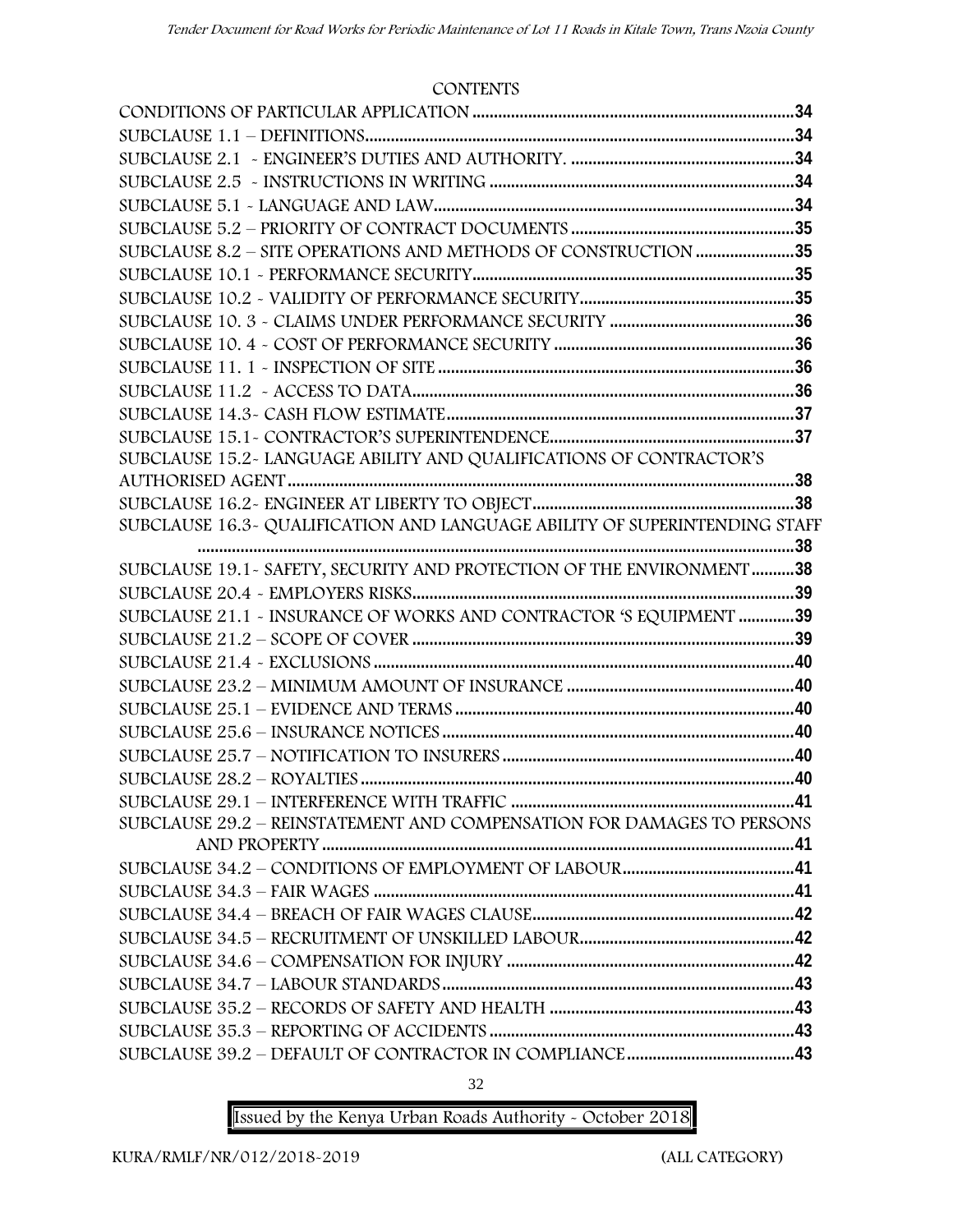| SUBCLAUSE 54.1 - CONTROCTOR'S EQUIPMENT, TEMPORARY WORKS AND MATERIALS |  |
|------------------------------------------------------------------------|--|
|                                                                        |  |
|                                                                        |  |
|                                                                        |  |
|                                                                        |  |
|                                                                        |  |
| SUBCLAUSE 60.3 - RETENTION MONEY AND PAYMENT OF RETENTION MONEY46      |  |
|                                                                        |  |
|                                                                        |  |
|                                                                        |  |
|                                                                        |  |
|                                                                        |  |
|                                                                        |  |
|                                                                        |  |
|                                                                        |  |
|                                                                        |  |
|                                                                        |  |
|                                                                        |  |
|                                                                        |  |
|                                                                        |  |
|                                                                        |  |
|                                                                        |  |
|                                                                        |  |
|                                                                        |  |
|                                                                        |  |
|                                                                        |  |
|                                                                        |  |
|                                                                        |  |
|                                                                        |  |
|                                                                        |  |
|                                                                        |  |
|                                                                        |  |
|                                                                        |  |
|                                                                        |  |
|                                                                        |  |

33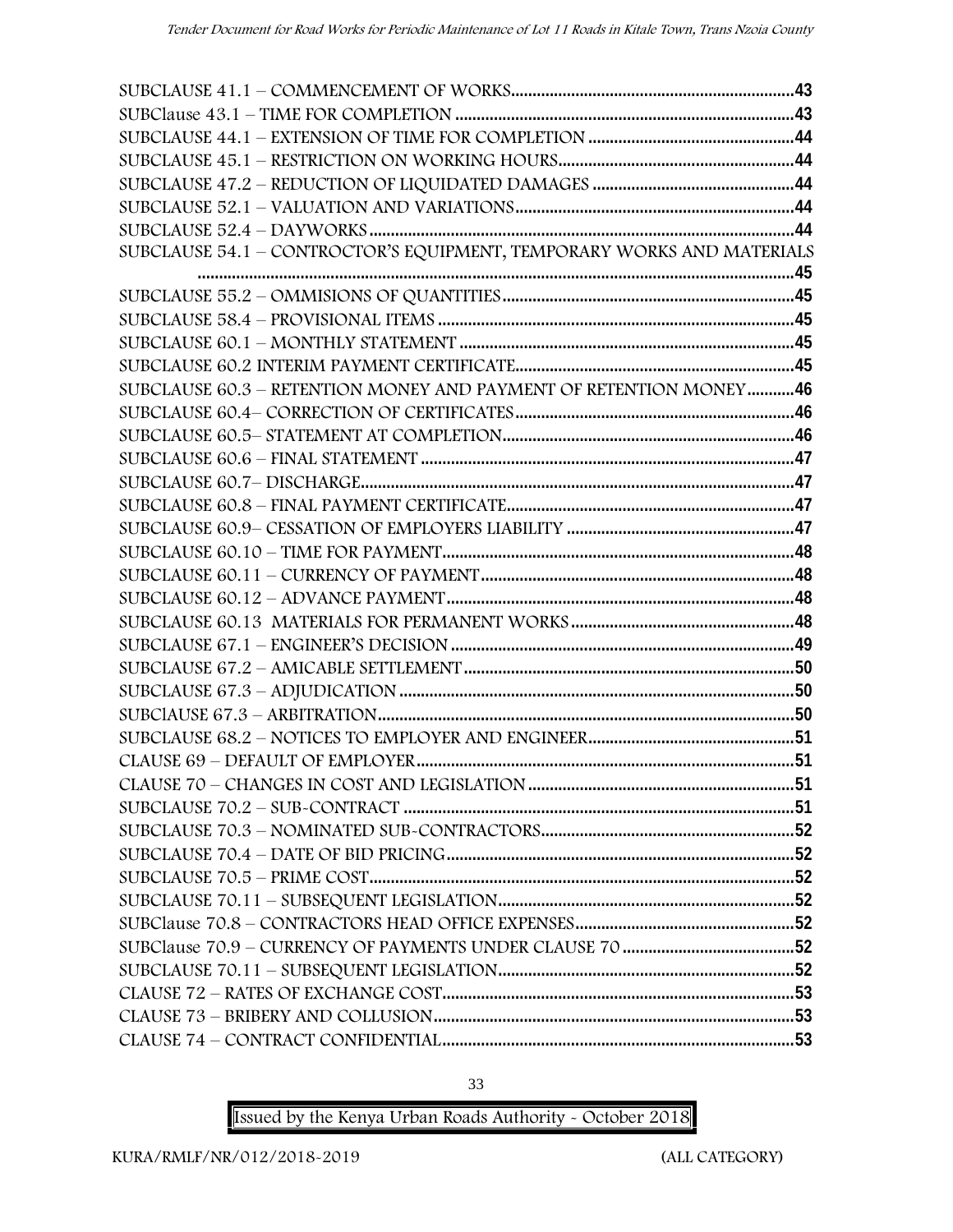## CONDITIONS OF PARTICULAR APPLICATION SUBCLAUSE 1.1 – DEFINITIONS

Amend this sub-clause as follows:

- (a) (i) The "Employer" is the Kenya Urban Roads Authority, represented by the Director General - Kenya Urban Roads Authority.
- (ii) The "Engineer" is the Director-(RACM) Kenya Urban Roads Authority.

.(b) (i) Insert in line 2 after the Bills Of Quantities", the following, "the rates entered by the Contractor (whether or not such rate be employed in computation of the Contract Price),"

Amend subparagraph (b) (v) of Sub-Clause 1.1 by adding the following words at the end: The word "BID" is synonymous with "bid" and the word "Appendix to BID" with "Appendix to Bid" and the word "BID documents" with "bidding documents".

Add the following at the end of this sub-clause:

(h) "Materials" means materials and other things intended to form or forming part of the Permanent Works.

(i) "Quantified site instructions" means Site instructions from the Engineer or his representative to the Contractor instructing him to carry out quantified works drawn from the contract to be carried out within a specified period.

SUBCLAUSE 2.1 - ENGINEER'S DUTIES AND AUTHORITY.

With reference to Sub-Clause 2.1 (b), the following shall also apply: The Engineer shall obtain the specific approval of the Employer before taking any of the following actions specified in Part 1:

- (a) Consenting to the subletting of any part of the works under Clause 4;
- (b) Certifying additional cost determined under Clause 12;
- (c) Determining an extension of time under Clause 44;
- (d) Issuing a variation under Clause 51;
- (e) Fixing rates or prices under Clause 52

#### SUBCLAUSE 2.5 - INSTRUCTIONS IN WRITING

Add at the end of sub-clause 2.5 the following: "The site instructions shall be in the form of quantified site instructions and the contractor shall commence execution of the site instructions within three (3) days and complete within the completion period as stipulated in the instructions.

#### SUBCLAUSE 5.1 - LANGUAGE AND LAW

The Contract document shall be drawn up in the ENGLISH LANGUAGE. Communication between the Contractor and the Engineer's Representative shall be in this given language.

34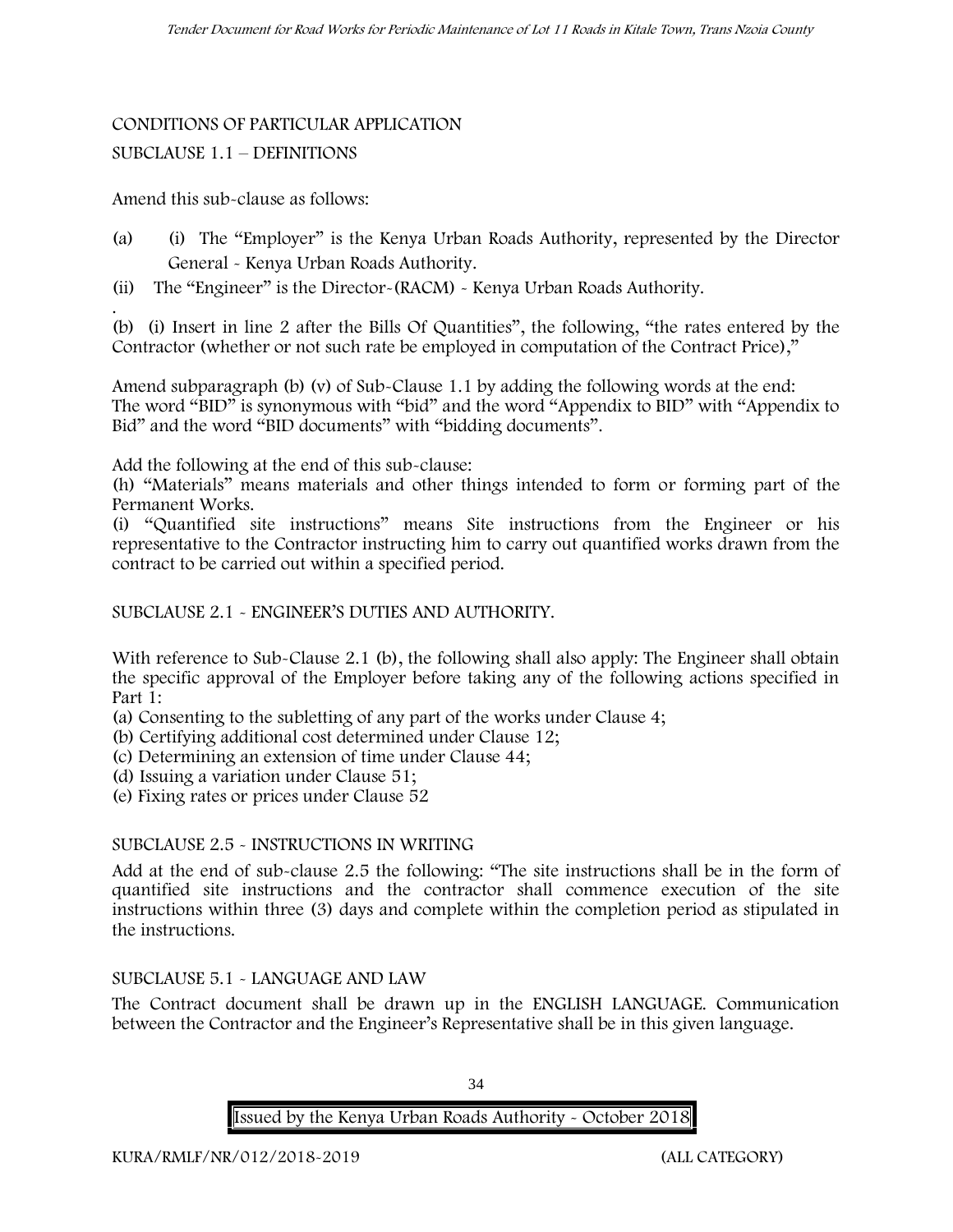The Laws applicable to this Contract shall be the Laws of the Republic of Kenya.

SUBCLAUSE 5.2 – PRIORITY OF CONTRACT DOCUMENTS

Delete the documents listed 1-6 and substitute:

- (1) The Contract Agreement (if completed)
- (2) The Letter Of Acceptance;
- (3) The Bid and Appendix to Bid;
- (4) The Conditions of Contract Part II;
- (5) The Conditions of Contract Part I;
- (6) The Special Specifications;
- (7) The Standard Specification for Road and Bridge Construction, 1986;
- (8) The Drawings;
- (9) The priced Bills of Quantities
- (10) Other documents as listed in the Appendix to form of Bid

#### SUBCLAUSE 8.2 – SITE OPERATIONS AND METHODS OF CONSTRUCTION

Add sub- clause 8.2(b) at the end as follows:

"The Contractor shall submit to the Engineer Works Methodology not later than 14 days from the date of award of the contract and general description of his proposed arrangements and methods for the execution of the Works. This shall include inter-alia temporary office, buildings, access roads, construction plant and its intended production output, working shift arrangements, labour strength, skilled and unskilled, and supervision arrangements, power supply arrangements, supply of materials including a materials utilisation programme, stone crushing, aggregate production and storage, cement handling, concrete mixing and handling, methods of excavation, dealing with water, testing methods and facilities."

SUBCLAUSE 10.1 - PERFORMANCE SECURITY

Replace the text of Sub-clause 10.1 with the following:

"The Contractor shall provide security for his proper performance of the Contract within 28 days after receipt of the Letter of Acceptance. The Performance Security shall be in the form of a bank guarantee as stipulated by the Employer in the Appendix to Bid. The Performance Security shall be issued by a bank incorporated in Kenya. The Contractor shall notify the Engineer when providing the Performance Security to the Employer.

"Without limitation to the provisions of the preceding paragraph, whenever the Engineer determines an addition to the Contract Price as a result of a change in cost, the Contractor, at the Engineers written request, shall promptly increase the value of the Performance Security by an equal percentage.

SUBCLAUSE 10.2 - VALIDITY OF PERFORMANCE SECURITY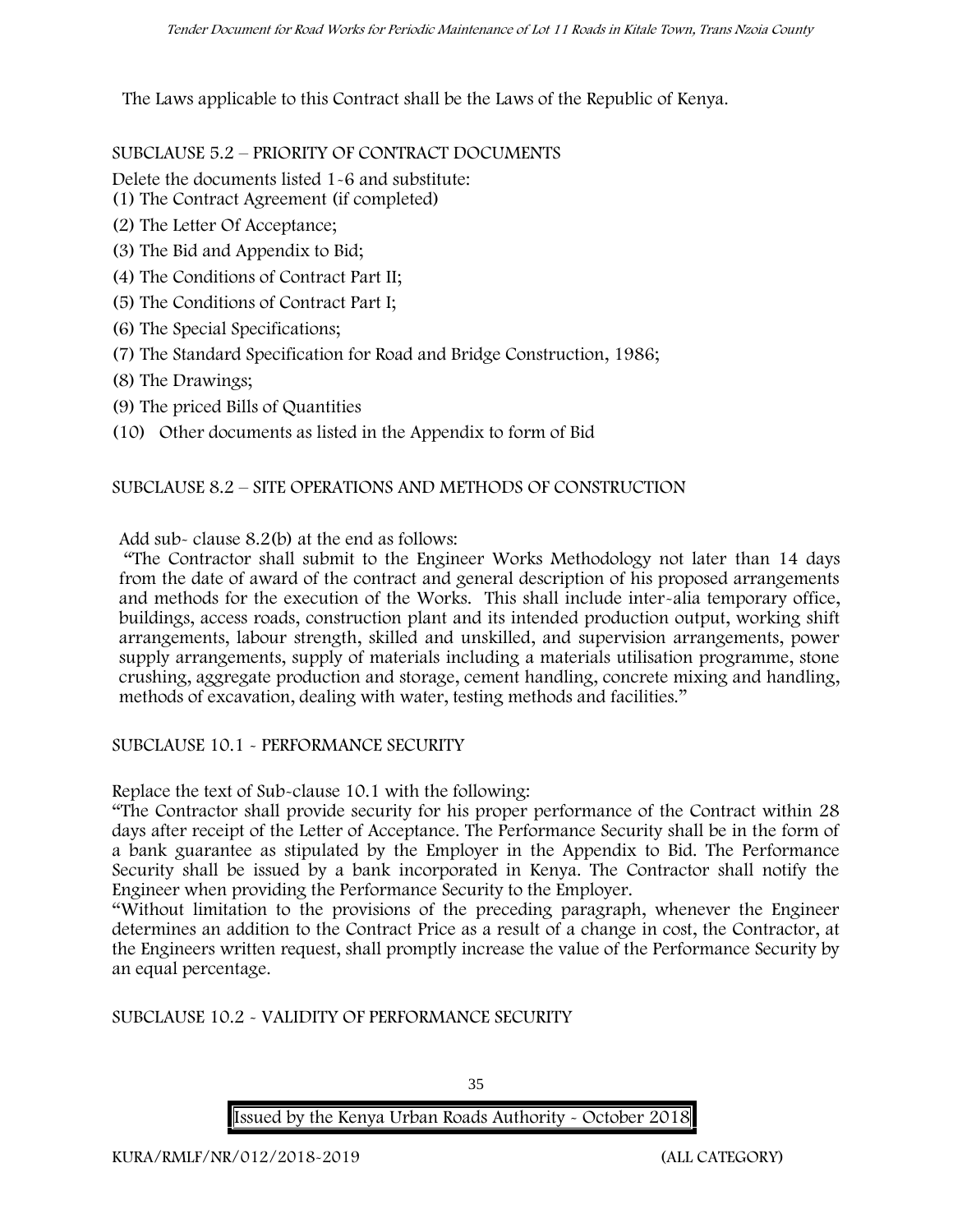The Performance Security shall be valid until a date 28 days after the date of issue of the Defects Liability Certificate. The security shall be returned to the Contractor within 14 days of expiration.

SUBCLAUSE 10. 3 - CLAIMS UNDER PERFORMANCE SECURITY

Delete the entire sub-clause 10.3.

SUBCLAUSE 10. 4 - COST OF PERFORMANCE SECURITY

The cost of complying with the requirements of this clause shall be borne by the Contractor.

SUBCLAUSE 11. 1 - INSPECTION OF SITE

In line 17 after "affect his BID" add

"and the Contractor shall be deemed to have based his BID on all the aforementioned"

Delete the last paragraph completely and replace with the following:

"The Employer in no way guarantees completeness nor accuracy of the soil, materials, subsurface and hydrological information made available to the Contractor at the time of BIDing or at any other time during the period of the Contract, and the Contractor shall be responsible for ascertaining for himself all information as aforesaid for the execution of works and his BID shall be deemed to have been priced accordingly.

SUBCLAUSE 11.2 - ACCESS TO DATA

Data made available by the Employer in accordance with Clause 11.1 shall be deemed to include data listed elsewhere in the Contract as open for inspection at the address stipulated in the Appendix to Bid.

#### SUBCLAUSE 14.1 PROGRAM TO BE SUBMITTED

The time within which the program shall be submitted shall be fourteen (14) days from the issuance of order to commence**.**

The programme shall be in the form of a Critical Path Method Network (CPM network) showing the order of procedure and description of the construction methods and arrangements by which he proposes to carry out the works. It should also be supplemented by a time – bar chart of the same programme.

The programme shall be coordinated with climatic, groundwater and other conditions to provide for the completion of the Works in the instruction and by the time specified. The programme shall be revised on demand by the Engineer or his representative.

During the execution of the works, the Contractor shall submit to the Engineer full and detailed particulars of any proposed amendments to the arrangements and methods submitted in accordance with the foregoing. If details of the Contractor's proposals for Temporary

36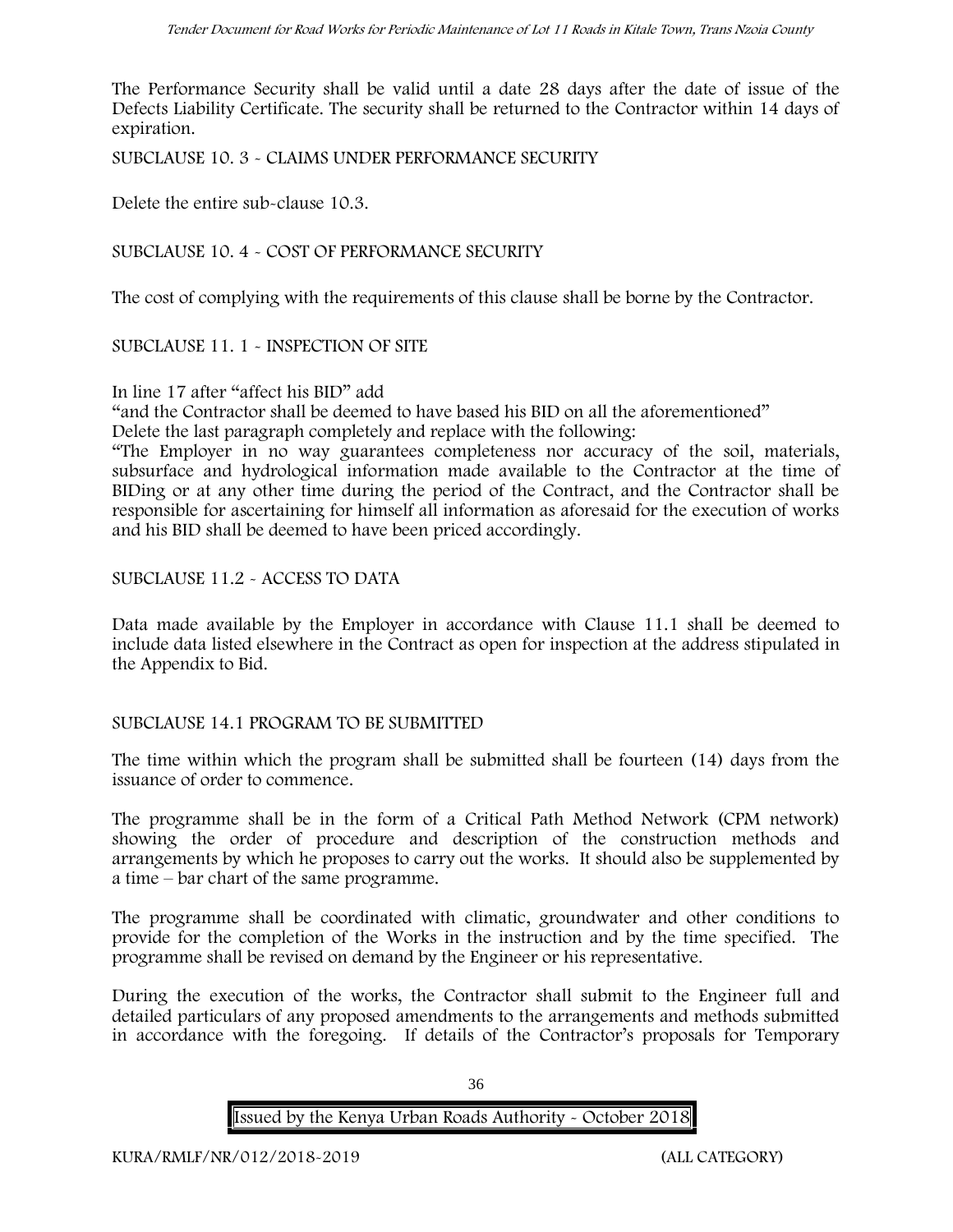Works are required by the Engineer for his own information the Contractor shall submit such details within seven days of being requested to do so.

The various operations pertaining to the works shall be carried out in such a progressive sequence as will achieve a continuous and consecutive output of fully completed road works inclusive of all bridge works and culverts within the time limits specified in the Contract and the instructions. Generally the Contractor shall carry out works within the sections stated in the instructions.

The Contractor shall allow in his programme for the following 10 public holidays per calendar year in Kenya.

- New Years Day  $(1<sup>st</sup>$  January)
- Good Friday
- Easter Monday
- Labour day  $(1<sup>st</sup>$  May)
- Madaraka Day (1<sup>st</sup> June)
- Idd Ul Fitr
- Mashujaa Day (20<sup>th</sup> October)
- $\bullet$  Jamhuri day (12<sup>th</sup> December)
- Christmas Day  $(25<sup>th</sup> December)$
- Boxing day (26<sup>th</sup> December)

The Contractor should also allow per calendar year for a further 2 unspecified public holidays which may be announced by the Government of Kenya with no prior notification.

Add the following at the end of this sub-clause: -

The Employer shall have the right to withhold payment at any time if the contractor fails to submit the programme or revised programme due to his negligence, failure or omission.

## SUBCLAUSE 14.3- CASH FLOW ESTIMATE

The cash flow estimates shall be submitted together with the works programme.

#### SUBCLAUSE 15.1- CONTRACTOR'S SUPERINTENDENCE

Add the following at the end of the first paragraph of sub-clause 15.1:

"The Contractor shall, within seven (7) days of receipt of the Engineer's order to commence the works inform the Engineer in writing the name of the Contractor's Representative and the anticipated date of his/her arrival on site."

Add the following Sub-clause 15.2

37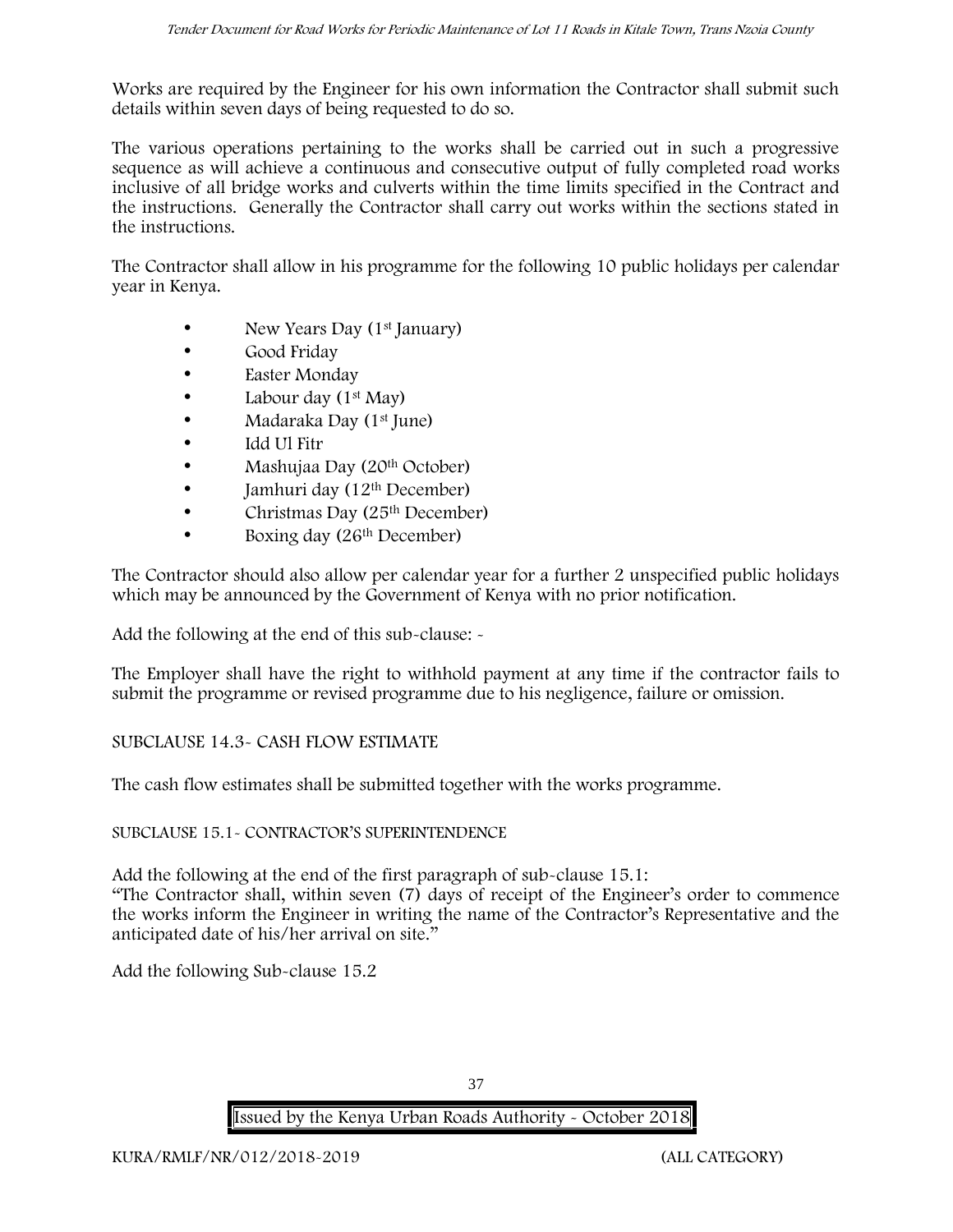SUBCLAUSE 15.2- LANGUAGE ABILITY AND QUALIFICATIONS OF CONTRACTOR'S AUTHORISED AGENT

The Contractor's Agent or Representative on the site shall have as a minimum an ordinary diploma in civil Engineering or building construction or have equivalent status approved by the Engineer and shall be able to read and write English fluently.

The Contractor's Agent or Representative shall have at least 3 years related experience.

SUBCLAUSE 16.2- ENGINEER AT LIBERTY TO OBJECT

At the end of this Clause add

"by a competent substitute approved by the Engineer and at the Contractors own expense." Add the following Sub-Clauses 16.3 and 16.4:

#### SUBCLAUSE 16.3- QUALIFICATION AND LANGUAGE ABILITY OF SUPERINTENDING STAFF

The Contractor's superintending staff shall meet the following minimum qualifications: Should have a working knowledge of English or Kiswahili. Should any of the superintending staff not be able to meet this condition, the Contractor shall propose to the Engineer arrangements for provision of a sufficient number of interpreters of approved qualifications. The Engineer, at his discretion, may amend, approve or reject such arrangements or reject deployment of superintending staff not meeting the language requirements. The Engineer may at any time during the duration of the Contract amend any approved arrangements made for interpreters, which shall be implemented at the Contractors expense.

The key staff listed below must have academic qualifications from government-recognised institutions or equivalent institutions of the levels set out in Section 5, Part 6.

- Site Agent
- Site Engineer
- Site Surveyor
- Foremen

The key staff listed below must have minimum experience set out in Section 5, Part 6:

- Site Agent
- Site Engineer
- Site Surveyor
- Foremen

Qualifications as above shall be subject to verification and approval on site by the Engineer or his representative on site before commencement of the said works.

SUBCLAUSE 19.1- SAFETY, SECURITY AND PROTECTION OF THE ENVIRONMENT

Add Sub-Clause-paragraph (d) of Sub-Clause 19 as follows:

Notwithstanding the Contractor's obligation under Sub-Clause-paragraph (a), (b) and 9(c) of Sub-Clause 19.1 of the Conditions Of Contract, the Contractor shall observe the following measures with a view to reducing or elimination adverse environmental effects by the site works:

38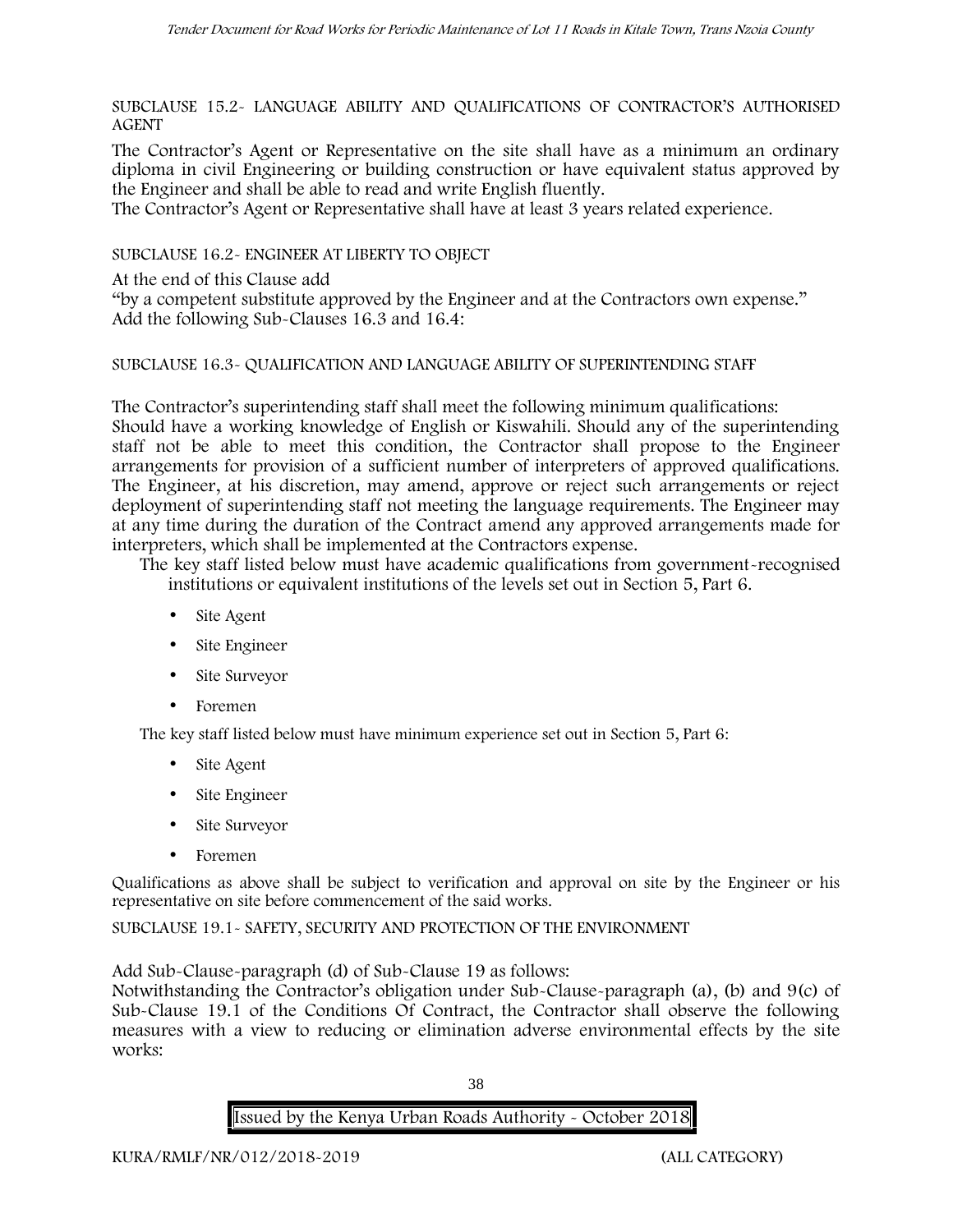- (i) All quarries and borrow pits shall be filled and landscaped to their original state after extraction of construction material
- (ii) Soil erosion due to surface runoff or water from culverts or other drainage structures should be avoided by putting in place proper erosion control measures that shall include, but are not limited to grassing and planting if trees
- (iii) Long traffic diversion roads shall be avoided so as to minimize the effect of dust on the surrounding environment. In any case all diversions shall be kept damp and dust free
- (iv) Spillage of oils, fuels and lubricants shall be avoided and if spilt, shall be collected and disposed off in such a way as not to adversely affect the environment
- (v) Rock blasting near settlement areas shall be properly coordinated with the relevant officers of the Government so as to minimize noise pollution and community interference.

## SUBCLAUSE 20.4 - EMPLOYERS RISKS

Delete Sub-Clause (h) and substitute with;

- (h) any operation of the forces of nature (insofar as it occurs on site) which an experienced contractor:
	- (i) could not have reasonably foreseen, or
	- (ii) could reasonably have foreseen, but against which he could not reasonably have taken at least one of the following measures:
		- (A) prevent loss or damage to physical property from occurring by taking appropriate measures or
		- (B) insure against such loss or damage

## SUBCLAUSE 21.1 - INSURANCE OF WORKS AND CONTRACTOR 'S EQUIPMENT

Add the following words at the end of Sub-paragraph (a) and immediately before the last word of Sub-paragraph (b) of Sub-Clause 21.1:

"It being understood that such insurance shall provide for compensation to be payable in the types and proportions of currencies required to rectify the loss or damage incurred"

Delete the first sentence of this Clause and replace with he following:

"prior to commencement of the Works the Contractor shall, without limiting his or the Employer's obligations and responsibilities under Clause 20, insure to the satisfaction of the Employer:"

SUBCLAUSE 21.2 – SCOPE OF COVER

Amend sub-paragraph (a) of Sub-Clause 21.2 as follows:

Delete words "from the start of work at the site" and substitute the words "from the first working day after the Commencement Date"

Add the following as Sub-Clause (c) under Sub-Clause-Clause 21.2

39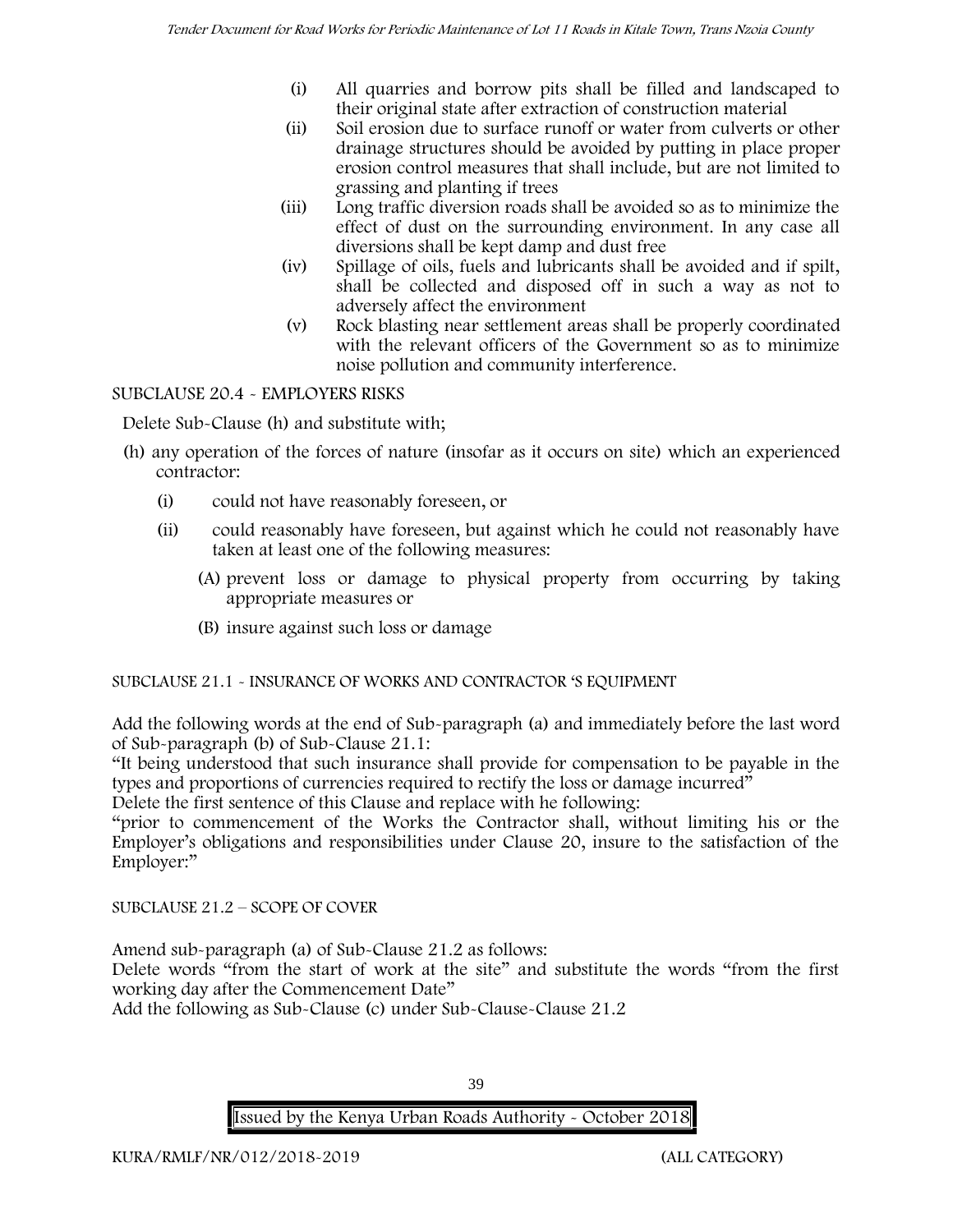(c ) It shall be the responsibility of the Contractor to notify the insurance company of any change in the nature and extent of the Works and to ensure the adequacy of the insurance coverage at all times during the period of the Contract.

SUBCLAUSE 21.4 - EXCLUSIONS

Amend Sub-Clause 21.4 to read as follows:

"There shall be no obligation for the insurances in Sub-Clause 21.1 to include loss or damage caused by the risks listed under Sub-Clause 20.4 sub-paragraph (a) (i) to(iv) of the Conditions of Particular Application."

#### SUBCLAUSE 23.2 – MINIMUM AMOUNT OF INSURANCE

Add the following at the end of this Clause: "... with no limits to the number of occurrences".

SUBCLAUSE 25.1 – EVIDENCE AND TERMS

Amend Sub-Claus OF INSURANCE 25.1 as follows: Insert the words "as soon as practicable after the respective insurances have been taken out but in any case" before the words "prior to the start of work at the site" Add the following Sub-Clauses 25.6, 25.7

SUBCLAUSE 25.6 – INSURANCE NOTICES

Each policy of insurance effected by the Contractor for purposes of the Contract shall include a provision to the effect that the Insurer shall have a duty to give notice in writing to the Contractor and Employer of the date when a premium becomes payable. This shall not be more than thirty (30) days before that date and the policy shall remain in force until thirty (30) days after the giving of such notice.

#### SUBCLAUSE 25.7 – NOTIFICATION TO INSURERS

It shall be the responsibility of the Contractor to notify insurers under any of the insurance referred to in the preceding clauses 21, 23 and 24 on any matter or event, which by the terms of such insurance are required to be so notified. The Contractor shall indemnify and keep indemnified the Employer against all losses, claims, demands, proceedings, costs, charges and expenses whatsoever arising out of or in consequence of any default by the Contractor in complying with the requirements of this Sub-Clause whether as a result of avoidance of such insurance or otherwise.

SUBCLAUSE 28.2 – ROYALTIES

Add at the end of this Sub-Clause the following sentence:

"The Contractor shall also be liable for all payments or compensation if any that are levied in connection with the dumping of part or all of any such material."

**Issued by the Kenya Urban Roads Authority - October 2018**

40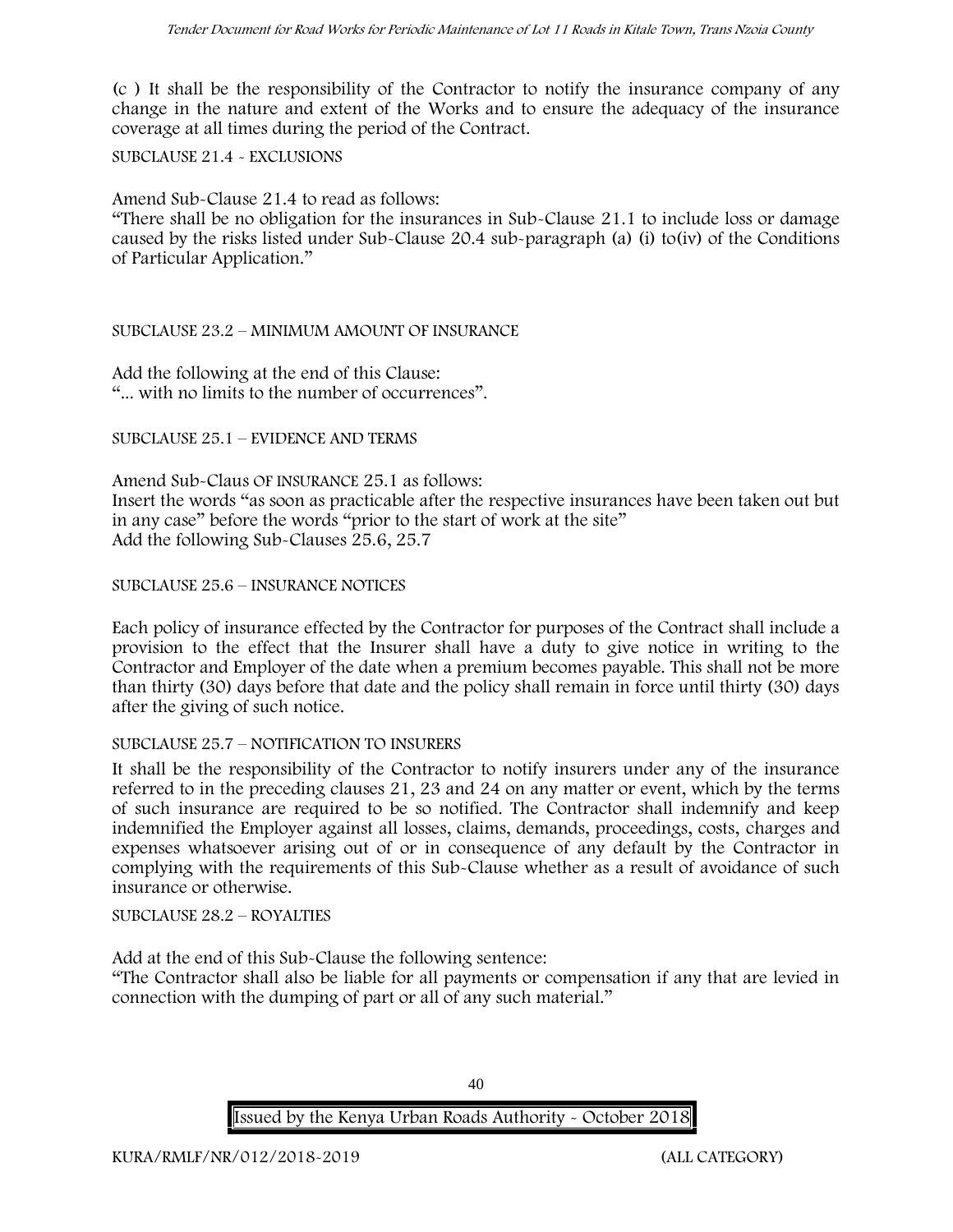SUBCLAUSE 29.1 – INTERFERENCE WITH TRAFFIC

Supplement Sub-Clause 29.1 by adding the following sentence at the end:

"The Contractor will be permitted to use existing public roads for access to the site. The Contractor shall pay vehicle license tax and road maintenance duty in accordance with relevant regulations and shall obtain any necessary permits or licenses from relevant authorities for transporting his equipment."

Add the following subclause 29.2:

#### SUBCLAUSE 29.2 – REINSTATEMENT AND COMPENSATION FOR DAMAGES TO PERSONS AND **PROPERTY**

The Contractor shall reinstate all properties whether public or private which are damaged in consequence of the construction and, maintenance of the works to a condition as specified and at least equal to that prevailing before his first entry on them.

If in the opinion of the Engineer the Contractor shall have failed to take reasonable and prompt action to discharge his obligations in the matter of reinstatement, the Engineer will inform the Contractor in writing of his opinion, in which circumstances the Employer reserves the right to employ others to do the necessary work of reinstatement and to deduct the cost thereof from any money due or which shall become due to the Contractor.

The Contractor shall refer to the Employer without delay all claims which may be considered to fall within the provisions of Clause 22.1.

Add the following Sub-Clause 34.2 to 34.8

### SUBCLAUSE 34.2 – CONDITIONS OF EMPLOYMENT OF LABOUR

The Contractor shall be responsible for making all arrangements for and shall bear all costs relating to recruitment, obtaining of all necessary visas, permits or other official permission for movements of staff and labour.

#### SUBCLAUSE 34.3 – FAIR WAGES

The Contractor shall, in respect of all persons employed anywhere by him in the execution of the Contract, and further in respect of all persons employed by him otherwise than in the execution of the Contract in every factory, Workshop or place occupied or used by him for the execution of the Contract, observe and fulfil the following conditions:

- (a) The Contractor shall pay rates of wages, observe hours of labour and provide conditions of labour, housing, amenities and facilities not less favourable than those required by the latest Regulation of Wages (Building and Construction Industry) Order as of the time of bid submission, and subsequent amendments thereto, or in any wage scales, hours of work or conditions agreed by the Ministry of Labour or other Government Department in consultation with the appropriate wage fixing authority and generally recognized by other employees in the district whose general circumstances in the trade or industry in which the Contractor is engaged are similar.
- (b) In the absence of any rates of wages, hours or conditions of labour so established the Contractor shall pay rates of wages and observe hours and conditions of labour which are not less favourable than the general level of wages, hours and conditions observed by other Employers whose general circumstances in the trade or industry in which the Contractor is engaged are similar.

**Issued by the Kenya Urban Roads Authority - October 2018**

41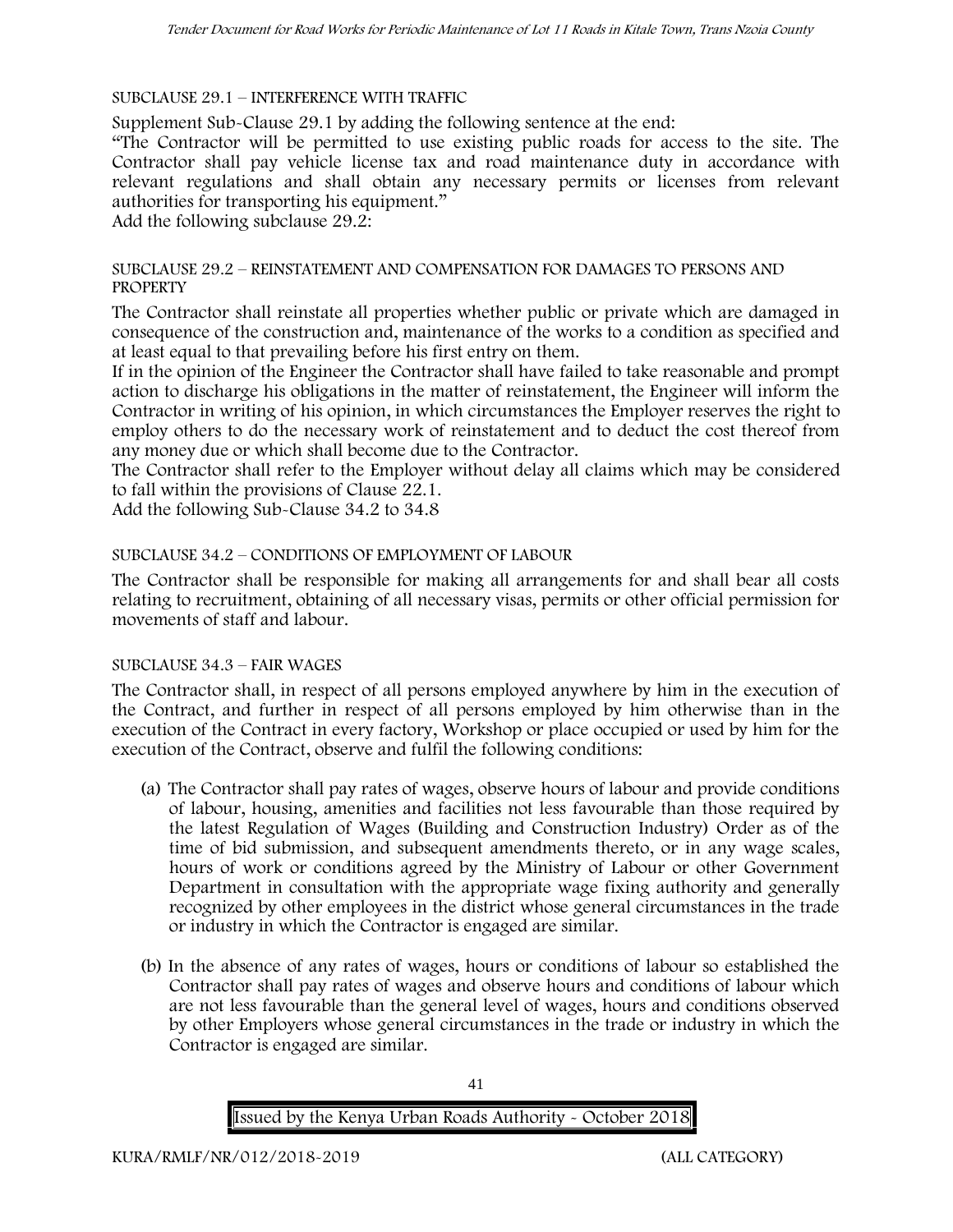- (c) Where the absence of established rates of wages, hours and conditions of labour or the dissimilarity of the general circumstances in the trade of industry in which the Contractor is engaged prevent the Contractor from observing rates of wages, hours and conditions of labour ascertained under sub-paragraph (a) and (b) above the Contractor in fixing the rates of wages, hours and conditions of labour of his employees shall be guided by the advice of the Labour Department.
- (d) The Contractor shall recognize the freedom of his employees to be members of trade unions.
- (e) The Contractor shall maintain records in English of the time worked by, and the wages paid to, his employees. The Contractor shall furnish to the Engineer or Employer, if called upon to do so, such particulars of the rates, wages and conditions of labour as the Employer or Engineer may direct.
- (f) The Contractor shall at all times during the continuance of the contract display, for the information of his employees in every factory, workshop or place occupied or used by him for the execution of the Contract, a copy of this clause together with a notice setting out the general rates of wages, hours and conditions of labour of his employees.
- (g) The Contractor shall be responsible for the observance of this clause by sub-Contractors employed in the execution of the works.

### SUBCLAUSE 34.4 – BREACH OF FAIR WAGES CLAUSE

Any Contractor or Sub-Contractor who is found to be in breach of Fair Wages Clause shall cease to be approved as a Contractor or Sub-Contractor for such period as the Permanent Secretary for the Ministry of Roads may determine.

Should a claim be made to the Employer alleging the Contractor's default in payment of Fair Wages of any workman employed on the Contract and if proof thereof satisfactory to the Employer is furnished by the Labour Authority, the Employer may, failing payment by the Contractor, pay the claims out of any monies due or which may become due to the Contractor under the Contract.

#### SUBCLAUSE 34.5 – RECRUITMENT OF UNSKILLED LABOUR

Any additional unskilled labour which is required by the Contractor for the works and which is not in his employment at the time of the acceptance of the BID shall be recruited by the Contractor from the Labour Exchange or Exchange or Exchanges nearest to the site or sites of the work.

#### SUBCLAUSE 34.6 – COMPENSATION FOR INJURY

The Contractor shall in accordance with the Workmen's Compensation Act of the Laws of Kenya and any other regulations in force from time to time pay compensation for loss or

42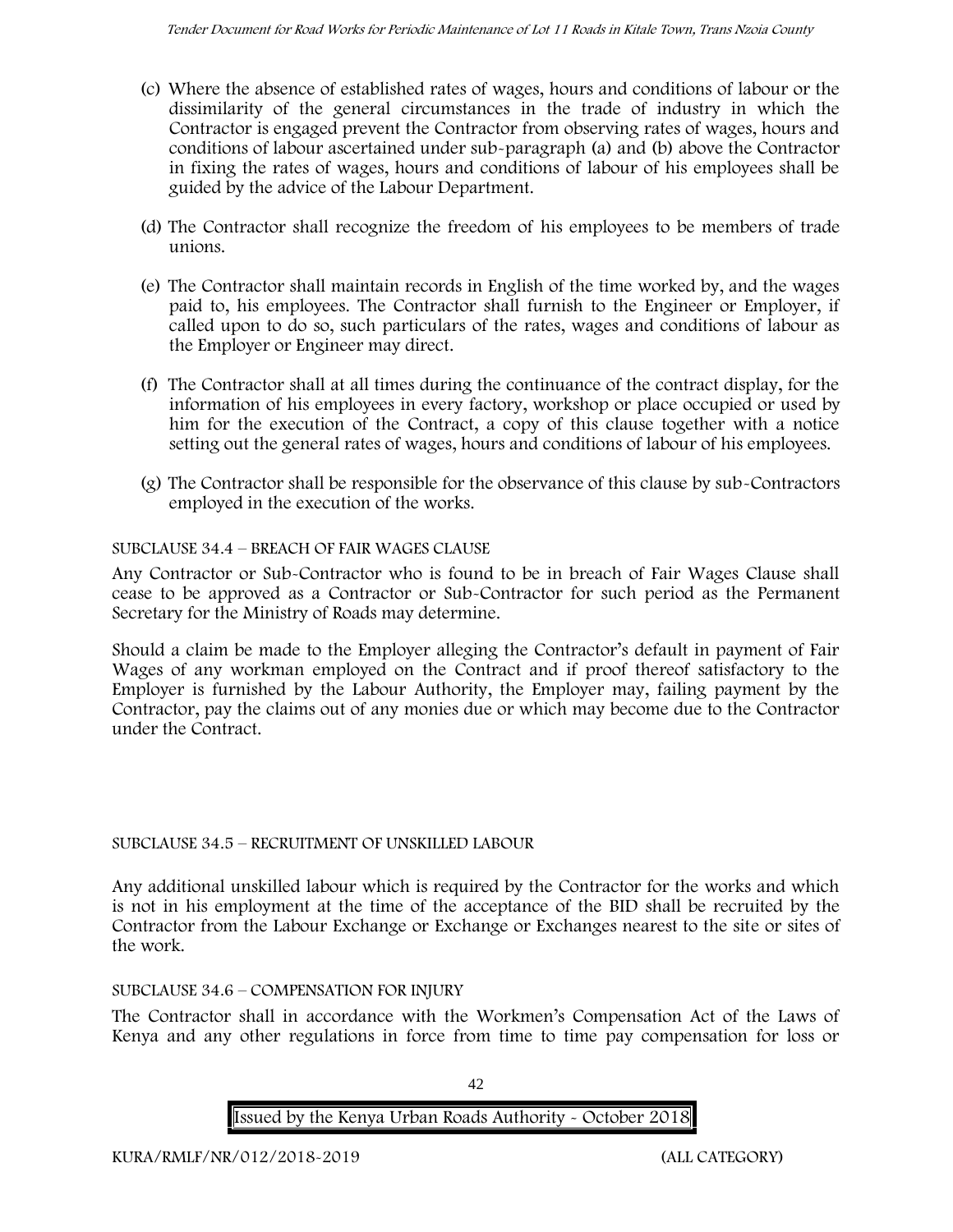damage suffered in consequence of any accident or injury or disease resulting from his work to any workman or other person in the employment of the Contractor or any Subcontractor.

SUBCLAUSE 34.7 – LABOUR STANDARDS

(a) the Contractor shall comply with the existing local labour laws, regulations and labour standards

(b) the Contractor shall formulate and enforce an adequate safety program with respect to all work under his contract, whether performed by the Contractor or subcontractor. The Contractor has assurance from the Employer of cooperation where the implementation of these safety measures requires joint cooperation.

(c) Upon written request of the Employer the Contractor shall remove or replace any of his employees employed under this Contract.

Add the following Sub-Clause 35.2 and 35.3.

#### SUBCLAUSE 35.2 – RECORDS OF SAFETY AND HEALTH

The Contractor shall maintain such records and make such reports concerning safety, health and welfare of persons and damage to property as the Engineer may from time to time prescribe.

SUBCLAUSE 35.3 – REPORTING OF ACCIDENTS

The Contractor shall report to the Engineer details of any accident as soon as possible after its occurrence. In the case of any fatality or serious accident, the Contractor shall, in addition, notify the Engineer immediately by the quickest available means. The Contractor shall also notify the relevant authority whenever the Laws of Kenya require such a report.

SUBCLAUSE 39.2 – DEFAULT OF CONTRACTOR IN COMPLIANCE

Add at the end of Sub-Clause 39.2 the following: "Where the contractor has no pending payments with the employer and the retention funds are less than the value of works to be carried out by the employer, the employer shall apply funds as per clause 10.3". The contract shall then stand determined clause 63 not withstanding.

SUBCLAUSE 41.1 – COMMENCEMENT OF WORKS

Amend Sub-Clause 41.1 as follows:

Delete the words "as soon as is reasonably possible" in the first sentence and replace with "within the period stated in the Appendix to Bid".

For the purposes of this clause the quantified site instructions shall be treated as the works and delay in commencement in the instructed works shall constitute breach of contract that will lead to institution of remedies under clause 63 of these conditions.

SUBCLAUSE 43.1 – TIME FOR COMPLETION

43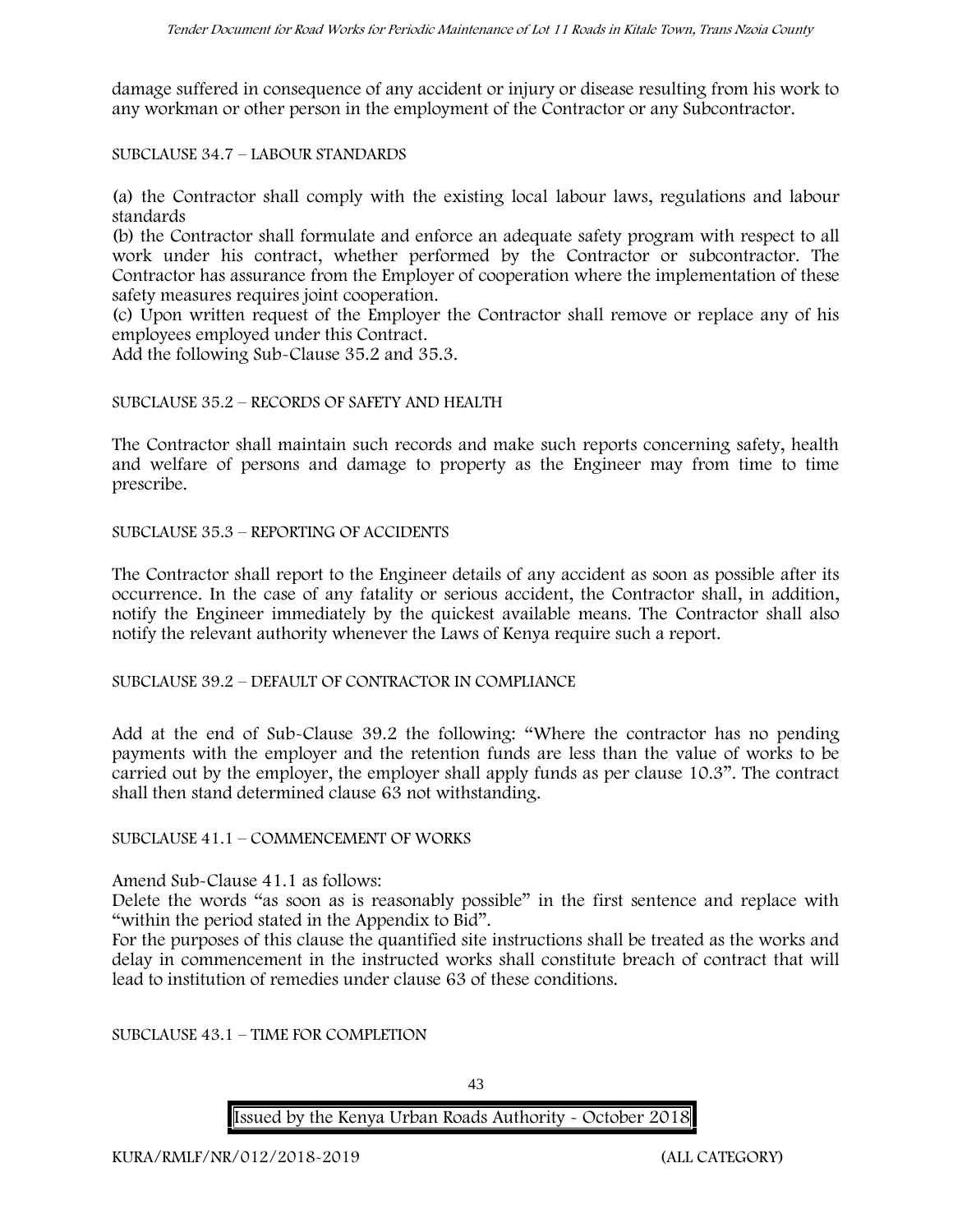Amend Sub-Clause 43.1 as follows:

Delete the words "within the time" to "such extended time" and substitute "by the date or dates stated or implied in Clause 14 of these Conditions of Particular Application.

SUBCLAUSE 44.1 – EXTENSION OF TIME FOR COMPLETION

Add at the end of Sub-Clause 44.1 the following:

"Neither rains falling within the rainy seasons as occurs in Kenya nor floods caused by such rains shall be deemed exceptional weather conditions such as may fairly entitle the Contractor to an extension of time for the completion of the work."

#### SUBCLAUSE 45.1 – RESTRICTION ON WORKING HOURS

Add at the end of Sub-Clause 45.1 the following:

"If the Contractor requests permission to work by night as well as by day, then if the Engineer shall grant such permission the Contractor shall not be entitled to any additional payments for so doing. All such work at night shall be carried out without unreasonable noise or other disturbance and the Contractor shall indemnify the Employer from and against any liability for damages on account of noise or other disturbance created while or in carrying out night work and from and against all claims, demands, proceedings, costs, charges and expenses whatsoever in regard or in relation to such liability.

"In addition the Contractor will be required to provide, for any work carried out at night or recognized days of rest, adequate lighting and other facilities so that the work is carried out safely and properly.

"In the event of the Engineer granting permission to the Contractor to work double or rotary shifts or on Sundays, the Contractor shall be required to meet any additional costs to the Employer in the administration and supervision of the Contract arising from the granting of this permission."

SUBCLAUSE 47.2 – REDUCTION OF LIQUIDATED DAMAGES

Add the following paragraphs at the end of this Sub-Clause:

"There shall be no reduction in the amount of liquidated damages in the event that a part or a section of the Works within the Contract is certified as completed before the whole of the Works comprising that Contract.

The Employer shall pay no bonus for early completion of the Works to the Contractor.

SUBCLAUSE 52.1 – VALUATION AND VARIATIONS

Add new Clause 52.2(c )

No change in the unit rates or prices quoted shall be considered for items included in the schedule of Dayworks rates, or Provisional Sums and items, or for any item in the BOQ.

SUBCLAUSE 52.4 – DAYWORKS

Add the following at the end of Sub-Clause 52.4:

The work so ordered shall immediately become part of the works under the contract. The Contractor shall, as soon as practicable after receiving the Dayworks order from the Engineer undertake the necessary steps for due execution such work. Prior to commencement of any

 $\overline{A}$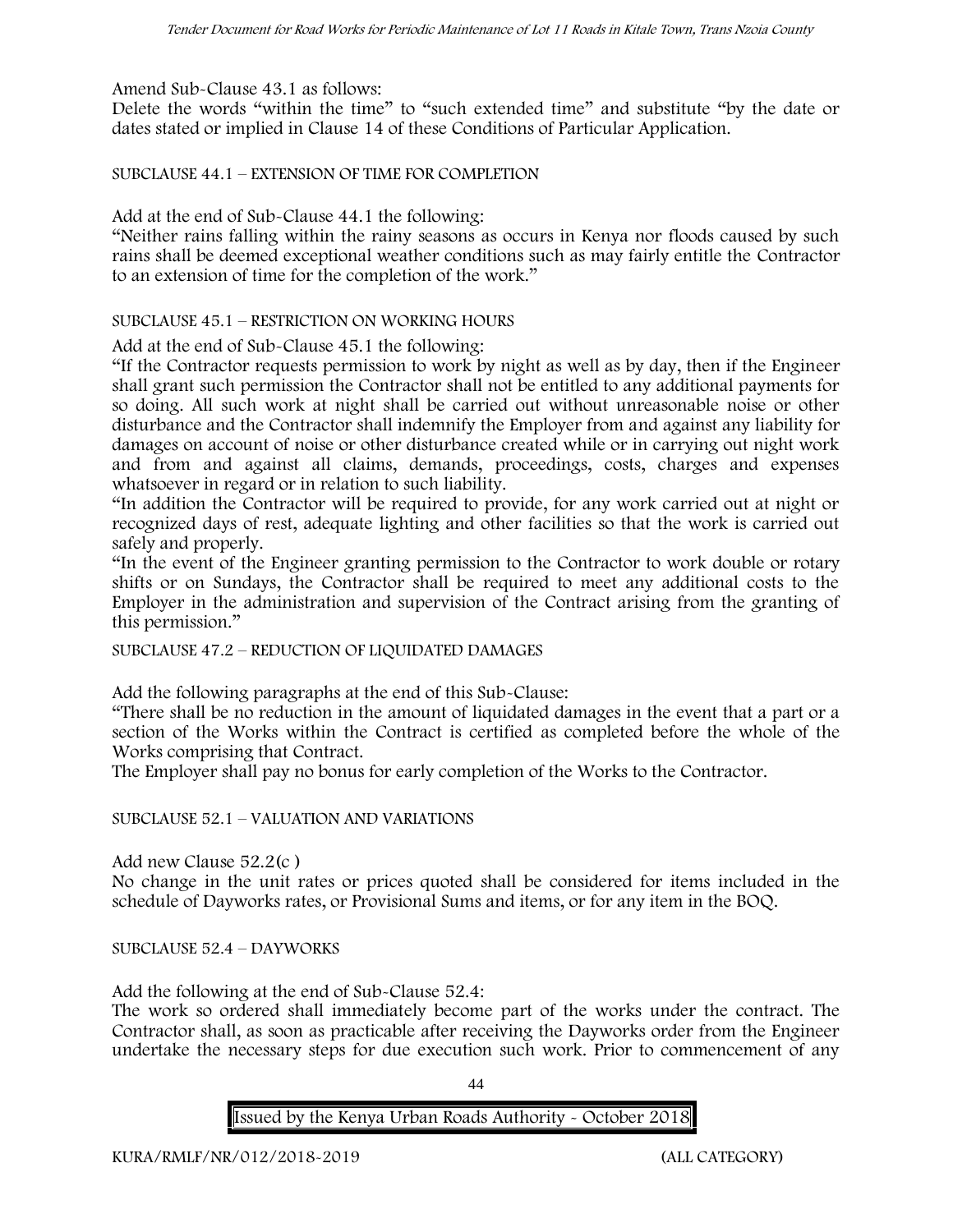work to be done on a Dayworks basis, the Contractor shall give an advance notice to the Engineer stating the exact time of such commencement.

SUBCLAUSE 54.1 – CONTROCTOR'S EQUIPMENT, TEMPORARY WORKS AND MATERIALS : Exclusive use for the works

Amend Sub-Clause 54.1 as follows: Line 5: add "written" between "the" and "consent". Delete Sub-Clauses 54.2 and 54.5.

SUBCLAUSE 55.2 – OMMISIONS OF QUANTITIES

Items of Works described in the Bills of Quantities for which no rate or price has been entered in the Contract shall be considered as included in other rates and prices in the Contract and will not be paid for separately by the Employer.

Add the following Sub-Clause 58:

Add the words "or Engineer's representative" where the word "Engineer" appears in clause 58.

SUBCLAUSE 58.4 – PROVISIONAL ITEMS

Provisional items shall be read as Provisional Sums and shall be operated as such in accordance with Sub-Clauses 58.1 to 58.3.

Clause 60 of the General Conditions is deleted and substituted with the following:-

SUBCLAUSE 60.1 – MONTHLY STATEMENT

The Contractor shall submit a statement to the Engineer at the end of each month, in a tabulated form approved by the Engineer, showing the amounts to which the Contractor considers himself to be entitled. The statement shall include the following items, as applicable;

- the value of the Permanent Work executed up to the end of previous month

- such amount as the Engineer may consider fair and reasonable for any Temporary Works for which separate amounts are provided in the Bill of Quantities

- any amount to be withheld under retention provisions of Sub-clause 60.3
- any other sum to which the Contractor may be entitled under the Contract

If the Engineer disagrees with or cannot verify any part of the statement, the Contractor shall submit such further information as the Engineer may reasonably require and shall make such changes and corrections in the statement as may be directed by the Engineer. In cases where there is difference in opinion as to the value of any item, the Engineer's view shall prevail.

#### SUBCLAUSE 60.2 INTERIM PAYMENT CERTIFICATE

The Contractor shall forward to the Engineer an Interim Payment Certificate based on the statement as corrected above and, should it be necessary in the Engineers opinion, shall promptly make any further amendments and corrections to the Interim Payment Certificate.

45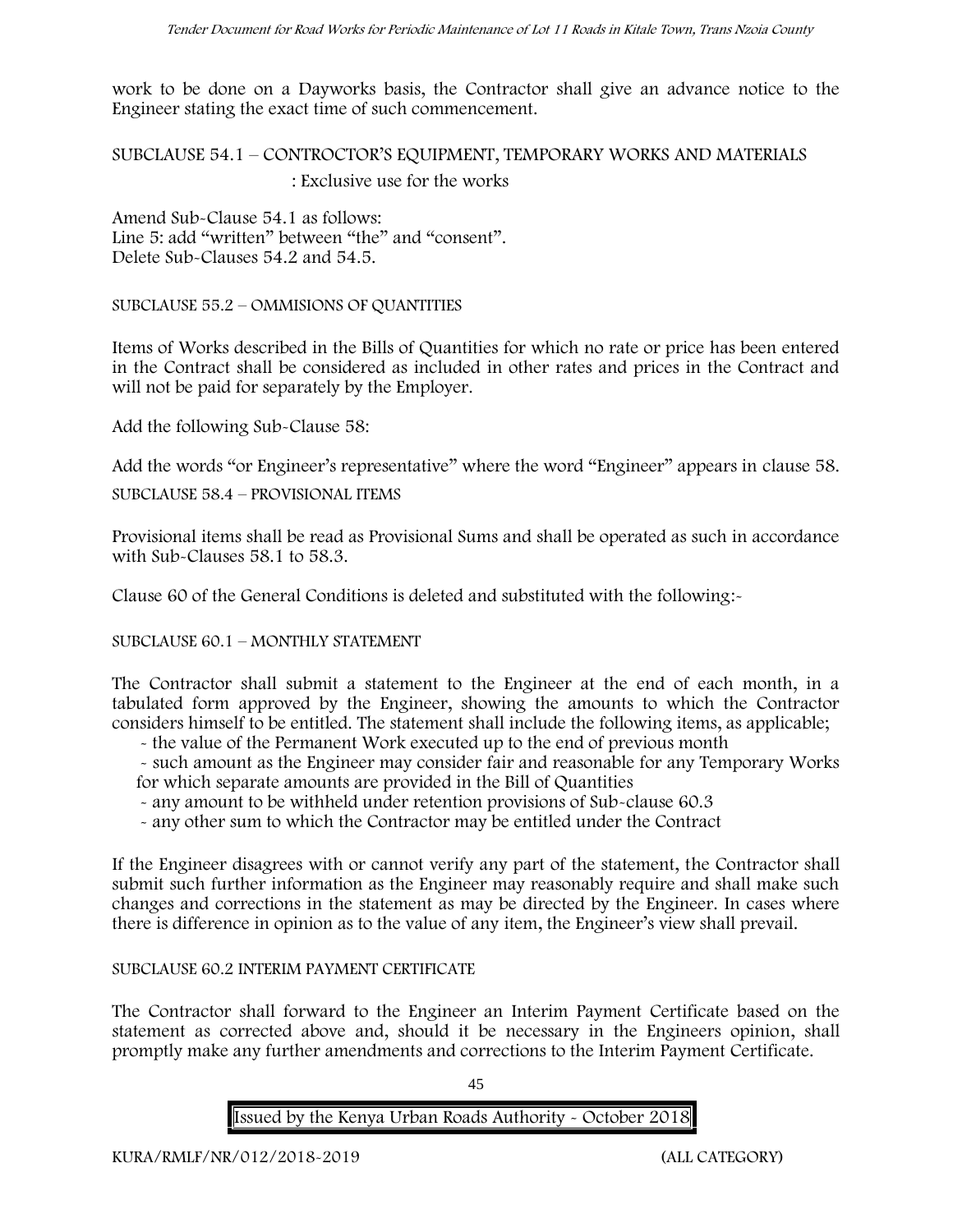The Engineer shall not unreasonably withhold certifying an Interim Payment Certificate and in case of likely delay in establishing the value of an item, such item may be set aside and the remainder certified for payment.

Within 14 days after receipt of the Interim Payment Certificate and subject to the Contractor having made such further amendments and corrections as the Engineer may require, the Engineer will forward to the Employer the certified Interim Payment Certificate.

Provided that the Engineer shall not be bound to certify any payment under this Clause if the net amount thereof, after all retentions and deductions, would be less than the minimum amount of Interim Payment Certificate's stated in the Appendix to Form of Bid. However in such a case, the uncertified amount will be added to the next interim payment, and the cumulative unpaid certified amount will be compared to the minimum amount of interim payment.

#### SUBCLAUSE 60.3 – RETENTION MONEY AND PAYMENT OF RETENTION MONEY

A retention amounting to the percentage stipulated in the Appendix to Bid shall be made by the Engineer in the first and following Interim Payment Certificates until the amount retained shall reach the "Limit of Retention Money" named in the Appendix to Form of BID.

Upon the issue of the Taking-Over Certificate, with respect to the whole of the works one half of the retention money shall become due and shall be paid to the Contractor when the Engineer shall certify in writing that the last section of the whole works has been substantially completed.

Upon expiration of the Defects Liability Period for the works, the other half of the Retention Money shall be certified by the Engineer for payment to the Contractor.

Provided that in the event of different Defects Liability Periods being applicable to different Sections of the Permanent Works pursuant to Clause 48, the expression "expiration of the Defects Liability Period "shall, for the purpose of this sub-clause, be deemed to mean the expiration of the latest of such periods.

Provided also that if at such time, there remain to be executed by the Contractor any work instructed, pursuant to Clause 49 and 50, in respect of the works, the Engineer shall be entitled to withhold certification until completion of any such work or so much of the balance of the Retention money as shall in the opinion of the Engineer, represents the cost of the remaining work to be executed.

#### SUBCLAUSE 60.4– CORRECTION OF CERTIFICATES

The Engineer may in any Interim Payment Certificate make any correction or modification to any previous Interim Payment Certificate signed by him and shall have authority, if any work is not being carried out to his satisfaction to omit or reduce the value of such work in any Interim Payment Certificate.

#### SUBCLAUSE 60.5– STATEMENT AT COMPLETION

Not later than 84 days after the issue of the Taking-Over Certificate in respect of the whole of the works, the Contractor shall submit to the Engineer a statement at completion showing in detail, in a form approved by the Engineer;

46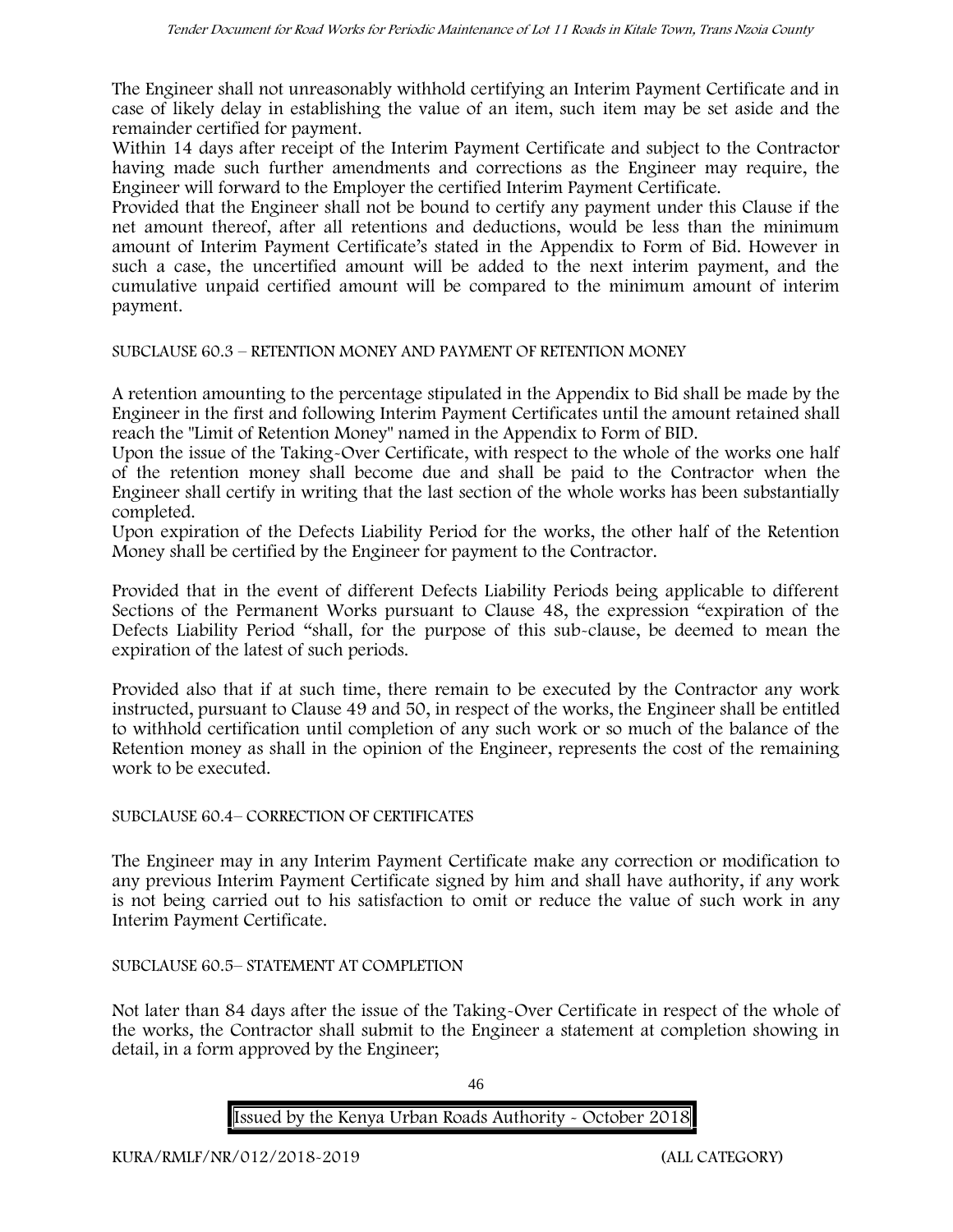The final value of all work done in accordance with the Contract up to the date stated in such Taking-Over Certificate.

Any further sums which the Contractor considers to be due; and

An estimate of amounts that the Contractor considers will become due to him under the Contract.

Estimate amounts shall be shown separately in the Statement at Completion. The Contractor shall amend and correct the Statement as directed by the Engineer and submit a Certificate at Completion to be processed as in Sub-Clause 60.2.

#### SUBCLAUSE 60.6 – FINAL STATEMENT

Not later than 56 days after the issue of the Defects Liability Certificate pursuant to Sub-Clause 62.1, the Contractor shall submit to the Engineer for consideration a draft final statement with supporting documents showing in detail, in the form approved by the Engineer;

The final value of all work done in accordance with the Contract;

Any further sums which the Contractor considers to be due to him.

If the Engineer disagrees with or cannot verify any part of the draft final statement, the Contractor shall submit such further information as the Engineer may reasonable require and shall make such changes in the draft as may be required.

SUBCLAUSE 60.7– DISCHARGE

Upon submission of the Final Statement, the Contractor shall give to the Employer, with a copy to the Engineer, a written discharge confirming that the total of the Final statement represents full and final settlement of all monies due to the Contractor arising out of or in respect of the Contract. Provided that such discharge shall become effective only after payment under the Final Payment Certificate issued pursuant to Sub-Clause 60.8 has been made and the Performance Security referred to in Sub-Clause 10.1 has been returned to the Contractor.

SUBCLAUSE 60.8 – FINAL PAYMENT CERTIFICATE

Upon acceptance of the Final Statement as given in Sub-Clause 60.6, the Engineer shall prepare a Final Payment Certificate which shall be delivered to the Contractor's authorized agent or representative for his signature. The Final Payment Certificate shall state:

The final value of all work done in accordance with the Contract;

After giving credit to the Employer for all amounts previously paid by the Employer, the balance, if any, due from the Employer to the Contractor or the Contractor to the Employer.

Final Certificate shall be issued for any sum due to the Contractor even if such is less than the sum named in the Appendix to the Form of BID.

#### SUBCLAUSE 60.9– CESSATION OF EMPLOYERS LIABILITY

unless the Contractor notifies the Engineer of his objection to the Final Certificate within fourteen days of delivery thereof he shall be deemed to have agreed that he accepts the total Contract Price as set out in the Final Certificate as full settlement for all Work Done under the

47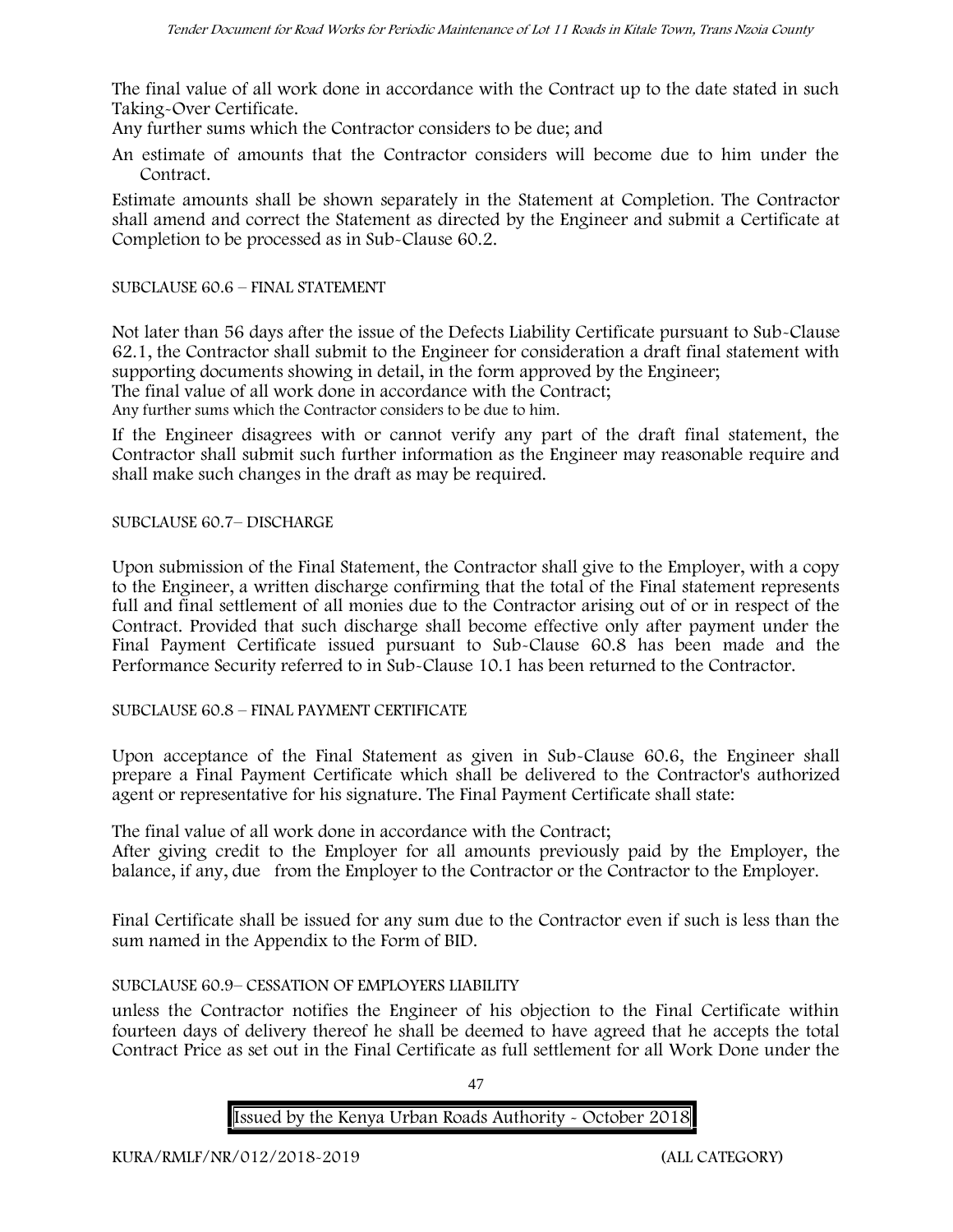Contract including any variations and omissions thereof but excluding any variations and claims previously made in writing.

### SUBCLAUSE 60.10 – TIME FOR PAYMENT

The amount due to the Contractor under any Interim Payment Certificate or Final Payment Certificate issued pursuant to this Clause or to any other term of the Contract, shall, subject to Clause 47, be paid by the Employer to the Contractor as follows:

- (i) In the case of Interim Payment Certificate, within the time stated in the Appendix to Form of Bid, after the Engineer has signed the Interim Payment Certificate.
- (i) In the case of the Final Payment Certificate pursuant to Sub clause 60.8, within the time stated in the Appendix to Form Of Bid, after the Engineer has signed the Final Payment Certificate.
- (ii) In the event of the failure of the Employer to make payment within the times stated, the Employer shall make payment to the Contractor of simple interest at a rate equal to two percentage points above the average Base Lending Rate of three leading banks namely Kenya Commercial Bank, Standard Chartered Bank and Barclays Bank for the time being or as shall be the case from the time to time obtained from the Central Bank of Kenya. The provisions of this Sub clause are without prejudice to the Contractor's entitlements under Clause 69 or otherwise.

#### SUBCLAUSE 60.11 – CURRENCY OF PAYMENT

The Contract Price shall be designated in Kenyan Currency.

All work performed by the Contractor under the Contract shall be valued in Kenya Shillings using the rates and prices entered in the Bills of Quantities together with such other increases to the Contract Price, except for variation of price payments in accordance with Clause 70.1.

SUBCLAUSE 60.12 – ADVANCE PAYMENT

Advance payment shall not be offered in this Contract.

SUBCLAUSE 60.13 MATERIALS FOR PERMANENT WORKS

With respect to materials brought by the Contractor to the site for incorporation into the permanent works, the Contractor shall,

-Receive a credit in the month in which these materials are brought to site,

-Be charged a debit in the month in which these materials are incorporated in the permanent works.

Both such credit and debit to be determined by the Engineer in accordance with the following provisions.

No credit shall be given unless the following conditions shall have been met to the Engineers satisfaction

48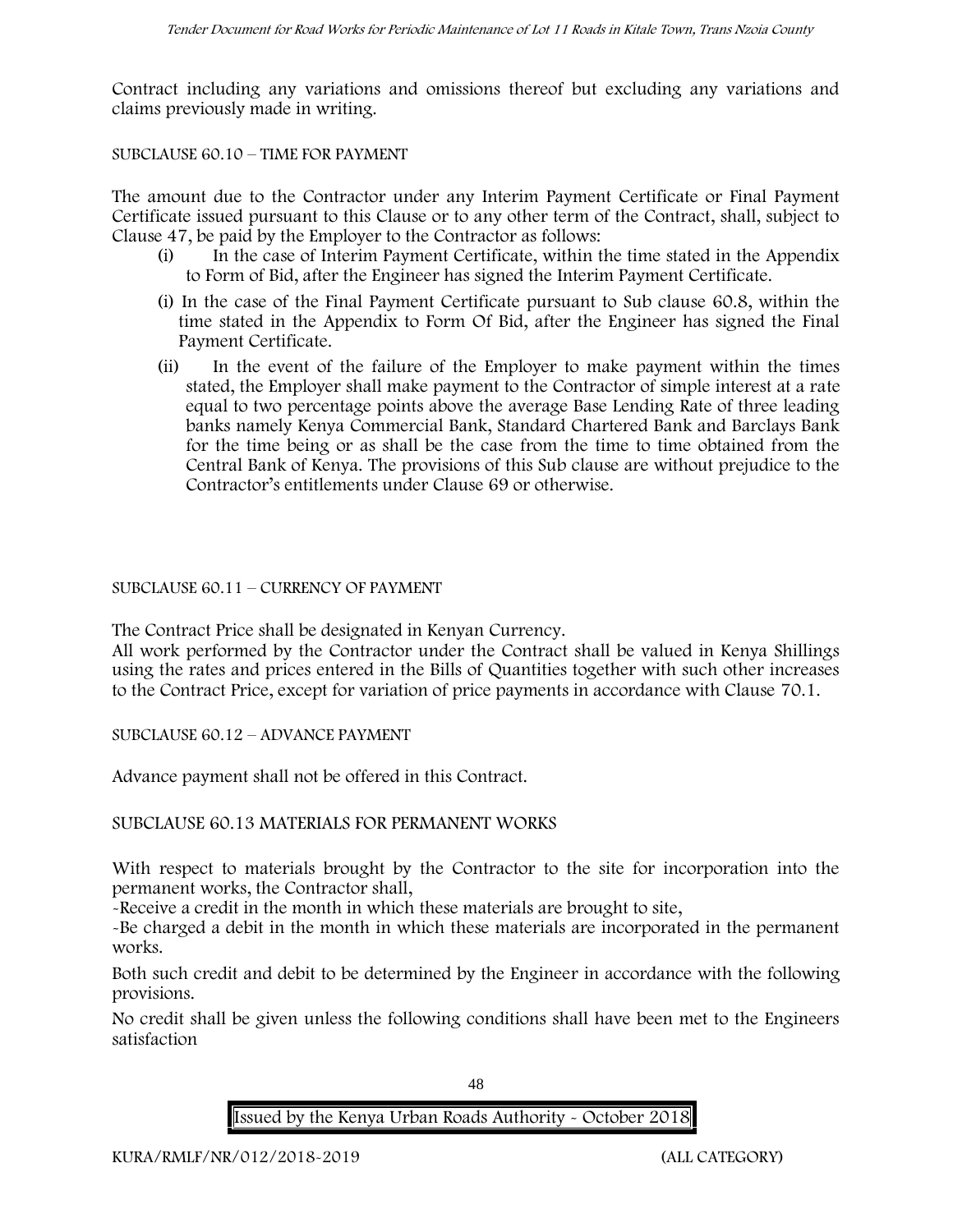- The materials are in accordance with the specifications for the works;
- The materials have been delivered to site and are properly stored and protected against loss, damage or deterioration;
- The Contractors record of the requirements, orders receipts and use of materials are kept in a form approved by the Engineer, and such records are available for inspection by the Engineer;
- The Contractor has submitted a statement of his cost of acquiring and delivering the materials and plant to the Site, together with such documents as may be required for the purpose of evidencing such cost;
- The materials are to be used within a reasonable time.
- The amount to be credited to the Contractor shall not be more than 75% of the Contractor's reasonable cost of the materials delivered to site, as determined by the Engineer after review of the documents listed in subparagraphs (a) (iv) above;
- The amount to be debited to the Contractor for any materials incorporated into the works shall be equivalent to the credit previously granted to the Contractor for such materials pursuant to Clause (b) above as determined by the Engineer.

## SUBCLAUSE 63.1 – DEFAULT OF THE CONTRACTOR

## SUBCLAUSE 67.1 – ENGINEER'S DECISION

Delete the entire Sub clause 67.1 and add the following;

"If a dispute of any kind whatsoever arises between the Employer and the Contractor in any connection with, or arising out of, the Contract or the execution of the works, whether during the execution of the works or after their completion and whether before or after repudiation or other termination of the Contract including any dispute as to any opinion, instruction, determination, certificate or valuation of the Engineer, the matter in dispute shall, in the first place, be referred in writing to the Engineer, with a copy to the other party. Such reference shall state it is made pursuant to this clause. No later than 28 (twenty eight) day after the day on which he received such reference the Engineer shall give notice of his decision to the Employer and the Contractor. Such decision shall state it is made pursuant to this clause.

Unless the Contract has already been repudiated or terminated, the Contractor shall, in every case, continue to proceed with the works with all due diligence and the Contractor and the Employer shall give effect forthwith to every such decision of the Engineer unless and until the same shall be revised, as hereinafter provided, in an Amicable Settlement, Adjudicator's or Arbitrator's award.

If either the Employer or the Contractor be dissatisfied with the any decision of the Engineer, or if the Engineer fails to give notice of his decision on or before the 28th (twenty eighth) after the day on which he received the reference, then either the Employer or the Contractor may, on or before the 28th (twenty eighth) day after the day the day on which he received notice of

49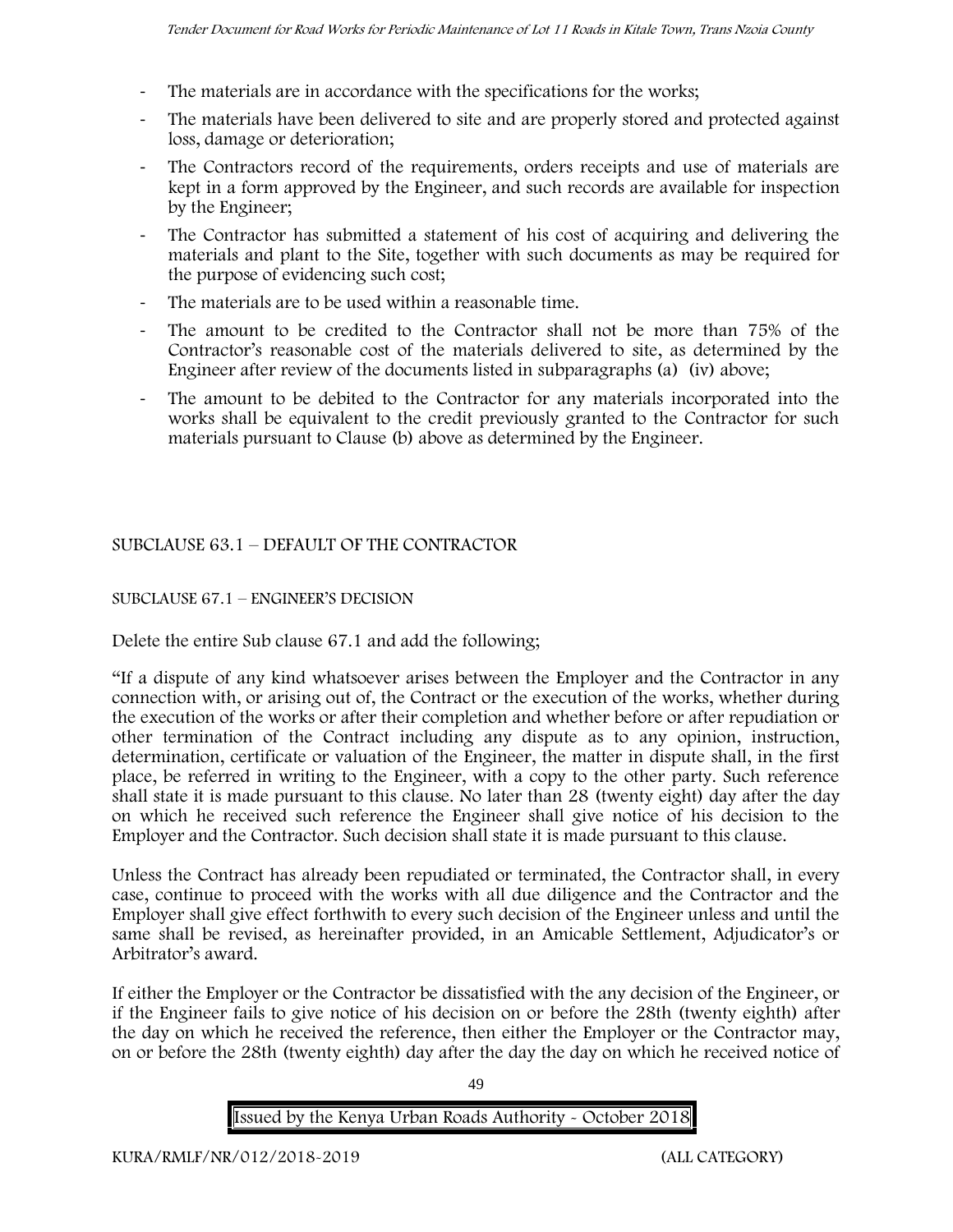such decision, or on or before the 28th (twenty eighth) day after the day the day on which the said period of 28 days expired, as the case may be, give notice to the other party, with a copy for information to the Engineer, of his intention to commence Adjudication, as hereinafter provided, as to the matter in dispute. Such notice shall establish the entitlement of the party giving the same to commence Adjudication, as hereinafter provided, as to such dispute; no adjudication in respect thereof may be commenced unless such notice is given.

If the Engineer has given notice of his decision as to a matter in dispute to the Employer and the Contractor and no notice of intention to commence adjudication as to such dispute has been given by either the Employer or the Contractor on or before the twenty eighth day after the day on which the parties received notice as to such decision from the Engineer, the said decision shall become final and binding upon the Employer and the Contractor. "

SUBCLAUSE 67.2 – AMICABLE SETTLEMENT

Delete the entire subclause 67.2 and add the following;

"Where notice to of intention to commence adjudication as to a dispute has been in accordance with subclause 67.1, the parties shall attempt to settle such dispute in amicably before the commencement of Adjudication; provided that, unless the parties otherwise agree, Adjudication may be commenced on or after the 14th (fourteenth) day after the day on which notice of intention to commence adjudication of such dispute was given, even if an attempt at amicable settlement thereto has been made."

SUBCLAUSE 67.3 – ADJUDICATION

Delete the entire subclause 67.3 and add the following;

"The Adjudicator shall be appointed by the Chartered Institute of Arbitrators (Kenya) unless the appointment is agreed by the parties within 7 (seven) days of the notice to adjudication.

The adjudication process shall be conducted according to the Laws of Kenya and the Rules of the Chartered Institute of Arbitrators (Kenya)."

SUBCLAUSE 67.3 – ARBITRATION

Delete the entire subclause 67.3 and add the following;

"Any dispute in respect of which:

The decision, if any, of the Adjudicator has not become final and binding pursuant to subclause 67.1, and Amicable settlement has not been reached within the period stated in subclause 67.2,

shall be finally settled, under the Laws of Kenya and the Arbitration Rules of the Chartered Institute of Arbitrators (Kenya Branch) by one or more arbitrators appointed by the Chartered Institute of Arbitrators (Kenya Branch).

50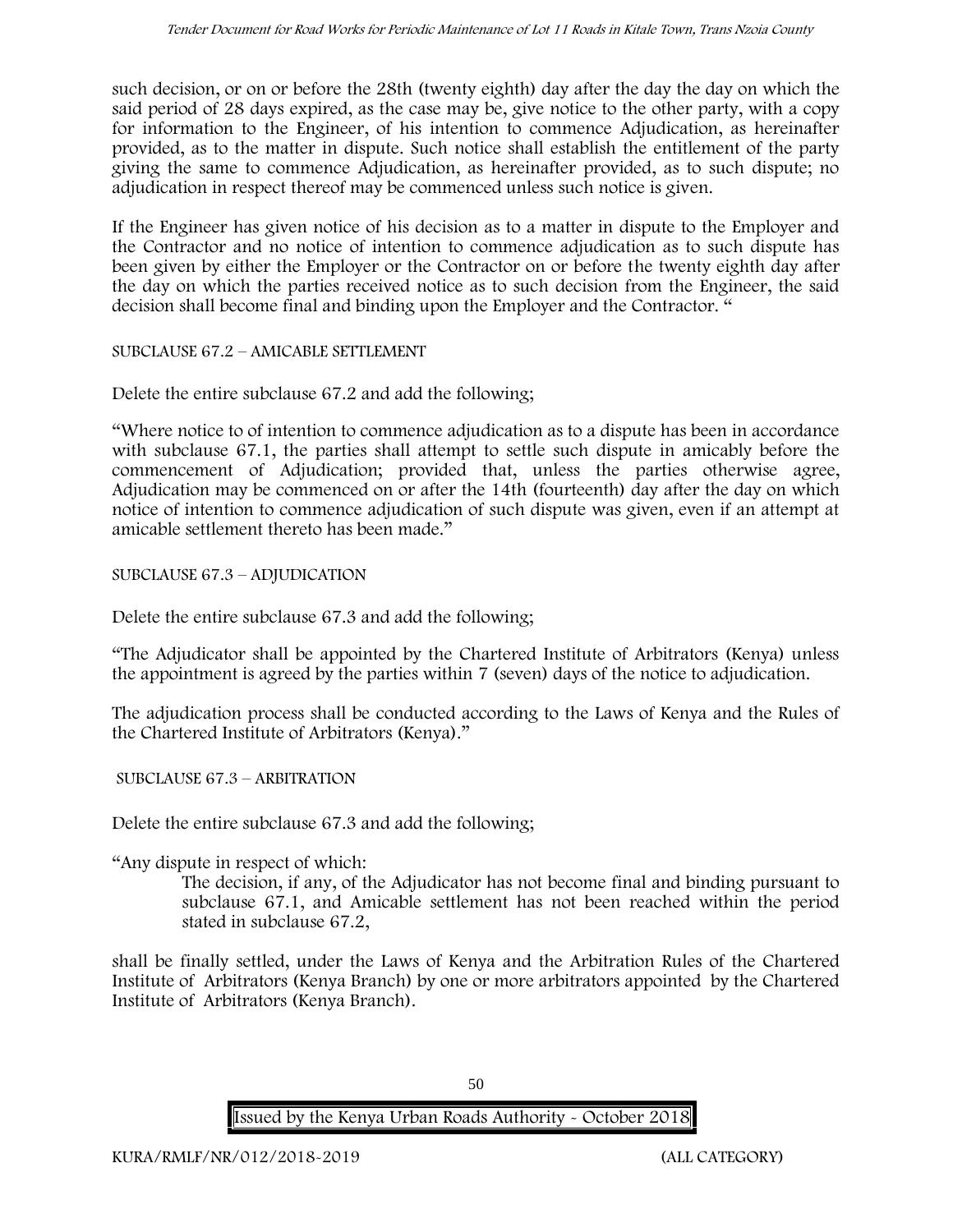Neither party shall be limited in the in the proceedings before such arbitrator/s to the evidence or arguments put before the Adjudicator for the purpose of obtaining his said decision pursuant to subclause 67.1.

Arbitration may be commenced prior to or after completion of the works, provided that the obligations of the Employer, the Engineer and the Contractor shall not be altered by reason of the arbitration being conducted during the progress of the works.

SUBCLAUSE 68.2 – NOTICES TO EMPLOYER AND ENGINEER

Delete in Sub-Clause 68.2 the words "nominated for that purpose in Part II of these conditions".

- a. The Employer's address is: The Director General, Kenya Urban Roads Authority (KURA), P.O. Box 41727 - 00100 **NAIROBI**
- b. The Engineer's address is: Director Road Asset and Corridor Management (RACM), Kenya Urban Roads Authority (KURA), P.O. Box 41727 - 00100 **NAIROBI**

SUBCLAUSE 68.4 – All letters and notices from the Contractor to the Employer and/Engineer must be signed by the Managing Director or the person given written power of Attorney.

CLAUSE 69 – DEFAULT OF EMPLOYER

Delete Sub-Clause 69.1 (c)

In Sub-Clause 69.4 add at the end of first paragraph the following "the period of such suspension shall be as agreed upon by both parties and in any case not more than six (6) months".

In Subclause 69.4 of General Conditions of Contract Part I, insert at the end -----"The amounts of such costs which shall be added to the Contract Price shall exclude any cost due to idle time for equipment, plant and labour."

CLAUSE 70 – CHANGES IN COST AND LEGISLATION

There shall be no claims of payments for Variation of Prices (VOP) or changes in cost for legislation.

SUBCLAUSE 70.2 – SUB-CONTRACT

(a) If the Contractor shall decide subject to Clause 4 thereof to sub-let any portion of the work he shall incorporate in the sub-contract provisions to the like effect as those contained in sub clause (1) of this Clause;

51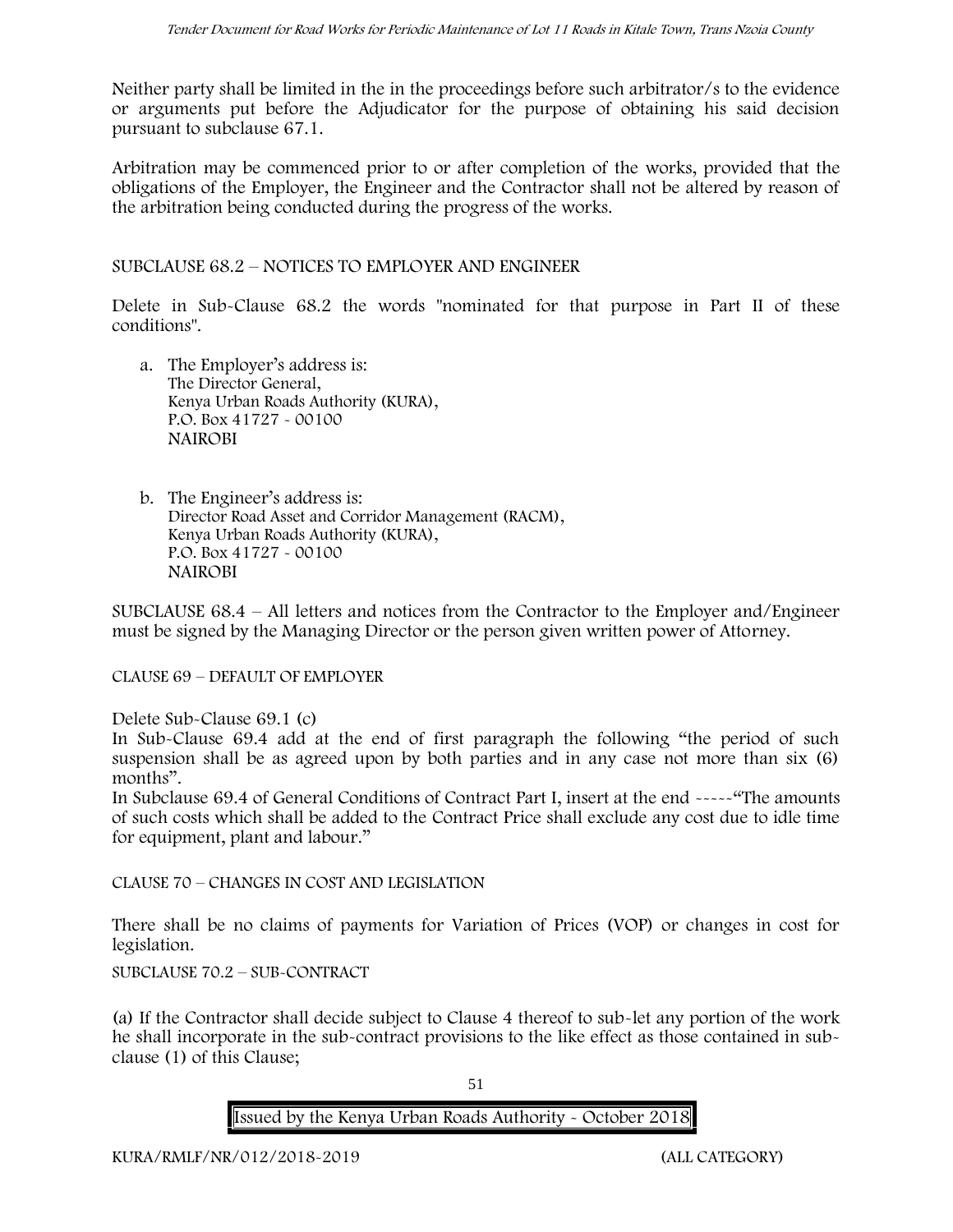(b) If the price payable under a sub-contract as aforesaid is increased above or decreased below the price in such sub-contract by reason of the operation of the incorporated provisions of sub- clause (1) of this clause then the net amount of such increase or decrease shall as the case may be, be paid to or allowed by the Contractor under this contract.

SUBCLAUSE 70.3 – NOMINATED SUB-CONTRACTORS

This clause shall not apply in respect of work executed by any nominated sub-Contractor (fluctuation in relation to nominated sub-Contractors shall be dealt with under provisions in relation thereto which may be included in the appropriate sub-contract or contract of sale).

SUBCLAUSE 70.4 – DATE OF BID PRICING

The expression "the date of BID pricing" as used in this Clause means the date 30 days prior to the final date for submission of BIDs as determined by the Employer in the BID documents

SUBCLAUSE 70.5 – PRIME COST

For imported materials, the supplier's/ manufacturer's Prime costs shall be C.I.F. cost at point of entry by the same means of transport as determined by the Contractor's Basic Rate. For locally produced materials, the supplier's or manufacturer's prime costs shall be at their

nearest depot or the nearest railway station relevant to the works.

For materials that are subject to Government Price Control, payments for price variations will be determined from the difference between the control price in force at a date 30 days prior to the final date for submission of BIDs and the price in force on the date of purchase.

SUBCLAUSE 70.11 – SUBSEQUENT LEGISLATION

No payment shall be paid for changes in the prices of the materials and labour.

SUBCLAUSE 70.8 – CONTRACTORS HEAD OFFICE EXPENSES

No payments will be made for price variation related to expenses incurred by the Contractor in his Head Office in Kenya, or overseas.

SUBCLAUSE 70.9 – CURRENCY OF PAYMENTS UNDER CLAUSE 70

All payments made pursuant to Clause 70 shall be in Kenya Shillings. SUBCLAUSE 70.11 – SUBSEQUENT LEGISLATION

Renumber sub-clause 70(2) of part I as sub-clause 70.11 and add the following:

"Notwithstanding the foregoing, such additional or reduced cost shall not be separately paid or credited as aforesaid if the same shall already have been taken into account in accordance with the provisions of sub-clause 70.1 through 70.10 of this clause.

52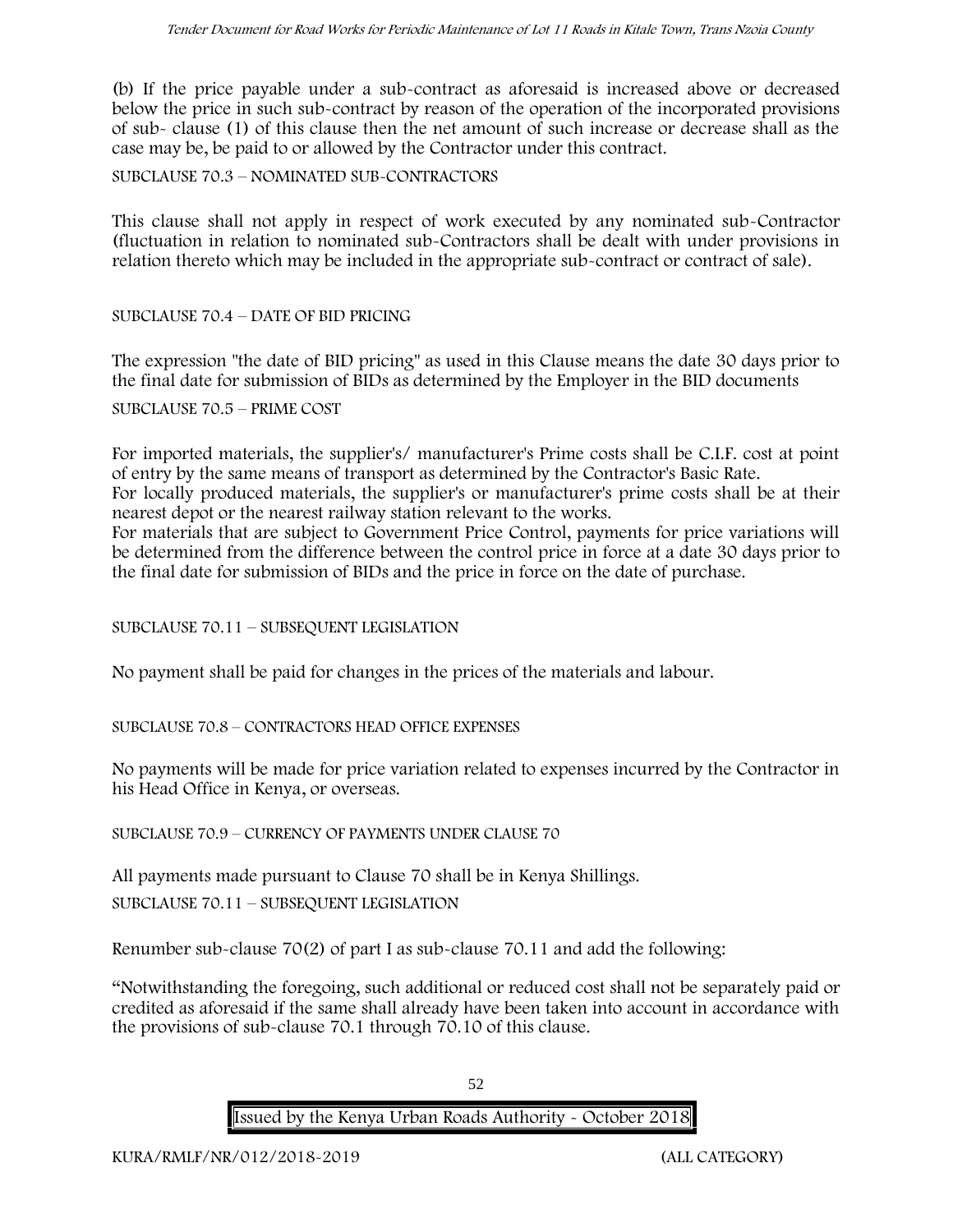#### CLAUSE 72 – RATES OF EXCHANGE COST

Delete clause 72 in its entirety and substitute the following:

The currency of BID and payment is Kenya Shillings and rates of exchange requirements are not applicable.

CLAUSE 73 – BRIBERY AND COLLUSION

Add new Clause 73.1:

"The Contractor shall not:

(a) Offer or give or agree to give to any person in the service of the Government of Kenya any gift or consideration or any kind as an inducement or reward for doing or forbearing to do or for having done or forborne to do any act in relation to the obtaining or execution of this or any other contract to which the Government of Kenya is a party or for showing or forbearing to show favour or disfavour to any person in relation to this or any other contract for the Government of Kenya.

(b) Enter into this or any other contract with the Government of Kenya in connection with which commission has been paid or agreed to be paid by or on his behalf or to his knowledge, unless before the contract is made particulars of any such commission and of the terms and conditions of any agreement for the payment thereof have been disclosed in writing to the Employer.

Any breach of this condition by the Contractor or by anyone employed by him or acting on his behalf (whether with or without the knowledge of the Contractor) or the commission of any offence by the Contractor or by anyone employed by him or acting on his behalf in relation to this or any other contract to which the Government of Kenya is a party shall entitle the Employer to determine the Contract (See Condition 63 hereof) and/ or to recover from the Contractor the amount or value of any such gift, consideration or commission.

Any dispute or difference of opinion arising in respect of either the interpretation, effect or application of this condition or of the amount recoverable hereunder by the Employer from the Contractor shall be decided by the Employer, whose decision shall be final and conclusive.

CLAUSE 74 – CONTRACT CONFIDENTIAL

Add new Clause 74.1:

The Contractor shall treat the details of this Contract as Private and Confidential and shall not publish or disclose the same or any particulars thereof in any trade or technical paper or elsewhere (save in so far as may be necessary for the purpose thereof) without the previous consent in writing of the Government. If any dispute arises as to the necessity of any publication or disclosures for the purposes of this Contract the same shall be referred to the decision of the Engineer mentioned in the said Conditions of Contract whose award shall be final.

53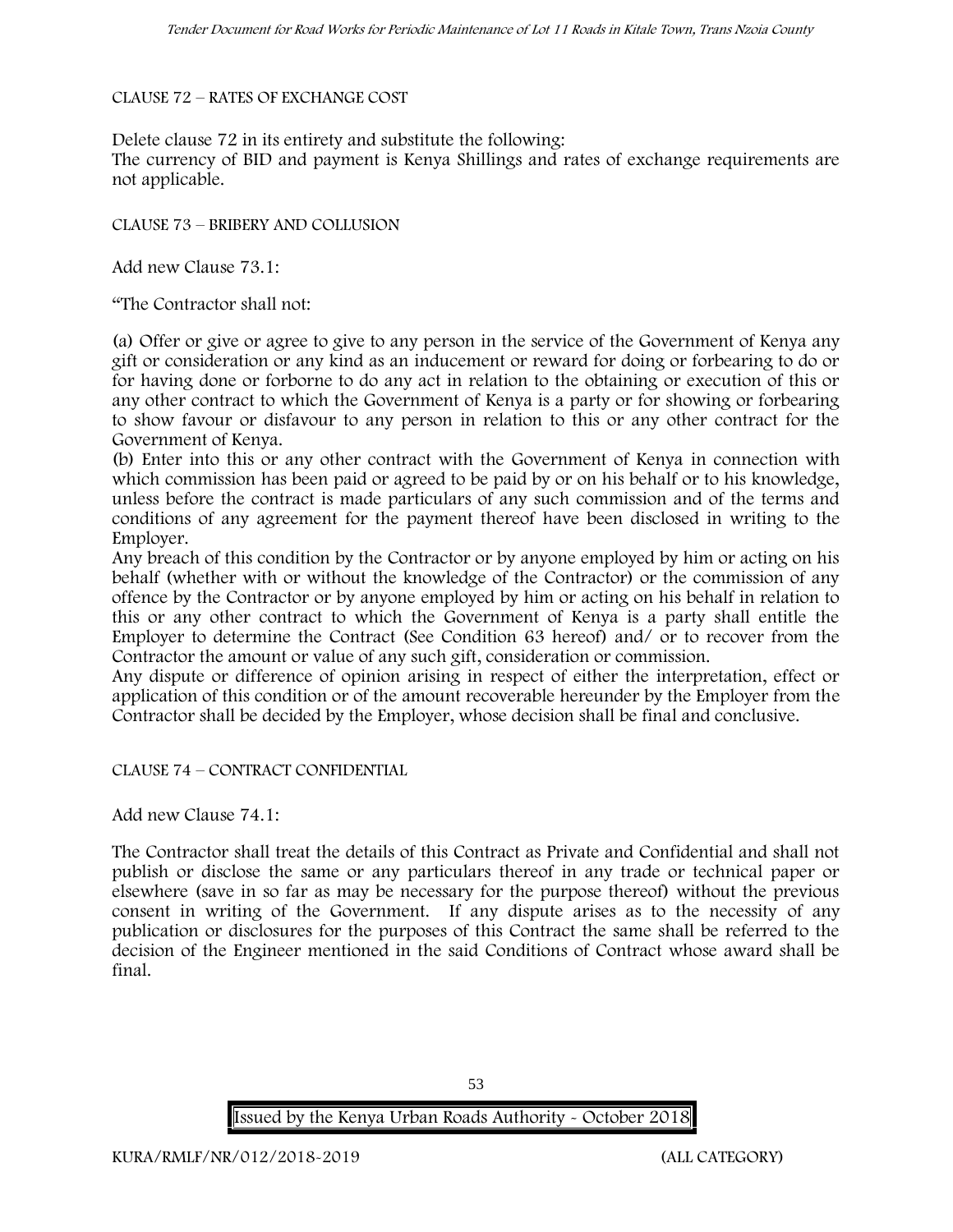# **SECTION V: SPECIAL SPECIFICATIONS**

**Issued by the Kenya Urban Roads Authority - October 2018**

54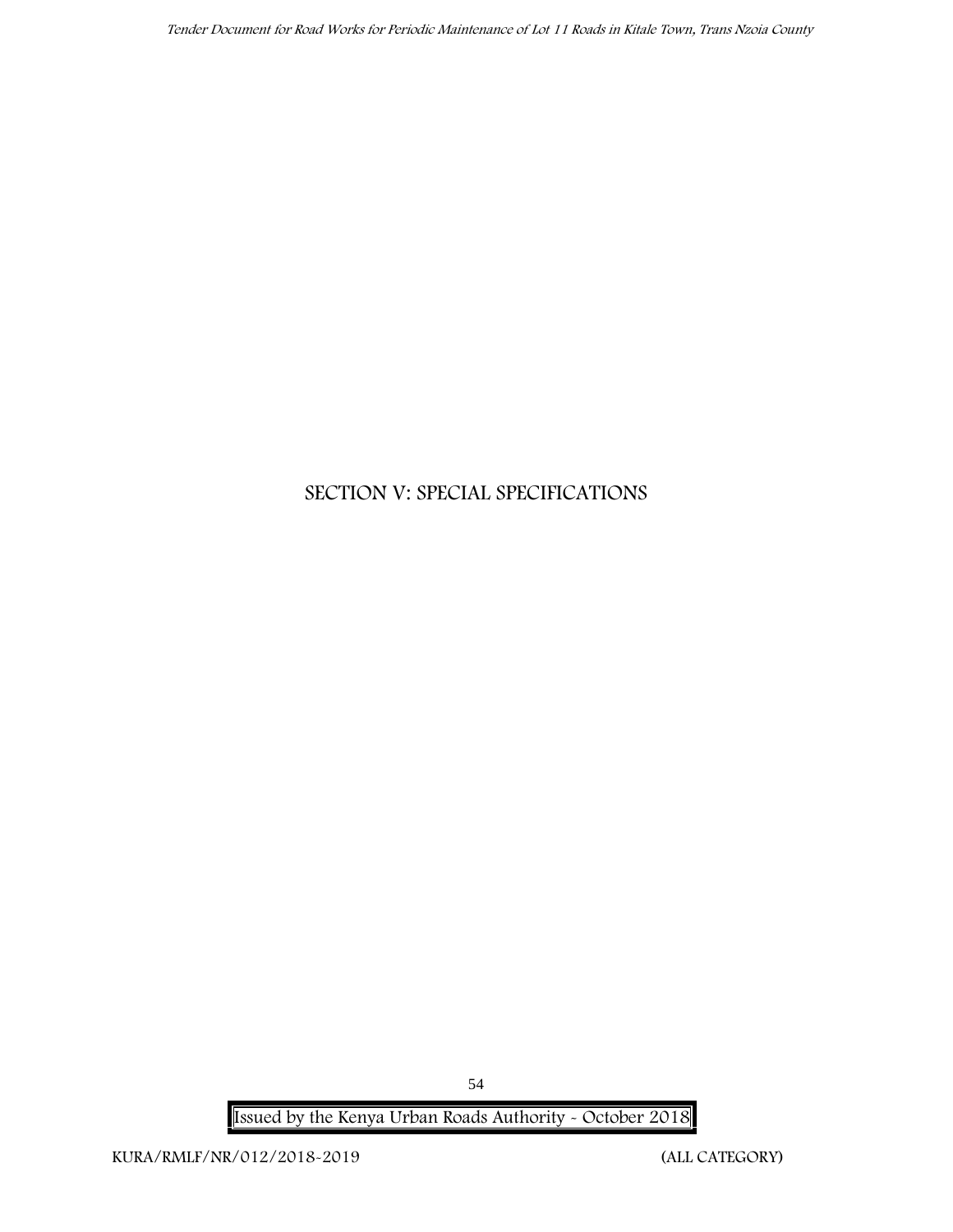## **SPECIAL SPECIFICATIONS**

#### **SECTION 1 – GENERAL**

#### **101 SPECIAL SPECIFICATIONS**

Special specification is supplementary to the Standard Specifications and the two must be read in conjunction. In any case where there appears to be conflict between the two then the Special Specifications will take precedence.

**102 LOCATION OF CONTRACT.**

Seroney Road is located in Kitale Town, Trans Nzoia County. The length of the road is approximately 2.7 km.

### **103 EXTENT OF CONTRACT**

The works to be executed under the Contract comprise mainly of but not limited to the following:-

- 1. Site clearance
- 2. Earthworks
- 3. Improved gravel sub-base material
- 4. Stabilized gravel base layer
- 5. Surfacing with Asphalt Concrete on carriageway and walkway
- 6. Drainage works: excavation of drains and installation of culverts
- 7. Road furniture: Installation of kerbs/channels and road marking

Defects Liability Period shall be 2 months

Any other activity not listed above in either category but deemed to be necessary by the Engineer, shall be subject to the Engineer's formal instructions within the mode of payment stipulated either by day works or on a measured basis.

#### **105 ORDER OF EXECUTION OF WORKS**

In addition to Clause 105 of the Standard Specification the Contractor shall carry out the Works such that a continuous and consecutive output of fully completed work is achieved.

**107 TAKING OVER CERTIFICATE**

The minimum length of the road for which a certificate will be issued under clause 48 of the conditions of Contract shall be the whole length of each section of the road substantially completed.

55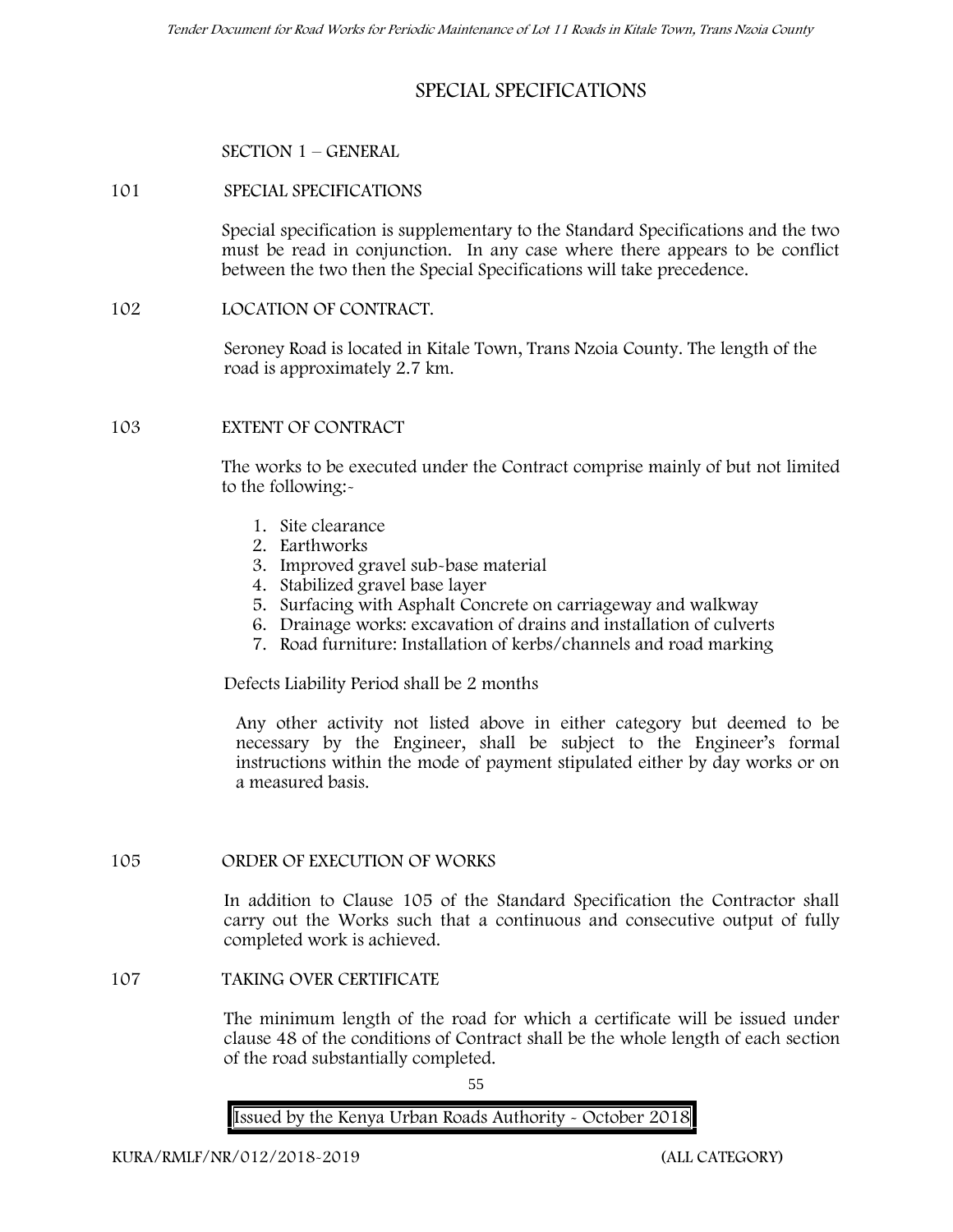#### **109 NOTICE OF OPERATIONS**

Add the following sub- Clause.

Notification Terms

It shall be the Contractor's responsibility to notify the Engineer when any item of works scheduled are completed and ready for approval, and the contractor shall give sufficient notice to allow control tests to be performed.

Explosive and Blasting

- (a) The requirements of the Laws of Kenya governing explosives and other requirements and regulations of Government of Kenya and other authorities shall be complied with.
- (b) No explosives of any kind shall be used without prior written consent of the Engineer.

The Contractor shall be solely responsible for the provision, handling, storage and transporting of all explosives, ancillary materials and all other items of related kind whatsoever required for blasting.

### **117 HEALTH, SAFETY AND ACCIDENTS**

Add the following:

In addition to providing, equipping and maintaining adequate first aid stations throughout the works in accordance with the laws of Kenya, the contractor shall provide and maintain on site during the duration of the Contract, a fully equipped dispensary. This shall be with a qualified Clinical Officer / Nurse who shall offer the necessary medical advice on HIV and related diseases to the Engineer's and Contractor's Site staff. The Contractor shall allow for this in the rates and be responsible for all site welfare arrangements at his own cost.

#### **120 PROTECTION OF EXISTING WORKS AND SERVICES**

The Contractor shall acquaint himself with the position of all existing services such as sewers, water drains, cables for electricity and telephone, lighting and telephone poles, water mains, etc., before commencing any excavation or other work likely to affect the existing services.

The cost of all plant, equipment and materials, labour, technical and professional staff, transport and the like necessary for determining the locations of existing services, including the making good of any damage caused to such services all to the satisfaction of the Engineer, shall be deemed to be included in the tender rates. No other payment shall be made for the costs of such operations, nor for the making good of damage caused thereby to the existing services.

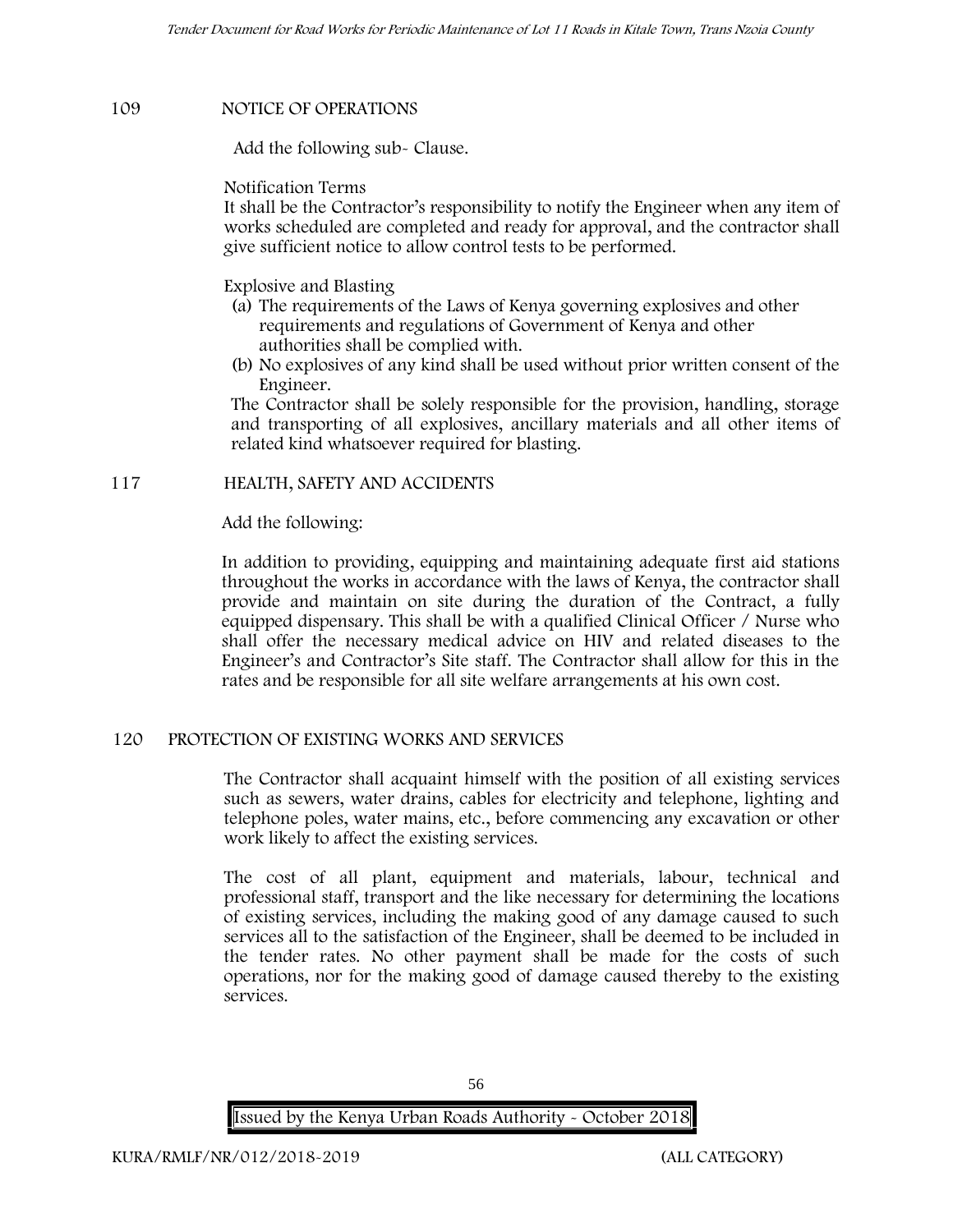The Contractor shall be held responsible for injury to existing structures, works or services and shall indemnify and keep indemnified the Employer against any claims in this respect (including consequential damages).

#### **121 DIVERSION OF SERVICES**

- (a) The Contractor shall acquaint himself with the location of all existing services such as telephone lines, electricity cables, water pipes, sewers etc., before execution of any works that may affect the services. The cost of determining the location of the existing services together with making good or repairing of any damage caused all to the satisfaction of the Engineer shall be included in the BID rates.
- (b) Subject to the agreement with the Engineer, the Contractor shall be responsible for removal of alteration and relocation of existing services.
- (c) The Contractor shall indemnify the Employer against claims originating from damage to existing services or works.

### **123 LIAISON WITH GOVERNMENT AND POLICE OFFICIALS**

The Contractor shall keep in close touch with the Police and the other Government officials of the area regarding their requirements in the control of traffic or other matters, and shall provide all assistance or facilities, which may be required by such officials in the execution of their duties.

### **124 LAND FOR ALL CAMPS SITES AND FOR THE CONTRACTOR'S OWN PURPOSES, INCLUDING TEMPORARY WORKS.**

Notwithstanding Clause 124 of the Standard Specification all requirements of land for temporary works and construction purposes shall be to the approval of the Engineer but the Contractor will make all necessary arrangements with the property owners concerned and pay all charges arising therefrom. On or before completion of the Contract, the Contractor shall remove all temporary works and shall restore all such land to the condition in which it was immediately prior to the occupation thereof as far as is reasonable and practicable. No separate payment will be made to the Contractor on account of these items and the Contractor must make due allowance for them in his rates.

Notwithstanding Clause 120 of the Standard Specifications, the Contractor shall be required to appoint competent surveyors who will liaise with the Engineer on matters related to the demarcation of the existing road reserve, site measurements, removal and reinstatement of existing services.

#### **128 STORAGE OF MATERIALS**

All materials shall be stored on Site in a manner approved by the Engineer and the Contractor shall carefully protect from the weather all work and materials which may be affected thereby.

57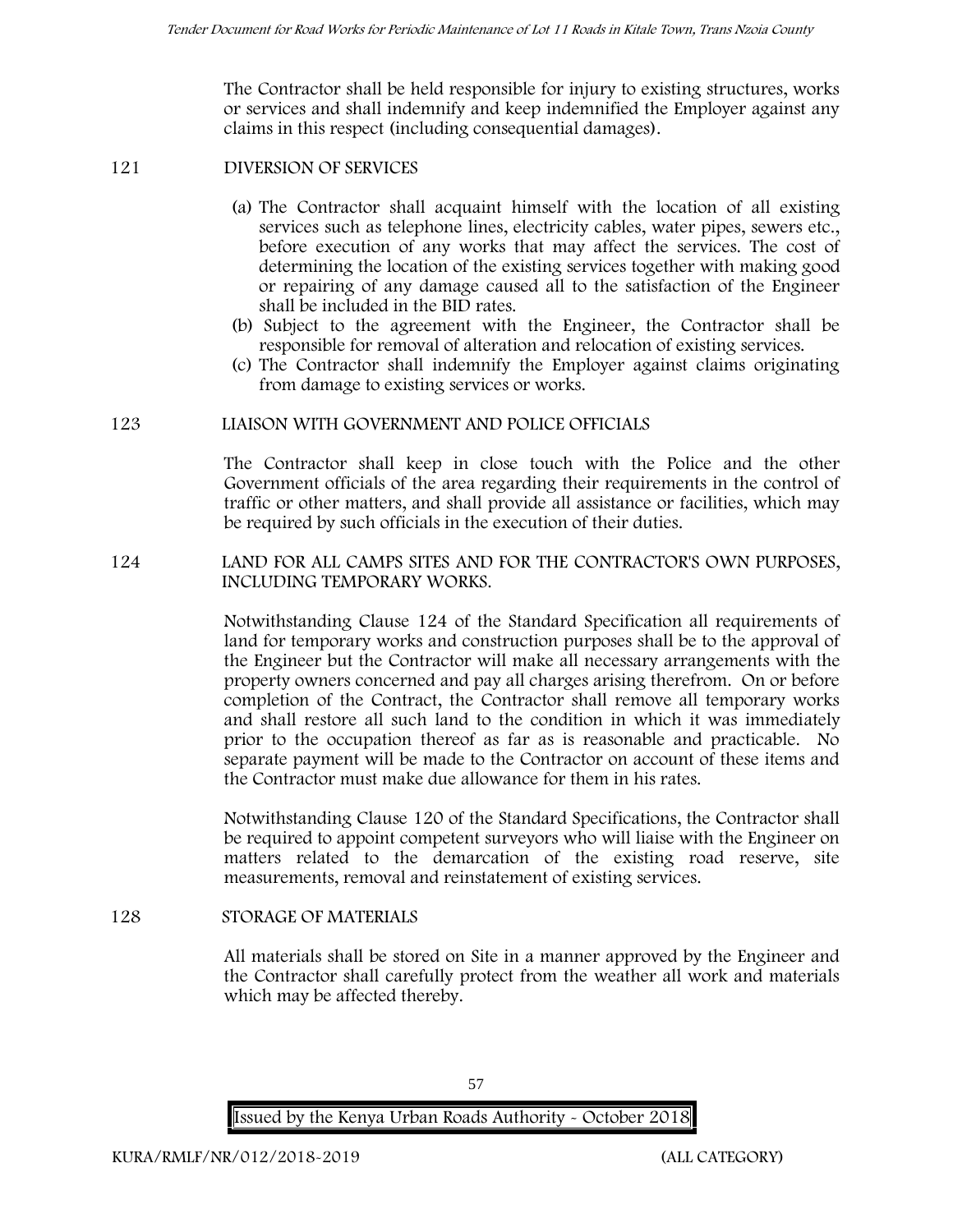#### **129 TEST CERTIFICATES**

When instructed by the Engineer the Contractor shall submit certificates of test from the suppliers of materials and goods required in connection with the works as the Engineer may require.

Such certificates shall certify that the materials or goods concerned have been tested in accordance with the requirements of the specifications and shall give the results of all the tests carried out. The Contractor shall provide adequate means of identifying the materials and goods delivered to the site with the corresponding certificates.

#### **131 SIGNBOARDS**

The Contractor shall provide and erect two (2) publicity signs on the site as directed. The Engineer shall, as shown in the Drawings, direct the minimum dimensions and thickness of the steel framework and sheet. The framework and sheet shall be prepared and painted black, while the ring at the top of the supporting frames shall be painted white. The wordings and KURA's logo shall be printed on backlit sticker paper resistant to the effects of weather using reflectorised paint or material approved by the Engineer. The sticker shall be placed on both sides of the board. The colours, fonts and heights of the letters shall be as indicated on the typical drawings and as directed by the Engineer.

### **132 OFFICE FOR THE RESIDENT ENGINEER, SURVEY EQUIPMENT AND FURNITURE**

#### **132.1 ENGINEER'S REPRESENTATIVE OFFICE**

The contractor, when instructed, shall for the duration of the Contract, furnish and equip Resident engineer's office located at the KURA's Regional offices. The room to be occupied by the Engineer's Representative and its front office shall be provided with a floor carpet to be approved by the Engineer. The windows shall be fitted with curtains and blinders.

A telephone shall also be provided for the Resident Engineer's office for his exclusive use. All the charges and fees related to the installation and maintenance of the telephone shall be deemed to have been included in the rates for providing and maintaining the Office. The Contractor will be reimbursed, separately, the cost of operating the telephone under appropriate bill item in the BoQ.

The offices shall be provided with day and night watchmen and security lights, the cost of which shall be deemed to have been included in the rates for the offices.

The Contractor may be instructed by the Engineer under clause 58 of the General Conditions of Contract to make payments of general receipted accounts for such items as stationery, stores, furniture and equipment, claims and allowances for supervision personnel and any miscellaneous claims or the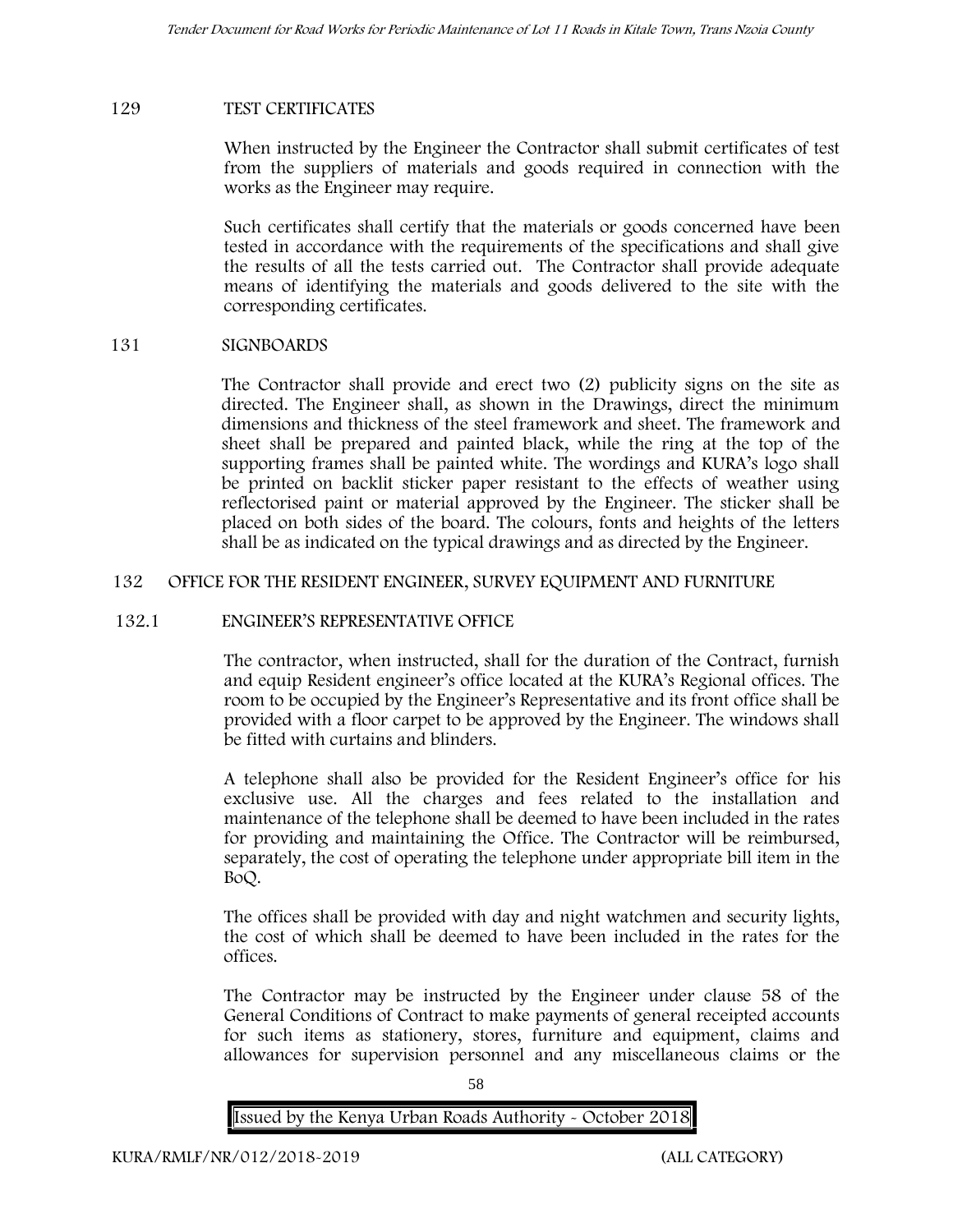Engineer may direct the Contractor to purchase or pay for the above. The Contractor will, on provision of receipts, be paid under appropriate bill items in the BoQ.

| 2No             |
|-----------------|
|                 |
|                 |
| 1No             |
|                 |
| 4No             |
| 2N <sub>O</sub> |
| 2No.            |
| 2N <sub>O</sub> |
| 1N <sub>o</sub> |
| 2No.            |
| 3No.            |
| 1N <sub>o</sub> |
| 4N <sub>o</sub> |
| 2No.            |
| 10No            |
| 2N <sub>O</sub> |
| 100No           |
| 2No.            |
| 4No.            |
| 9N <sub>o</sub> |
| 30No.           |
|                 |

The contractor may be directed to pay for stationery, equipment or reagents that are foresaid and also pay for servicing and repair of the laboratory equipment being used on the project.

The Contractor shall provide, install and maintain in a good state of repair, such survey and other equipment as listed for the duration of the contract.

Such equipment shall be of approved manufacture, and shall be made available to the Engineer for the Engineer's exclusive use throughout the Contract, not later than three (3) weeks after the Engineer's order to supply. All equipment shall be ready to use and complete to perform the tests. The equipment shall revert to the Employer on completion of the Contract.

Any delays to the Contractor or the Contractor's activities caused by the Engineer being unable to perform survey work, field or laboratory tests due to the contractor's failure to supply and/or maintain the said equipment shall be deemed to have been caused entirely by the Contractors own actions, and any consequences of such delays shall be interpreted as such.

59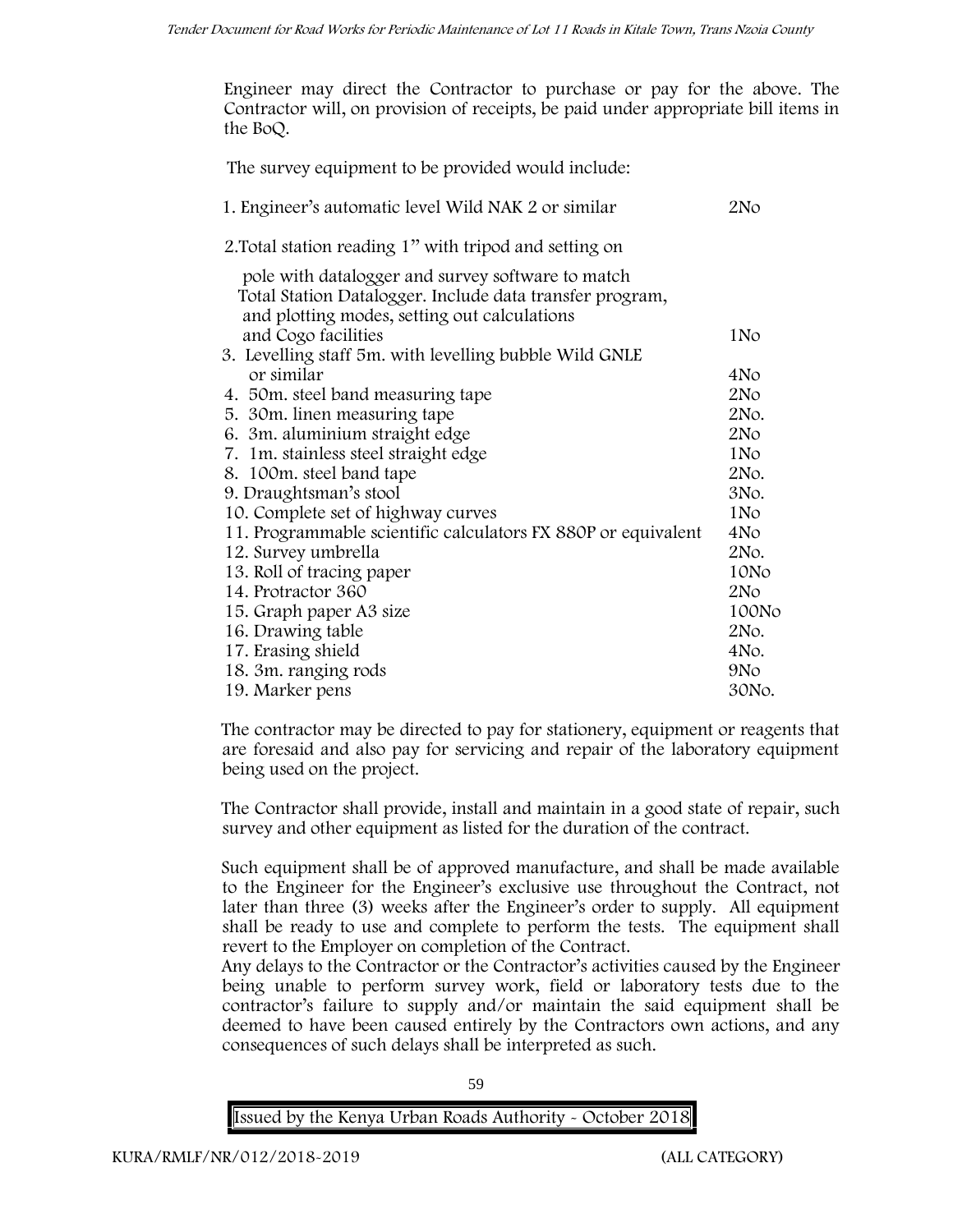The payment to comply with this requirement is provided in the Bill of Quantities and ownership of all equipment paid for as instructed above shall revert to the Employer after the completion of the Works.

Failure by the Contractor to provide or maintain the equipment shall make him responsible to bear all costs that may be incurred as a result of the Engineer's staff using alternative means of communication, including delays in supervision and approval of Works by the Engineer.

#### **132.3 COMMUNICATION FOR THE ENGINEEER**

### **(a) Mobile phones**

The Contractor shall provide, connect and maintain mobile phones for the exclusive use by the Engineer for the duration of the contract. The Contractor shall include for the cost of providing the mobile units complete with charger unit, "hands free" headset for each unit, connection to the network and all service charges applicable all as directed by the Engineer. The Contractor shall provide air-time with each mobile phone which shall be paid for under prime cost sum allowed for in the bills of quantities. The mobile telephones shall be WAP enabled with e-mail capabilities and integrated camera of a minimum of 3.0 mega pixels. Payment for these mobiles and associated costs is included in the Bill of Quantities, and ownership of mobile phones will revert to the Employer after completion of the Works.

### **(b) Internet and e-mail services**

Where directed, the contractor shall provide 24 hours terrestrial or wireless internet connectivity with minimum throughput speed of 128kilobytes per second for the exclusive use by the Engineer, including all accessories and Terminal Equipment and pay for all associated installation, maintenance and usage charges throughout the duration of the contract.

The contractor shall allow for the provision and maintenance of internet connectivity and associated costs as per Appendix to item 1.17 of the Bills of Quantities.

## **137 ATTENDANCE UPON THE ENGINEER AND HIS STAFF**

In addition to the staff stated in Clause 135, the following staff will be provided for the supervision of work: 1No. Artisans, 2No. Labourers, 1No. Office assistants, 2No. Lab attendants. Additional attendant staff, as required by the Engineer, shall be paid for under Item 01-80-030 of the Bill of Quantities.

### **138 VEHICLES AND DRIVERS FOR THE ENGINEER AND HIS STAFF AND METHOD OF PAYMENT**

In addition to provisions of the Clause 138 of the Standard Specification, the Contractor shall when instructed, provide and maintain in good working condition for the exclusive use of the Engineer and his staff throughout the Contract, the following types and numbers of brand new vehicles or as specified. The Engineer shall approve the type of vehicles and confirm the number of each type to be provided. The Contractor shall insure the vehicles comprehensively for any licensed drivers and shall provide competent drivers during normal working hours and whenever required by the Engineer. The cost of provision of the vehicle shall be inclusive of the first 4,000 kilometers travelled in any month.

60

## **Issued by the Kenya Urban Roads Authority - October 2018**

.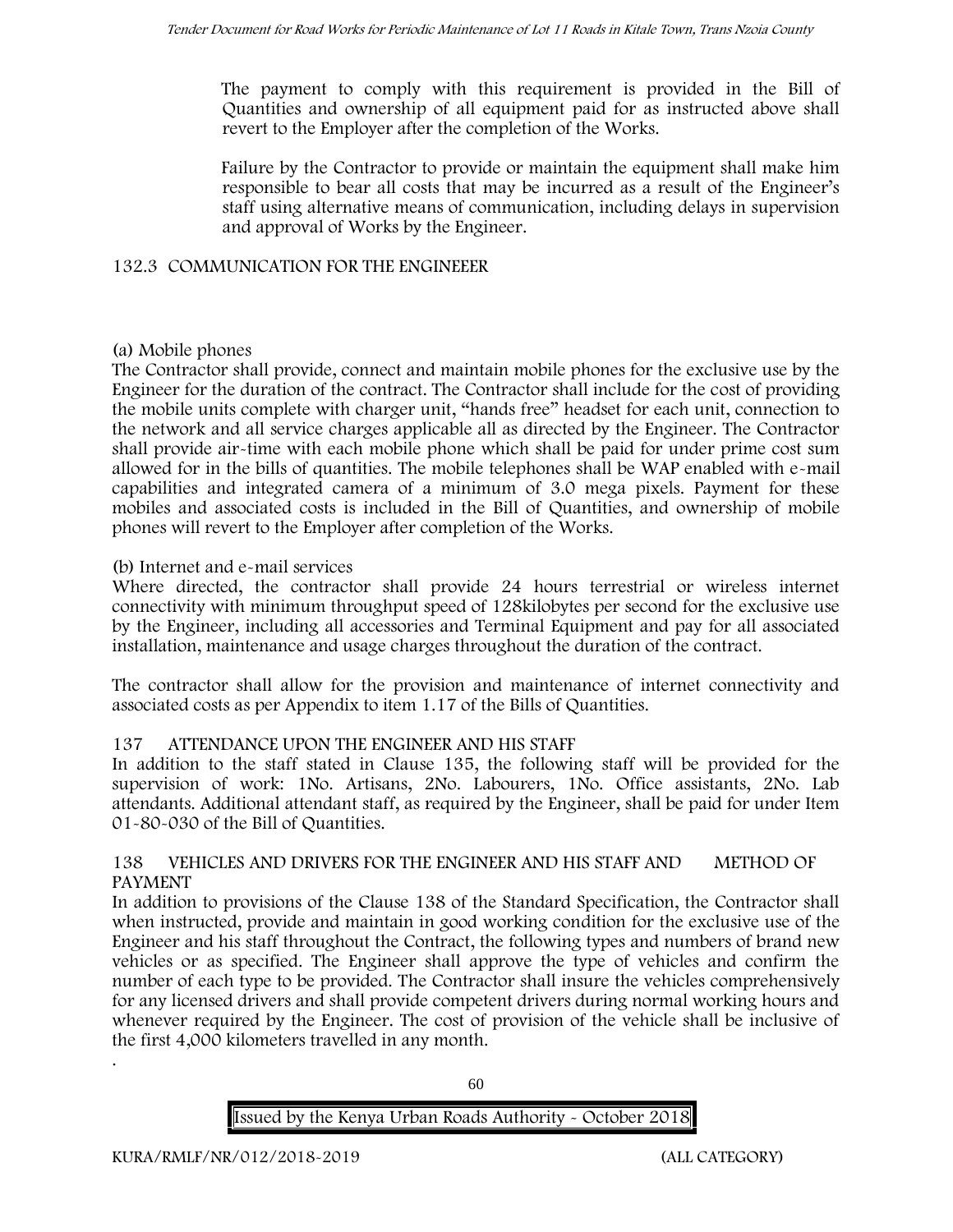Should any vehicle supplied not be in roadworthy condition, the Contractor shall provide an acceptable equivalent replacement vehicle until such a time as the original vehicle is repaired to the satisfaction of the Engineer and returned for use.

### **(a) Type 1 Vehicles (Double Cabin 4WD Pick up)**

Type 1 Vehicles should be four Wheel Drive (4WD), with power assisted steering, Double wishbone independent suspension at front axle and rigid axle with leaf springs at rear, diesel propelled engine maximum 2,500 cc. The starting mileage of the vehicles shall not exceed 60,000km odometer reading. The vehicles should be fitted with other accessories below:

- (a) Spare tyre and wheel jack;
- (b) FM radio and CD player;
- (c) Power Windows;
- (d) Full Air-conditioning;
- (e) Immobilizer and antitheft security system;
- (e) Driver and passenger SRS Airbags;
- (f) Canvas cover over the carrying deck at the back.

At the end of the contract, all type 1 vehicles shall revert to the Contractor.

### **(c) Type 2 Vehicles (station wagon/saloon)**

Specifications for Type 2 Vehicles shall be station wagon/saloon vehicles; petrol propelled engine maximum 1,800 cc. The starting mileage of the vehicles shall not exceed 60,000km odometer reading. shall in addition be fitted with a fibre glass body or similar and two columns of sitting benches on the carting deck at the back.

The Contractor shall insure comprehensively the vehicles for any licensed drivers and shall provide competent drivers during normal working hours and whenever required by the Engineer.

At the end of the contract, all type 2 vehicles shall revert to the Contractor.

Payment of vehicle shall be per vehicle month in item 01-80-017/18 of the BOQ.

#### **139 MISCELLANEOUS ACCOUNTS**

The Contractor maybe instructed by the Engineer to make payments of general miscellaneous accounts for such items as stationary, stores and equipment and miscellaneous supervision personnel and claims or the Engineer may direct the Contractor to purchase or pay for the above. The Contractor will be paid on a prime cost basis plus a percentage for overheads and profits under appropriate items in the Bills of Quantities.

#### **142 ENVIRONMENTAL PROTECTION**

The Contractor shall comply with the Statutory Regulations in force in Kenya regarding environmental protection and waste disposal, and shall liaise with the National Environmental Management Agency (NEMA).

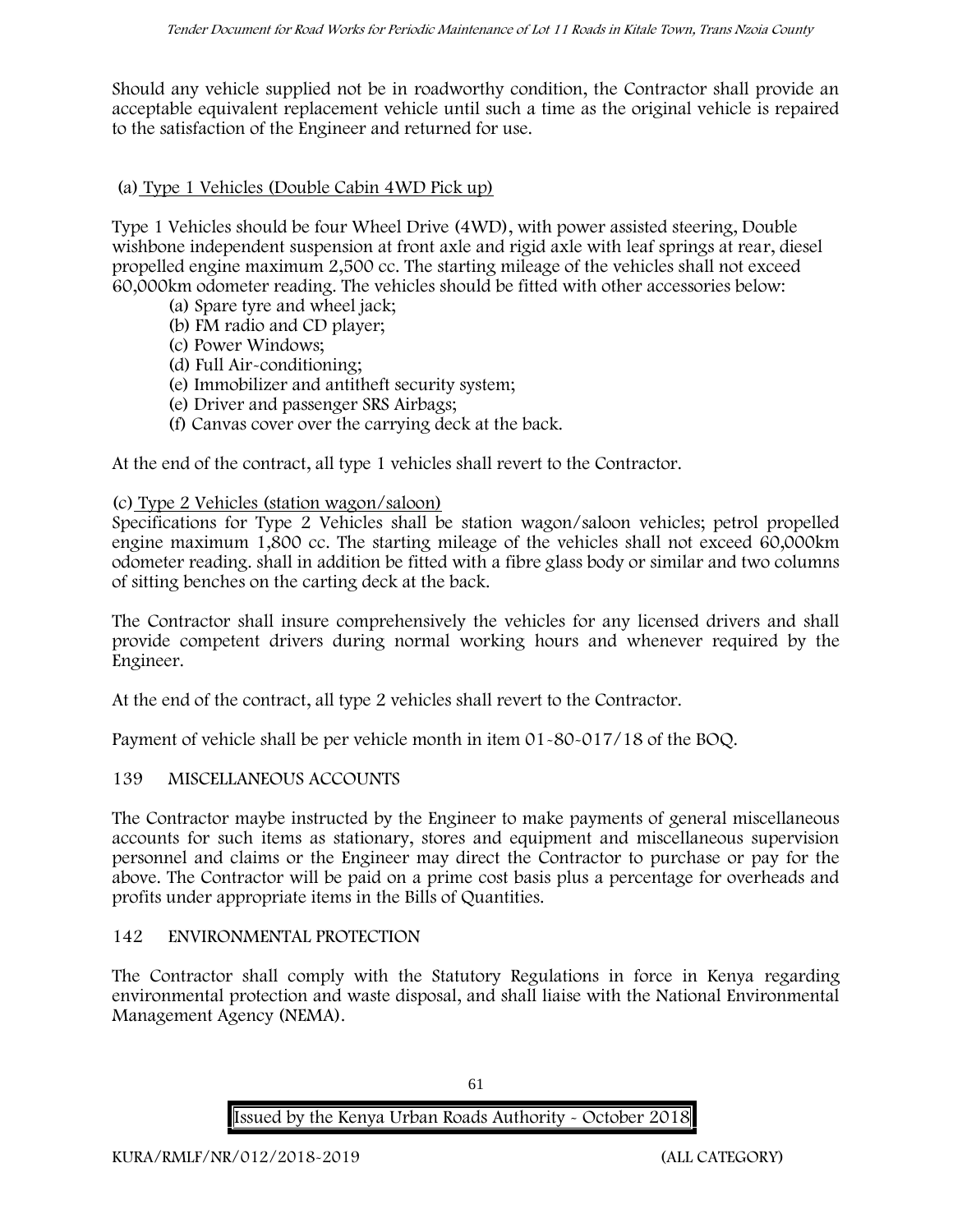The Contractor shall ensure so far as is reasonably practicable and to the satisfaction of the Engineer; that the impact of the construction on the environment shall be kept to a minimum and that appropriate measures are taken to mitigate any adverse effects during the construction.

- (a) The Contractor shall exercise care to preserve the natural landscape and shall conduct his construction operations so as to prevent any unnecessary destruction, scarring, or defacing of the natural surroundings in the vicinity of the work. Except where clearing is required for permanent works, all trees, native shrubbery, and vegetation shall be preserved and shall be protected from damage by the Contractor's construction operations and equipment. All unnecessary destruction, scarring, damage or defacing resulting from the Contractor's operations shall be repaired, replanted, reseeded or otherwise corrected as directed by the Engineer, and at the Contractor's expense.
- (b) The Contractor shall ensure that measures are in place to control soil erosion and water pollution, by use of berms, dykes, silt fences, brush barriers, dams, sediment basins, filter mats, netting, gravel, mulches, grasses, slope drains, contour banks, and other erosion control devices and methods. Temporary erosion control provisions shall be coordinated with permanent erosion control features to assure economical, effective and continuous measures throughout the period of the works. The Contractor's attention is drawn to the requirements of Clause 502, in that works need to be progressively finished so that permanent vegetation can establish quickly to mitigate soil erosion and erosion of drains.
- (c) The Contractor shall provide all the labour, equipment, materials, and means required and shall carry out proper and efficient measures wherever and as often as necessary to minimise the dust nuisance.
- (d) The Contractor shall comply with all applicable Kenyan laws, orders and regulations concerning the prevention, control and abatement of excessive noise. Blasting, use of jackhammers, pile driving, rock crushing, or any other activities producing highintensity impact noise may be performed at night only upon approval of the Engineer.
- (e) Immediately after extraction of materials, all borrows pits shall be backfilled to the satisfaction of the Engineer. In particular borrow pits near the project road shall be backfilled in such a way that no water collects in them.
- (f) Spilling of bitumen fuels Oils and other pollutants shall be cleared up.
- (g) The Contractor's attention is drawn to the requirements of the Standard Specification in regard to the environment and in particular to the following clauses: Clause 115: Construction Generally

| Claude 110. Conditation denotanty                                   |
|---------------------------------------------------------------------|
| Clause 116: Protection from Water                                   |
| Clause 136: Removal of Camps                                        |
| Clause 605: Safety and Public Health Requirements Clause            |
| Clause 607: Site Clearance and Removal of Topsoil and<br>Overburden |

62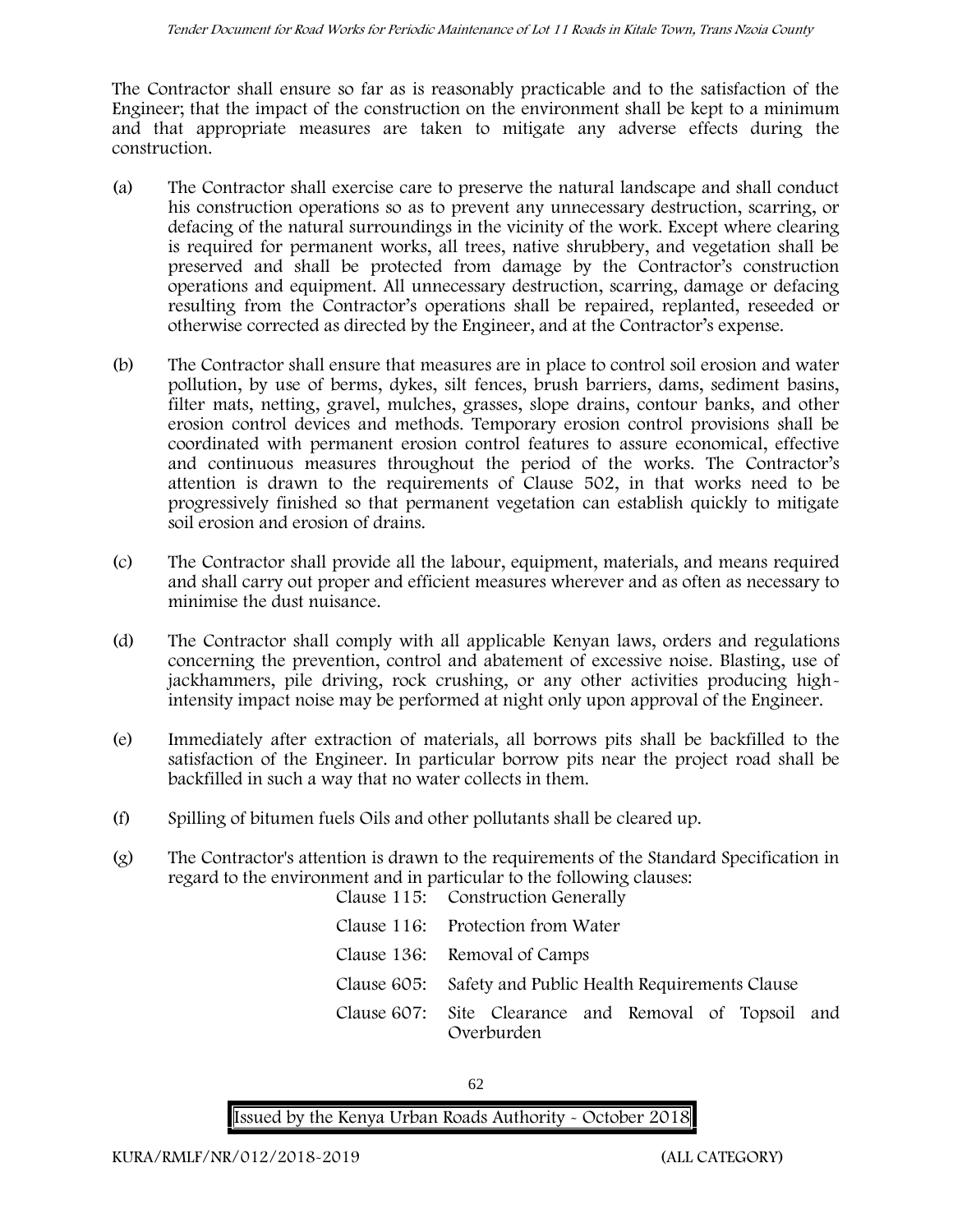(h) No additional payment will be made to the Contractor to cover costs arising from the requirements for this Clause and the Contractor must include these costs in the rates inserted into the Bills of Quantities.

#### **143 STAFF TRAINING**

The Contractor shall allow for training of engineers, technicians and other support staff as may be instructed by the Engineer.

The payment of the allowances of such staff shall be made as instructed by the Engineer under the relevant provisions in the Bills of Quantities.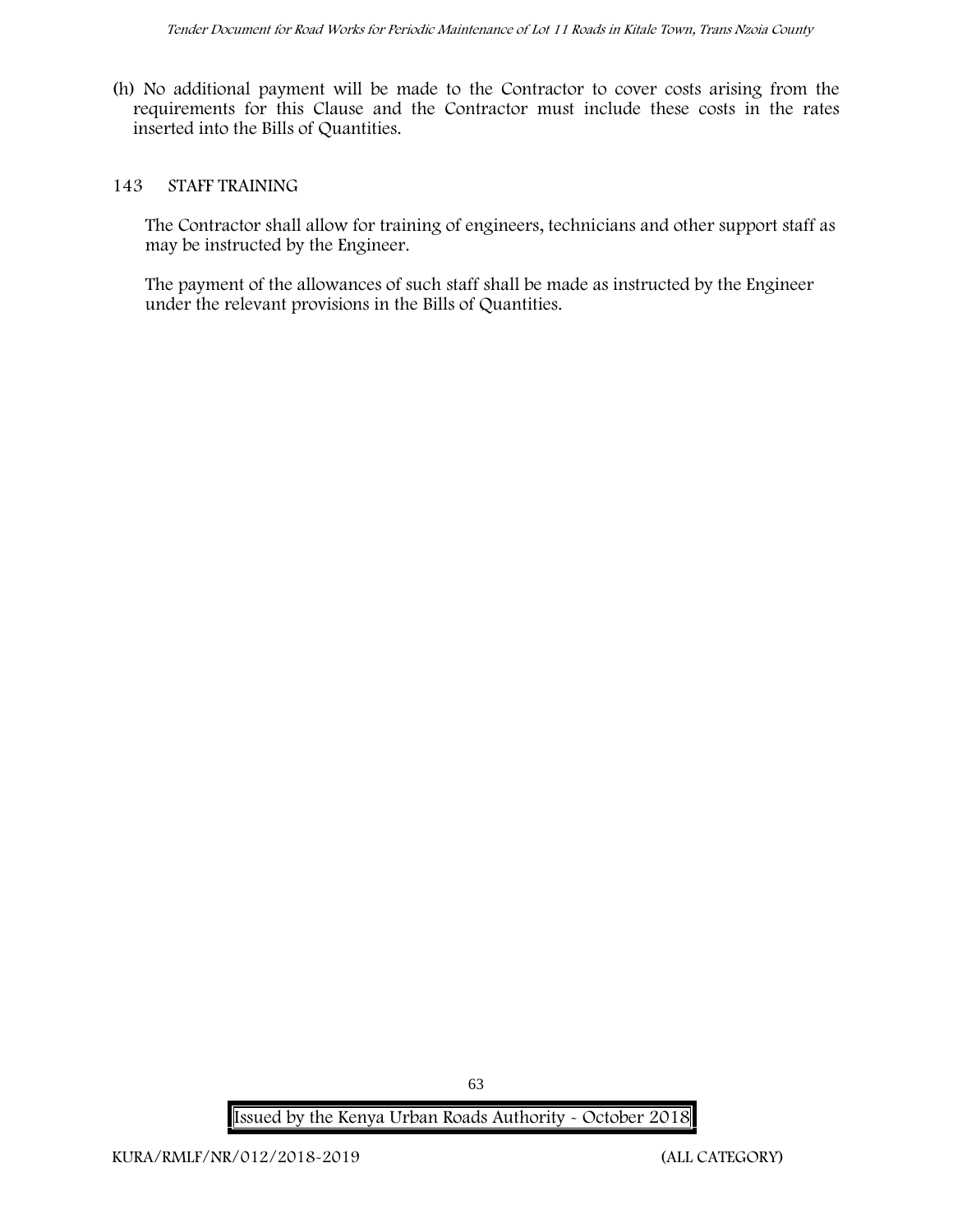### **SECTION 2 - MATERIALS AND TESTING OF MATERIALS**

All materials testing shall be in accordance with Section 2 of the Standard Specifications.

### **SECTION 3 - SETTING OUT & TOLERANCES**

- **301 SETTING OUT**
	- a) In addition to the provisions of clause 3.01(a) if the traverse points to be used for the setting out are close to the existing carriageway and interfere with construction works then the Contractor will have to relocate them to a location where they will not be disturbed. The co ordinates and heights of all traverse points so located shall be listed and provided to the Engineer for checking and/or approval. Contractor shall also monument the new centreline every 200m along straight and all salient points along curves by a pin in the concrete beacon before commencement of any works.

The road reserve boundary posts shall have 12mm diameter steel pins embedded in concrete, 200mm long with 25mm exposed to the air, sticking out form its top surface. This pin shall be co-ordinated and heighted and result of the same shall be provided to the Engineer for approval. Cost of these works shall be included in the rates as no separate item has been provided.

Commencement of the works shall not be permitted until this basic survey data has been provided and approved by the Engineer for at least 2 Kms of the road.

b) Detailed Setting Out

Reference pegs shall be 50mm by 50mm in section 600mm long driven 400mm firmly into ground and painted white above the ground. The offset from centre line shall be indicated by small nail 20mm to 25mm long with its head driven flush with the top of the peg.

Chainages, offset and reference elevation shall be clearly indicated to the sides of the peg to the satisfaction of the Engineer.

After cutting of benches and prior to commencement of earthworks or subgrade works, Contractor shall take cross-sections again and submit the copy of the same to Engineer for agreement. These cross-sections shall then be used as basis of measurement for all subsequent layers, unless otherwise stated.



64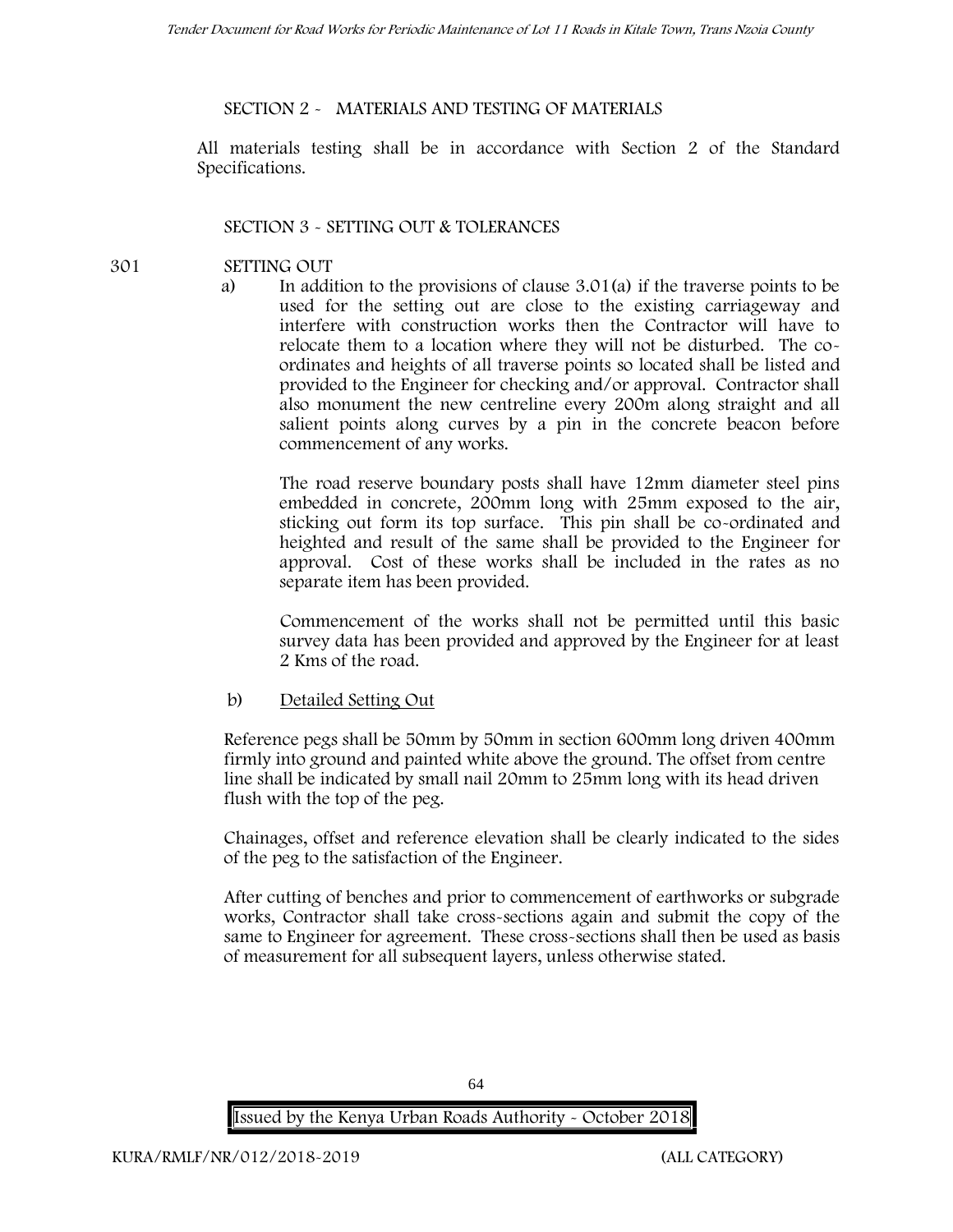### **SECTION 4- SITE CLEARANCE AND TOP SOIL STRIPPING**

#### **401 SITE CLEARANCE**

Site Clearance shall be carried out as directed by the Engineer.

**402 REMOVAL OF TOPSOIL**

Topsoil shall include up to 200mm depth of any unsuitable material encountered in existing or newly constructed drains, drainage channels, and accesses.

**403 REMOVAL OF STRUCTURES, FENCES AND OBSTRUCTIONS**

When instructed by the Engineer, the Contractor shall demolish or remove any structure and payment for this shall be made on day works basis.

**SECTION 5 - EARTHWORKS**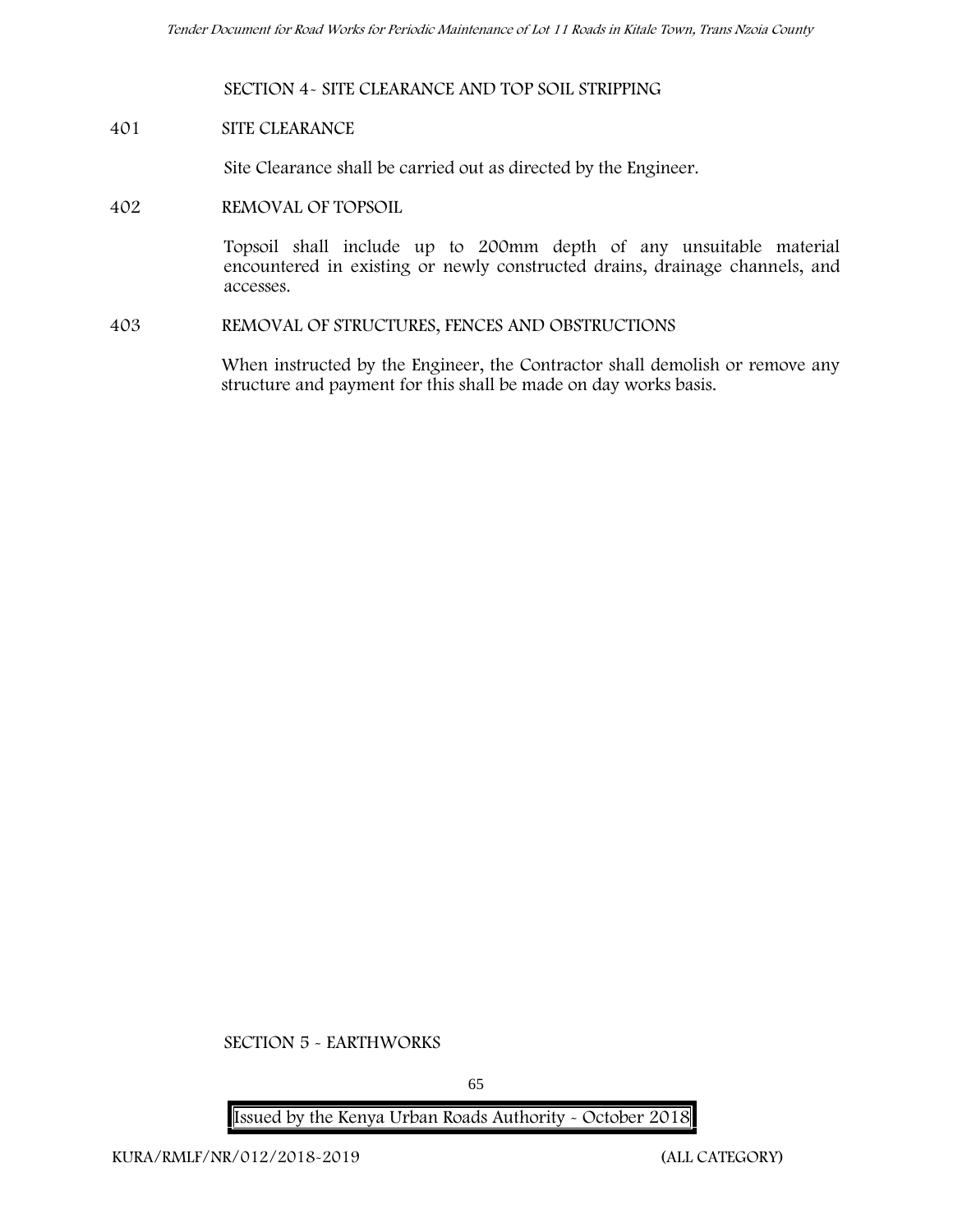#### **504 PREPARATION PRIOR TO FORMING EMBANKMENT**

Where benching is required for existing pavement to accommodate earthworks subgrade or subbase for widening the road, the rate for compaction of existing ground shall be deemed to cover this activity.

Excavation in the pavement of the existing road shall be kept dry. In the event of water penetrating the underlying layer, construction of the subsequent layers shall be postponed until the underlying layers are dry enough to accommodate the construction plant without deforming or otherwise showing distress.

Step construction shall be carried out per layer at the joint where excavating both vertically and perpendicular to the direction of the travel. The step shall be 500mm perpendicular to the direction of the travel and 150mm vertical unless otherwise instructed by the Engineer.

Special care shall be taken when compacting the new material at the joint ensuring that specified density is achieved.

#### **505 CONSTRUCTION OF EMBANKMENTS**

Only material approved by the Engineer shall be used for fill in embankments. Material with high swelling characteristics or high organic matter content and any other undesirable material shall not be used, unless specifically directed by the Engineer. Unsuitable material shall include:

- (i) All material containing more than 5% by weight or organic matter (such as topsoil, material from swamps, mud, logs, stumps and other perishable material)
- (ii) All material with a swell of more than 3% (such as black cotton soil)
- (iii) All clay of plasticity index exceeding 50.
- (iv) All material having moisture content greater than 105% of optimum moisture content (Standard Compaction)

Subgrade: Shall mean upper 300mm of earthworks either insitu or in fill and subgrade shall be provided for as part of earthworks operation and payment shall be made as "fill". The material for subgrade shall have a CBR of not less than 8% measured after a 4 day soak in a laboratory mix compacted to a dry density of 100% MDD (AASHTO T99) and a swell of less than 1%.

Subgrade repair: Where directed by the Engineer, any localized failure in the subgrade shall be repaired by filling in selected soft, hard or natural of minimum CBR 30% and compacted in accordance with clauses in the specifications applying to normal subgrade.

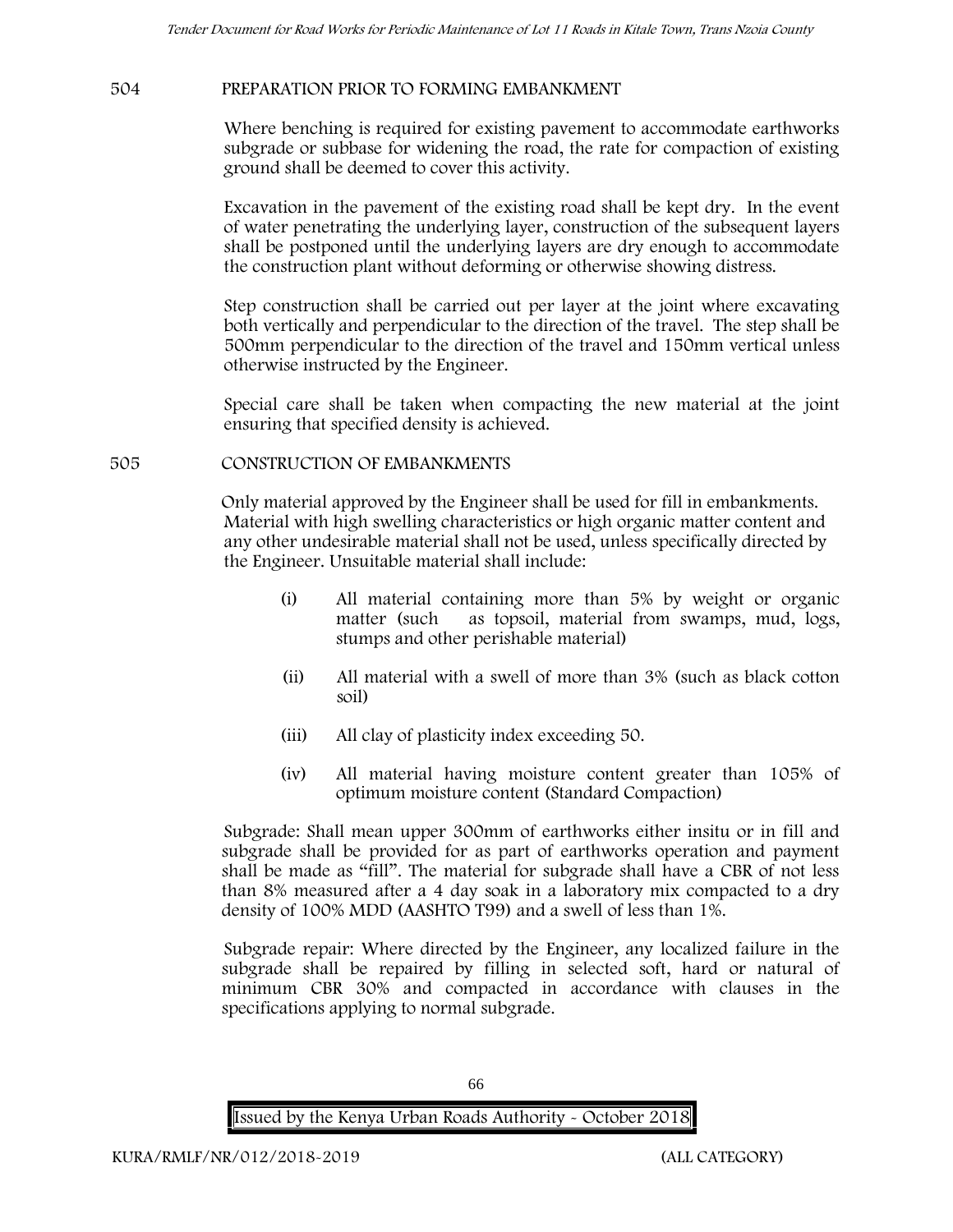Embankment repair: Where directed by the Engineer, any localized filling in soft, hard or natural; selected material requirements shall be executed in accordance with Clause 505.

#### **508 COMPACTION OF EARTHWORKS**

At pipe culverts, all fill above ground level around the culverts shall be compacted to density of 100% MDD (AASHTO T.99) up to the level of the top of the pipes or top of the surround(s), if any and for a width equal to the internal diameter of the pipe on either side of the pipe(s) or surround(s) as applicable.

At locations adjacent to structures, all fill above ground level upto the underside of the subgrade shall be compacted to density of 105% MDD (AASHTO T.99). In case of fill around box culverts this should be carried out for the full width of the fill and for a length bounded by the vertical plane passing through the ends of the wingwalls.

Notwithstanding the provision of clause 503 of the standard Specification, Compaction of subgrade material (i.e. material immediately below formation) in cut areas shall not be carried out by the contractor in areas where the formation is formed in hard material, unless specific instructions to the contrary are issued by the Engineer.

Where improved sub-grade material shall be required, this shall be compacted and finished to the same standards and tolerances as those required for normal subgrade and clauses in the specifications applying to normal subgrade shall also apply.

#### **511 BORROW PITS**

The first part of the Standard Specification is amended as follows:-

Fill material which is required in addition to that provided by excavation shall be obtained from borrow pits to be located and provided by the Contractor but to the approval of the Engineer contrary to what has been stated.

#### **517 MEASUREMENT AND PAYMENT**

Notwithstanding the provisions of clause 517 of the standard specifications, the rate for compaction of fill in soft material shall allow for the requirements of clause 508 of the special specification and no extra payment shall be made for compaction around pipe culverts (100% MDD AASHTO T.99).

**SECTION 6 - QUARRIES, BORROW PITS, STOCKPILES AND SPOIL AREAS**

**601 GENERAL**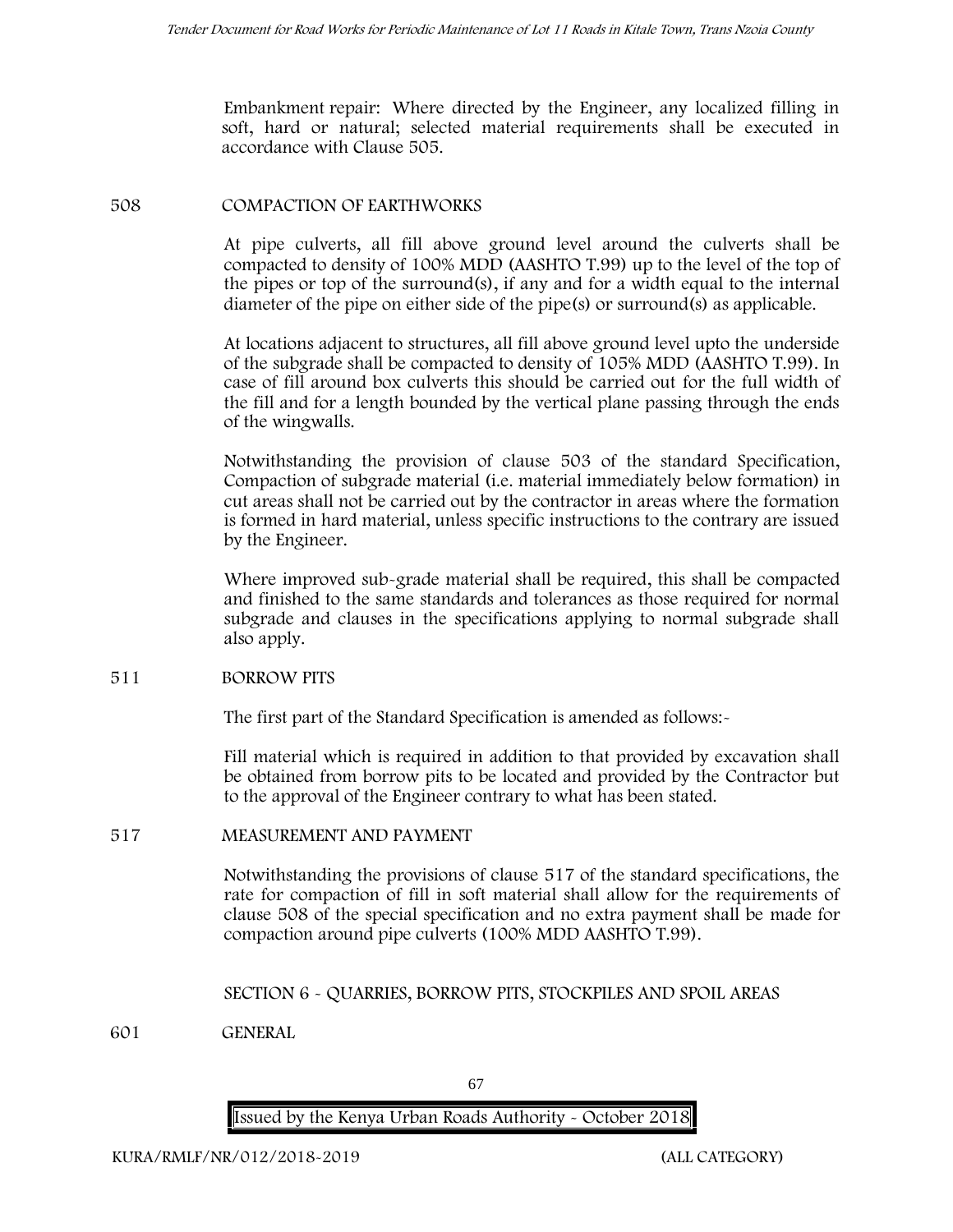Notwithstanding any indications to the contrary in the Standard specification the Engineer will not make available to the Contractor any land for quarries, borrow pits, stockpiles and spoil areas, except for those areas in road reserves specifically approved by him.

The contractor will be entirely responsible for locating suitable sources of materials complying with the Standard and Special Specifications, and for the procurement, Wining, haulage to site of these materials and all costs involved therein. Similarly the contractor will be responsible for the provision and costs involved in providing suitable areas for stockpiling materials and spoil dumps. Should there be suitable sites for spoil dumps or stockpiles within the road reserve forming the site of the works the Contractor may utilise these subject to the approval of the Engineer.

No additional payment will be made to the Contractor to cover costs arising from the requirements for this Clause and the Contractor must include these costs in the rates inserted into the Bills of Quantities.

#### **602 MATERIAL SITES**

The information on possible material sites is given for the general guidance of bidders. Bidders are however advised to conduct their own investigation as the information contained therein is neither guaranteed nor warranted

#### **603 PROVISION OF LAND**

Notwithstanding any indications to the contrary in the Standard specification the Engineer will not make available to the Contractor any land for quarries, borrow pits, stockpiles and spoil areas, except for those areas in road reserves specifically approved by him.

The contractor will be entirely responsible for locating suitable sources of materials complying with the Standard and Special Specifications, and for the procurement, Wining, haulage to site of these materials and all costs involved therein. Similarly the contractor will be responsible for the provision and costs involved in providing suitable areas for stockpiling materials and spoil dumps. Should there be suitable sites for spoil dumps or stockpiles within the road reserve forming the site of the works the Contractor may utilise these subject to the approval of the Engineer.

No additional payment will be made to the Contractor to cover costs arising from the requirements for this Clause and the Contractor must include these costs in the rates inserted into the Bills of Quantities.

#### **605 SAFETY AND PUBLIC HEALTH REQUIREMENTS**

In addition to clause 605, the contractor shall allow for professionals to conduct lectures to the workers regarding the spread of HIV/Aids.

**Issued by the Kenya Urban Roads Authority - October 2018**

68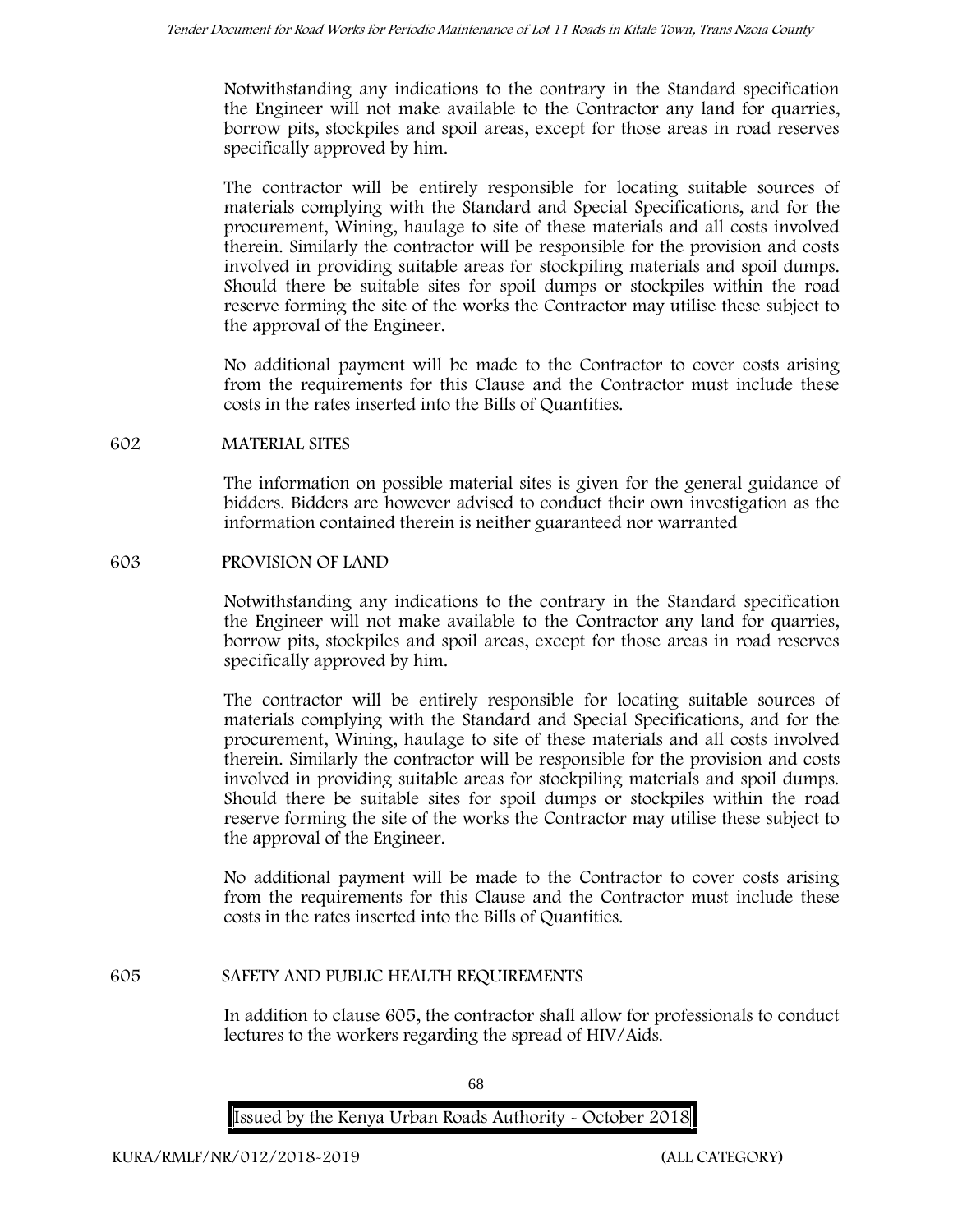**SECTION 7 - EXCAVATION AND FILLING FOR STRUCTURES**

#### **703 EXCAVATION OF FOUNDATIONS FOR STRUCTURES**

Unless otherwise instructed by the Engineer, all excavated surfaces in material other than hard material, on which foundations for structures shall be placed, shall be compacted to 100% MDD (AASHTO T.99) immediately before structures are constructed.

Paragraph 4, last line: - Replace "95%" with "100%".

#### **707 BACKFILLING FOR STRUCTURES**

Unless otherwise instructed by the Engineer, all backfilling material shall be compacted to a minimum of 100% MDD (AASHTO T.99).

#### **709 EXCAVATIONS FOR RIVER TRAINING AND NEW WATER COURSES**

Payments for river training and establishment of new watercourses shall only be made where such work constitute permanent works. Works done for road deviation or other temporary works shall not qualify for payment.

#### **710 STONE PITCHING**

Stone pitching to drains, inlets and outlets of culverts to embankments and around structure shall consist of sound unweathered rock approved by the Engineer.

The stone as dressed shall be roughly cubical in shape with minimum dimensions of 150 x 150mm for normal thickness of stone pitching.

The surface to receive the pitching shall be compacted and trimmed to slope and the stone laid, interlocked and rammed into the material to give an even finished surface.

In areas where stone pitching has been damaged, the Contractor shall identify such areas and notify the Engineer for his agreement of the extent of the Works required and his approval and instructions to proceed with the Works. Stone Pitching Repair and Reconstruction shall be carried out in accordance with Clause 710 of the Standard Specifications.

The Works shall involve removal of the damaged stone pitching and reconstruction of the said areas in accordance with Clause 710 of the Standard Specifications by use of the sound salvaged material together with any necessary additional material where all such materials shall comply with Section 7 of the Standard Specifications.

Contrary to clause 713 of the standard specifications, the rates inserted for stone pitching shall allow for grouting.



69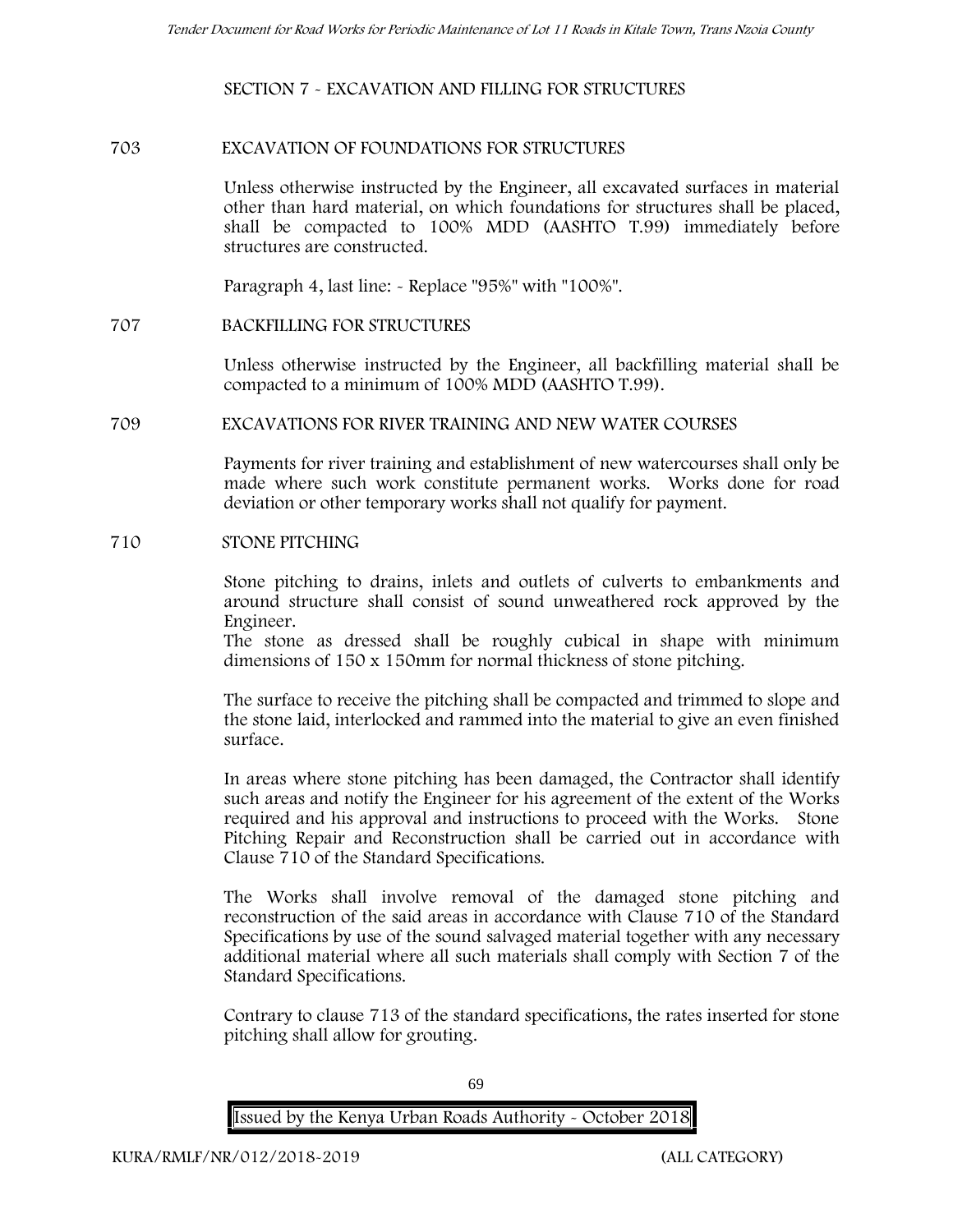#### **711 GABIONS**

Where instructed by the Engineer the Contractor will install gabions as protection works to washout areas or bridge Piers and or Abutments. Gabions shall be constructed in accordance with Clause 711 of the Standard Specification.

I n cases where existing gabions have been damaged, the Contractor shall identify them and notify the Engineer for his agreement of the extent of the Work required and his approval and instructions to proceed with the Works.

The Works shall involve removal of the damaged gabions / rocks, excavation to the correct levels and grades as directed by the Engineer, and in accordance with Clause 711 of the Standard Specifications and reconstruction with new gabions and other necessary materials as necessary. The damaged gabions shall be recovered and transported to the nearest KURA'S Yard or M.O. R &P.W Department depot.

#### **712 RIP-RAP PROTECTION WORK**

Quarry waste or similar approved material shall be used to backfill scoured and eroded side, outfall and cut-off drain. The material shall be compacted to form a flat or curved surface preparatory to stone [pitching of drainage channels, existing and new scour checks as directed by the Engineer.

The surface to receive the pitching shall be compacted and trimmed to slope and the stone hand laid, interlocked and rammed into the material to give an even finished surface. The interstices of the Pitching shall be rammed with insitu material. The insitu material immediately behind the pitching shall be compacted to minimum density of 100% MDD compaction (AASHTO T.99)

#### **714 BACKFILL BELOW STRUCTRURES**

Where instructed this shall be carried out in compliance with the requirements of Clause 507 and 804 of the Standard Specification.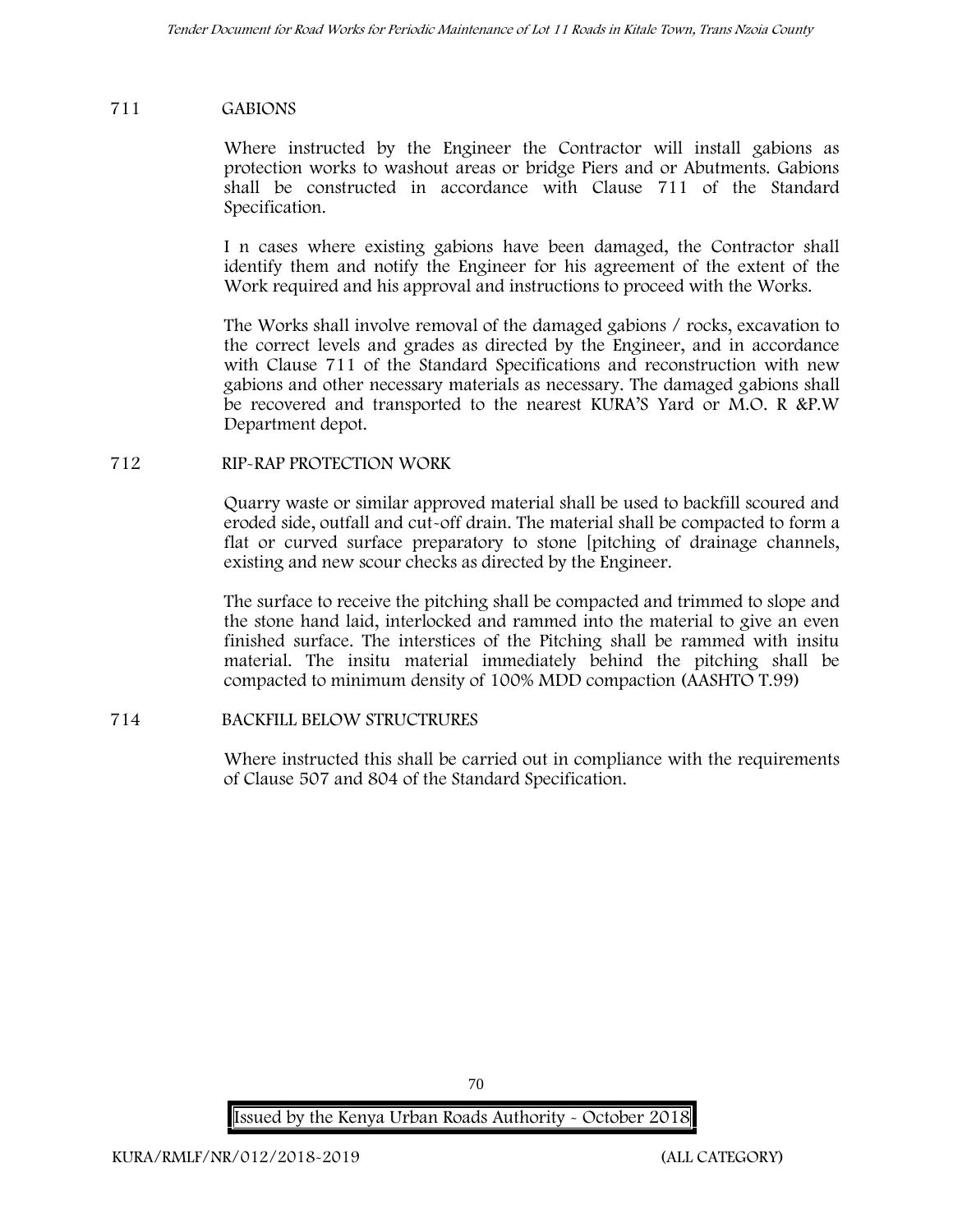#### **SECTION 8 - CULVERTS AND DRAINAGE WORKS**

#### **801 SCOPE OF SECTION**

The operations specified in this section apply to the installation of drainage works and reinstatement and improvement of the same.

In addition, this Section covers: -

- Extending of existing 450mm, 600mm and 900mm diameter pipes to be compatible with the increased road width or access.
- Desilting and cleaning of existing pipes and outfall drains to make them free flowing.

### **804 EXCAVATION FOR CULVERTS AND DRAINAGE WORKS**

In the Standard Specifications, make the following amendments: -

- (a) In paragraph 6, line 3, and in paragraph 7, line 5 and in paragraph 11, line 6, delete "95%" and insert "100%".
- (b) Removal of Existing Pipe Culverts

Where instructed by the Engineer, the Contractor shall excavate and remove all existing blocked or collapsed culvert pipes of 450mm, 600mm and 900mm diameter including concrete surround, bedding, inlet and outlet structure.

The void left after removal of culvert pipes shall be widened as necessary to accommodate new concrete bedding, pipe and haunching.

The payment of this work shall be per linear metre of pipes removed, and the volume in m<sup>3</sup> of inlet/outlet structure removed. The void left by removal of these pipes shall be carefully preserved in order to accommodate replacement of 450mm, 600mm or 900mm diameter pipe culverts as shall be directed by the Engineer.

- (c) Removal of Other Existing Drainage Structures When instructed by the Engineer, the Contractor shall demolish or remove any other structure and payment for this shall be made on day work basis.
- (d) Excavation for Culverts and Drainage Works The Contractor shall carry out all excavations for new culverts and drainage works to the lines, levels, inclinations, and dimensions shown on the drawings or as instructed by the Engineer.

**805 EXCAVATION IN HARD MATERIAL**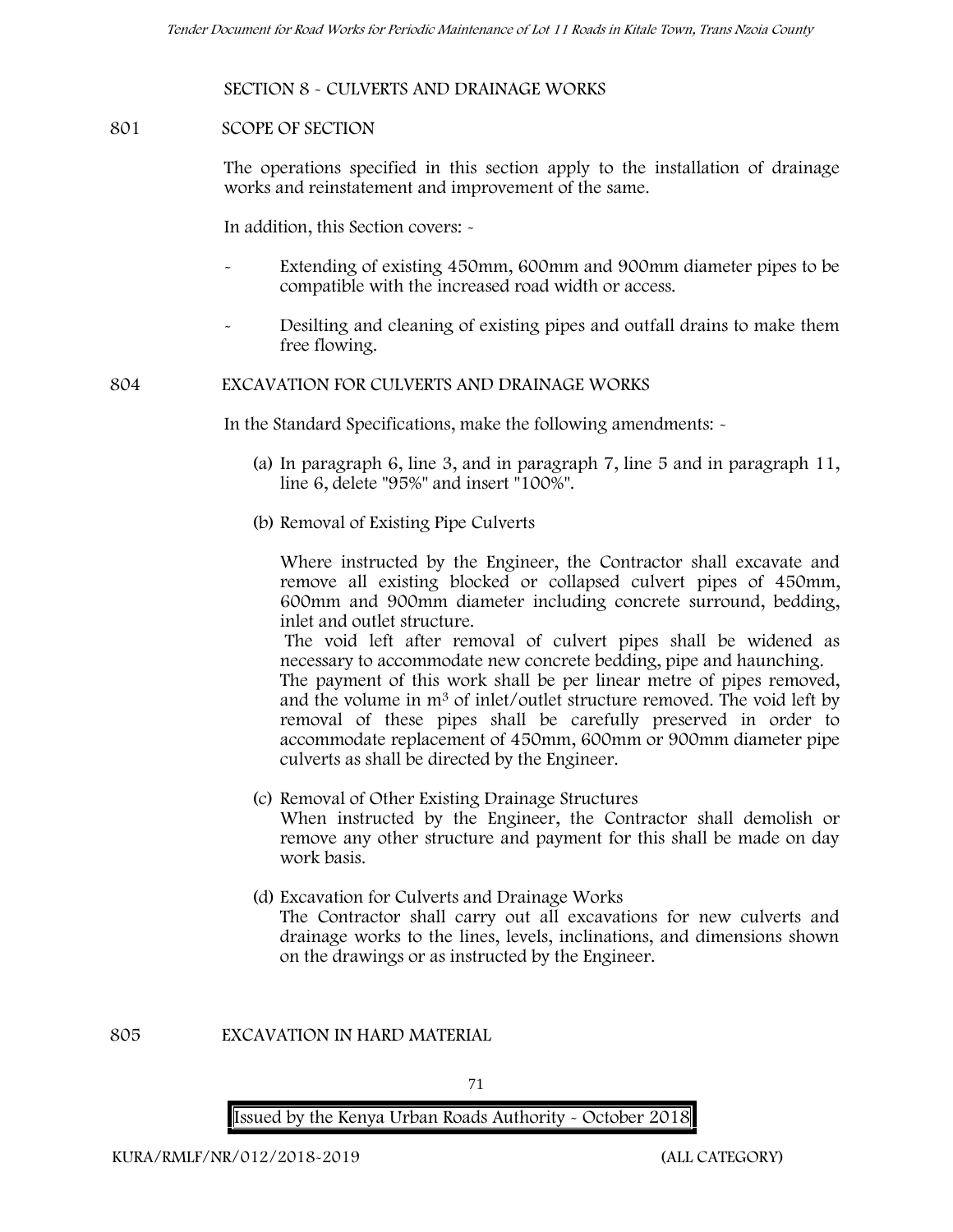In the Standard Specifications, Sub-clauses 805(a) and 805 (b) delete "95%" and insert "100%".

In sub-clause 809(a), paragraph 1, line 1, substitute "95%" with "100%".

In sub-clause 809(c), paragraph 2, line 4, between the words "compacted" and "and shaped" insert the words "to 100% MDD (AASHTO T.99)".

Hard material is material that can be excavated only after blasting with explosives or barring and wedging or the use of a mechanical breaker fitted with a rock point in good condition and operated correctly. Boulders of more than 0.2m<sup>3</sup> occurring in soft material shall be classified as hard material.

#### **809 BEDDING AND LAYING OF PIPE CULVERTS**

Concrete pipes shall be laid on a 150mm thick concrete bed of class 15/20 and the pipes shall be bedded on a 1:3 cement: sand mortar at least 50mm thick, 150mm wide and extending the full length of the barrel.

The rates inserted shall allow for compaction of the bottom of excavation to 100% MDD (AASHTO T.99).

### **810 JOINTING CONCRETE PIPES**

The concrete pipes for the culverts shall have ogee joints and will be jointed by 1:2 cement: sand mortar and provided with fillets on the outside as described in clause 810 of the Standard Specification.

# **812 BACKFILLING OVER PIPE CULVERTS**

In the Standard Specifications, clause 812

a) Wherever the expression "dry density of 95% MDD (AASHTO T. 99)" occurs delete and replace with "dry density of 100% MDD (AASHTO T.99)".

The rates entered for laying of pipe culverts shall allow for backfilling to pipe culverts and compacting to 100% MDD (AASHTO T.99) and these works shall not be measured and paid for separately.

#### **814 SUBSOIL DRAINS**

In the event of excavation for repairs exposing local seepage, springs or unacceptably high water table, the Engineer may instruct the provision of counter fort or French drains.

These drains shall consist of a trench excavated to the alignment, width, depth and gradient instructed by the Engineer, and backfilled with approved compacted clean hard crushed rock material as specified in clause 815 of the

72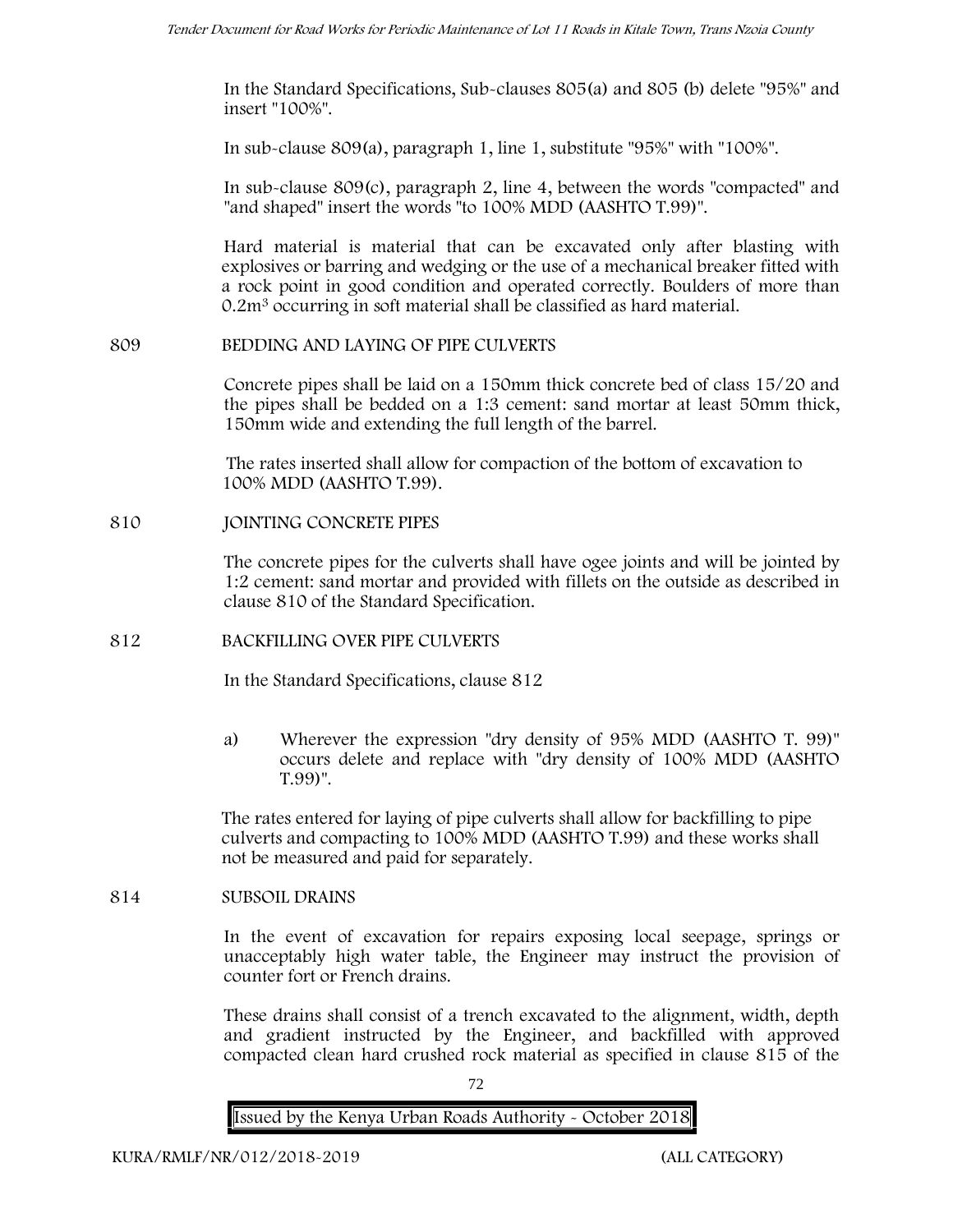standard specification. Where these drains lie within the carriageway the carriageway shall be reinstated with compacted stabilised gravel and surfaced with hot asphalt or a surface dressing as instructed by the Engineer.

#### **815 INVERT BLOCK DRAINS AND HALF ROUND CHANNELS**

Invert Block Drains and Half Round Channels shall be constructed as shown in the drawings provided in accordance with the Standard Specifications where directed by the Engineer.

#### **817 REPAIRS TO DRAINS**

**817.1 Cleaning and Repair of Existing Drains**

In areas of existing side drains, mitre or outfall drains where such are blocked, the Engineer shall instruct the Contractor to clean and clear the drains to free flowing condition.

The work shall consist of:

- (a) Stripping and removal of any extraneous material to spoil including vegetation and roots in the drains to the satisfaction of the engineer.
- (b) Spreading of any spoil to the satisfaction of the Engineer.

Shaping the drains to free flowing condition as directed by the Engineer. Removing any broken side slabs for inverted block drains and replacing with a new removing any broken inverted block drains and replacing with a new one well jointed.

Measurement and Payment for cleaning drains shall be by linear metre of drain cleaned measured as the product of plan area and vertical depth of extraneous material instructed to be removed. No extra payment will be made for removal of vegetation and roots.

**817.2 Channels**

The Engineer may instruct that the Contractor provides open channels in place of existing subdrains where the latter may be damaged or in any other place. The rates entered by the Contractor in the bills of quantities must include for removal and disposal of any subdrain material, excavation to line and level, backfilling and compaction as directed by the engineer. The channels shall be constructed of precast class 20/20 concrete of minimum 80mm thickness and lengths or widths not exceeding 1000mm. Joints shall be at least 15mm wide filled with 1:2 cement sand mortar.

**817.3 Rubble fills for protection work**

**Issued by the Kenya Urban Roads Authority - October 2018**

73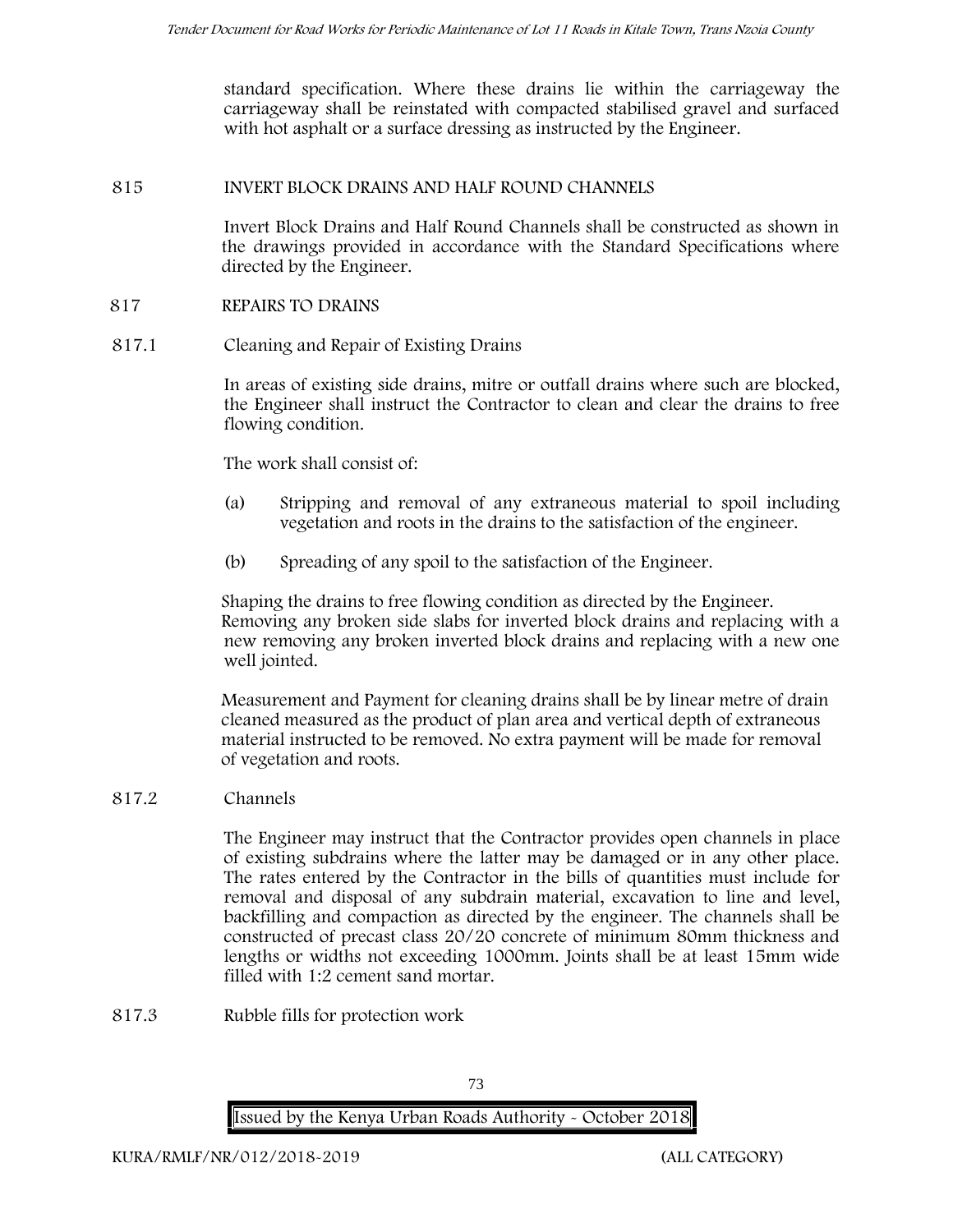Quarry waste or similar approved material shall be used to back fill scoured and eroded side, outfall and cut-off drains. The material shall be compacted to form a flat or curved surface preparatory to stone pitching of drainage channels, existing and new scour checks as directed by the Engineer.

# **817.4 Stone Pitching**

Stone pitching shall be constructed in accordance with clause 710 of the standard Specification.

**817.5 Gabions**

Gabions shall be constructed in accordance with clause 711 of the standard Specification.

#### **817.6 Spoil Material**

The Contractor shall be responsible for removal from site of all materials excavated in the course of undertaking works in this section of the specifications, unless suitable for re-use, and deposit of the material in a spoil dump to be approved by the Engineer.

#### **818 SCOUR CHECKS**

Scour checks are to be constructed in mass concrete in accordance with clause 818 of the standard Specifications and the drawings as shall be provided.

# **819 CLEANING AND MAINTENANCE**

#### **819.1 Desilting of Pipe Culverts**

Where instructed, Contractor shall desilt the existing pipe culverts by removing all the material from the pipe to make them clean and free flowing.

Measurement and payment shall be by the linear metres of pipes de-silted, regardless of diameter size.

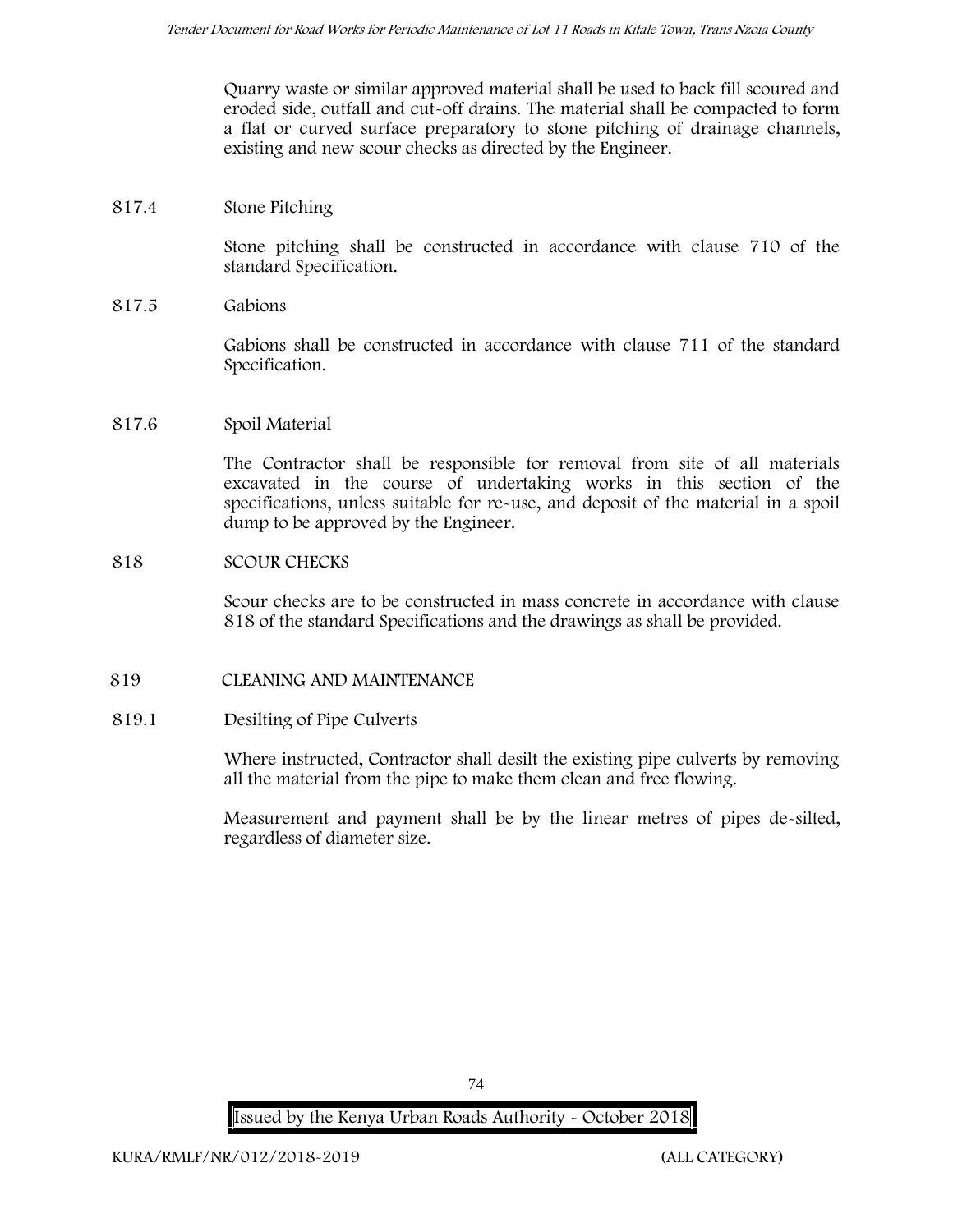#### **SECTION 9 - PASSAGE OF TRAFFIC**

#### **901 SCOPE OF THE SECTION**

The Contractor shall so arrange his work to ensure the safe passage of the Traffic at all times and if necessary construct and maintain an adequate diversion for traffic complete with all the necessary road traffic signs.

The contractor shall provide to the satisfaction of the Engineer adequate warning signs, temporary restriction signs, advance warning signs, barriers, temporary bumps and any other device and personnel equipped with two way radios to ensure the safe passage of traffic through the works.

When carrying out the Works the Contractor shall have full regard for the safety of all road users.

The Contractor shall also provide sign posts and maintain to the satisfaction of the Engineer all deviations necessary to complete the works. The contractor should allow for the costs of complying with the requirements of this clause in his rates.

The contractor will be deemed to have inspected the site and satisfied himself as to the adequacy of his bid for these works and no additional payments will be made to the contractor for any expenditure on traffic control or the provision of deviations. The employer shall not be liable for inadequate prior investigations of this nature by the contractor.

#### **903 MAINTENANCE OF EXISTING ROADS**

The Contractor shall when instructed, maintain the existing project road ahead of works using compacted asphalt concrete type I in accordance with the provisions in clause 1601B – 1607B of the Special Specifications or gravel material depending on the nature of the wearing course surface.

#### **904 CONSTRUCTION OF DEVIATIONS**

(a) **General**

In addition to requirement of this clause, the Contractor shall when instructed construct and complete deviations to the satisfaction of the Engineer before commencing any permanent work on the existing road. Also during these works the contractor is supposed to provide a detour of adequate pipe culverts for pedestrian and traffic crossing where there is bridge works.

Subject to the approval by the Employer, the Contractor may maintain and use existing roads for deviation. Payment for this, made in accordance with clause 912 (a) (i), shall be by the Kilometre used depending on the type of road used, whether bituminous or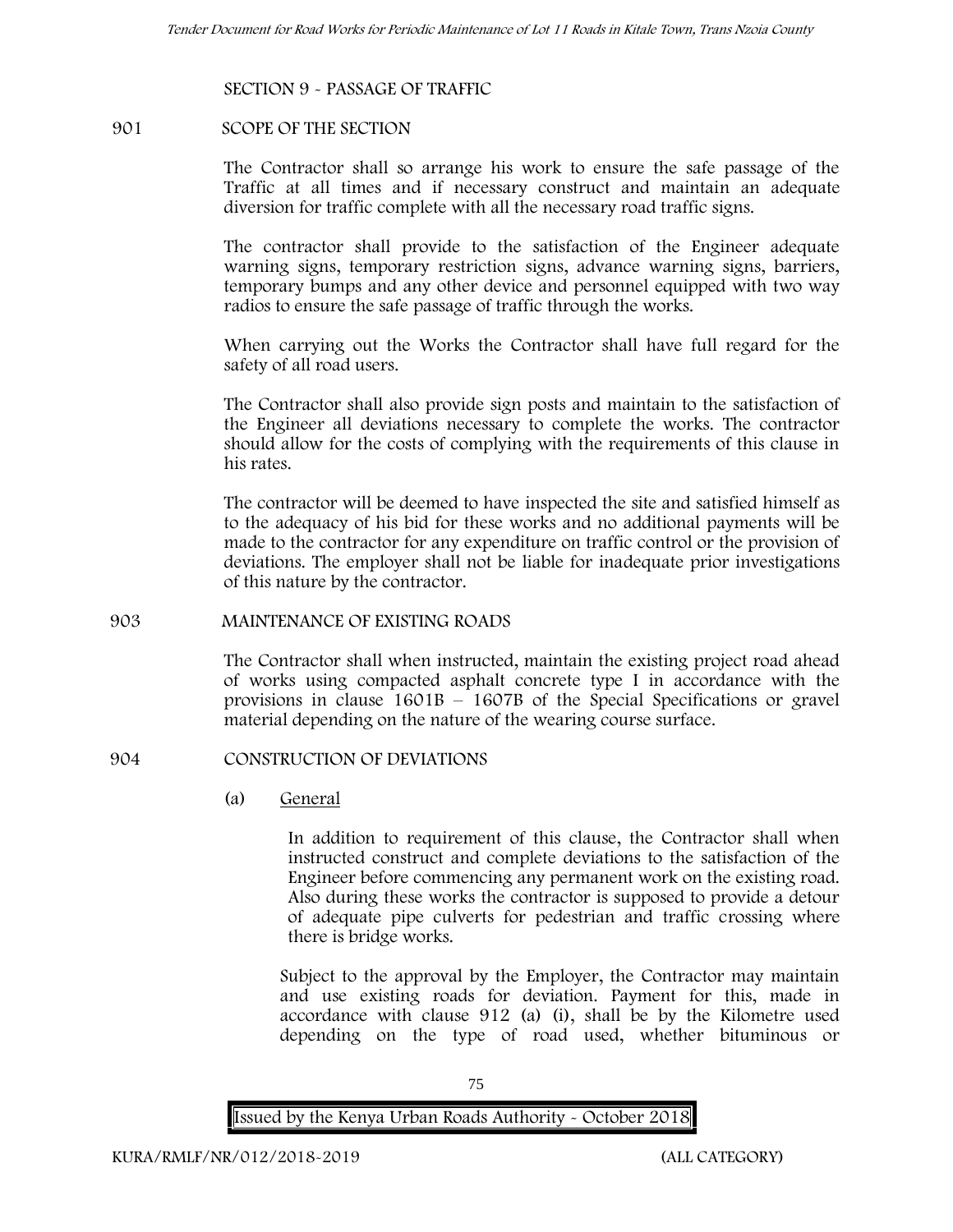earth/gravel. The rates shall include for the provision of materials and the works involved.

b) **Geometry**

The carriageway width of the deviations shall not be less than 6m wide and suitable for 2-way lorry traffic unless otherwise specified.

c) **Construction**

Unless otherwise instructed gravel wearing course for the deviation shall be 150mm compacted thickness complying with section 10 of the Standard Specification. The Contractor shall allow in his rate for removal of any unsuitable material before placing of gravel wearing course, as this will not be paid for separately.

In addition to provision of this clause, Contractor is required to sprinkle water at least 4 times a day at the rate of  $1$  to  $1.4$  litres/ $M<sup>2</sup>$  in regular interval to minimise the effects of dust. Latest sprinkling time shall be one hour before the sunset.

Where existing neighbouring roads are used as deviation, Contractor shall carry out repairs and maintenance in parent materials used for the existing base and surfacing of the road being used.

# **906 PASSAGE OF TRAFFIC THROUGH THE WORKS**

The Contractor shall arrange for passage of traffic through the works during construction whenever it is not practicable to make deviations.

Any damage caused by passing traffic through the works shall be made good at the contractor's own cost.

**907 SIGNS, BARRIERS AND LIGHTS**

Contractor shall provide signs, barriers and lights as shown in the drawing in Book of Drawings at the locations where the traffic is being carried off the existing road to the deviation and back again to existing road. The Contractor shall provide ramps and carry out any other measures as instructed by the Engineer to safely carry traffic from the road to deviation.

Contrary to what has been specified in this clause the road signs provided shall be fully reflectorised and in conformity with clause 9.1 of the "Manual for Traffic Signs in Kenya Part II".

**909 ASSISTANCE TO PUBLIC**

In addition to provision of clause 909, Contractor shall maintain close liaison with the relevant authorities to clear any broken down or accident vehicles from the deviations and the main road, in order to maintain smooth and safe flow of the traffic. Further, the Contractor shall provide a traffic management plan to be

76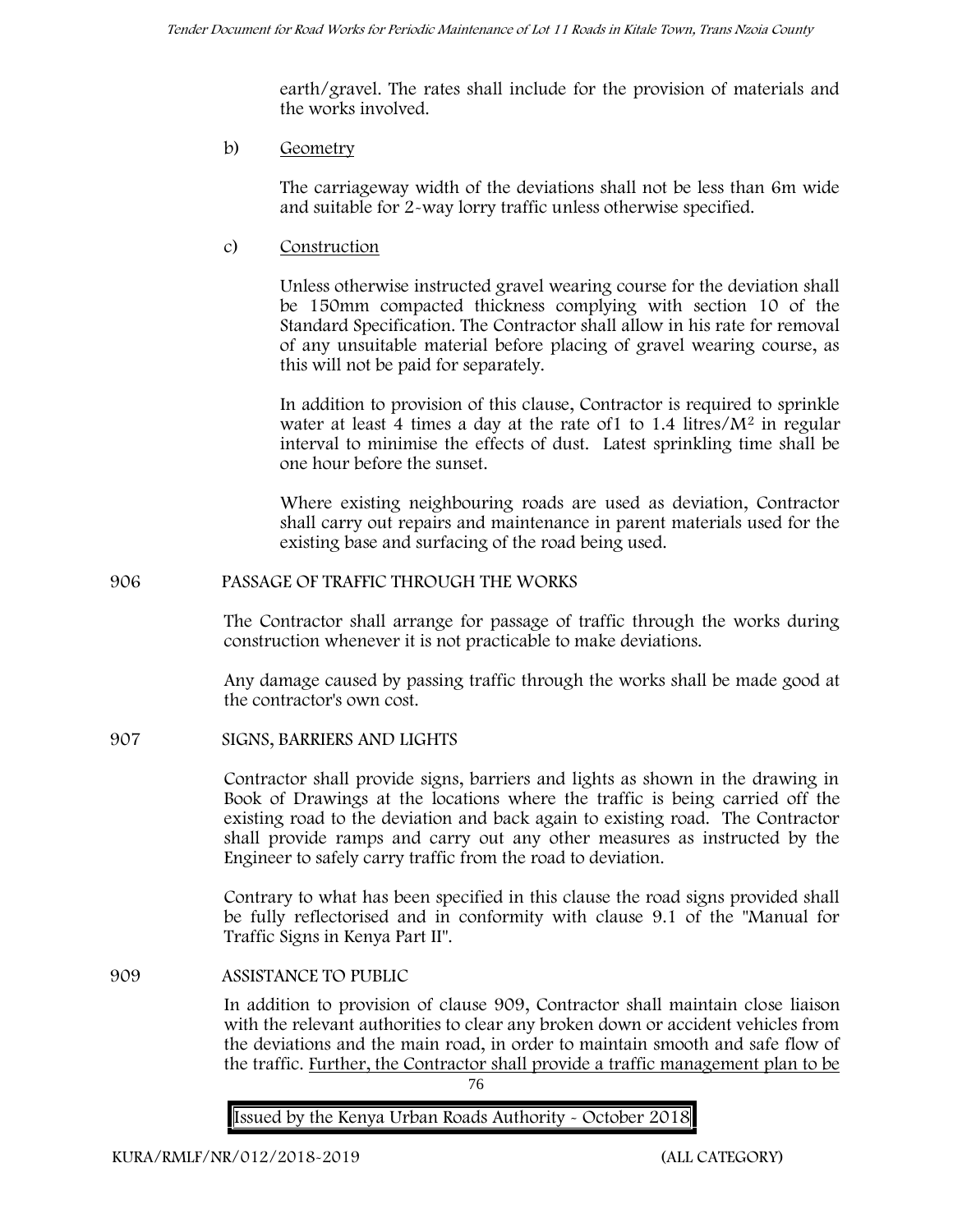approved by the Engineer before the commencement of any construction works and execute the same, to the satisfaction of the Engineer, during the entire period of project implementation. A draft traffic management plan shall be submitted with Bid.

### **912 MEASUREMENT AND PAYMENT**

### **Construct Deviation**

### **Road Deviation**

The Contractor shall be paid only 50% of the rate for this when he completes deviation road to the satisfaction of the Engineer. The balance shall be paid in equal monthly instalments over the contract period, as he satisfactorily maintains the deviation (as per clause 904 and 905 above) when it is in operation.

Where existing neighbouring road has been used as deviation, payment shall be by the kilometre rate and shall include the cost of repairs and maintenance of the road carried out in parent base and subbase materials.

#### **Deviation using Pipe Culverts**

The Contractor shall be paid only 50% of the rate for this when he completes deviation to the satisfaction of the Engineer. The balance shall be paid in equal monthly instalments over the contract period, as he satisfactorily maintains the deviation when it is in operation. The Contractor shall be paid full amount when the bridge under construction will be in use.

# **Maintain existing road**

Asphalt Concrete or gravel for maintaining the existing road shall be measured by the cubic metre placed and compacted upon the road

# **Passage of traffic through the works**

Payment shall be made on Lump Sum basis.

#### **Assistance to Public**

The Contractor will be deemed to have included cost of this item in other items and no separate payment shall be made.

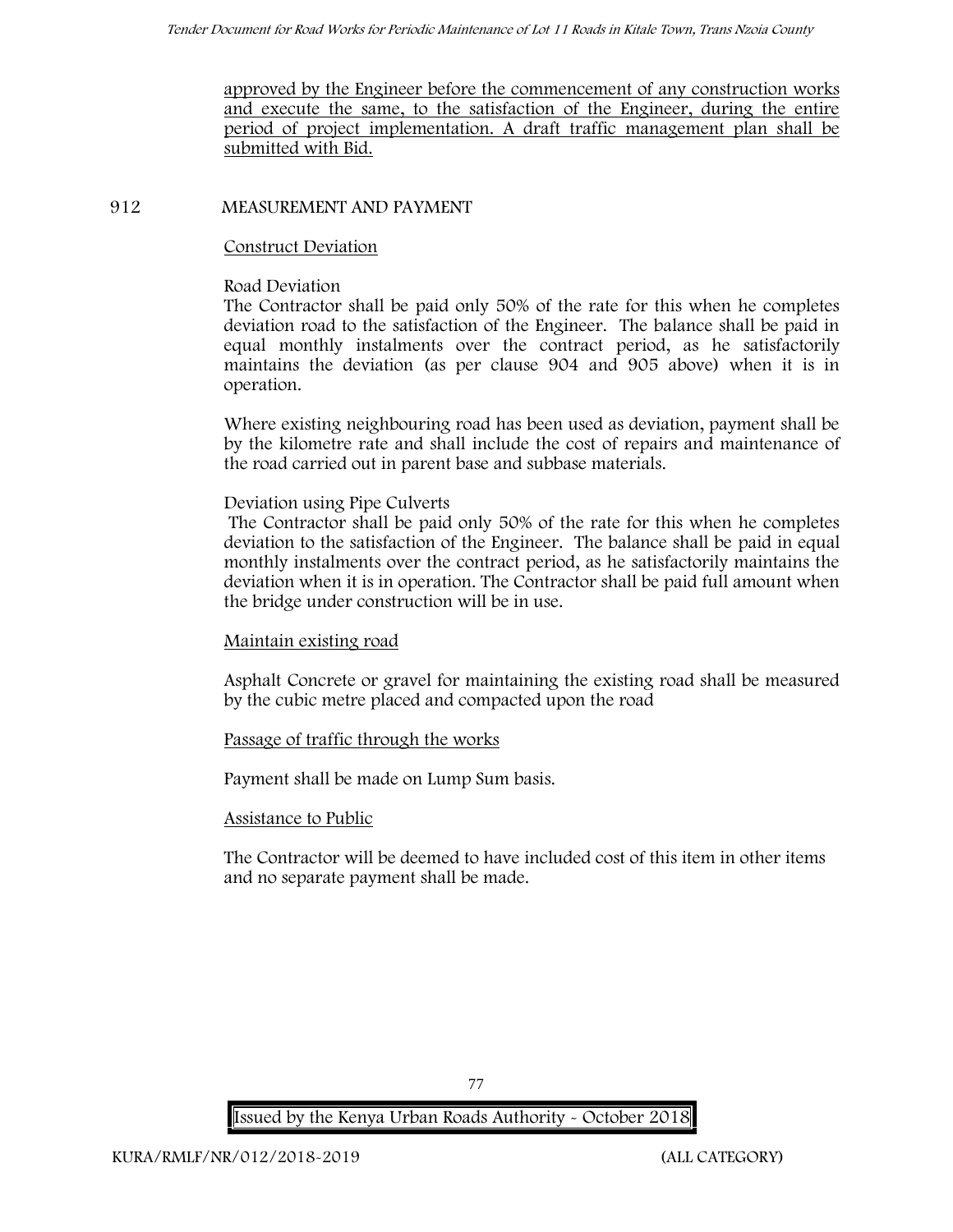# **SECTION 10 – GRADING AND GRAVELLING**

#### **1001 GENERAL**

Grading covers the works involved in the reinstatement of the road carriageway to the camber by removing the high points and filling up gullies, corrugations and wheel ruts to restore smooth running surface. Gravelling consists of excavation, loading, hauling, spreading, watering and compaction of gravel or softstone wearing course material on the formation of the road carriageway.

#### Ditch and Shoulder grading

The activity consists of cutting of a  $V -$  ditch and reinstating or reforming of the shoulders of road using either Towed or Motor grader.

# Carriageway grading

# **(i) Light grading**

This consists of trimming of the carriageway to control roughness and corrugations using either a towed grader or a motorized grader.

# **(ii) Heavy grading**

This consists of scarifying the existing carriageway surface, cutting high spots and moving materials to fill potholes, corrugations and wheel ruts and reshaping of the surface to the specified camber, using either a towed grader or a motorized grader. All loose rocks, roots, grasses shall be removed and disposed well clear off the drains.

Heavy grading will be considered if 70% of the road has potholes, corrugations and wheel ruts of over 200mm deep.

The material shall be bladed toward the center of the road starting from both edges until the specified camber is achieved.

# **1002 MATERIALS**

Gravel shall include lateritic gravel, quartzitic gravel, calcareous gravel, decomposed rock, softstone/quarry waste material, clayey sand and crushed rock.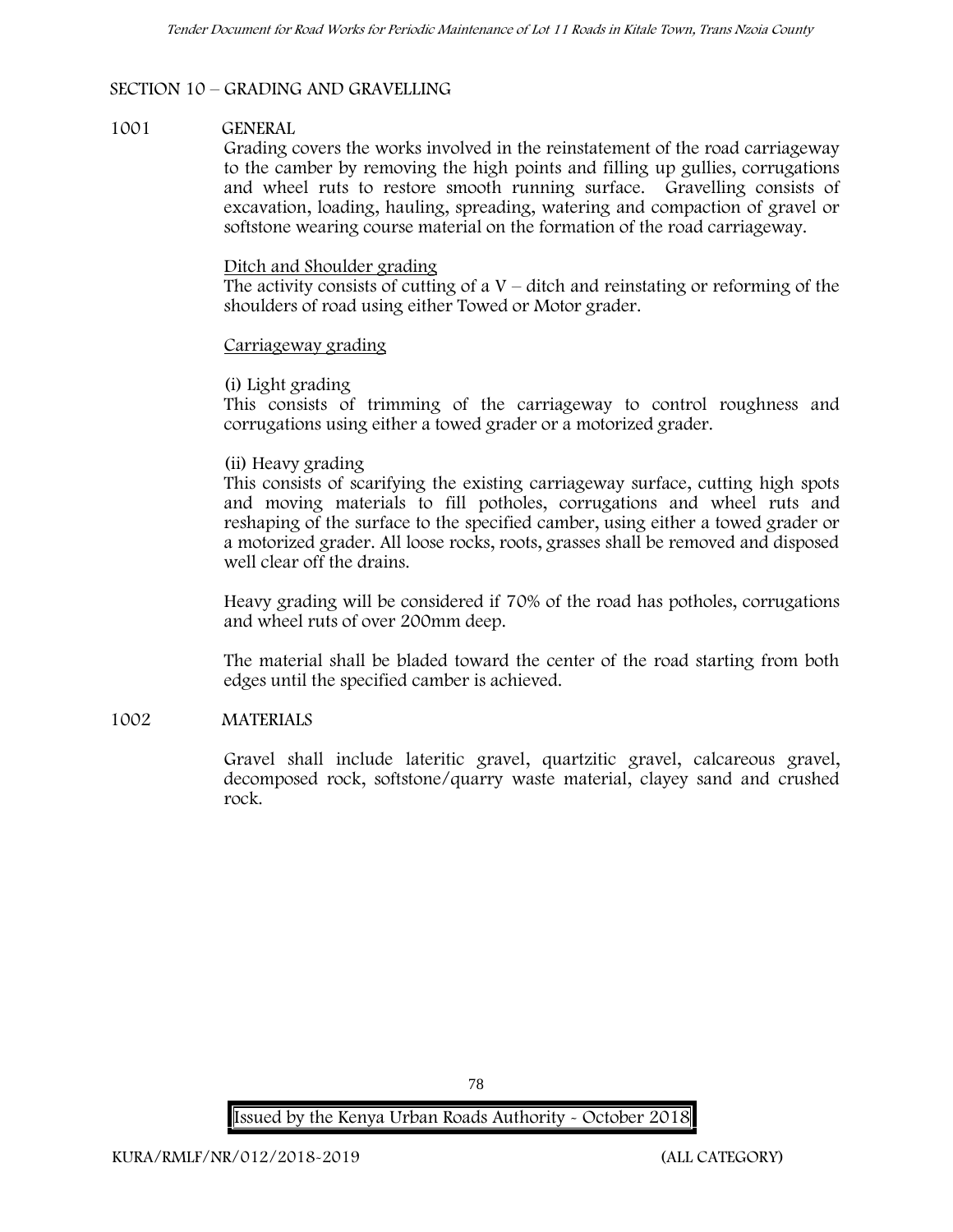# **1003 MATERIAL REQUIREMENTS**

Gravel material shall conform to the requirements given below:

| <b>GRADING REQUIREMENTS</b> |                                  |     |
|-----------------------------|----------------------------------|-----|
| <b>AFTER COMPACTION</b>     |                                  |     |
| Sieve                       | % by weight                      |     |
| (mm)                        | passing                          |     |
| 40                          | 100                              |     |
| 28                          | $95 - 100$                       |     |
| 20                          | $85 - 100$                       |     |
| 14                          | $65 - 100$                       |     |
| 10                          | 55 – 100                         |     |
| 5.                          | $35 - 92$                        |     |
| $\overline{2}$              | $23 - 77$                        |     |
|                             | $18 - 62$                        |     |
| 0.425                       | $14 - 50$                        |     |
| 0.075                       | $10 - 40$                        |     |
|                             | PLASTICITY INDEX REQUIREMENTS PI |     |
| Zone                        | Min                              | Max |
| WET                         | 5.                               | 15  |
| DRY                         | 10                               | 25  |

| BEARING STRENGTH REQUIREMENTS                   |            |                |
|-------------------------------------------------|------------|----------------|
| Traffic                                         | <b>CBR</b> | DCP Equivalent |
| Commercial                                      |            | mm/Blow        |
| VPD                                             |            |                |
| Greater than                                    | $2\Omega$  | 11             |
| 15                                              |            |                |
| Less than 15                                    | 15         | 14             |
| CBR at 95% at MDD, Modified AASHTO and 4        |            |                |
| days soak                                       |            |                |
| Lower quality material (CBR 15) may be accepted |            |                |
| if no better material can be found              |            |                |

NB: Wet Zone – mean annual rainfall greater than 500mm Dry Zone – mean annual rainfall less than 500mm

**SECTION 11 – SHOULDERS TO PAVEMENT**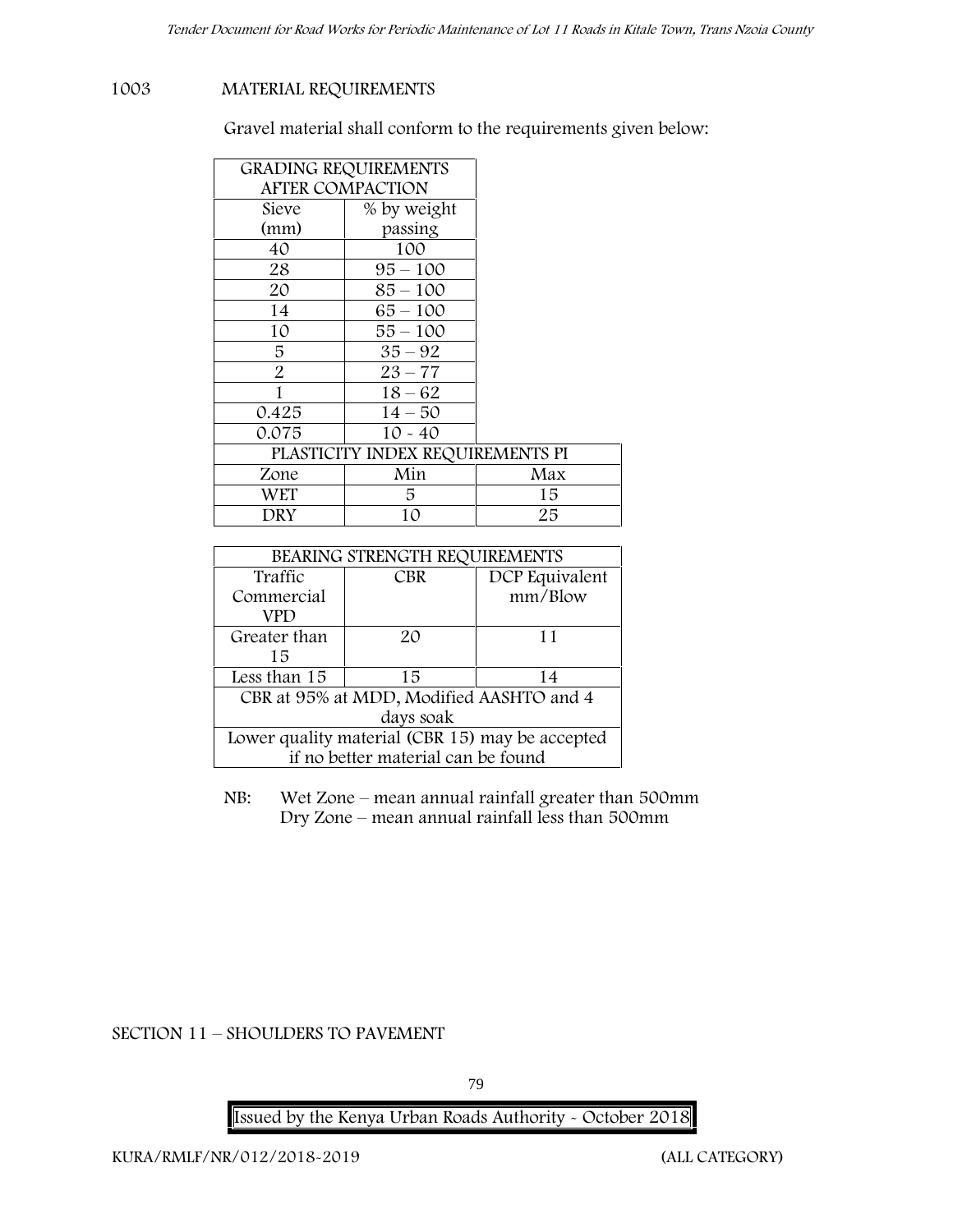### **1101 GENERAL**

Shoulders shall be constructed in accordance with guidelines given in 1102 and as directed by the Engineer.

For sections where shoulders are extremely low and requires fill material before the shoulder is reconstructed, the construction of fill embankment shall be in accordance with Section 5 of this specification.

#### **1102 MATERIAL FOR CONSTRUCTION OF SHOULDERS**

The shoulders shall be 1.0m wide both sides and shall be formed of 150mm thick well compacted soft stone material and topsoiled with red coffee soil and planted with grass.

Low shoulder shall be reconstructed by cutting benches, filling and compacting approved fill material to form the formation to the shoulders.

Shoulder reconstruction shall be same in all sections including the slip roads.

# **1105 SURFACE TREATMENT OF SHOULDERS**

The shoulders shall be planted with creeping type kikuyu grass.

# **1106 MEASUREMENT AND PAYMENT**

Payment for shoulder construction shall be in accordance with the relevant clauses in sections 11, 12, 14, 15 and 23 of the relevant Specifications. Payment for fill material on shoulder shall be in accordance with Section 5 of this specification.

**Issued by the Kenya Urban Roads Authority - October 2018**

80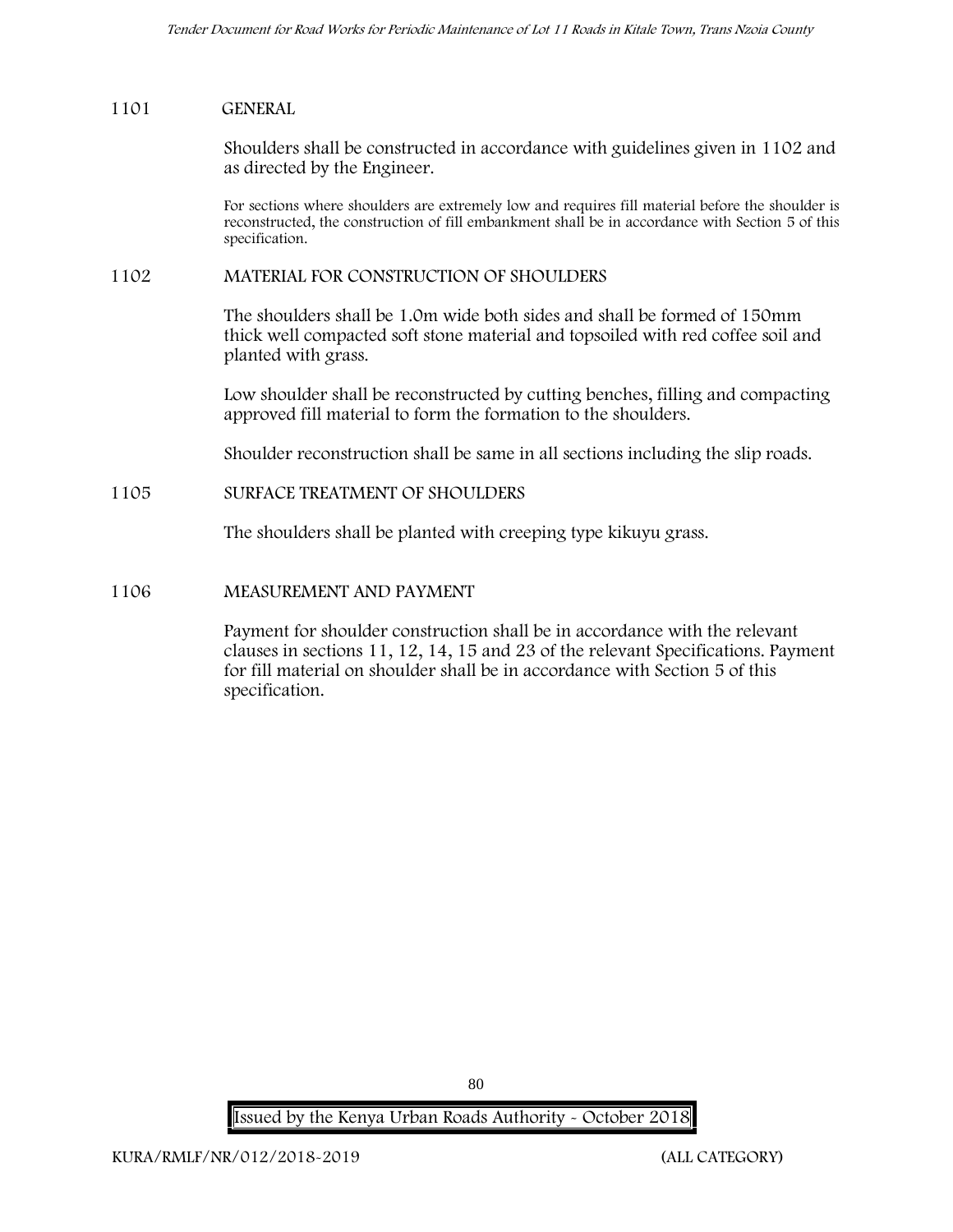# **SECTION 12 - NATURAL MATERIAL SUBBASE AND BASE**

### **1201 GENERAL**

Where instructed by the Engineer, the Contractor shall undertake repairs, widening and reprocessing to the existing carriageway and shoulders in accordance with sections 12 and 14 of the Special Specifications.

**a) Areas to be scarified and reprocessed**

The contractor will scarify, add new material and reprocess sections as determined by the Engineer.

**b) Pavement repairs**

The Contractor will carry out repairs to base and subbase as directed by the Engineer and according to Specifications given in Sections 12 and 14 of the Standard Specifications.

**c) Pavement widening**

The Contractor shall, as directed by the Engineer, bench and compact the subgrade to 100% MDD (AASHTO T99), provide lay and compact material for subbase and base as directed by the Engineer and in accordance with Sections 5 and 12 of the Standard Specifications.

#### **1203 MATERIAL REQUIREMENTS**

Natural materials for base and subbase shall conform to the specifications given in Section 12 of the Standard Specifications for Road and Bridge Construction for cement and lime improved base and subbase.

# **1209 MEASUREMENT AND PAYMENT**

Natural material for subbase and base shall be measured by the cubic metre placed and compacted upon the road calculated as the product of the compacted sectional area laid and the length.

# **1210 HAND PACKED STONE**

Hand packed stone base is a layer of hand laid stone of defined size and durable in nature, laid in a manner such that when proof rolled and compacted it forms a stable and dense matrix as a road base.

**a) Material for Hand Packed Stone Base**

81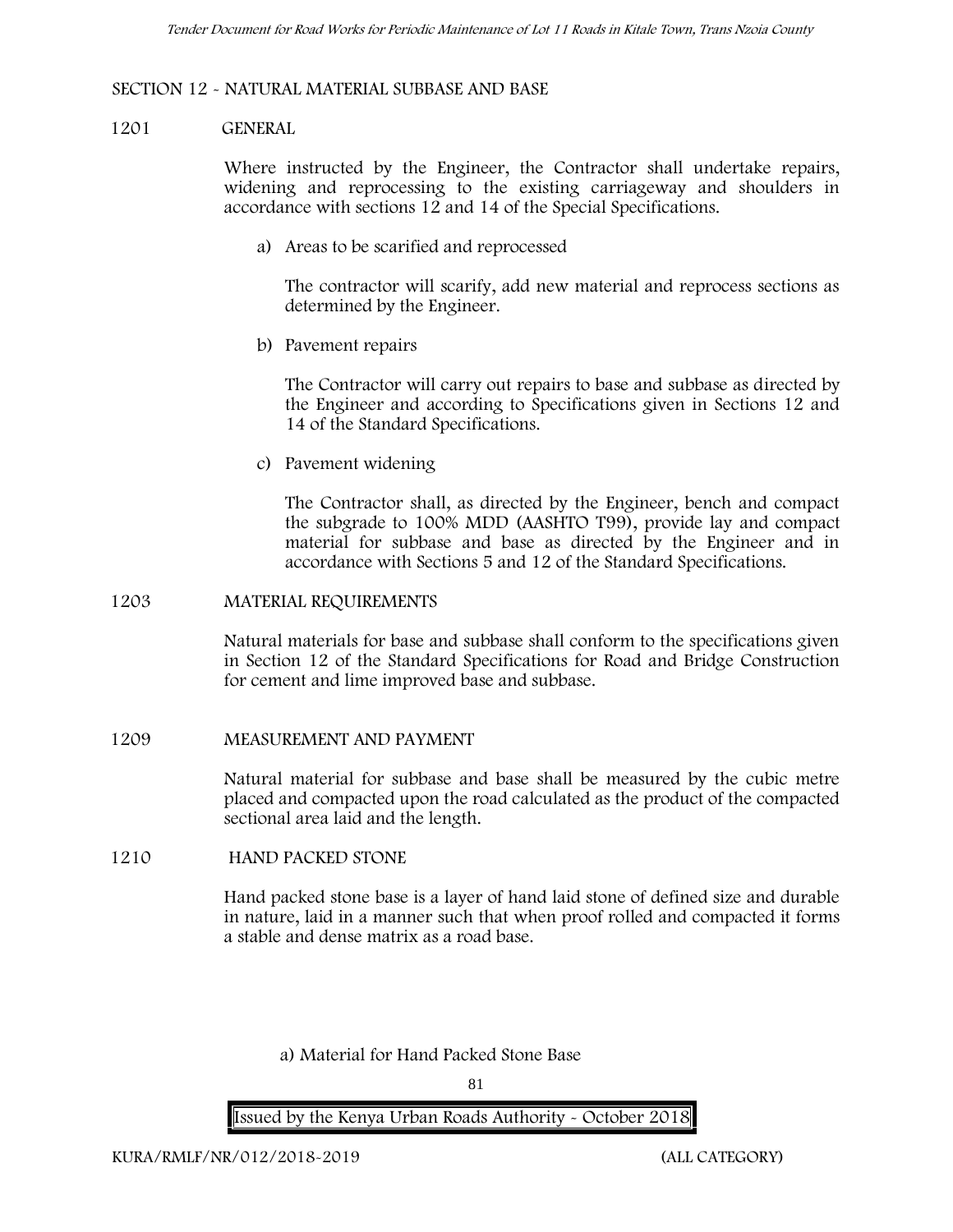This shall consist of durable stone with nominal base dimensions of 75 mm square and minimum height of 150 mm or when compacted to give a layer of 150 mm. The stone shall be class C with the following requirements: **LAA 45 max**

| 32 max  |
|---------|
| 12 max  |
| 30 max  |
| 60 min. |
|         |

It shall be free from foreign matter. The fines passing 0.425 mm sieve shall be **NONPLASTIC**

# **b) Laying**

The stone shall be laid by hand closely together. The stone shall be carefully bedded and tightly wedged with suitable spalls. The base of the stone shall alternate with the apex in all directions or as directed by the Engineer. The layer shall be proof rolled with a loaded scrapper or truck with a minimum axle load of 8 tonnes in the presence of the Engineer who shall approve of its stability before compaction.

# **c) Compaction**

This shall be by a steel wheeled roller of at least five tonnes per metre width of roll. It shall consist of four static runs or until there is no movement under the roller. There shall follow vibratory compaction until an average dry density of 85% minimum of specific gravity of stone has been achieved. No result shall be below 82% of specific gravity. The surface of the compacted layer shall then be levelled by quarry dust (0/6 mm). The dust shall have the following specifications:

The stone shall be class C

| Grading        |            |
|----------------|------------|
| Sieve Size     | % Passing  |
| 10             | 100        |
| 6.3            | $90 - 100$ |
| 4              | 75-95      |
| $\overline{2}$ | $50 - 70$  |
|                | $33 - 50$  |
| 0.425          | 20-33      |
| 0.300          | $16 - 28$  |
| 0.150          | $10 - 20$  |
| 0.075          | $6 - 12$   |

**Grading**

The dust shall be free from foreign matter and fines passing 0.425 mm sieve shall be **NON-PLASTIC**. The maximum layer shall be 40 mm or as directed by the Engineer

# **d) Measurement and Payment**

82 Payment shall be by the cubic metre laid  $(m<sup>3</sup>)$ . Measurement of volume shall be determined as the product of length and compacted thickness laid. The rate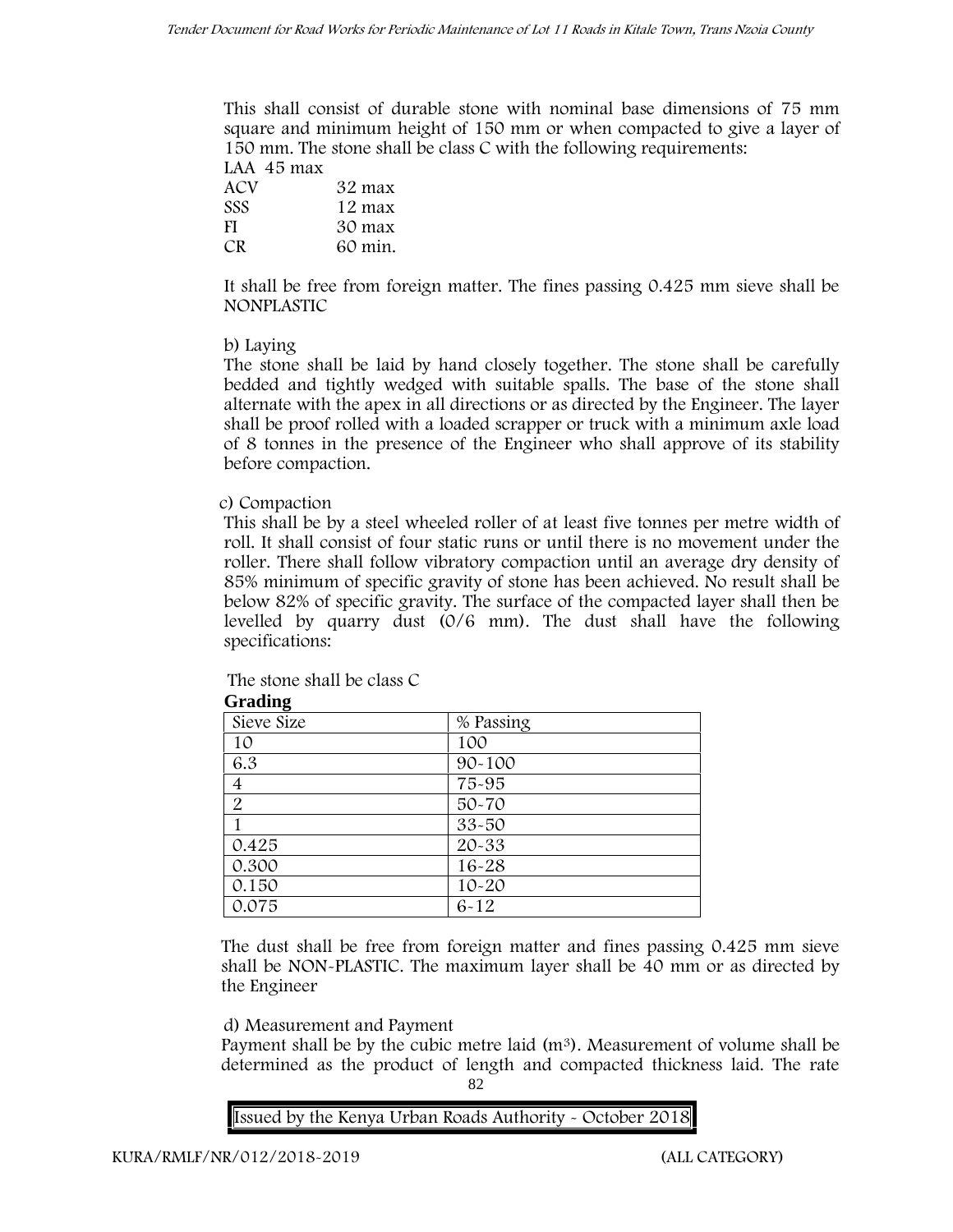quoted for this item should include the cost for laying the levelling quarry dust layer, as no extra payment shall be made for this layer.

# **1211 REPROCESSING EXISTING PAVEMENT LAYERS**

**(b) General**

The existing surfacing and the base shall be reprocessed with additional material and the composite mixture shall be compacted to form the subbase layer.

Before commencement of the work the Contractor shall propose plants and equipments he proposes to use for this activity.

The Contractor after approval of his proposal shall carry out test section in accordance with Section 3 of the Standard Specifications.

- (c) The existing surfacing and base course shall be broken up to specified depth and reprocessed in place, where required. The underlying layers shall not be damaged, and material from one layer may normally not be mixed with that of another layer. Where unauthorized mixing occurs or where the material is contaminated in any way by the actions of the Contractor, and the contaminated material does not meet the specified requirements of for the particular layer, he shall remove such material and replace it with other approved material, all at his own expense.
- (d) Any mixture composition of the new layer must not contain more than 30% of the bituminous material by volume. The mixture must not contain pieces of bound bituminous material larger than 37.5mm, and any such material shall be removed at the Contractor's cost.
- (e) The requirements for imported material used in the respective pavement layers shall comply with the limitations, norms, sizes and strengths specified in the Standard Specifications clause 1203(b) and (d) and shall be worked as per Section 14 of the Standard Specification.
- (f) Material reworked in-situ or that obtained from existing pavement is not expected to comply with the material requirements but the reworking should achieve the specified requirements.
- (g) Where the thickness of any existing pavement layer requires to be supplemented within reprocessing and the thickness of the additional material after compaction will be less than 100mm, the existing layer shall be scarified to a depth that will

83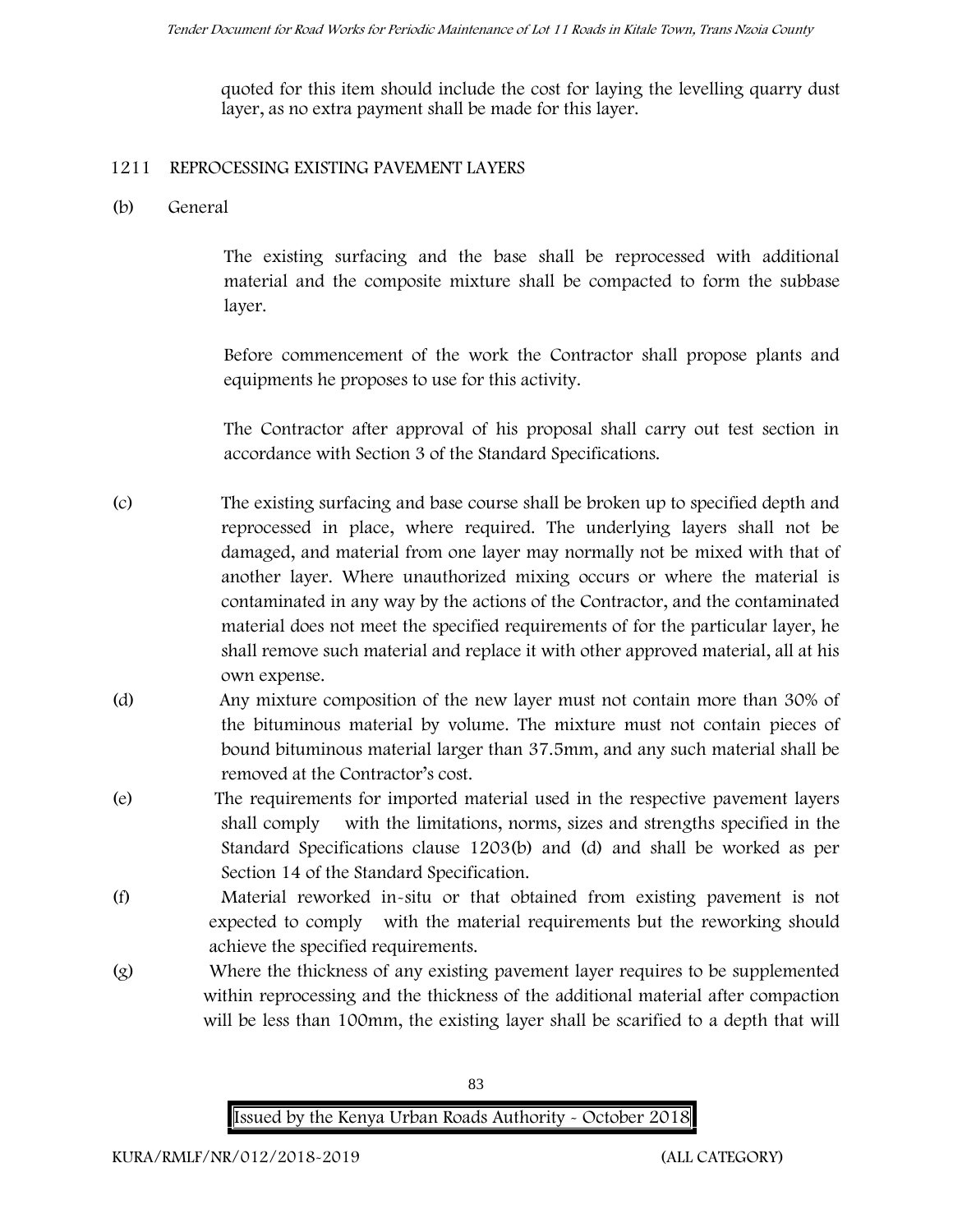give a layer thickness of at least 100mm after compacting the loosened existing and the additional material.

# **Controlling the Reworked Depth**

The Contractor shall submit a proven method to method to control the depth of excavation, or layer to be reworked, to the Engineer for approval. The Engineer may order a trial section to be reprocessed before any major length of the road is rehabilitated.

# **Excavations**

Excavations in the pavement shall be kept dry. In the event of water penetrating the underlying layers, construction of the consecutive layers shall be postponed until the underlying layers are dry enough to accommodate the construction plant without deforming or otherwise showing distress.

Step construction shall be carried out per layer at the joint when excavating, both longitudinally (if appropriate) and perpendicular to the direction of travel. The step width shall be 500mm perpendicular to the direction of travel, and 150mm long longitudinally, unless otherwise instructed by the Engineer.

Special care shall be taken when compacting the new material at the joint, ensuring that the specified density is achieved.

# **Measurement and Payment**

(a) Item: In-situ reprocessing of existing pavement layers as subbase compacted to specified density (95% MDD AASHTO T180) and thickness.

# Unit: M<sup>3</sup>

The tendered rate shall include full compensation for breaking up the existing pavement layer to specified depth, breaking down and preparing the material and the spreading and mixing in of any additional material

(b)Item: The addition of extra gravel to subbase.

Unit: M<sup>3</sup>

The tendered rate shall include full compensation for procuring and addition of the material to the in-situ scarified layers and the transportation of the material over unlimited free-haul distance. The tendered rates will also include full compensation for prospecting for materials and any payments necessary to acquire the specified quality material.

(c) Excavation of existing bituminous pavement materials including unlimited free-haul.

Unit: M<sup>3</sup>

The tendered rates shall include full compensation for excavating the existing bituminous material from the pavement layers and for loading, transporting the material for unlimited free-haul, off-loading and disposing of the materials as specified.

(d) Excavation of the existing pavement

84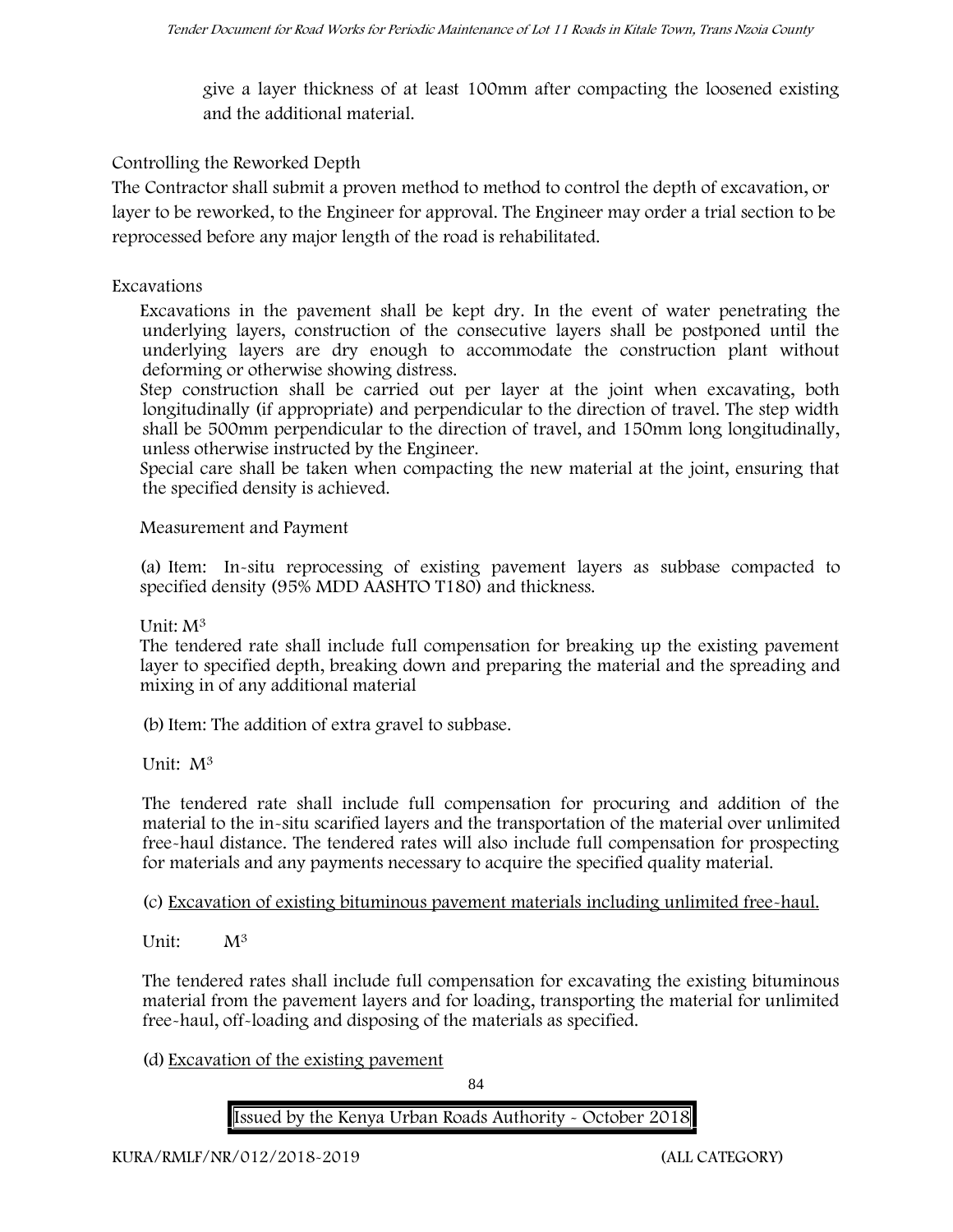# Unit: M<sup>3</sup>

The tendered rate shall include full compensation for excavating the existing material from the pavement layers and for loading, transporting the material for unlimited free-haul distance, off-loading and disposing of the material as specified.

Payment will only be made for breaking up and excavating existing pavement layers to the specified depth if the material is to be removed to spoil.

# **SECTION 15 - BITUMINOUS SURFACE TREATMENTS**

# **1501B PREPARATION OF SURFACE**

In addition to requirements of Clause 1503B of the Standard Specifications, the contractor shall prepare and Repair Cracks, Edges, Potholes and Other Failures as follows: **-**

85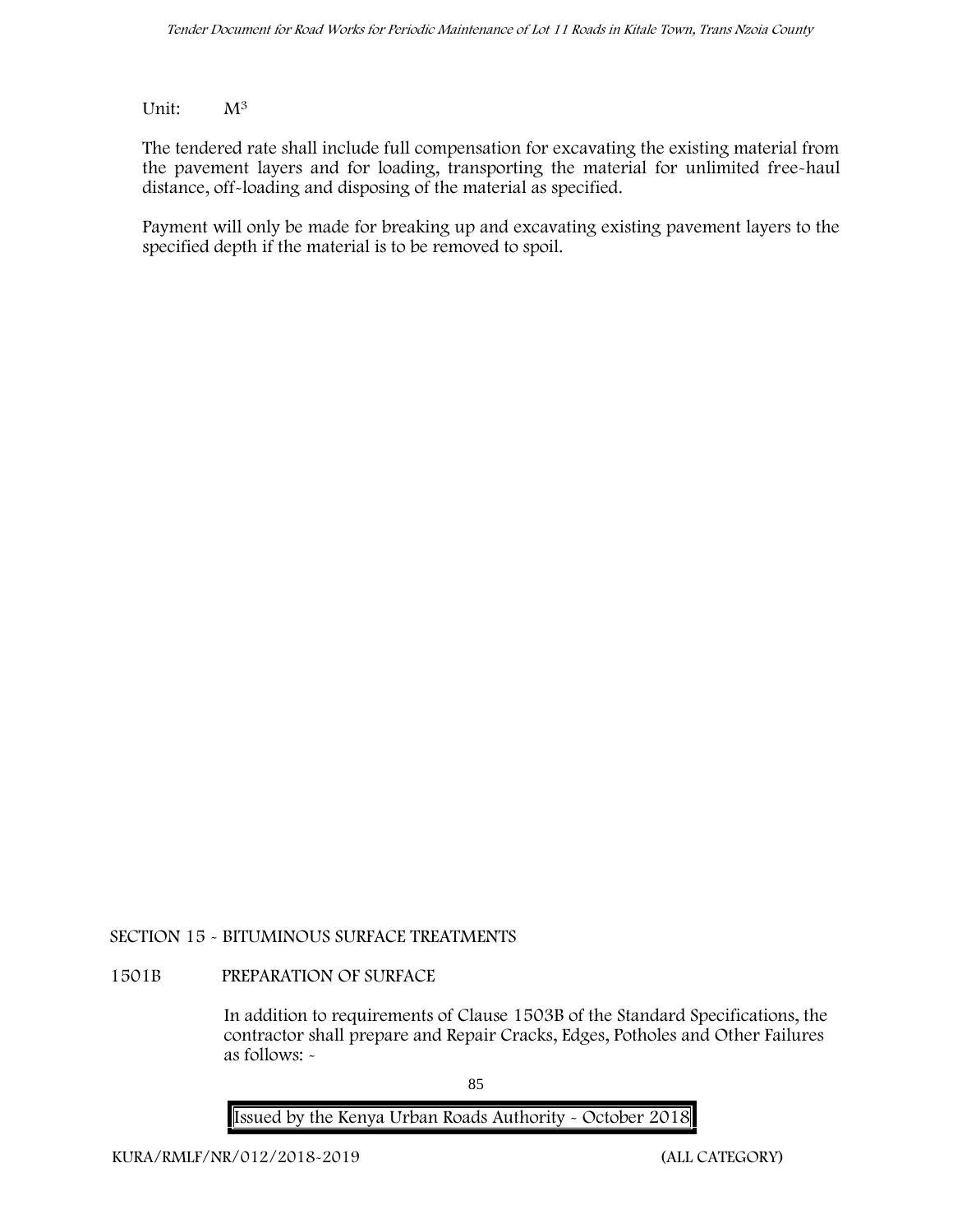# a) **Cracks 3.0mm or less in width**

The entire crack area shall be cleaned by brushing with a wire brush and then blowing with a compressed air jet and the crack sealed with 80/100 cutback bitumen using a pouring pot or pressure lance and hand squeegee. The surface shall then de dusted with sand or crushed dust.

b) **Cracks greater than 3.0mm in width**

Before these cracks are filled a steel wire brush or router shall be used to clean them and then a compressed air jet shall be used to clean and remove any foreign or lose material in the crack until the entire crack area is clean.

When the crack and surrounding area have been thoroughly cleaned, dry sand shall be forced into the crack until it is sealed in the manner specified for cracks less than 3.0mm width.

c) **Potholes, edges and other repair areas**

Where instructed, the Contractor shall prepare areas for the repair of potholes, road edges and other repair areas by excavating off unsuitable or failed material and debris, trimming off excavated edges, cleaning and compacting the resulting surfaces and applying MC 30 or MC 70 cut-back bitumen prime coat at a rate of  $0.8 - 1.2$  litres/m<sup>2</sup>, all as directed by the Engineer. Measurement and payment shall be made under the relevant item of Bill No 15. Where the surface repair on potholes and edges are to be carried out, Asphalt Concrete Type I (0/14gradation) shall be used. Bituminous material for repair of failures and other repair areas shall be paid for under the relevant item of Bill No 16

# **PART B - PRIME COAT**

# **1502B MATERIALS FOR PRIME COAT AND TACK COAT.**

For prime coat, the binder shall be a medium-curing cutback MC 70 unless otherwise directed by the Engineer.

The rate of spray of bituminous prime coat refers to the gross volume of the cutback bitumen, that is to say the volume of the bitumen plus dilatants.

Prime coat shall be applied to gravel areas that are to receive bituminous mixes as directed by the Engineer.

The tack coat shall consist of bitumen emulsion KI-60 unless otherwise directed by the Engineer.

The rates of spray of the binder shall be as instructed by the Engineer and shall generally be within the range 0.8-1.2 litres/square metre.

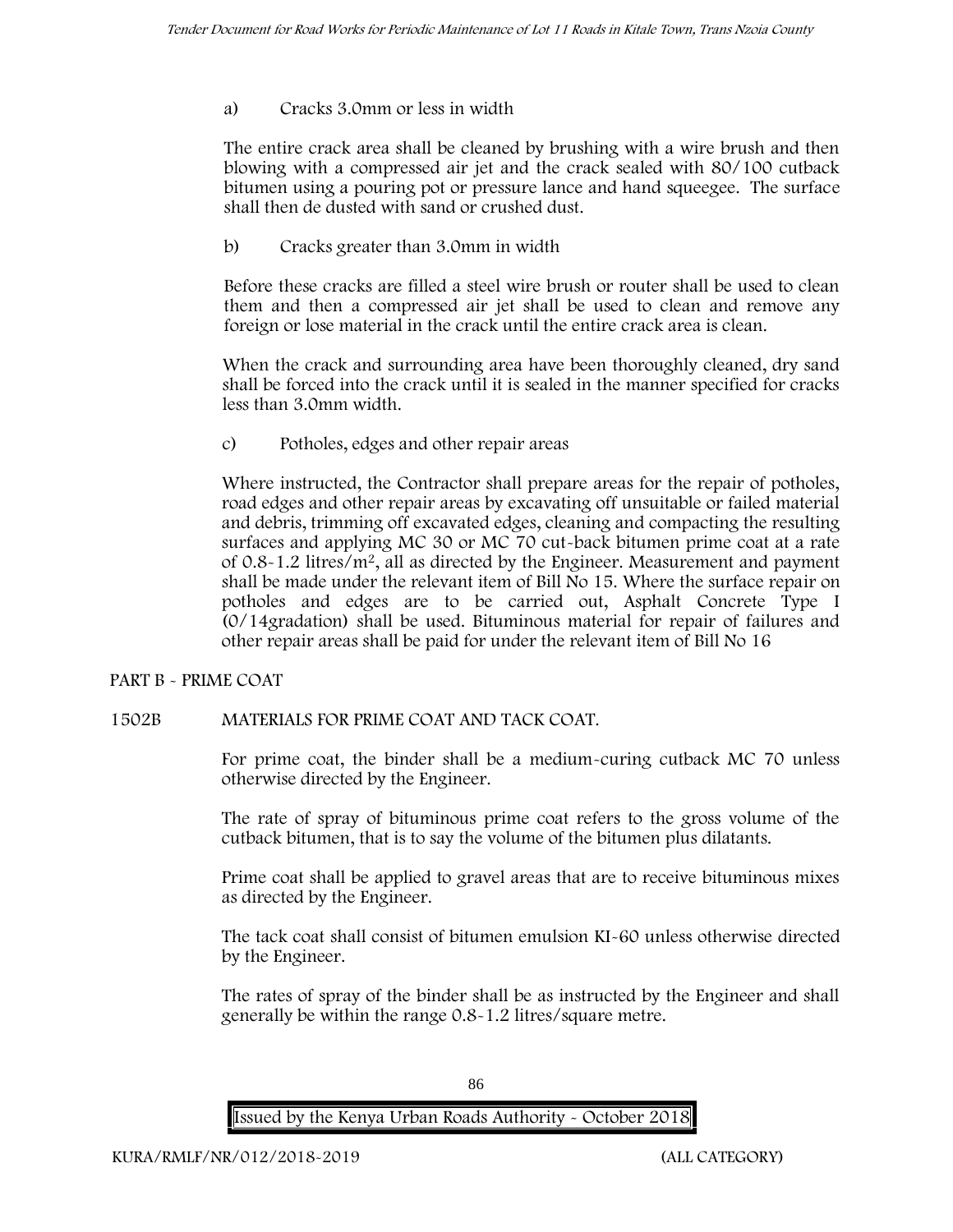# **1511C MEASUREMENT AND PAYMENT**

# (a) Seal coat

Seal coats shall be measured by the litre, for each type of bituminous binder for each seal coat, calculated as the product of the area in square metres sprayed and the rate of application in litres/square metres, corrected to 15.6  $\circ$  C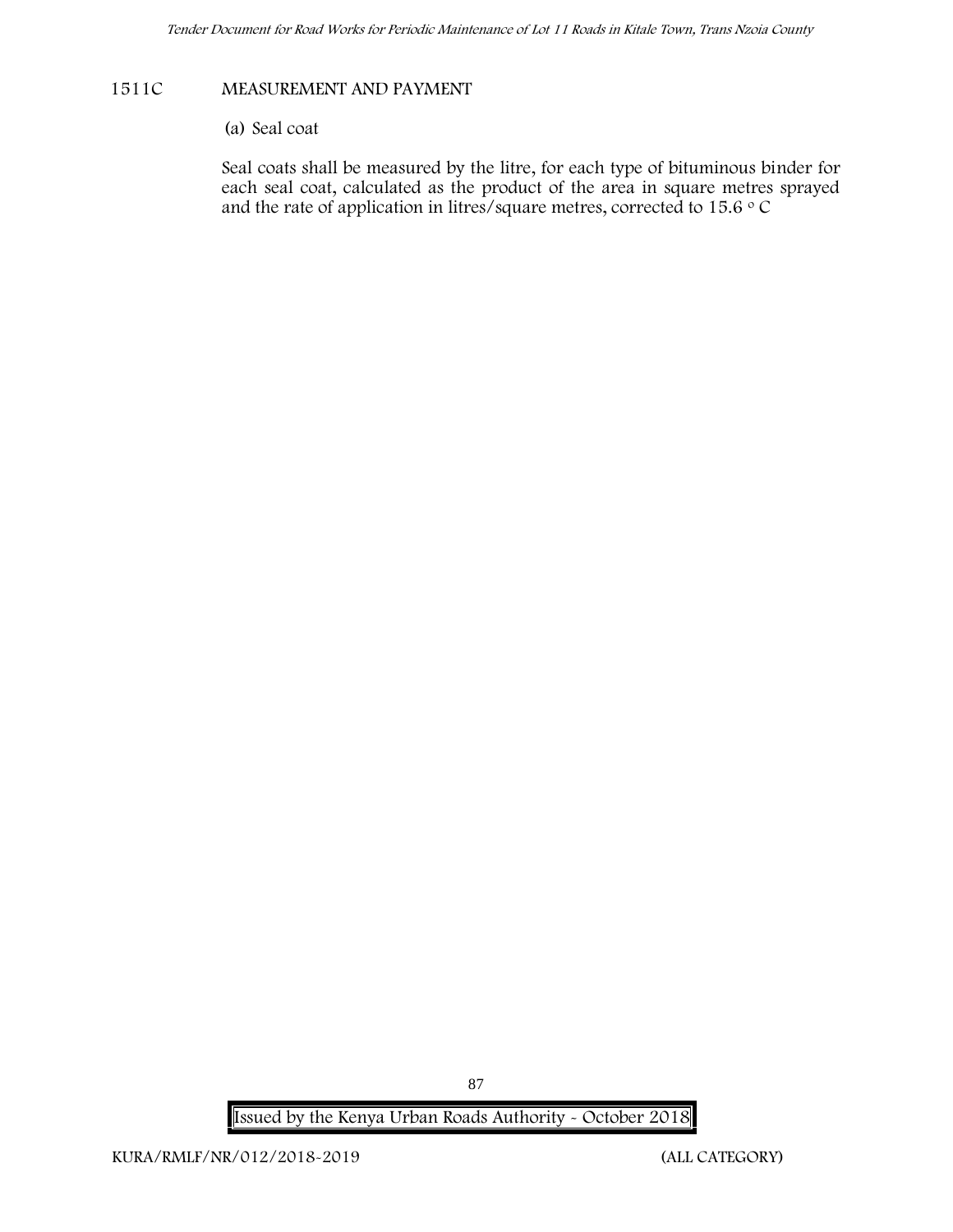**SECTION 16 - BITUMINOUS MIX BASES, BINDER COURSES AND WEARING COURSES**

This section covers different types of bituminous mixes for base and surface (wearing and binder courses) and is divided into the following parts: -

- Part A General
- Part B Asphalt Concrete for carriageway
- **PART A –GENERAL**
- **1601A SCOPE OF PART A**

Part A comprises all the general requirements for bituminous mixes, which apply to Part B as well.

**1602A REQUIREMENTS FROM OTHER SECTIONS**

The following sections of this Specification apply to Part B of this section and shall be read in conjunction therewith:-

| Section 2  | Materials and Testing of Materials                 |
|------------|----------------------------------------------------|
| Section 3  | Setting Out and Tolerances                         |
| Section 6  | Quarries, Borrow Pits, Stockpile and Spoil Areas   |
| Section 15 | Bituminous Surface Treatments and Surface Dressing |
|            |                                                    |

**1603A CONSTRUCTION PLANT**

(a) **General**

The Contractor shall submit to the Engineer in accordance with Section 1 of its Specification, full details of the construction plant he proposes to use and the procedures he proposes to adopt for carrying out the permanent Works.

The Engineer shall have access at all times to construction plant for the purposes of inspection. The Contractor shall carry out regular calibration checks in the presence of the Engineer and shall correct forthwith any faults that are found.

All construction plant used in the mixing, laying and compacting of bituminous mixes shall be of adequate rated capacity, in good working condition, and shall be acceptable to the Engineer. Obsolete or worn-out plant will not be allowed on the work.

(b) **Mixing Plant**

Bituminous materials shall be mixed in a plant complying with ASTM Designation D995 and shall be located on the Site unless otherwise agreed by the Engineer. It shall be equipped with at least three bins for the storage of

88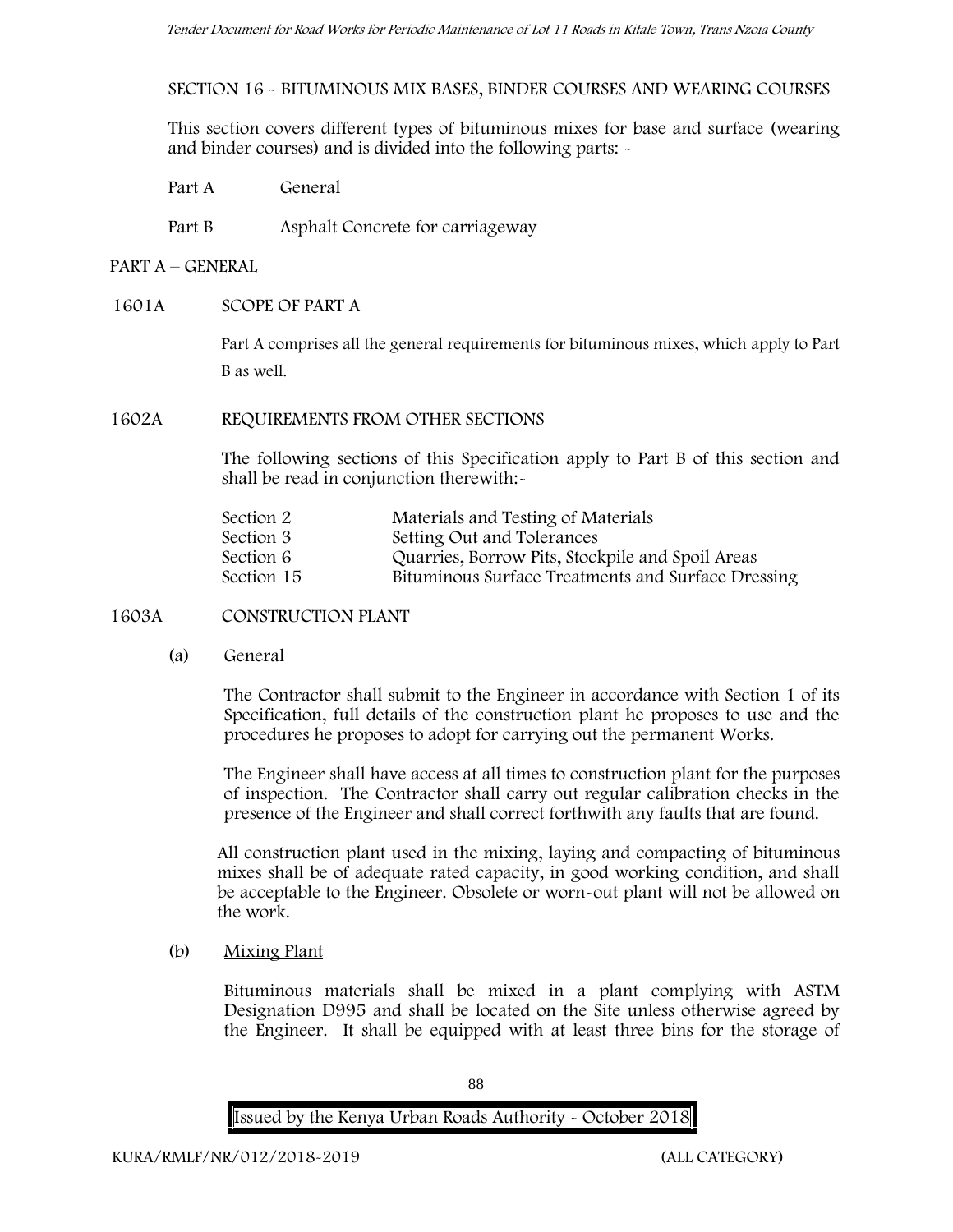heated aggregates and a separate bin for filler. All bins shall be covered to prevent the ingress of moisture.

The plant may be either the batch-mix type or the continuous-mix type and shall be capable of regulating the composition of the mixture to within the tolerances specified in Clause 1614A of this Specification.

The bitumen tank shall be capable of maintaining its contents at the specified temperature within a tolerance of  $5^{\circ}$ C and a fixed thermometer easily read from outside the tank. Any bitumen that has been heated above  $180^{\circ}$ C or has suffered carbonisation from prolonged heating shall be removed from the plant and disposed of.

(c) **Laying Plant**

Bituminous materials shall be laid by a self-propelled spreader finisher equipped with a hopper, delivery augers and a heated adjustable vibrating screed. It shall be capable of laying bituminous materials with no segregation, dragging, burning or other defects and within the specified level and surface regularity tolerance. Delivery augers shall terminate not more than 200mm from the edge plates.

(d) **Compaction Plant**

The Contractor shall provide sufficient rollers of adequate size and weight to achieve the specified compaction. Prior to commencing the laying of bituminous mixes in the permanent Works the Contractor shall carry out site trials in accordance with Section 2 of this Specification to demonstrate the adequacy of his plant and to determine the optimum method of use and sequence of operation of the rollers.

It is important to achieve as high a density as possible at the time of construction and it is expected that vibrating rollers will be required to produce the best results. However, it is essential that thorough pre-construction trials are carried out to ensure that:-

- (a) The roller is set up to have the optimum amplitude and frequency of vibration for the particular material being laid
- (b) That the roller does not cause breakdown of the aggregate particles.
- (b) That the optimum compaction temperatures are established which allow compaction without causing ripple effects or other distortions of the surfacing.

**1604A PREPARATION OF SURFACE**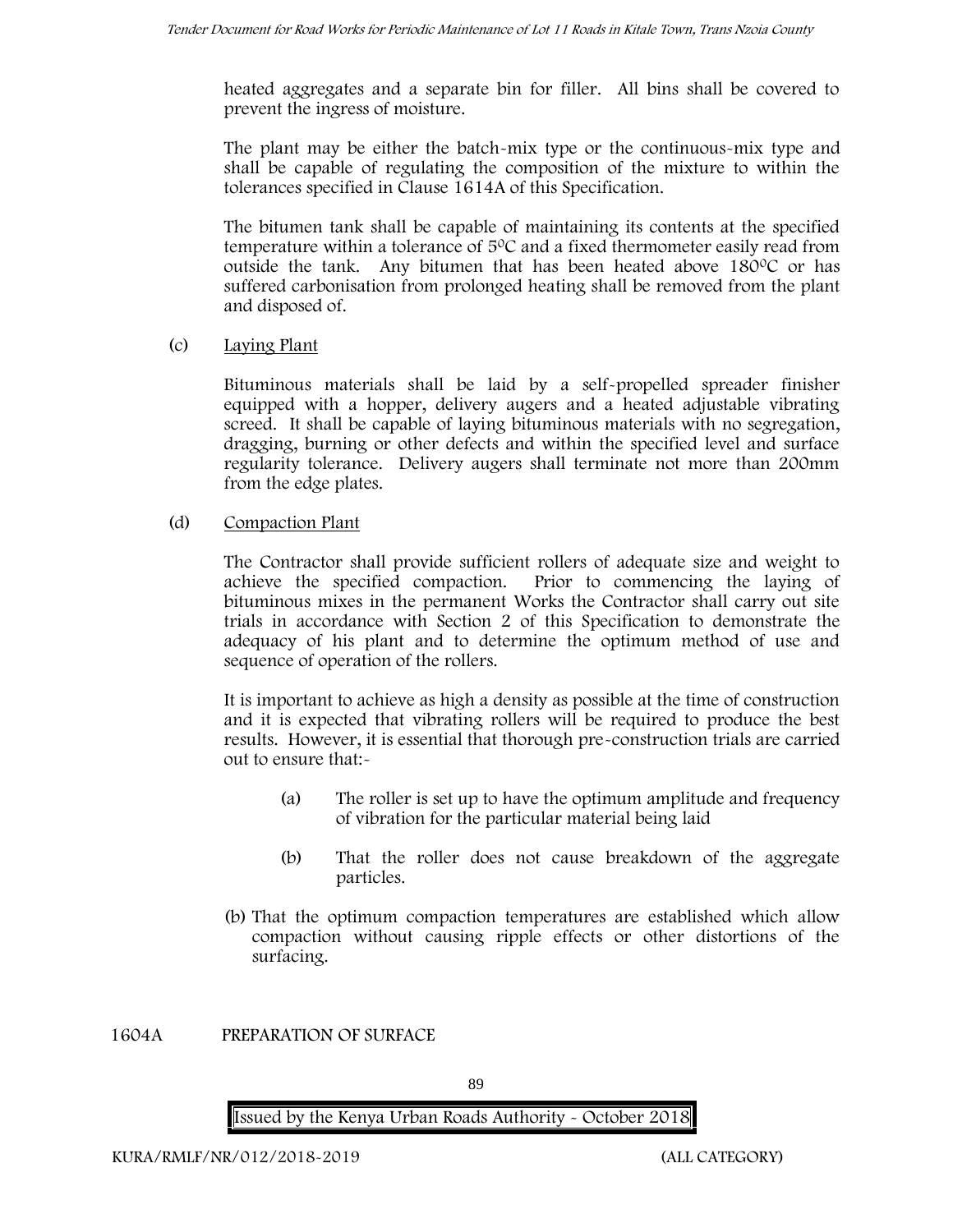Immediately before placing the bituminous mix in the pavement, the existing surface shall be cleaned of all material and foreign matter with mechanical brooms or by other approved methods. The debris shall be deposited well clear of the surface to be covered.

Any defect of the surface shall be made good and no bituminous mix shall be laid until the Engineer has approved the surface.

A tack coat shall be applied in accordance with Section 15 of this Specification. If the Engineer considers a tack coat is required prior to laying the bituminous mix or between layers of the bituminous mix, due solely to the

Contractor's method of working, then such tack coat shall be at the Contractor's expense.

#### **1605A DESIGN AND WORKING MIXES**

At least two months prior to commencing work using a bituminous mix, the Contractor shall, having demonstrated that he can produce aggregates meeting the grading requirements of the Specification, submit samples of each constituent of the mix to the Engineer. The Engineer will then carry out laboratory tests in order to decide upon the proportion of each constituent of the initial design mix or mixes to be used for site trials to be carried out in accordance with Clause 1606A of this Specification.

Should the Engineer conclude from the site trials that the mix proportion or aggregate grading are to be changed, the Contractor shall submit further samples of the constituents and carry out further site trials all as directed by the Engineer.

The Engineer may instruct the alteration of the composition of the -75 micron fraction of the aggregates by the addition or substitution of mineral filler. The Engineer may also instruct the alteration of all or part of the -6.3mm fraction of the aggregates by the addition or substitution of natural sand.

The Contractor shall make the necessary adjustments to his plant to enable the revised mix to be produced.

Following laboratory and site trials the Engineer will determine the proportions of the working mix and the Contractor shall maintain this composition within the tolerances given in Clause 1614A.

Should any changes occur in the nature or source of the constituent materials, the Contractor shall advise the Engineer accordingly. The procedure set out above shall be followed in establishing the new mix design.

# **1606A SITE TRIALS**

Full scale laying and compaction site trials shall be carried out by the Contractor on all asphalt pavement materials proposed for the Works using the construction plant and methods proposed by the Contractor for constructing the

90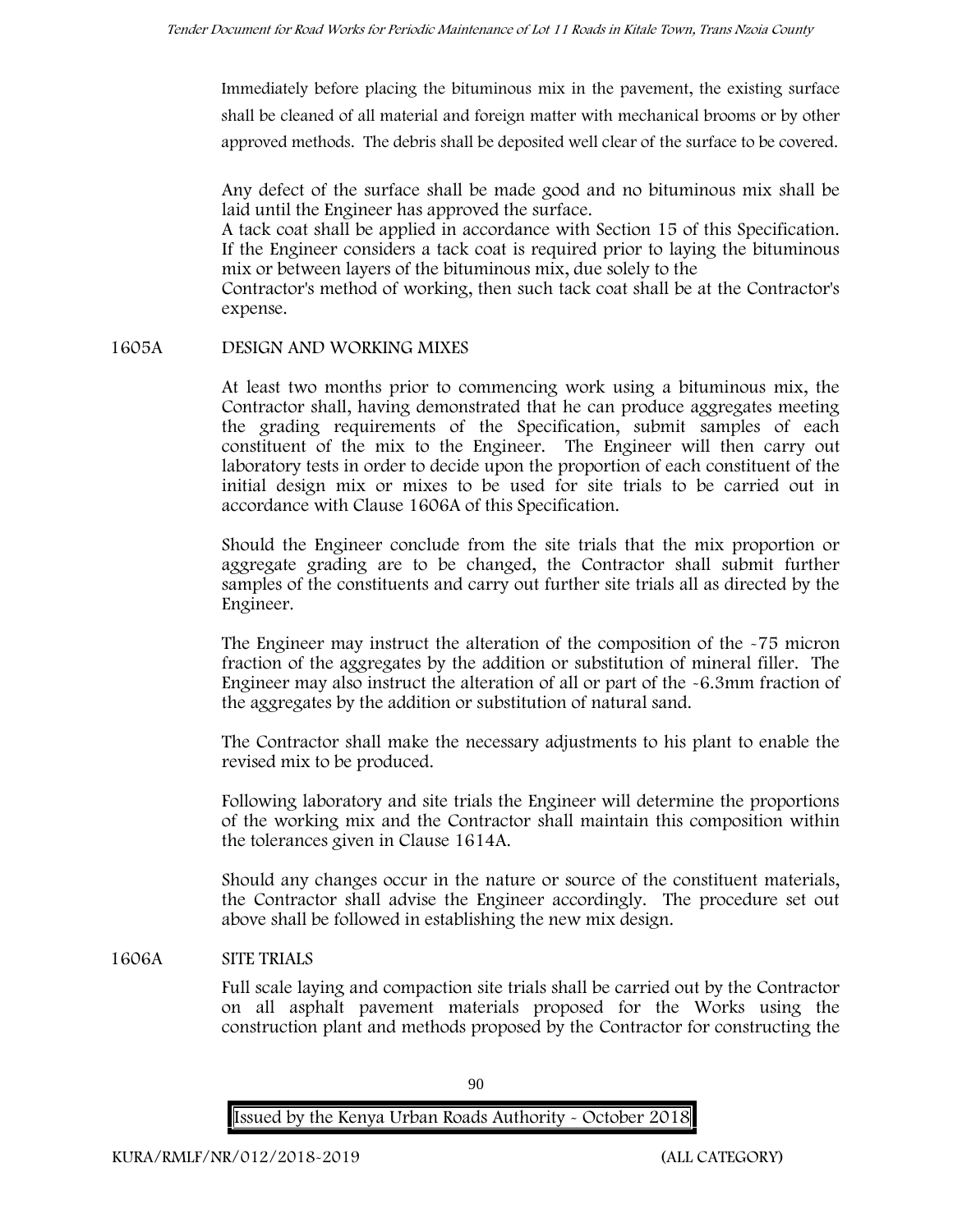Works. The trials shall be carried out with the agreement, and in the presence of the Engineer, at a location approved by the Engineer.

The trials shall be carried out to: -

- a) Test materials, designed in the laboratory, so that a workable mix that satisfies the specification requirements can be selected.
- b) To enable the Contractor to demonstrate the suitability of his mixing and compaction equipment to provide and compact the material to the specified density and to confirm that the other specified requirements of the completed asphalt pavement layer can be achieved.

Each trial area shall be at least 100 metres long and to the full construction width and depth for the material. It may form part of the Works provided it complies with this Specification. Any areas that do not comply with this Specification shall be removed.

The Contractor shall allow in his programme for conducting site trials and for carrying out the appropriate tests on them. The trial on any pavement layer shall be undertaken at least 21 days ahead of the Contractor proposing to commence full-scale work on that layer.

The Contractor shall compact each section of trial over the range of compactive effort the Contractor is proposing and the following data shall be recorded for each level of compactive effort at each site trial:  $\sim$ 

- i. The composition and grading of the material including the bitumen content and type and grade of bitumen used.
- ii. The moisture content of aggregate in the asphalt plant hot bins.
- iii. The temperature of the bitumen and aggregate immediately prior to entering the mixer, the temperature of the mix on discharge from the mixer and the temperature of the mix on commencement of laying, on commencement of compaction and on completion of compaction. The temperature of the mixture is to be measured in accordance with BS 598, Part 3, Appendix A.
- iv. The type, size, mass, width of roll, number of wheels, wheel load, tyre pressures, frequency of vibration and the number of passes of the compaction equipment, as appropriate for the type of roller.
- v. The target voids and other target properties of the mix together with the results of the laboratory tests on the mix.
- vi. The density and voids achieved.
- vii. The compacted thickness of the layer.
- viii. Any other relevant information as directed by the Engineer.

At least eight sets of tests shall be made by the Contractor and the Engineer on each 100 metres of trial for each level of compactive effort and provided all eight sets of results over

the range of compactive effort proposed by the Contractor meet the specified requirements for the material then the site trial shall be deemed successful. The above data recorded in the trial shall become the agreed basis on which the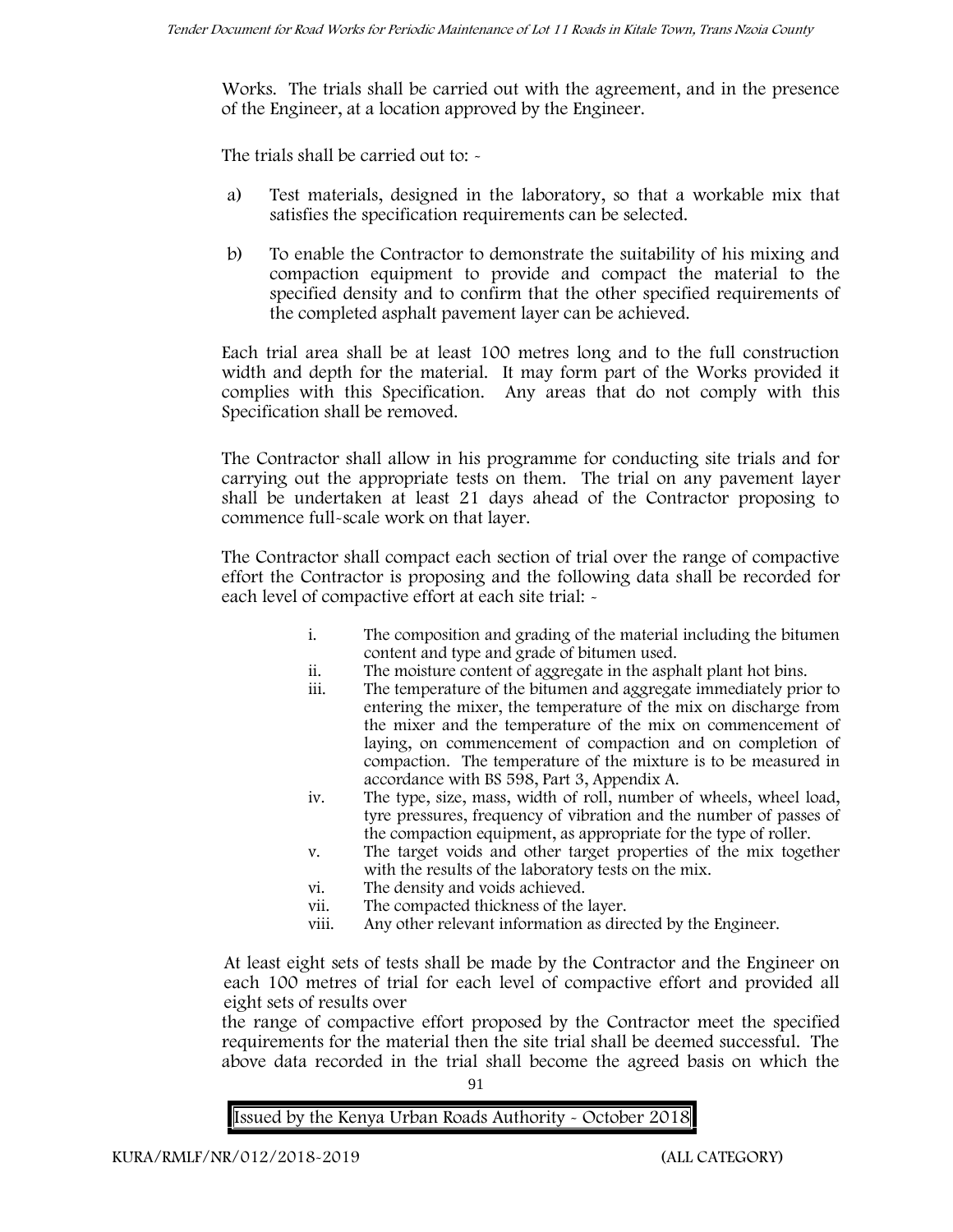particular material shall be provided and processed to achieve the specified requirements.

#### **1607A MIXING OF AGGREGATES AND BITUMEN**

The bitumen shall be heated so that it can be distributed uniformly and care shall be taken not to overheat it. The temperature shall never exceed 170 $\degree$ C for 80/100-penetration grade bitumen.

The aggregates shall be dried and heated so that they are mixed at the following temperatures: -

# 125-1650C when 80/100 bitumen is used

The dried aggregates shall be combined in the mixer in the amount of each fraction instructed by the Engineer and the bitumen shall then be introduced into the mixer in the amount specified. The materials shall then be mixed until a complete and uniform coating of the aggregate is obtained.

The mixing time shall be the shortest required to obtain a uniform mix and thorough coating. The wet mixing time shall be determined by the Contractor and agreed by the Engineer for each plant and for each type of aggregate used. It shall normally not exceed 60 seconds.

#### **1608A TRANSPORTING THE MIXTURE**

The bituminous mix shall be kept free of contamination and segregation during transportation. Each load shall be covered with canvas or similar covering to protect it from the weather and dust.

# **1609A LAYING THE MIXTURE**

Immediately after the surface has been prepared and approved, the mixture shall be spread to line and level by the laying plant without segregation and dragging.

The mixture shall be placed in widths of one traffic lane at a time, unless otherwise agreed by the Engineer. The compacted thickness of any layer shall be at least 2.5 times the maximum size of the aggregate for wearing course and at least 2 times for binder course. The minimum thickness shall be 25mm.

Only on areas where irregularities or unavoidable obstacles make the use of mechanical laying impracticable, may the mixture be spread and compacted by hand.

# **1610A COMPACTION**

Immediately after the bituminous mixture has been spread, it shall be thoroughly and uniformly compacted by rolling.

92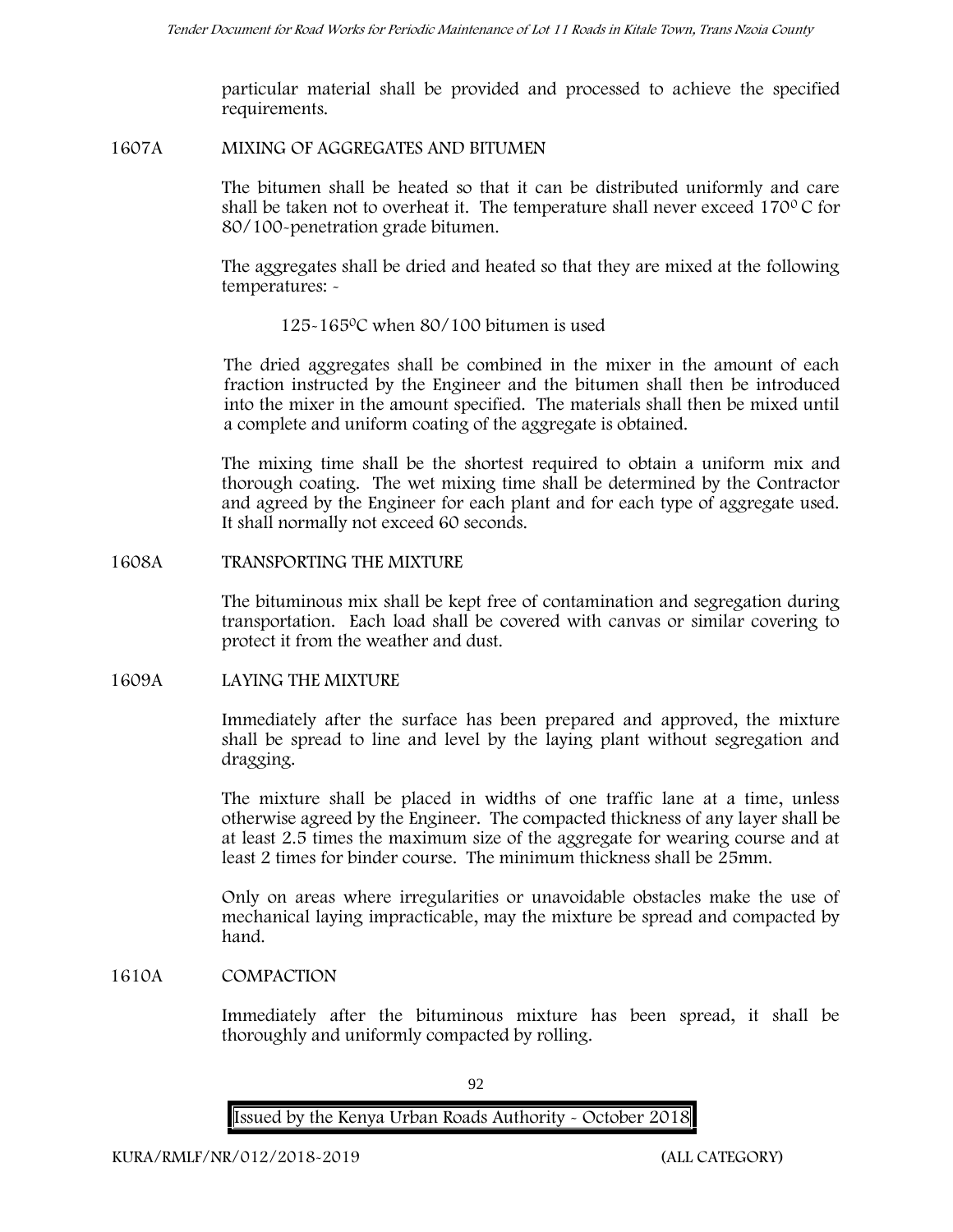The layer shall be rolled when the mixture is in such a condition that rolling does not cause undue displacement or shoving.

The number, weight and type of rollers furnished shall be sufficient to obtain the required compaction while the mixture is in a workable condition. The sequence of rolling operations shall be as agreed with the Engineer and proved during site trials. Initial rolling

with steel tandem or three-wheeled roller shall follow the laying plant as closely as possible. The rollers shall be operated with the drive roll nearest the laying plant, at a slow and uniform speed (not exceeding 5 Km/Hr).

Rolling shall normally commence from the outer edge and proceed longitudinally parallel to the centreline, each trip overlapping one half of the roller width. On super elevated curves, rolling shall begin at the low side and progress to the high side. Where laying is carried out in lanes care must be taken to prevent water entrapment.

Intermediate rolling with a pneumatic-tyred or vibratory roller shall follow immediately. Final rolling with a steel-wheeled roller shall be used to eliminate marks from previous rolling.

To prevent adhesion of the mixture to the rollers, the wheels shall be kept lightly moistened with water.

In areas too small for the roller, a vibrating plate compactor or a hand tamper shall be used to achieve the specified compaction.

# **1611A FINISHING, JOINTS AND EDGES**

Any mixture that becomes loose and broken, mixed with dirt or foreign matter or is in any way defective, shall be removed and replaced with fresh hot mixture, which shall be compacted to conform to the surrounding area.

Spreading of the mixture shall be as continuous as possible. Transverse joints shall be formed by cutting neatly in a straight line across the previous run to expose the full depth of the course. The vertical face so formed shall be painted lightly with hot 80/100 penetration grade bitumen just before the additional mixture is placed against it.

Longitudinal joints shall be rolled directly behind the paving operation. The first lane shall be placed true to line and level and have an approximately vertical face. The mixture placed in the abutting lane shall then be tightly crowded against the face of the previously placed lane. The paver shall be positioned to spread material overlapping the joint face by 20-30mm. Before rolling, the excess mixture shall be raked off and discarded.

When the abutting lane is not placed in the same day, or the joint is destroyed by traffic, the edge of the lane shall be cut back as necessary, trimmed to line and painted lightly with hot 80/100 penetration grade bitumen just before the abutting lane is placed.

93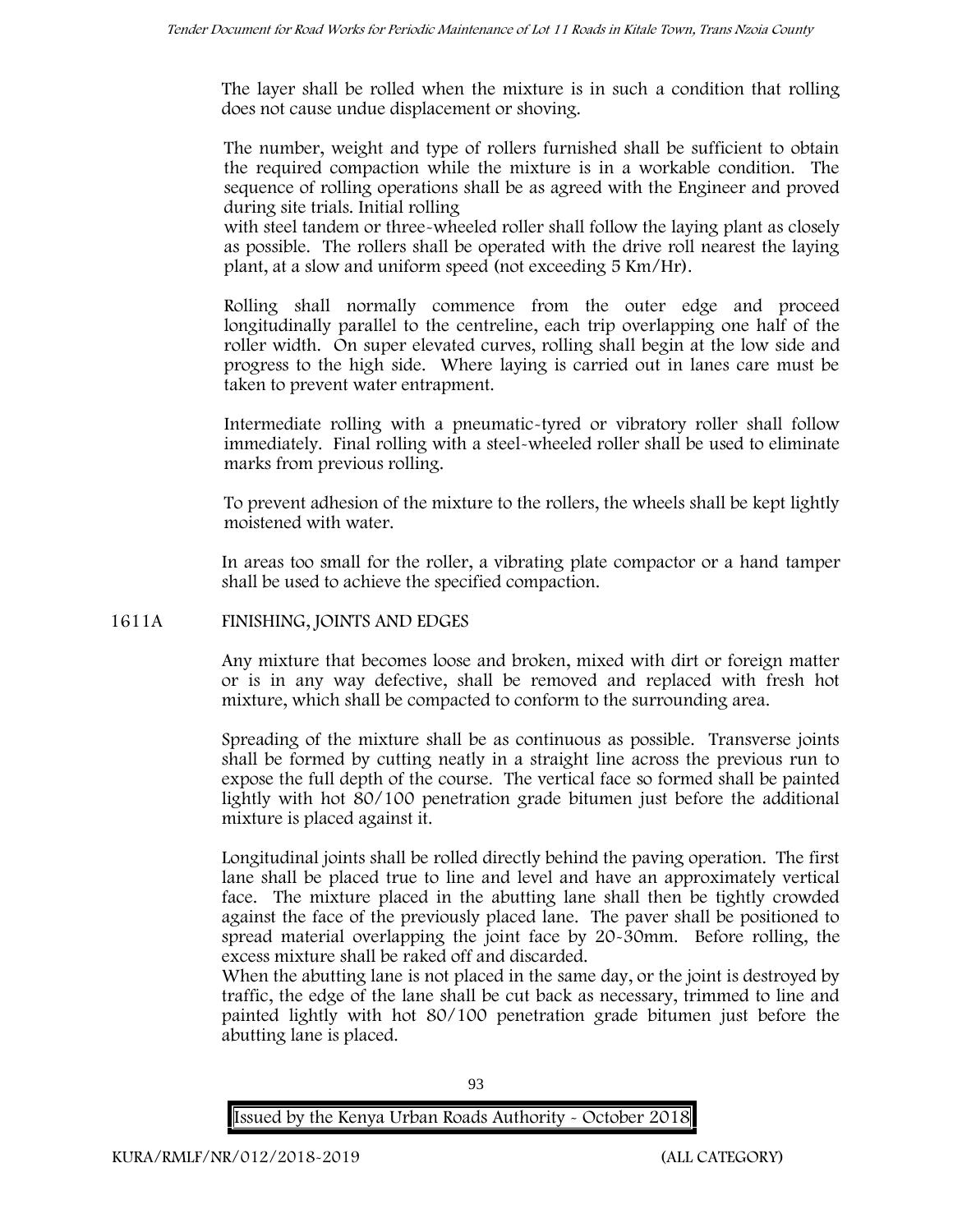Any fresh mixture spread accidentally on the existing work at a joint shall be carefully removed by brooming it back on to uncompacted work, so as to avoid formation of irregularities at the joint. The finish at joints shall comply with the surface requirements and shall present the same uniformity of finish, texture and density as other sections of the work.

The edges of the course shall be rolled concurrently with or immediately after the longitudinal joint. In rolling the edges, roller wheels shall extend 50 to 100mm beyond the edge.

### **1612A SAMPLING AND TESTING OF BITUMINOUS MIXTURES**

The sampling of bituminous mixtures shall be carried out in accordance with AASHTO T168 (ASTM Designation D979).

**1613A QUALITY CONTROL TESTING**

During mixing and laying of bituminous mixtures, control tests on the constituents and on the mixed material shall be carried out in accordance with Clause 1612A and Section 2 of this Specification.

If the results of any tests show that any of the constituent materials fail to comply with this Specification, the Contractor shall carry out whatever changes may be necessary to the materials or the source of supply to ensure compliance.

If the results of more than one test in ten on the mixed material show that the material fails to comply with this Specification, laying shall forthwith cease until the reason for the failure has been found and corrected. The Contractor shall remove any faulty material laid and replace it with material complying with this Specification all at his own expense.

# **1614A TOLERANCES**

Surfacing courses and base shall be constructed within the geometric tolerances specified in Section 3 of this Specification.

The Contractor shall maintain the composition of the mixture as determined from the laboratory and site trials within the following tolerances, per single test: -

| Bitumen Content         | 0.3% (by total weight of total mix)  |
|-------------------------|--------------------------------------|
| Passing 10mm sieve      | 6% (by total weight of dry aggregate |
| and larger sieves       | including mineral filler)            |
| Passing sieves between  | 4% (by total weight of dry aggregate |
| 10mm and 1.0mm sieves   | including mineral filler)            |
| Passing sieves between  | 3% (by total weight of dry aggregate |
| 1.0mm and 0.075mm sieve | including mineral filler)            |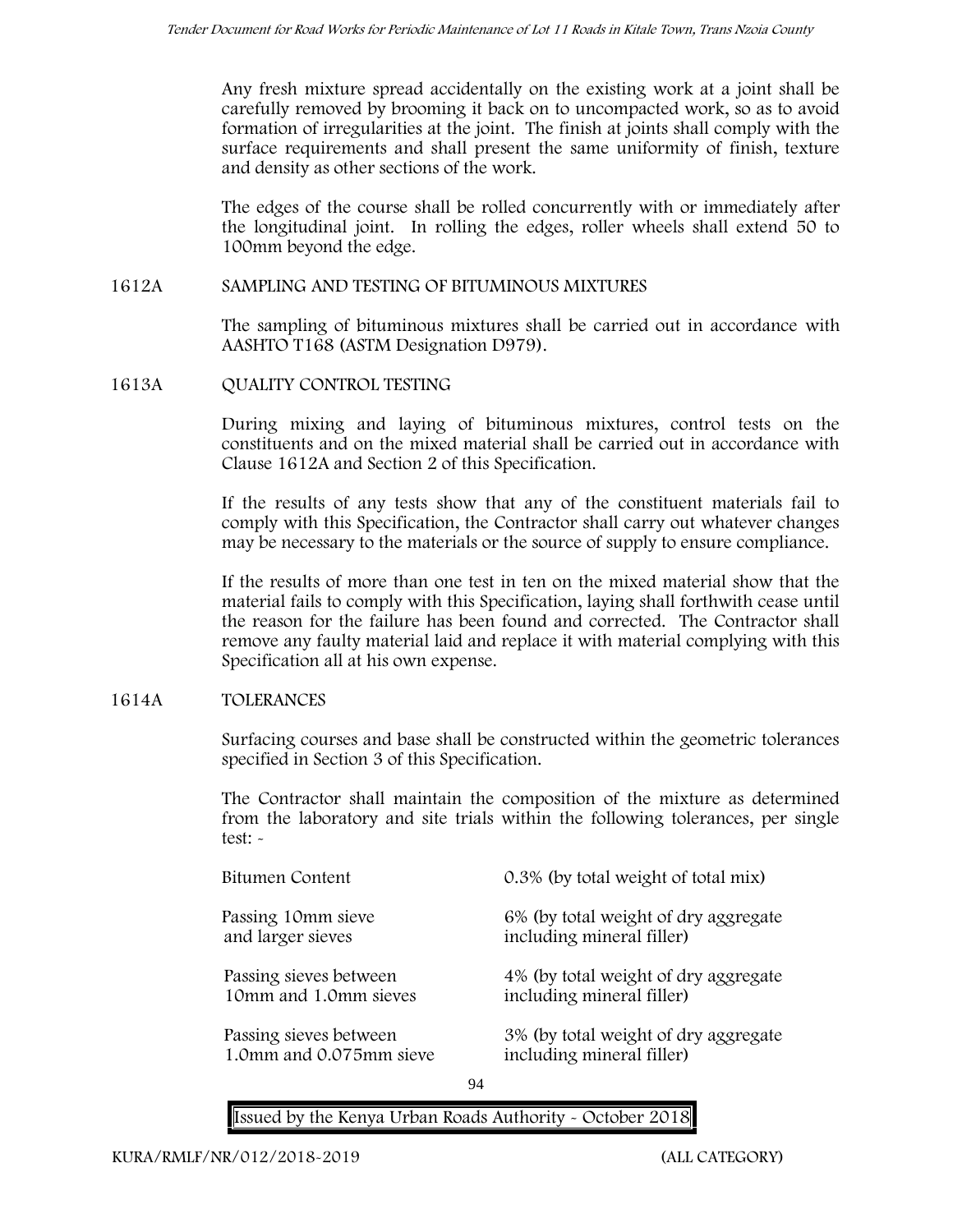| Passing 0.075mm sieve | 2% (by total weight of dry aggregate |
|-----------------------|--------------------------------------|
|                       | including mineral filler)            |

The average amount of bitumen in any length of any layer, calculated as the product of the bitumen contents obtained from single tests and the weight of mixture represented by each test, shall not be less than the amount ordered.

The average amount of bitumen for each day's production calculated from the checked weights of mixes shall not be less than the amount ordered.

The average amount of bitumen in any length of any layer, calculated as the product of the bitumen contents obtained from single tests and the weight of mixture represented by each test, shall not be less than the amount ordered.

The average amount of bitumen for each day's production calculated from the checked weights of mixes shall not be less than the amount ordered.

The final average overall width of the upper surface of a bituminous mix layer measured at six equidistant points over a length of 100m shall be at least equal to the width specified. At no point shall the distance between the centreline of the road and the edge of the upper surface of a bituminous mix layer be narrower than that specified by more than 13mm.

### **1615A MEASUREMENT AND PAYMENT**

No separate measurement and payment shall be made for complying with the requirements of Clauses 1601A to 1614A inclusive and the Contractor shall be deemed to have allowed in his rates in Parts B and C of Section 16 of this Specification for the costs of complying with the requirements of Part A of Section 16 of this Specification

**Issued by the Kenya Urban Roads Authority - October 2018**

95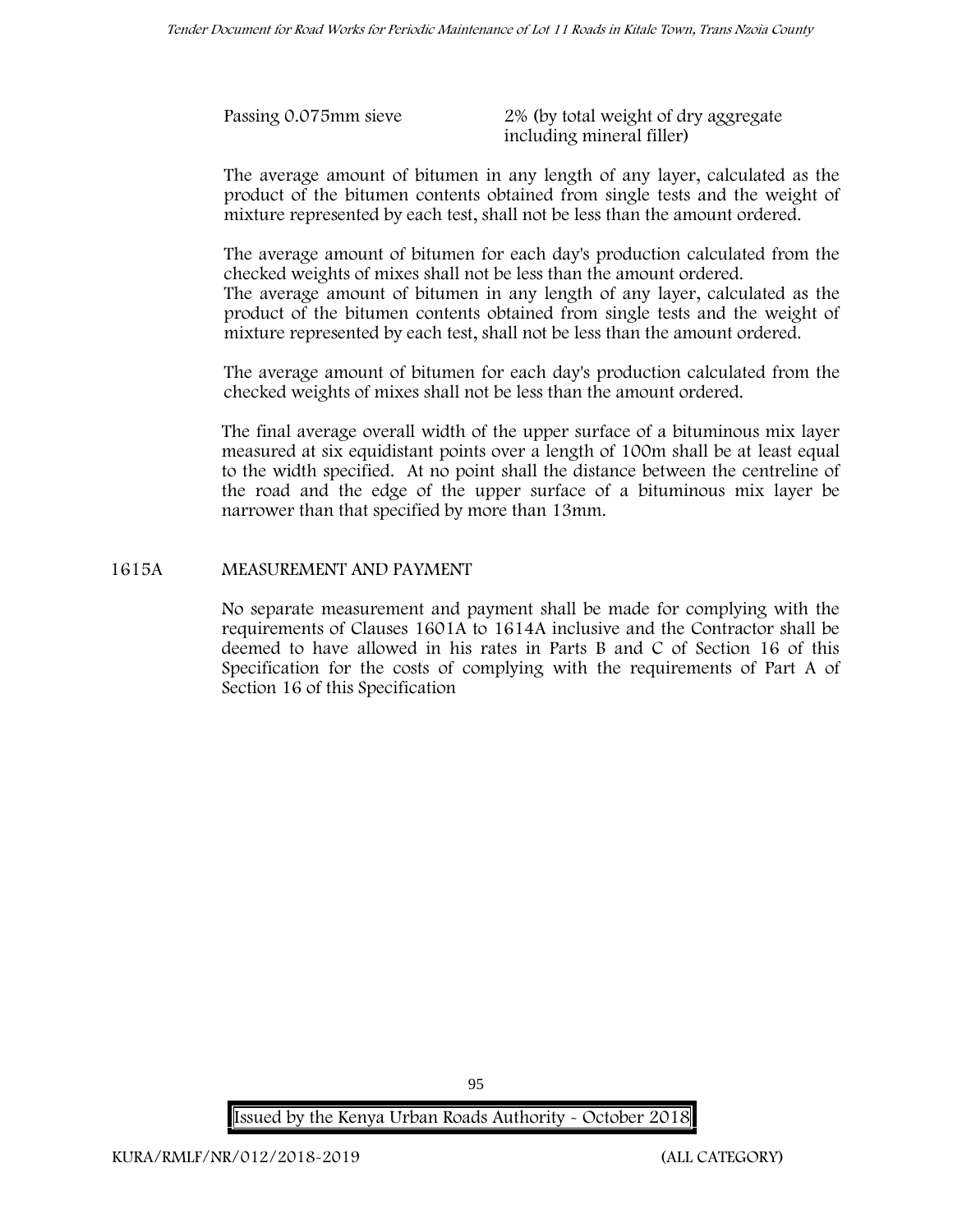# **PART B - ASPHALT CONCRETE FOR SURFACING**

### **1601B DEFINITION**

Asphalt concrete means a thoroughly controlled, hot-mixed, hot-laid, plant mixture of well-graded dried aggregate and penetration grade bitumen, which, when compacted forms a dense material.

A distinction is drawn between asphalt concrete Type I (High Stability) and asphalt concrete Type II (Flexible). The asphalt concrete type to be used will be Type I.

#### **1602B MATERIALS FOR ASPHALT CONCRETE TYPE 1**

a) **Type of bituminous material**

The type of material to be used on severe sites will be of the continuously graded type similar to Asphaltic Concrete or Close Graded Macadam. It is essential that these materials are sealed with a single or double surface dressing or a Cape seal.

b) **Penetration Grade Bitumen**

Bitumen shall be 80/100 penetration grade since material is being laid at an altitude of more than 2,500m.

c) **Aggregate**

Coarse aggregate (retained on a 6.3mm sieve) shall consist of crushed stone free from clay, silt, organic matter and other deleterious substances. The aggregate class will be specified in the Special Specification and it shall comply with the requirements given in Table 16B-1(b). The grading for 0/20 mm for carriageway and 0/14mm for shoulders for binder course is as specified below:

| <b>Sieve size</b> | 0/20       | 0/14       |
|-------------------|------------|------------|
| 28                | 100        |            |
| 20                | $90 - 100$ | 100        |
| 14                | 75-95      | $90 - 100$ |
| 10                | 60-82      | 70-90      |
| 6.3               | $47 - 68$  | $52 - 75$  |
| 4                 | $37 - 57$  | $40 - 60$  |
| $\overline{2}$    | $25 - 43$  | $30 - 45$  |
|                   | 18-32      | $20 - 35$  |
| 0.425             | $11 - 22$  | $12 - 24$  |
| 0.300             | $9 - 17$   | $10 - 20$  |
| 0.150             | $5 - 12$   | $6 - 14$   |
| 0.075             | $3 - 7$    | $4 - 8$    |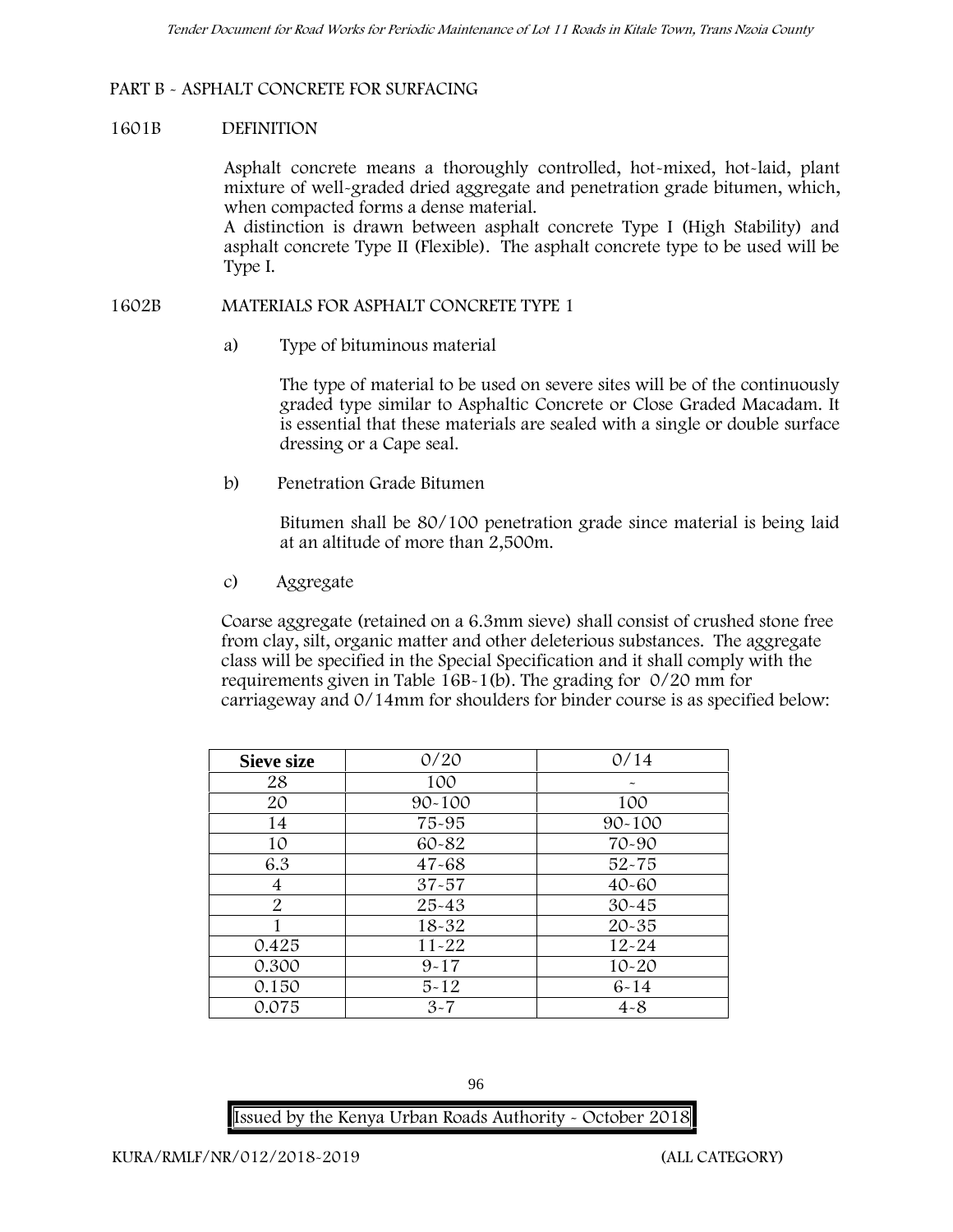### **TABLE 16B-1(b) - REQUIREMENTS FOR COARSE AGGREGATE**

| Coarse Aggregate<br>(Retained on a 6.3mm Sieve) |                      |
|-------------------------------------------------|----------------------|
| Test                                            | Maximum Value        |
| LAA<br><b>ACV</b><br>SSS<br>FI                  | 30<br>25<br>12<br>25 |

Fine aggregate (passing a 6.3mm sieve) shall be free from clay, silt, organic and other deleterious matter and shall be non-plastic. Unless otherwise specified in the Special Specification it shall consist of entirely crushed rock produced from stone having a Los Angeles Abrasion of not more than 40. The Sand Equivalent of the fine aggregate shall not be less than 40 and the SSS not more than 12.

**b) Mineral Filler**

Mineral Filler shall consist of ordinary Portland Cement 42.5 Grade

#### **1603B GRADING REQUIREMENTS**

The grading of the mixture of coarse and fine aggregate shall be within and approximately parallel to the grading envelopes given in Table 16B-1(b), for 0/14mm as specified for binder course, as described below.

#### **GRADING REQUIREMENTS**

To arrive at a suitable design it is necessary to investigate a number of gradings so that a workable mix, which also retains a minimum of 3 % voids at refusal density, is identified.

The largest particle size used should not be more than 25mm so that the requirements of the Marshall test method can be complied with.

Although the complete range of nominal maximum particle sizes is shown in the Tables, the total thickness of material laid should not be more than 75mm.

#### **1604B REQUIREMENTS FOR ASPHALT CONCRETE TYPE 1**

The mixture shall comply with the requirements given in Table 16B-2 as specified in the Specification. In addition, minimum Marshall Stability for 2 x 75 blows shall be 9 kN and maximum 18 kN and at compaction to refusal shall have 3% VIM.

The proportion, by weight of total mixture, of bitumen shall be  $5.0 - 6.5\%$  for  $0/14$  mm and  $4.5 - 6.5$  % for  $0/20$ mm. This shall be termed the nominal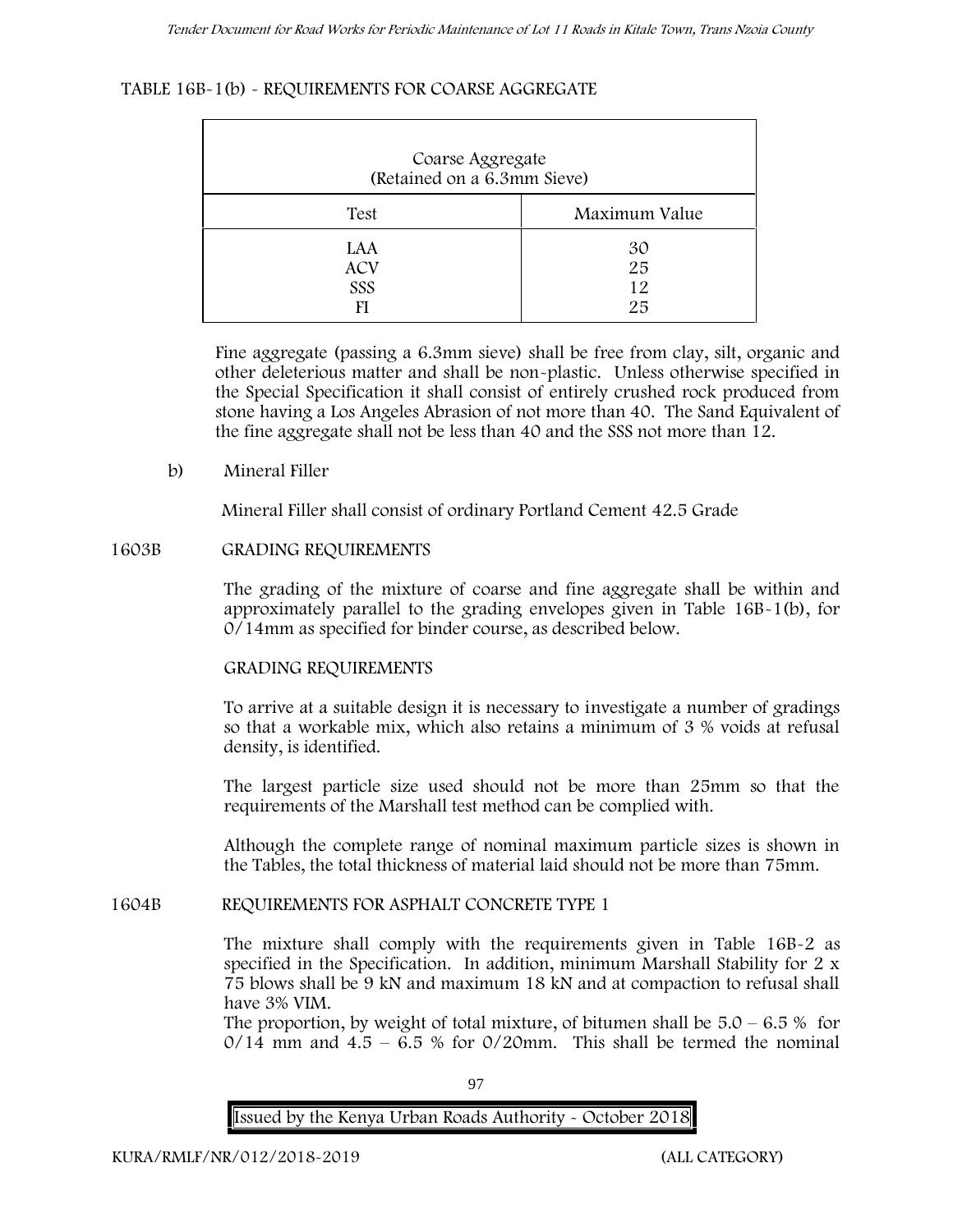binder content. The binder content of the working mix will be instructed by the Engineer following laboratory and site trials.

In order to determine the suitability of a coarse aggregate source a Marshall test programme shall be carried out. It will be advantageous to use a crushed rock which is known from past experience to give good results in this test procedure. A grading conforming to the Type I Binder Course detailed in Table 16B-1(a) 0/20 of this Specification should be tested (but with 100% passing the 25mm sieve) and it shall meet the requirements of Table 16B-2 of this Specification.

Having established the suitability of the aggregate source several grading shall be tested in the laboratory, including that used for the Marshall test, to establish relationships between bitumen content and VIM at refusal density. For each mix, samples will be made up to a range of bitumen contents and compacted to refusal using a gyratory compactor and a vibratory hammer in accordance with the procedure described in BS 598 (Part 104 : 1989), with one revision.

It should first be confirmed that compaction on one face of the sample gives the same refusal density as when the same compaction cycle is applied to both faces of the same sample. The procedure, which gives the highest density, must be used.

From the bitumen content-VIM relationship it will be possible to identify a bitumen content which corresponds to a VIM of 3 - 7%. If it is considered that the workability of the mix may be difficult then compaction trials should be undertaken. It is advisable to establish two or more gradings for compaction trials.

The mixes identified for compaction trials should be manufactured to the laboratory design bitumen content and to two other bitumen contents of +0.5% and +1% additional bitumen. Cores will be cut to determine the density of the compacted material, having completed this the core will then be reheated to  $145+/5$  C in the appropriate mould and compacted torefusal in the vibrating hammer test. To be acceptable the cores cut from the compaction trial must have a density equivalent to at least 95% of refusal density.

The compaction trials will identify a workable mix which can be made to a bitumen content which gives 3% VIM at refusal density.

**1605B MIXING AND LAYING HEAVY DUTY ASPHALT**

The temperature of the bitumen and aggregates when mixed shall be 110+/- 3C above the softening point (R&B) of the bitumen.

Compaction should commence as soon as the mix can support the roller without undue displacement of material and completed before the temperature of the mix falls below 900C.

The minimum thickness of individual layers should be as follows:-

- a) For the 37.5mm mix 65mm
- b) For the 25.0mm mix 60mm

98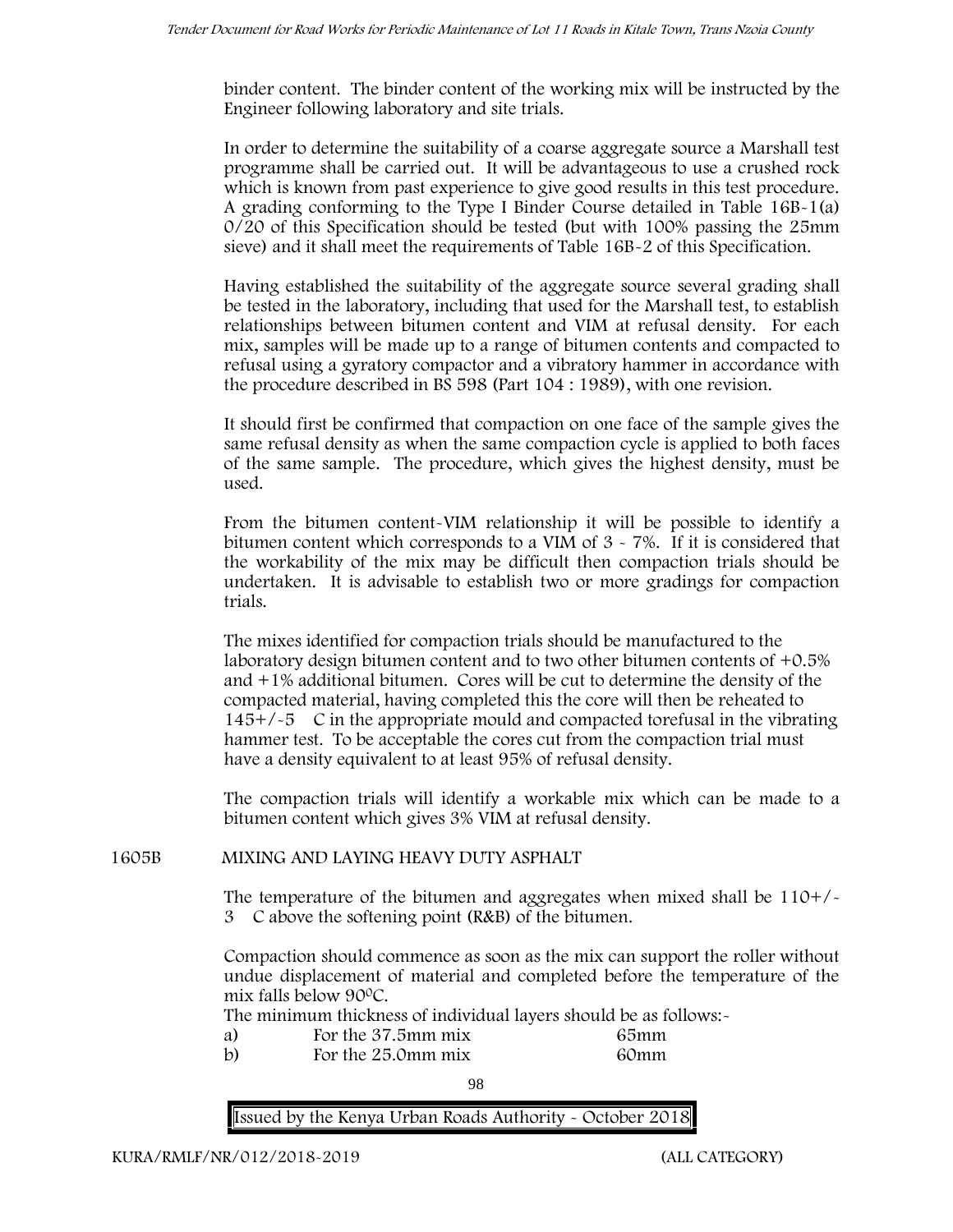| $\mathcal{C}$ | For the 19.0mm mix | 50mm |
|---------------|--------------------|------|
| d)            | For the 12.5mm mix | 40mm |

#### **1606B COMPACTION**

Rolling shall be continued until the voids measured in the completed layer are in accordance with the requirement for a minimum density of 98% of Marshall optimum, or, a minimum mean value of 95% of refusal density (no value less than 93%) as appropriate.

#### **1607B MEASUREMENT AND PAYMENT**

- a) Item : Asphalt Concrete
	- Unit : m<sup>3</sup> of Asphalt Concrete Used

Asphalt concrete shall be measured by the cubic metre compacted on the road calculated as the product of the length instructed to be laid an the compacted cross-sectional area shown on the Drawings or instructed by the Engineer.

The rate for asphalt concrete shall include for the cost of providing, transporting, laying and compacting the mix with the nominal binder content and complying with the requirements of Parts A and B of Section 16 of this Specification.

**Issued by the Kenya Urban Roads Authority - October 2018**

99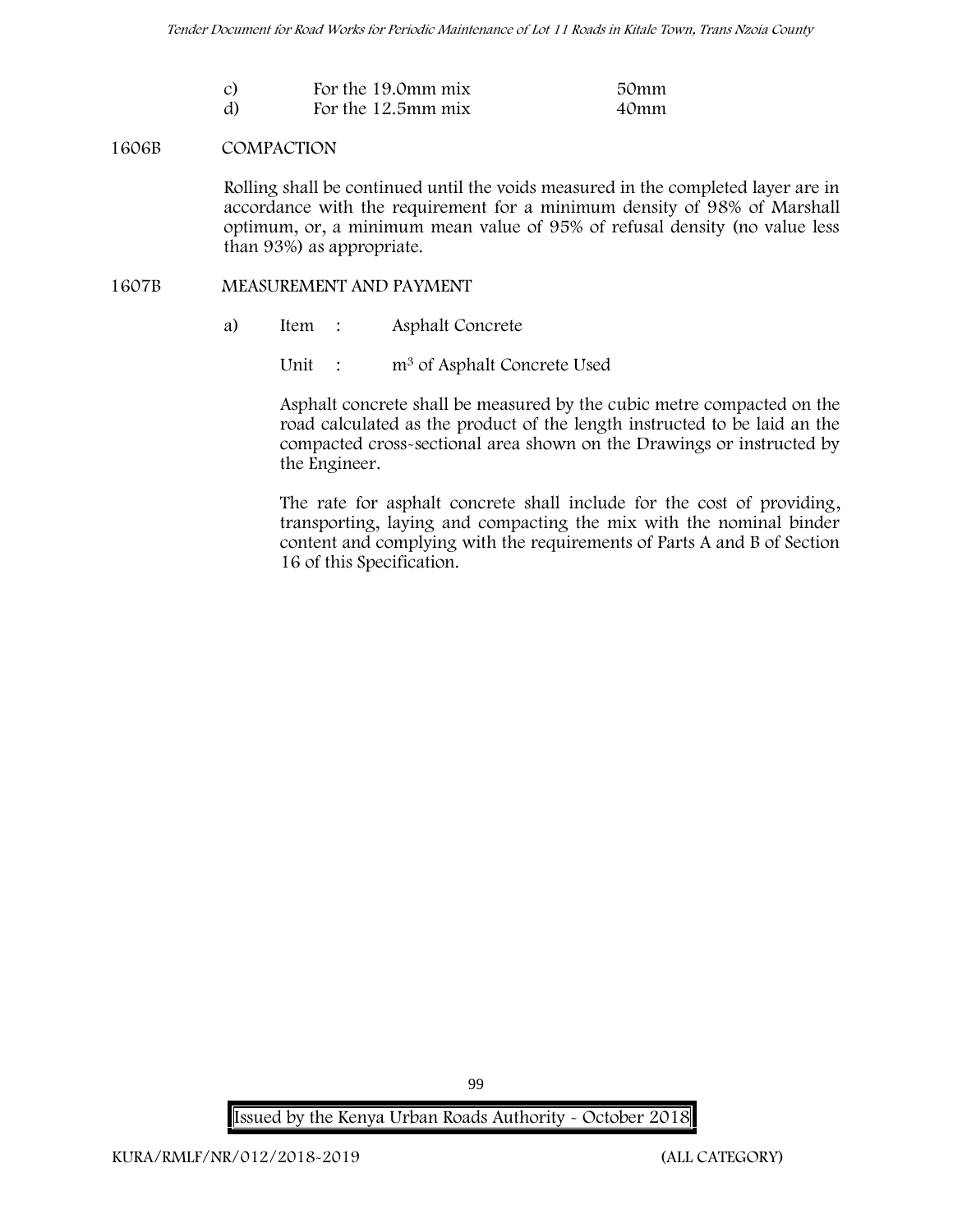# **SECTION 17 - CONCRETE WORKS**

#### **1703 MATERIALS FOR CONCRETE**

This work shall consist of placing selected approved material of 250mm minimum diameter on the foundation put after excavation to receive levelling concrete in accordance with these specifications and in conformity with the lines, grades and cross sections shown on the Drawings as directed by the Engineer.

(a) **Materials**

Selected rock: The selected rock builders to be placed for this work shall be hard, sound, durable quarry stones as approved by the Engineer. Samples of the stone to be used shall be submitted to and approved by the Engineer before any stone is placed.

The maximum size of the stone boulders shall be 300mm.

(b) **Construction Method**

After completion of the structural excavation the surface of the loose soil shall be levelled and compacted. Then the stone of the above sizes shall be placed in one layer of 250mm over the compacted bed where the bottom slab will rest. Coarse sand shall be spread to fill up the voids in the stone boulders, and compaction with vibratory compactors should be performed to make this layer dense whereon a concrete of levelling course shall be placed.

(c) **Measurement and payment**

Measurement for the bedding materials shall be made in cubic metres for the completed and accepted work, measured from the dimension shown on the Drawings, unless otherwise directed by the Engineer.

Payment for the bedding Materials for Levelling Concrete Works shall be full compensation for furnishing and placing all materials, all labour equipment, tools and all other items necessary for proper completion of the work in accordance with the Drawings and specifications and as directed by the Engineer.

# **1703(A) LEVELLING CONCRETE (CLASS 15/20) FOR BOTTOM SLAB INCLUSIVE OF COST OF FORM WORKS**

This work shall consist of placing and levelling lean concrete class 15/20 over the prepared bed of stone boulders in the foundation for bottom slab and wingwalls in accordance with these specifications and which conformity with the lines, grades, thickness and typical cross-sections shown on the drawings unless otherwise directed by the Engineer.

(a) **Materials for Levelling Concrete**

100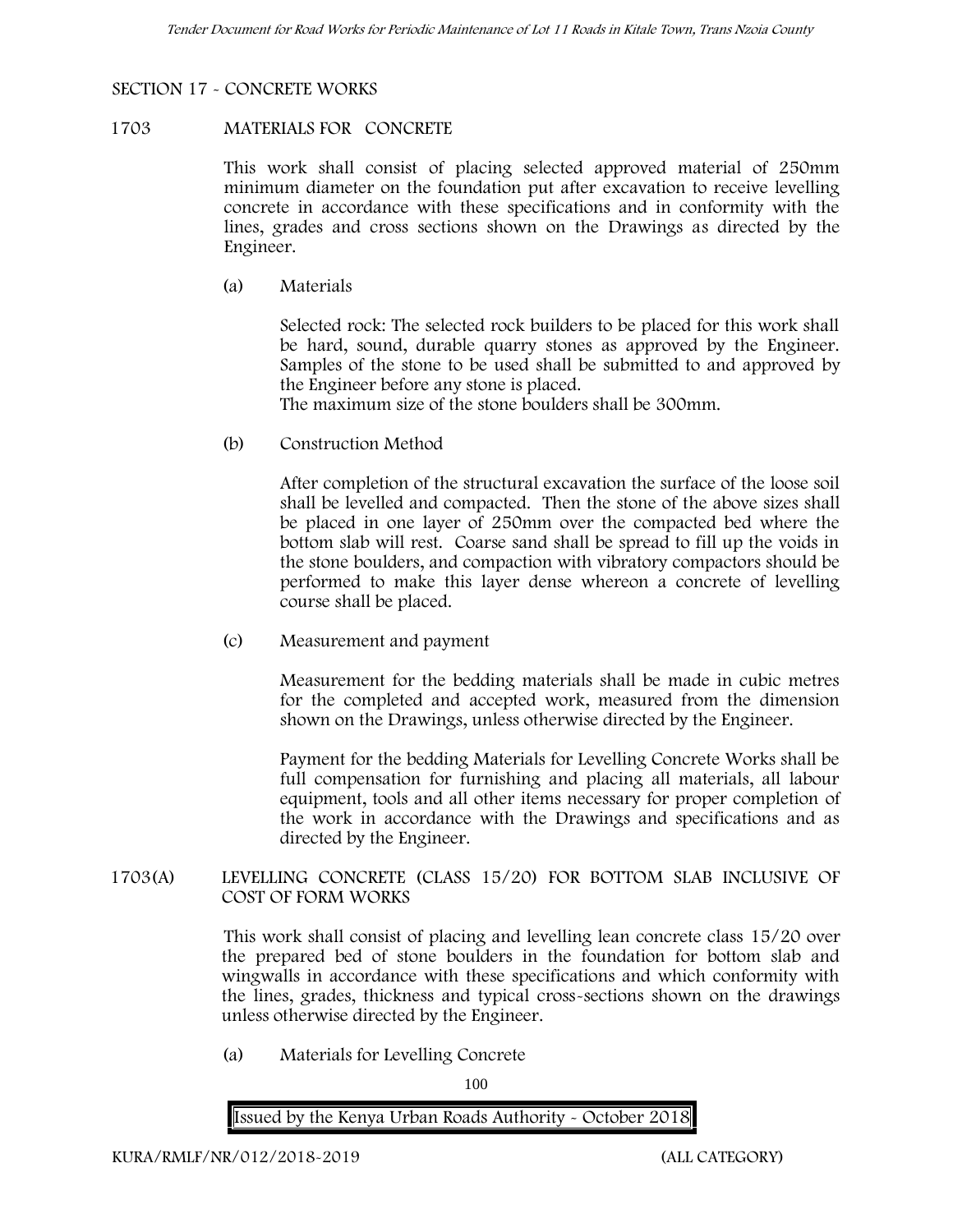Requirement for the concrete class 15/20 is specified as follows:- Design compressive strength (28) days : 15N/mm<sup>2</sup> Maximum size of coarse aggregate : 20mm Maximum cement content  $: 300 \text{ kg/m}^3$ . Maximum water/cement ration of 50% with slump of 80mm.

# (b) **Construction Method**

The bed of stone boulders upon which the levelling concrete will be placed shall be smooth, compacted and true to the grades and crosssection shall be set to the required lines and grades.

# **37.2** (c) **Measurement and payment**

Measurement for levelling concrete (class 15/20) shall be made in cubic metres completed and accepted levelling concrete work measured in place which is done in accordance with the Drawings and the Specifications.

Payment for this work shall be the full compensation for furnishing and placing all materials, labour, equipment and tools, and other incidentals to Specifications and as directed by the Engineer.

Pay item No. 17/02 Levelling Concrete Works (Class 15/20) for Box Culvert and wingwalls inclusive of Cost of Form works.

# **1703 (C) FORMWORK FOR CULVERT WALLS**

This work shall consist of all temporary moulds for forming the concrete for culvert walls and slabs together with all temporary construction required for their support. Unless otherwise directed by the Engineer all formworks shall be removed on completion of the walls and slabs.

(a) **Materials**

Forms shall be made of wood or metal and shall conform to the shape, lines and dimensions shown on the Drawings.

All timber shall be free from holes, loose material, knots, cracks, splits and warps or other defects affecting the strength or appearance of the finished structure.

Release Agents – Release agents shall be either neat oils containing a surface activating agent, cream emulsions, or chemical agents to be approved by the Engineer.

- (b) **Construction Method**
	- (i) **Formworks**

101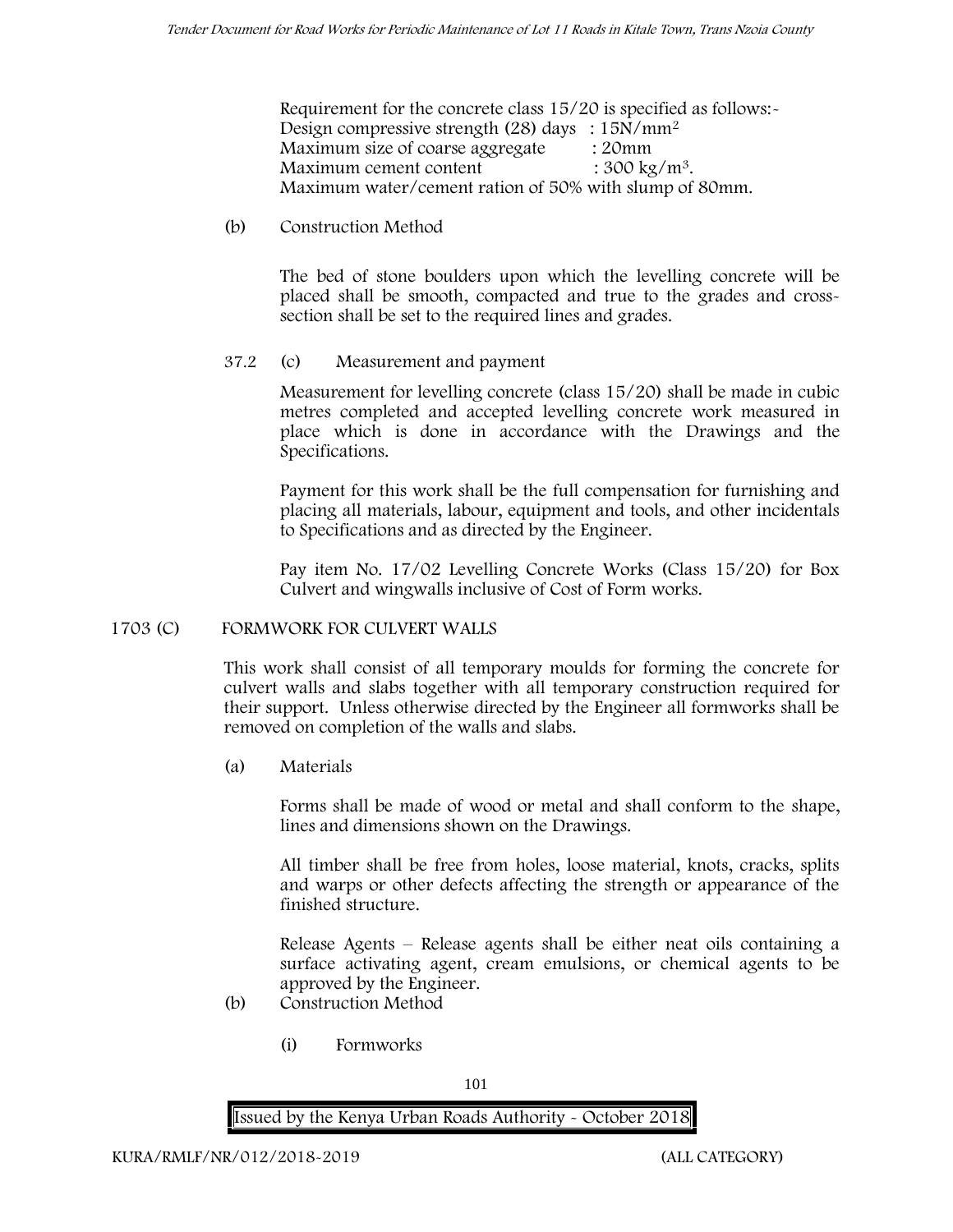Formworks shall be designed to carry the maximum loads that may be imposed, and so be rigidly constructed as to prevent deformation due to load, drying and wetting, vibration and other causes. After forms have been set in correct location, they shall be inspected and approved by the Engineer before the concrete is placed.

If requested, the contractor shall submit to the Engineer working drawings of the forms and also, if requested, calculations to certify the rigidity of the forms.

**1703(D) CONCRETE WORKS (CLASS 25/20) OF CULVERT WALLS AND SLABS** This work shall consist of furnishing, mixing, delivering and placing of the concrete for the construction of culvert walls and slabs, in accordance with these Specifications and in conformity with the requirements shown on the Drawings.

Concrete class 25/20 shall be used for Culvert walls and slabs.

**(a) Concrete Materials**

Cement: Cement shall be of Portland type and shall conform to the requirements of BS 12 or equivalent.

The contractor shall select only one type or brand of cement or others. Changing of type or brand of cement will not be permitted without a new mix design approved by the Engineer. All cement is subject to the Engineer's approval; however, approval of cement by the Engineer shall not relieve the Contractor of the responsibility to furnish concrete of the specified compressive strength.

Conveyance of cement by jute bags shall not be permitted. Storage in the Contractor's silo or storehouse shall not exceed more than two (2) months, and age of cement after manufacture at mill shall not exceed more than four (4) months. The Contractor shall submit to the Engineer for his approval the result of quality certificate prepared by the manufacturer.

Whenever it is found out that cement have been stored too long, moist, or caked, the cement shall be rejected and removed from the project.

**(b) Aggregates**

Fine and coarse aggregates must be clean, hard, strong and durable, and free from absorbed chemicals, clay coating, or materials in amounts that could affect hydration, bonding, strength and durability of concrete. Grading of aggregates shall conform to the following requirements: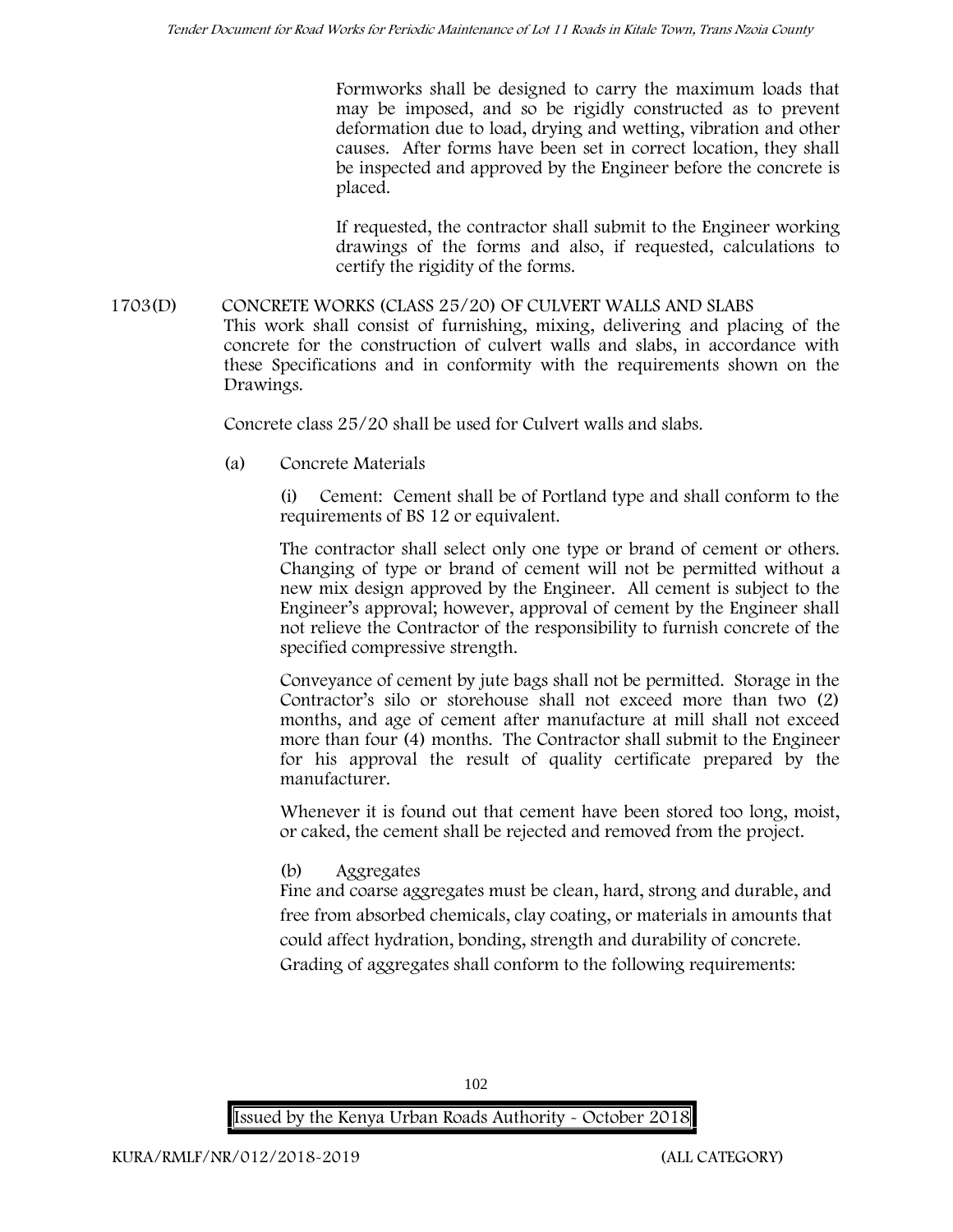# **(i) Grading of Fine Aggregates**

| <b>Sieve Size</b> | <b>Percentage by Weight Passing</b> |
|-------------------|-------------------------------------|
| mm<br>10          | 100                                 |
| 5<br>mm           | 89-100                              |
| $2.5$ mm          | $60 - 100$                          |
| $1.2 \cdot mm$    | $30 - 100$                          |
| 0.6 mm            | $15 - 54$                           |
| 0.3<br>mm         | $5 - 40$                            |
| $0.15 \text{ mm}$ | $0 - 15$                            |

# **(ii) Grading of Coarse Aggregates**

| Size     |  |                       |                           |        | of Amounts finer than each standard sieve percentage by |    |       |          |
|----------|--|-----------------------|---------------------------|--------|---------------------------------------------------------|----|-------|----------|
| Coarse   |  | weight                |                           |        |                                                         |    |       |          |
| Aggregat |  | 40                    | 30                        | 25     | 20                                                      | 15 |       | 局        |
|          |  | 2.5                   |                           |        |                                                         |    |       |          |
|          |  | 100                   | $\widetilde{\phantom{m}}$ | $\sim$ | $90 - 100$ -                                            |    | 30-69 | $0 - 10$ |
|          |  | $\tilde{\phantom{a}}$ |                           |        |                                                         |    |       |          |

Other requirements for aggregates are as follows:

**(iii) Fine Aggregates**

| Fitness Modulus, AASHTO M-6                           | $: 2.3 - 3.1$         |
|-------------------------------------------------------|-----------------------|
| Sodium Sulphate Soundness, AASHTO T104: Max. 10% loss |                       |
| Content of Friable Particles AASHTO 112               | : Max $1\%$ by weight |
| Sand Equivalent, AASHTO T176                          | : Min. 75             |

**(iv) Coarse Aggregate**

| Abrasion, AASGTO T96                             | : Max. 405 loss        |
|--------------------------------------------------|------------------------|
| Soft Fragment and shale, AASHTO M80              | : Max. $5\%$ by weight |
| Thin and elongated Pieces, AASHTO M80 : Max. 15% |                        |

**(v) Water**

All sources of water to be used with cement shall be approved by the Engineer. Water shall be free from injurious quantities of oil, alkali, vegetable matter and salt as determined by the Engineer.

**(vi) Admixture**

Only admixture, which have been tested and approved in the site laboratory through trial mixing for design proportion shall be used. Before selection of admixture, the Contractor shall submit to the Engineer the specific information or guarantees prepared by the admixture supplier.

103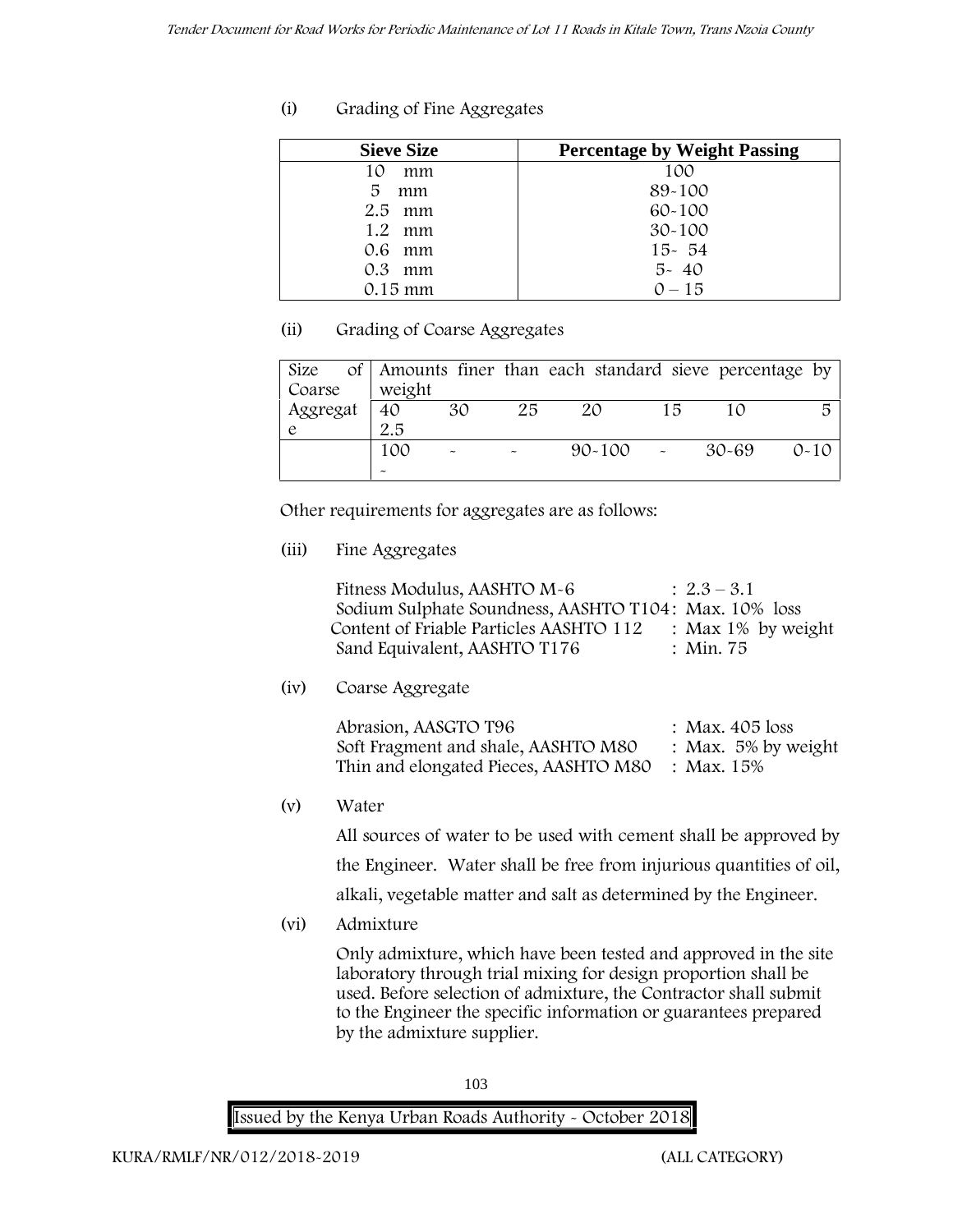The contractor shall not exclude the admixture from concrete proportions.

**Concrete class 20/20**

Concrete class 25/20 shall be used for culvert walls and slabs. The requirements of Concrete class 25/20 are provided as follows unless otherwise the Engineer will designate any alteration.

Design compressive strength  $(28 \text{ days})$  :  $25N/mm^2$ Maximum size of coarse aggregates : 20mm Maximum water/cement ratio of 45% with slump of 80mm

(d) **Proportioning Concrete**

The Contractor shall consult with the Engineer as to mix proportions at least thirty (30) days prior to beginning the concrete work. The actual mix proportions of cement, aggregates, water and admixture shall be determined by the Contractor under supervision of the Engineer in the site laboratory.

The Contractor shall prepare the design proportions which has 120% of the strength requirement specified for the designated class of concrete.

No class of concrete shall be prepared or placed until its job-mix proportions have been approved by the Engineer.

# (e) **Concrete Work**

**(ii) Batching**

Batching shall be done by weight with accuracy of:

| Cement              | $\frac{1}{2}$ percent |
|---------------------|-----------------------|
| Aggregate           | $\frac{1}{2}$ percent |
| Water and Admixture | : 1 percent.          |

Equipment should be capable of measuring quantities within these tolerances for the smartest batch regularly used, as well as for larger batches.

The accuracy of batching equipment should be checked every month in the presence of the Engineer and adjusted when necessary.

**(iii) Mixing and delivery**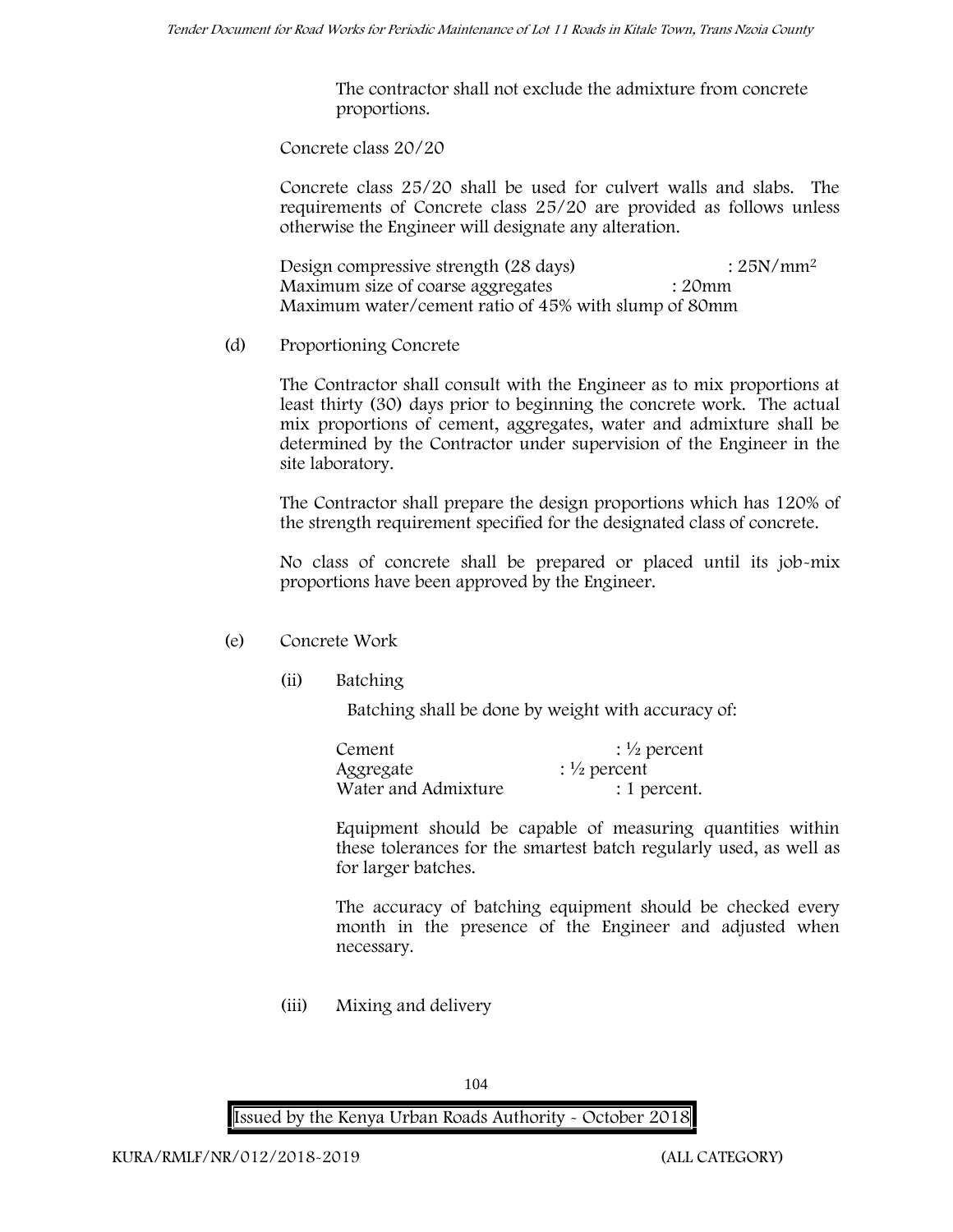Slump of mixed concrete shall be checked and approved at an accuracy of +25mm against designated slump in these specifications.

**(iv) Concrete in hot weather**

No concrete shall be placed when the ambient air temperature is expected to exceed thirty three degrees celsius (330c) during placement operations).

**(v) Concreting at night**

No concrete shall be mixed, placed or finished when natural light is insufficient, unless an adequate approved artificial lighting system is operated; such night work is subject to approval by the engineer.

**(vi) Placing**

In preparation of the placing of concrete, the interior space of forms shall be cleaned and approved by the engineer prior to placing concrete. All temporary members except tie bars to support forms shall be removed entirely from the forms and not buried in the concrete. The use of open and vertical chute shall not be permitted unless otherwise directed by the engineer.

The Contractor shall provide a sufficient number of vibrators to properly compact each batch immediately after it is placed in the forms.

(f) **Measurement and Payment**

Measurements for the Concrete Works Class 20/20 of culvert walls and slabs shall be made in cubic metres for the walls and slabs actually constructed, measured from their dimensions shown on the Drawings. Payment for the Concrete Works (Class 20/20) of culvert walls and slabs shall be the full compensation for furnishing all materials of the concrete mixing, delivering, placing and curing the concrete, equipment and tools, labour and other incidental necessary for the completion of the work in accordance with the Drawings and these Specifications and as directed by the Engineer.

**Issued by the Kenya Urban Roads Authority - October 2018**

105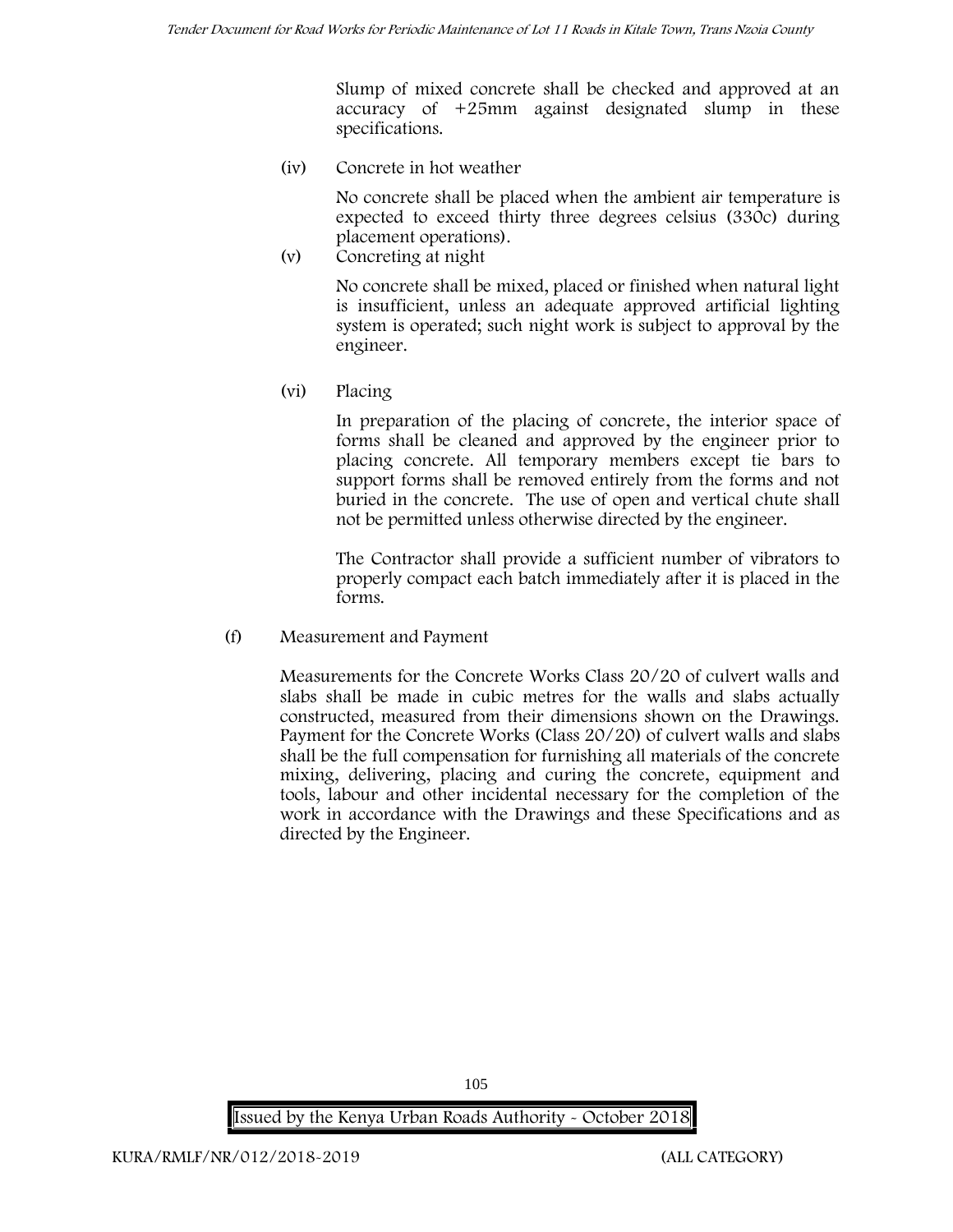# **SECTION 20 - ROAD FURNITURE**

### **2001 ROAD RESERVE BOUNDARY POSTS**

Road reserve boundary posts shall be provided as directed by the Engineer and in compliance with Standard Specification clause 2001. They shall be placed at 50m. intervals along the boundary of the road reserve.

#### **2003 EDGE MARKER POST**

Edge marker post shall be provided as directed by the Engineer and in compliance with Standard Specification clause clause 2003

#### **2012 PERMANENT ROAD SIGNS**

Permanent Road Signs shall be provided as directed by the Engineer and in compliance with the requirements of the "Manual for Traffic Signs in Kenya" Part II and standard Specification clause 2012.

#### **2012B EXISTING ROAD SIGNS**

Where directed by the Engineer, the Contractor shall take down road signs including all posts, nuts, bolts and fittings, and remove and dispose of the concrete foundation and backfill the post holes. The signs shall be stored as directed by the Engineer.

Measurement and payment for taking down road signs shall be made by the number of signs of any type and size taken down, cleaned and stored as directed.

#### **2005 ROAD MARKING**

Paint for road marking shall be internally reflectorised hot applied thermoplastic material in accordance with Clause 219 of the Standard Specification.

The rates inserted in the Bills of Quantities for road marking shall include for prior application of approved tack coat.

# **2005A RAISED PAVEMENT MARKERS – ROAD STUDS**

# **MATERIAL**

Road studs are moulded of acrylonitrile butadiene styrene (ABS) conforming to ASTM Specification D1788 – 68, class 5-2-2 shell filled with inert, thermosetting compound and filler. The lens portion of the marker of the marker is of optical menthly methacrylic.

# **CONSTRUCTION**

The road studs shall be constructed of high impact ABS containing a multi-biconvex glass lens reflector system. It shall be of monolithic construction, and not less than 98.5. m2. The height of the marker shall not exceed 17mm and the underside shall contain a non-honeycomb base (flat).

106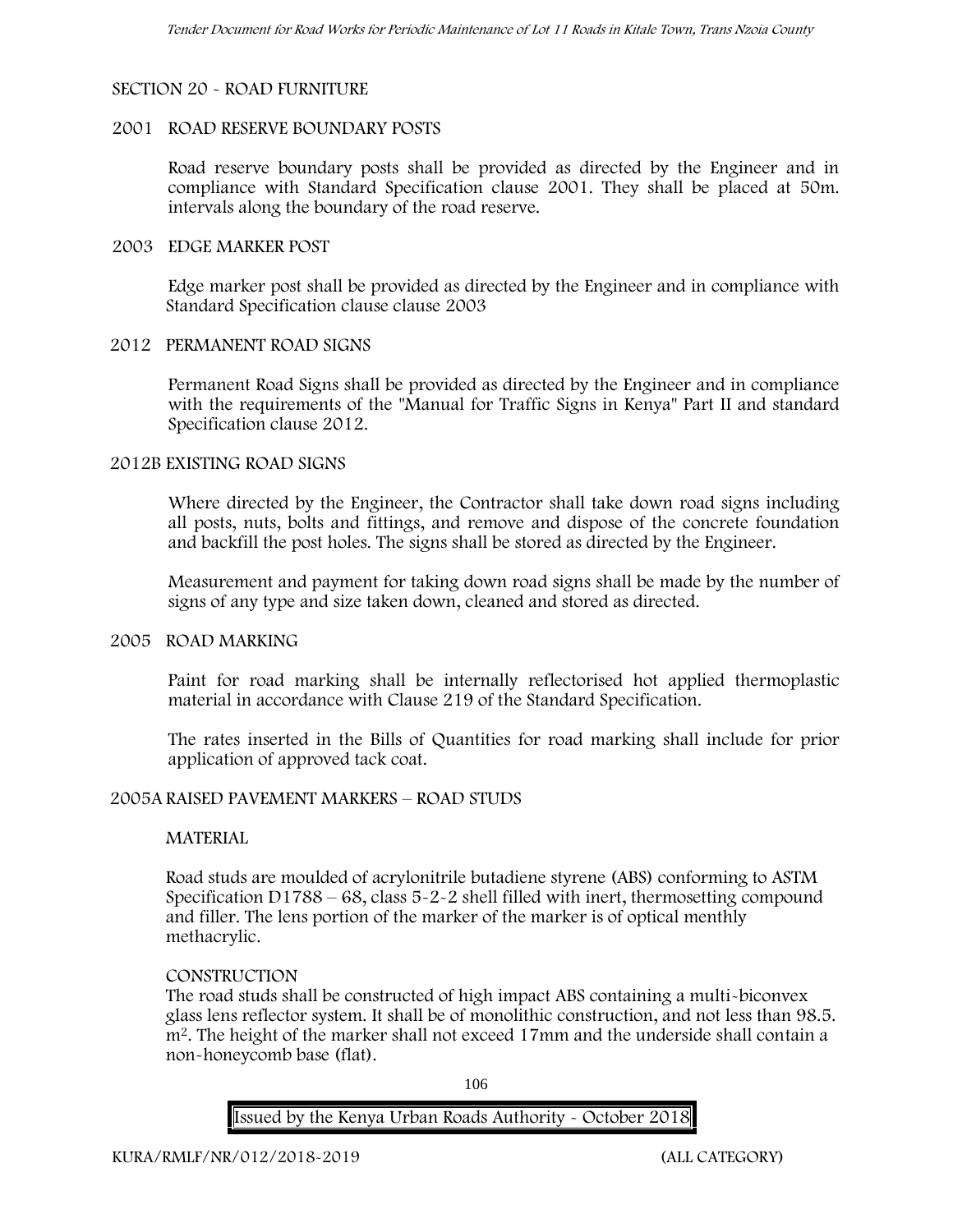# **REQUIREMENTS**

The markers shall conform to the following requirements

**Colour**

Shall be white, yellow or red as specified and the Retro – reflectance values should conform to the testing procedures of ASTME 809.

**Impact Resistance**

The market shall not crack or break when tested using a 1000**-**gram weight from a height of 1 metre. (ASTM D 2444) or BS 3900 Part E3.

**Resistance to Water Penetration**

Shall not have water penetration behind the lens after submerged in a water bath at 70 + 50 oF for 10 minutes. And it should still meet the reflectance Requirement. BS 998.

**Heat Resistance**

Shall comply with the initial brightness as per BS 873 Part IV of 1978

**Night Visibility**

The marker shall be bright as per BS 873 Part IV of 1978

**Compression Resistance**

There shall be no cracking sound at a pressure lower than 25 tones as per BS 873 Part IV of 1978.

**Corrosion Resistance**

After immersing a sample of Road stud in a solution containing 30g/1 of sodium chloride for 30 days, there shall not be any signs of corrosion **-**(BS998).

**NOTE**: These markers are intended for application directly to pavement surfaces and are compatible with raised pavement makers. These adhesives should be of high quality and tested for conformance to customer requirements.

# **ADHESIVES**

They shall be of Resin Type–Epoxy of 2 different components part 1 and 2 i.e Adhesive and Reactor without any volatile solvents in both.

| Pot life:             | not less than 20 minutes at 20 $\degree$ C  |
|-----------------------|---------------------------------------------|
| Rotational cure time: | between 20 and 30 minutes at 20 $\degree$ C |
| Hard cure:            | Between 40 and 60 minutes at 20 $\degree$ C |

107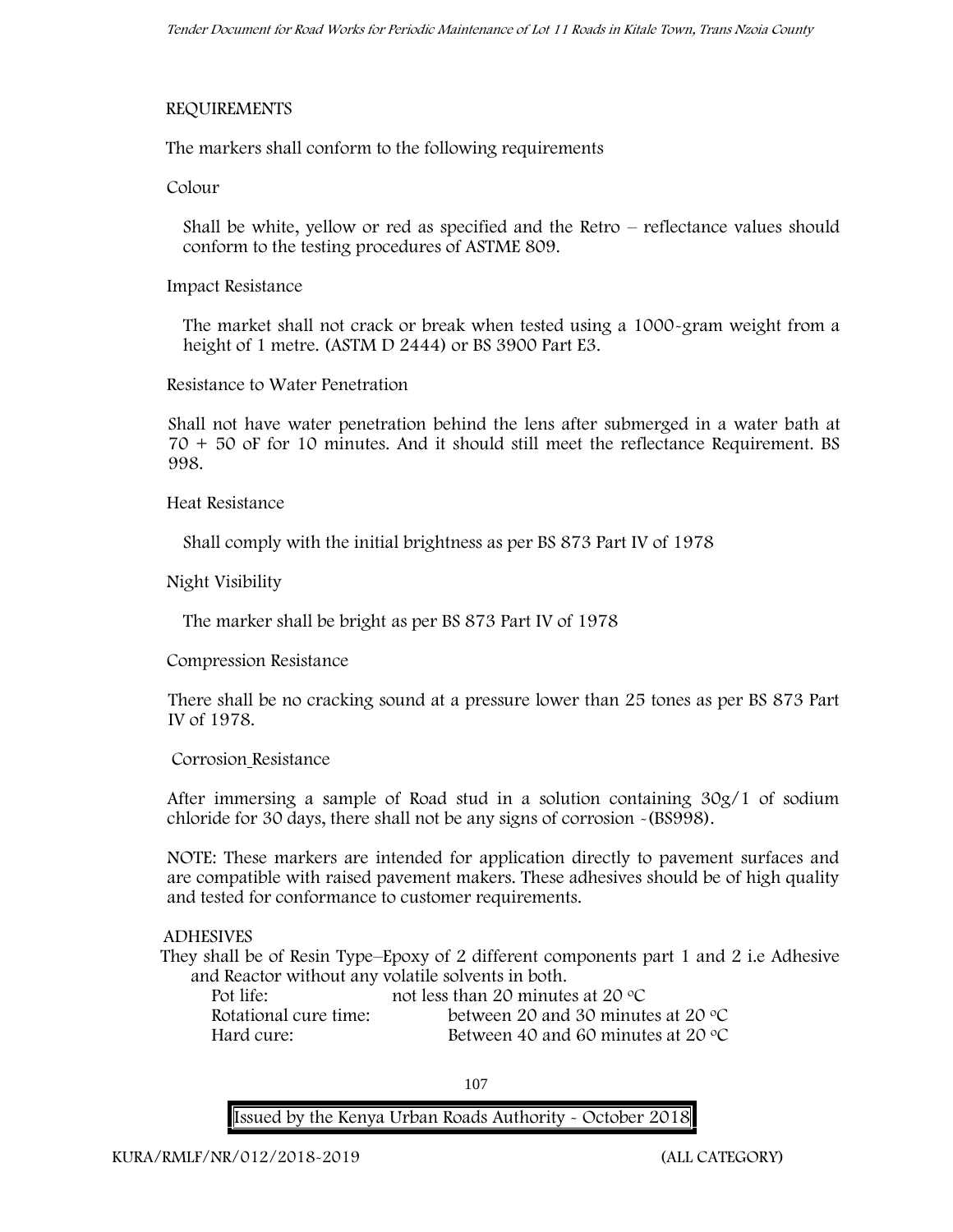### **APPLICATION INSTRUCTION**

### **Preparation of Pavements**

Make sure that the road surface is absolutely dry and free of oil and grease**.**

**Mixing of Adhesive**

Pour component B into the container of component A. Stir mixture by hand with a wooden or metal stick until uniform Grey Tint without a striae is obtained.

### **Installation**

Pour the mixture on to the underside of the road stud. Then place the road stud firmly on the road surface. Adhesive should stand out for about 5mm to 10 mm over the edges of the stud.

### **Protection from the Traffic**

Protect studs from traffic for 2 hours until the adhesive has properly hardened. Try by touching the adhesive.

**NUMBER OF STUDS NEEDED FOR LABORATORY TESTS.**

In order to approve a particular type of road stud, 4 sample road studs of each colour shall be submitted.

### **2006 GUARDRAILS**

Contrary to the Standard Specification, guardrail posts shall be concrete 200 mm diameter set vertically at least 1.2m into the shoulder as directed by the Engineer. Spacer blocks shall also be made of concrete.

Beams for guardrails shall be "Armco Flexbeam" or similar obtained from a manufacturer approved by the Engineer.

### **2007 KERBS**

### a) **Vertical Joints**

Vertical joints between adjacent Kerbs shall not be greater than 5 mm in width and shall be filled with a mortar consisting of 1:3 cement: sand by volume.

### b) **Transition between flush and raised kerbs**

The transition between flush and raised kerbs (e.g. at bus bays) shall be termed as ramped kerbs. The transition between flush and raised kerbs shall occur within a length of 2.0 m.

108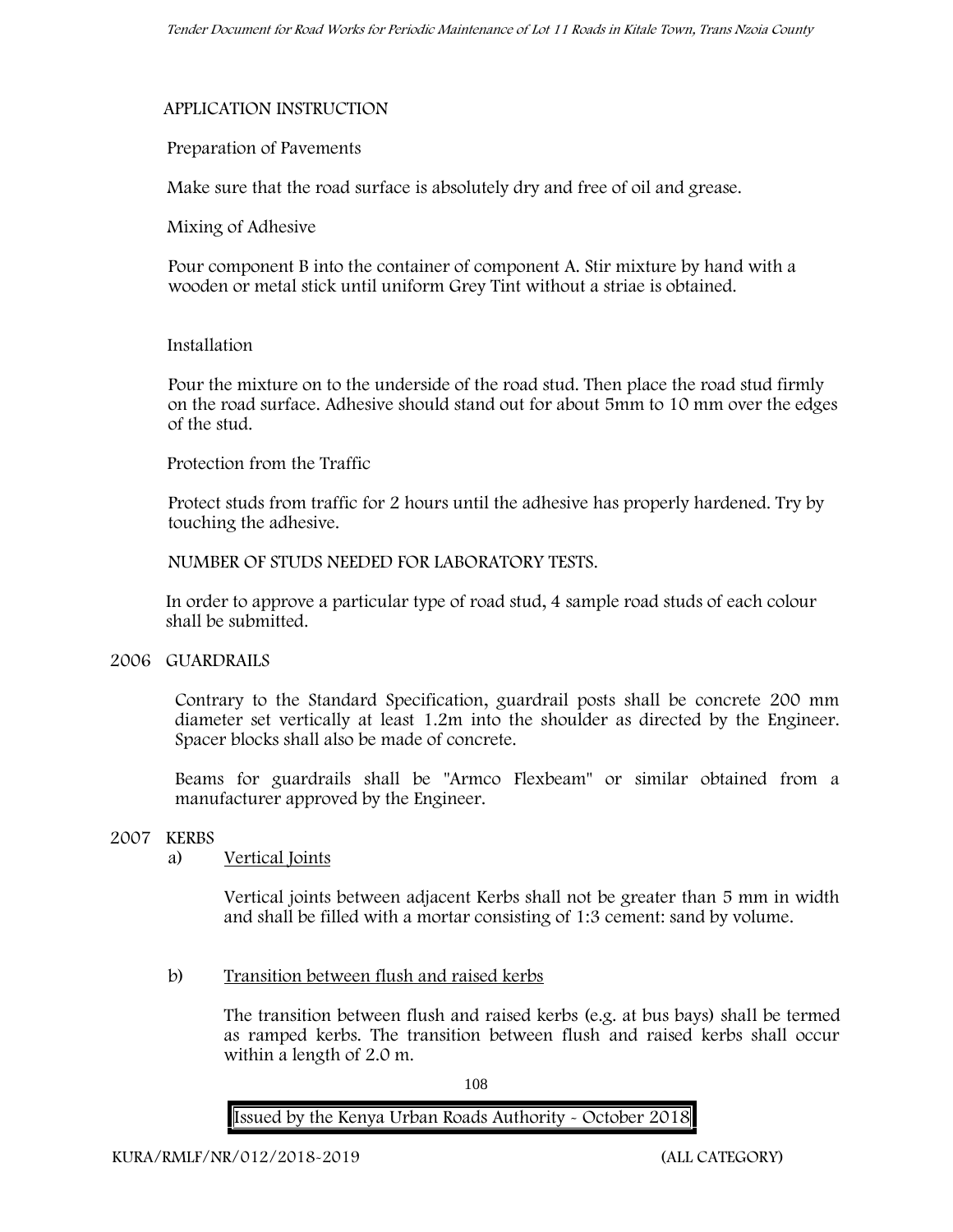### **2008 KILOMETRE MARKER POSTS**

Kilometre marker posts shall be provided as directed by the Engineer and in compliance with Standard Specification clause 2008.

### **2009 RUMBLE STRIPS**

Where directed by the Engineer, the Contractor shall provide, place, trim, shape and compact to line and level asphalt concrete rumble strips on the finished shoulders. This shall be done to the satisfaction of the Engineer

### **2011 MEASUREMENT AND PAYMENT**

### **Road reserve boundary posts**

Road reserve boundary posts shall be measured by the number erected

### **Permanent road signs**

Permanent road signs shall be measured by the number of each particular size erected.

### **Road marking**

Road markings in yellow or white material shall be measured in square metres calculated as the plan area painted.

### **Road Studs**

Road studs shall be measured by the number of each particular size erected.

### **Guardrail**

Guardrail shall be measured by the metre as the length of the guardrail constructed.

### **Kerbs**

Kerbs shall be measured by the metre as the length of kerb constructed

### **SECTION 22-DAYWORKS**

### **2202 MEASUREMENTS AND PAYMENT**

(a) Plant

Where items of major plant listed in the schedule of Day works are specified by type (e.g. Concrete mixer etc.) the power rating if such items of plant are provided by the Contractor shall not be lower than the power ratings of such plant manufactured

109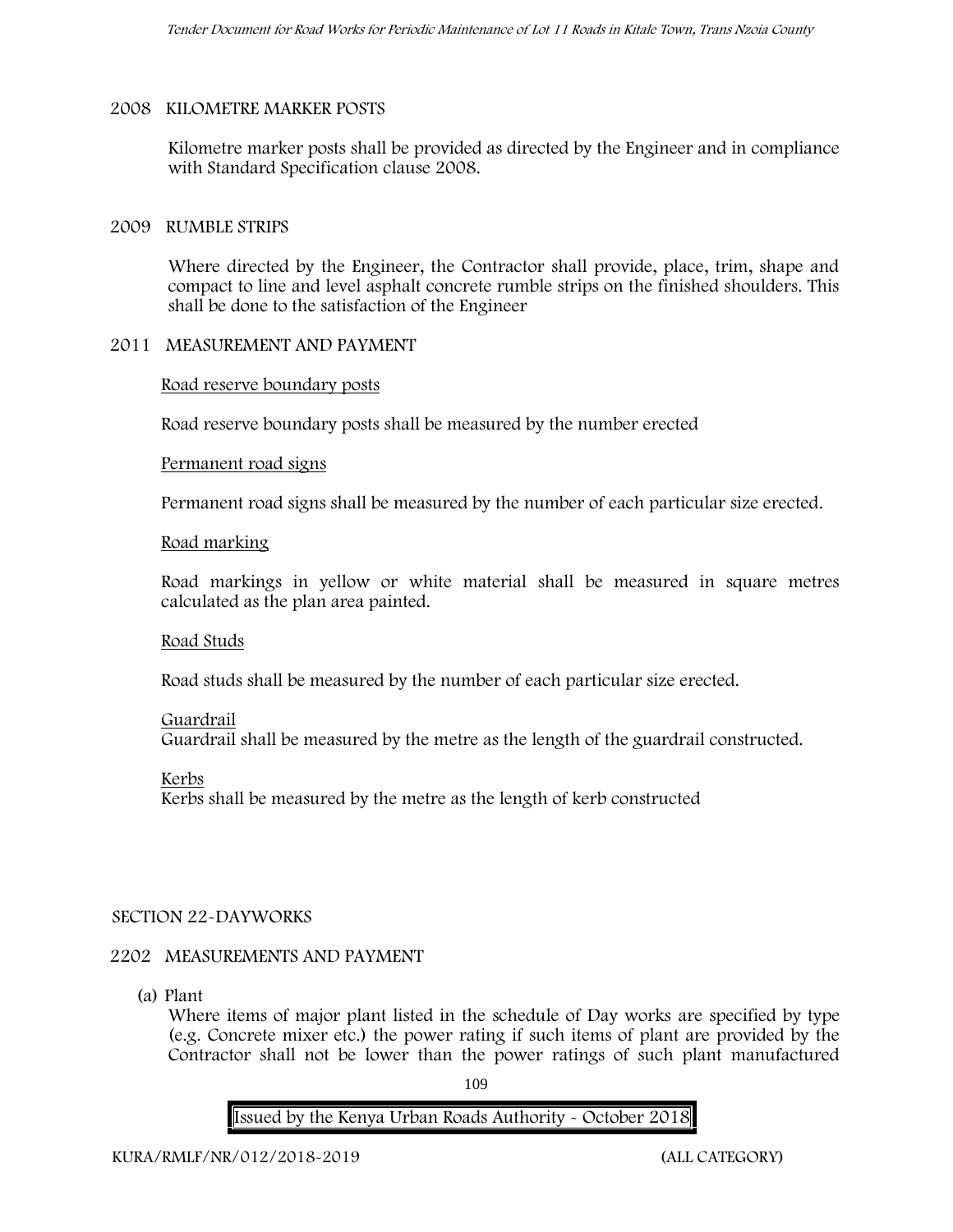within the last two years prior to the date of BID. Any item of major plant employed upon Dayworks that has a power rating lower than specified above shall be paid for at rates lower than those in the schedule of Dayworks. The reduction in the rate payable shall be in proportion to the reduction in power rating below that specified above.

#### **SECTION 23: CONCRETE PAVING BLOCKS**

This works shall consist of providing, laying and fixing of concrete paving blocks and concrete paving slabs on a sand base on the driveway and walkways and other areas as directed by the Engineer.

**a. Concrete Paving Blocks**

The paving blocks shall be of type S of any shape fitting within a 295 mm square coordinating space and a work size thickness of at least 30 mm. The blocks shall confirm to the requirements of BS 6717:Pt. 1:1986 or Kenya standard equivalent.

The laying shall be broken at intervals of 50 m by concrete ribs of class 25 concrete.

The blocks shall be laid on a 40 mm minimum sand base whose specifications are as in section (b) of this specification.

**b. Sand For Sand Base**

Sand used as bedding for paving blocks and slabs shall be natural sand either pit or river sand. The grading shall conform and be parallel as much as possible to  $KSO2 - 95$  Parts 1 &2: 1984 for zones 1,2 or 3. The other requirements shall be as specified in section 1703 (c ) of Standard Specifications.

### **c. Measurement and Payment**

Payment for paving blocks and paving slabs shall be by square metre laid. The rate quoted would include the cost of haulage to site of the blocks, slabs and sand, as no extra payment shall be made for haulage

**Issued by the Kenya Urban Roads Authority - October 2018**

110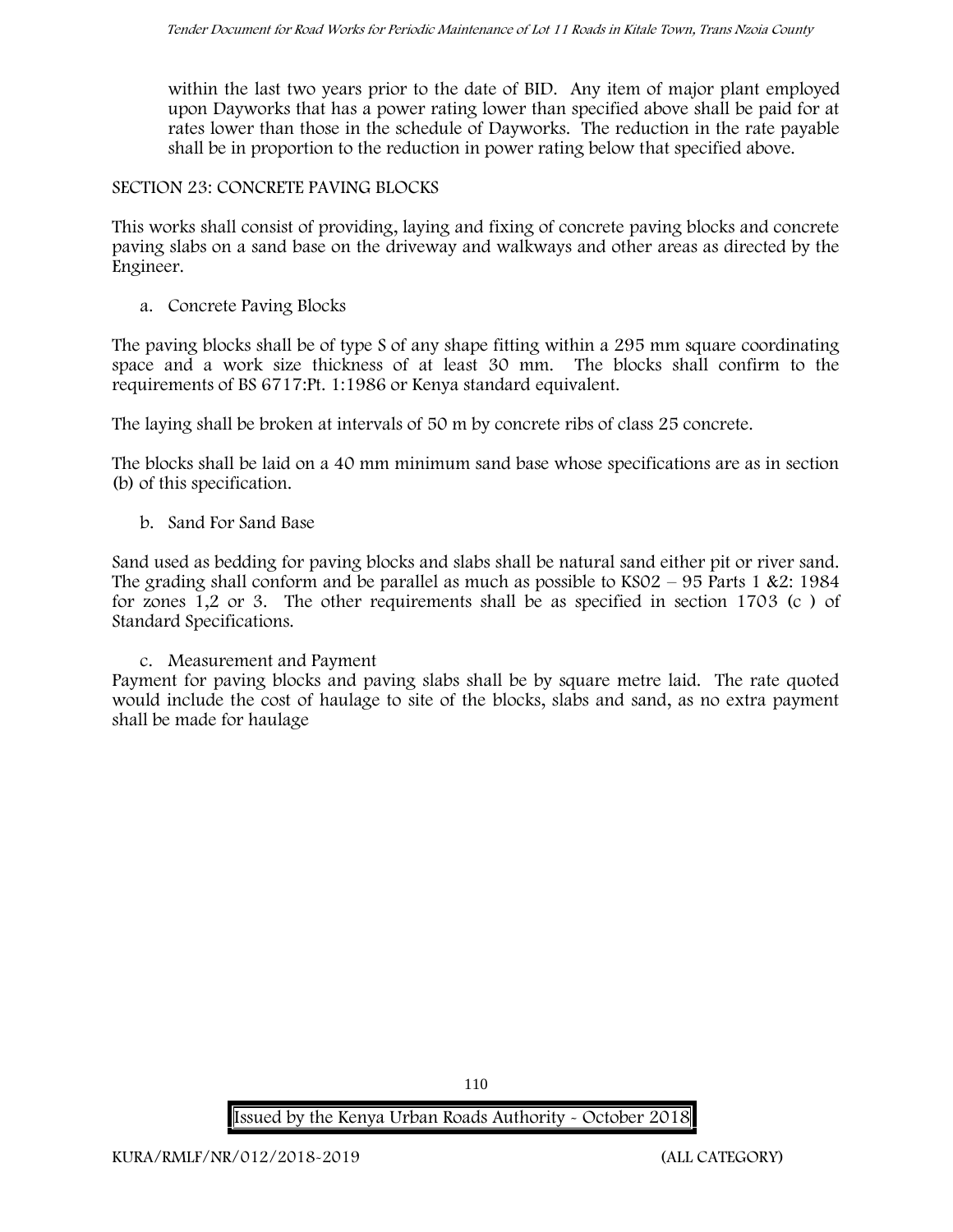## **SECTION VI: SUPERVISION AND CONTRACT EVALUATION MANUAL 2012**

The Manual refers to the Ministry of Roads 'Supervision and Contract evaluation Manual for Road Maintenance Works 2012.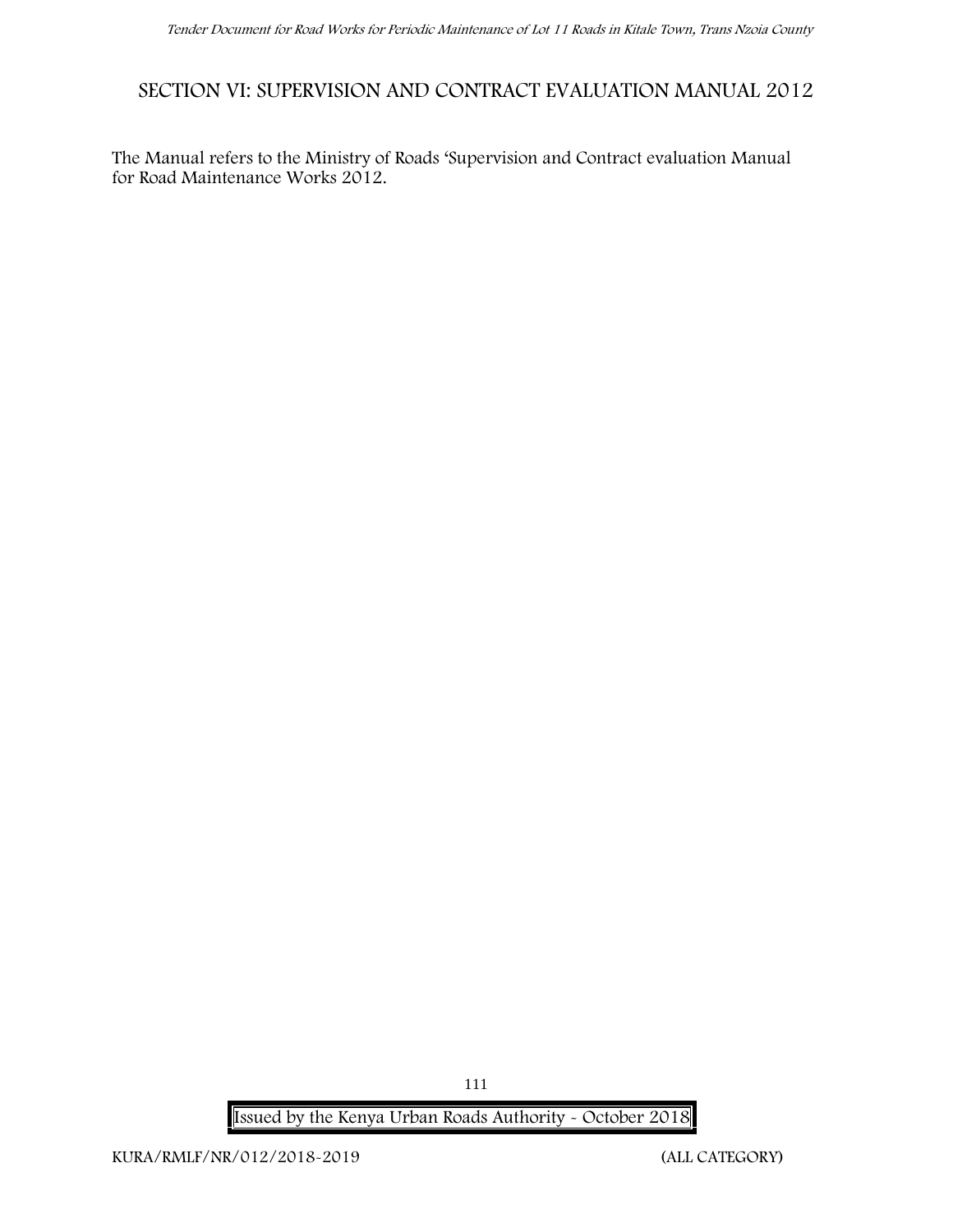## **SECTION VII: ROAD MAINTENANCE MANUAL**

The Manual refers to the Ministry of Roads 'Road Maintenance Manual, May 2010 Edition'.

112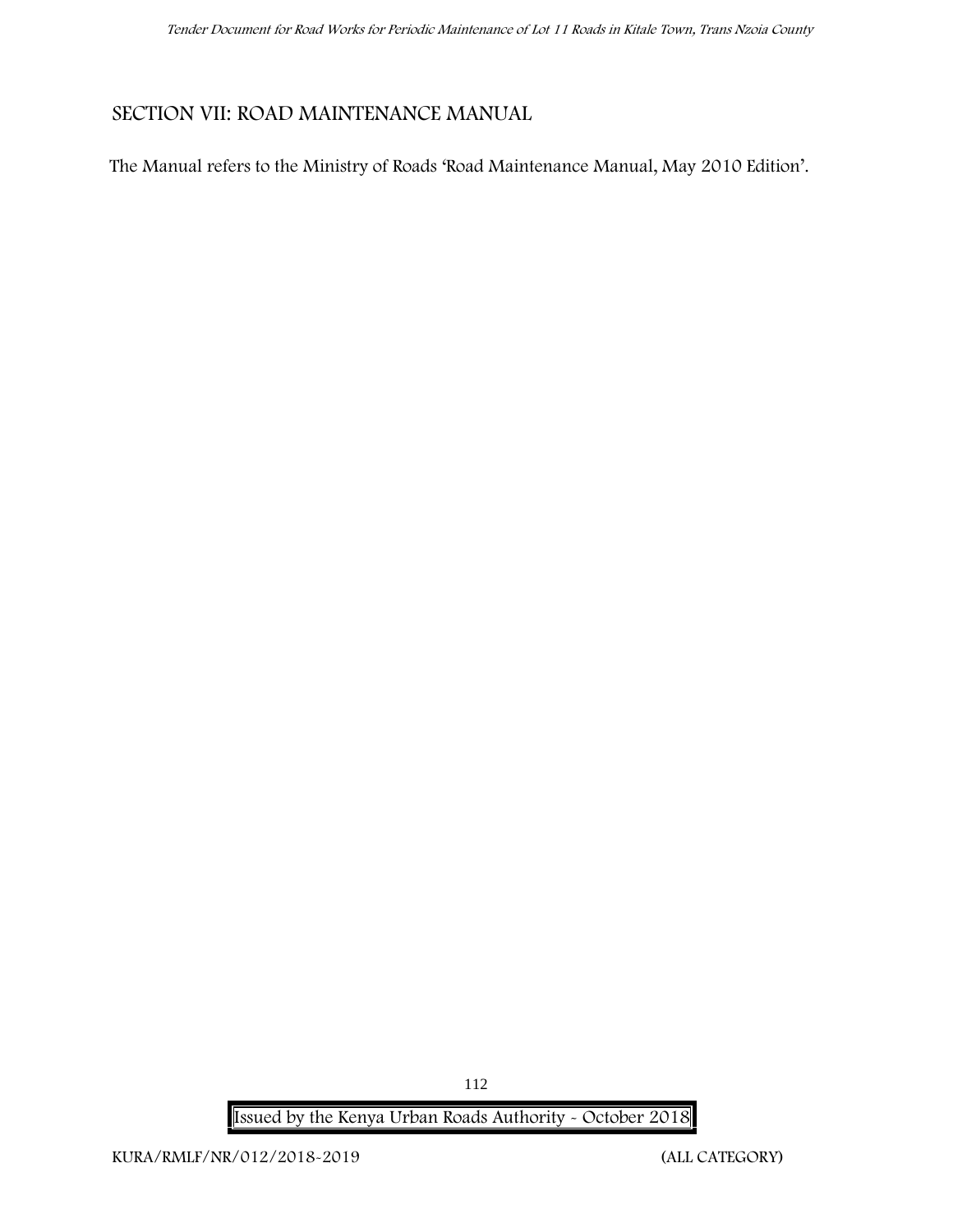# **SECTION IX: BILLS OF QUANTITIES**

**Issued by the Kenya Urban Roads Authority - October 2018**

113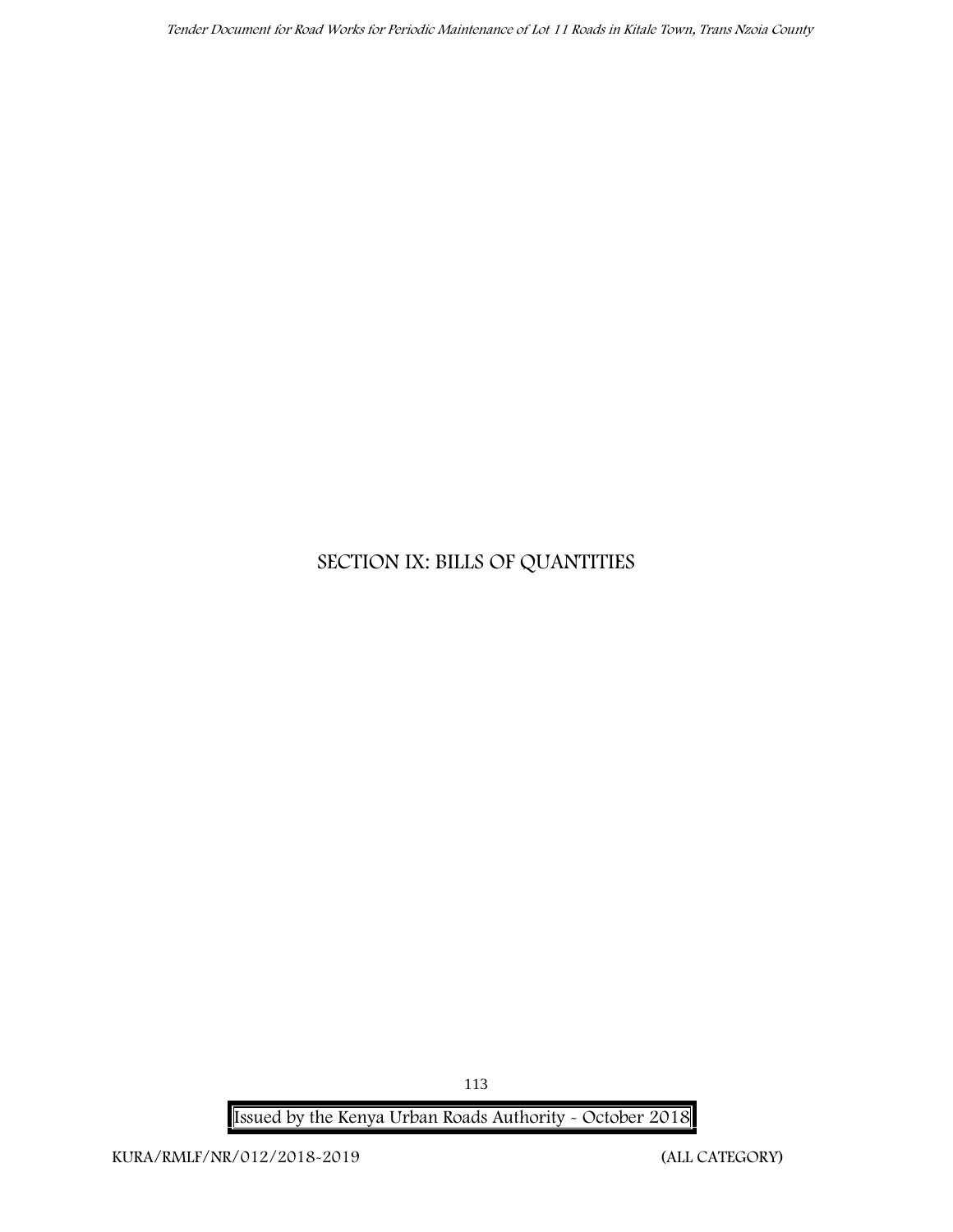### **PREAMBLE TO BILL OF QUANTITIES**

- 1. The Bills of Quantities forms part of the Contract Documents and are to be read in conjunction with the Instructions to Bidders, Conditions of Contract Parts I and II, Specifications and Drawings.
- 2. The brief description of the items in the Bills of Quantities is purely for the purpose of identification, and in no way modifies or supersedes the detailed descriptions given in the conditions of Contract and Specifications for the full direction and description of work and materials.
- 3. The Quantities set forth in the Bills of Quantities are estimated, representing substantially the work to be carried out, and are given to provide a common basis for bidding and comparing of Bids. There is no guarantee to the Contractor that he will be required to carry out all the quantities of work indicated under any one particular item or group of items in the Bill of Quantities. The basis of payment shall be the Contractor's rates and the quantities of work actually done in fulfilment of his obligation under the Contract.
- 4. The prices and rates inserted in the Bills of Quantities will be used for valuing the work executed, and the Engineer will only measure the whole of the works executed in accordance with this Contract.
- 5. The rates inserted in any road in the tender shall apply to other roads within the same lot upon written instructions to be issued by the Engineer or his representative during execution of works and shall be used only to pay for activities of similar description and nature which may not have been included in the Bills of Quantities for that road.
- 6. A price or rate shall be entered in ink against every item in the Bills of Quantities with the exception of items that already have Provisional sums affixed thereto. The bidders are reminded that no "nil" or "included" rates or "lump-sum" discounts will be accepted. The rates for various items should include discounts if any. Bidders who fail to comply will be disqualified.
- 7. Provisional sums (including Dayworks) in the Bills of Quantities shall be expended in whole or in part at the discretion of the Engineer or his representative.
- 8. Where there are no quantities against the line item especially on dayworks, the bidder shall only fill his rates
- 9. Quantified instructions shall be extracted from the main BOQ for purposes of part implementation of the works and interim measurements/payments shall be based on the quantified instructions read together with the bills of quantities.

The price and rates entered in the Bills of Quantities shall, except insofar as it is otherwise provided under the Contract, include all Constructional plant to be used, labour, insurance, supervision, compliance testing, materials, erection, maintenance of works, overheads and profits, taxes and duties together with all general risks, liabilities and obligations set out or implied in the Contract, transport, electricity and telephones, water, use and replenishment of all consumables, including those required under the contract by the Engineer and his staff.

Errors in the pricing of the Bills of Quantities will be corrected in accordance with Clause (29) of instructions to bidders.

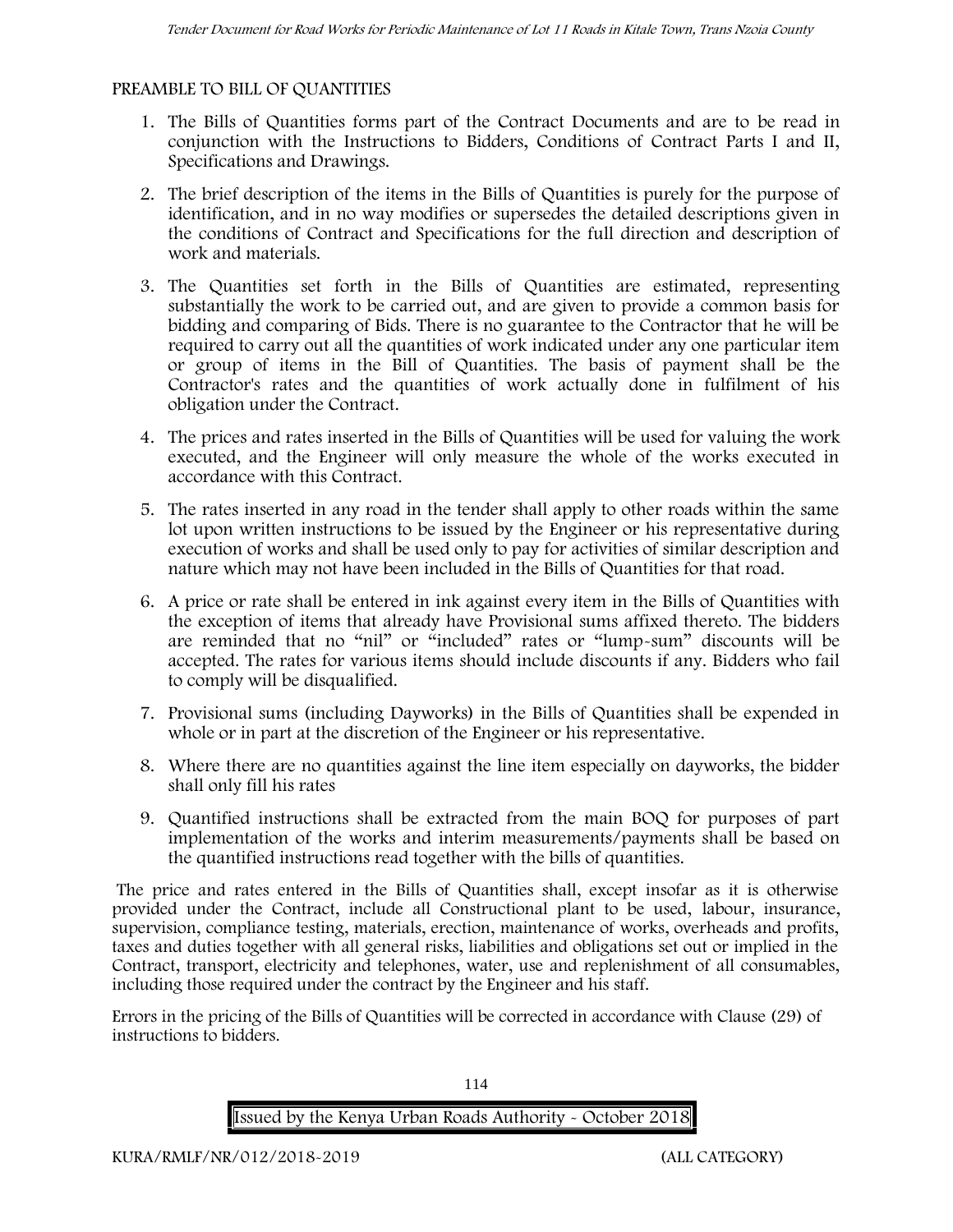| Package:<br>Contractor    | Road Name Seroney Road<br>KURA/RMLF/NR/3-15-18 19-011                                                                                                  |        |   |                                 |            |
|---------------------------|--------------------------------------------------------------------------------------------------------------------------------------------------------|--------|---|---------------------------------|------------|
| <b>Bill of Quantities</b> |                                                                                                                                                        |        |   |                                 | Page 1     |
| Bill No.1                 | General: Office administration and overheads/Preliminaries                                                                                             |        |   |                                 | Project:   |
| Item No.                  | Description                                                                                                                                            | Units  |   | Unit Bid<br>Quantity Rate (Ksh) | Amount KSh |
| 01-80-007                 | Allow APC sum for Engineer's office furniture and<br>laboratory equipment as listed in the special<br>specifications and as instructed by the Engineer | PC SUM | 1 | 50,000                          | 50,000.00  |
| $01 - S0 - 008$           | Extra overon item 01-80-007 for contractor's<br>overheads and profits                                                                                  | %      |   |                                 |            |
| 01-80-010                 | Allow a prime cost of sum for materail testing as<br>directed by the Engineer                                                                          | PC SUM |   | 50,000                          | 50,000.00  |
| 01-80-011                 | Extra over item 01-80-010 for contractors<br>overheads and profits                                                                                     | %      |   |                                 |            |
| $01 - 80 - 026$           | Prime cost sum for REs miscellaneous account                                                                                                           | PC SUM |   | 100,000                         | 100,000.00 |
| 01-80-027                 | Extra Over on Item 01-80-026 for the Contractor's<br>Overheads and Profit.                                                                             | %      |   |                                 |            |
| 01-80-030a                | Prime cost sum for payment of allowances for<br>Engineer's site staff                                                                                  | PC SUM |   | 250,000                         | 250,000.00 |
| 01-S0-030b                | Extra Over on Item 01-80-030a for the Contractor's<br>Overheads and Profit.                                                                            | %      |   |                                 |            |
| 01-80-030                 | Prime cost sum for wages for RE's site staff inclusive<br>of overtime, taxes and other statutory deductions                                            | PC SUM |   | 250,000                         | 250,000.00 |
| 01-80-031                 | Include percentage of PC sum in item 01-80-030<br>for contractors overhead and profit                                                                  | %      |   |                                 |            |
|                           | Total Carried Forward to Summary:                                                                                                                      |        |   |                                 |            |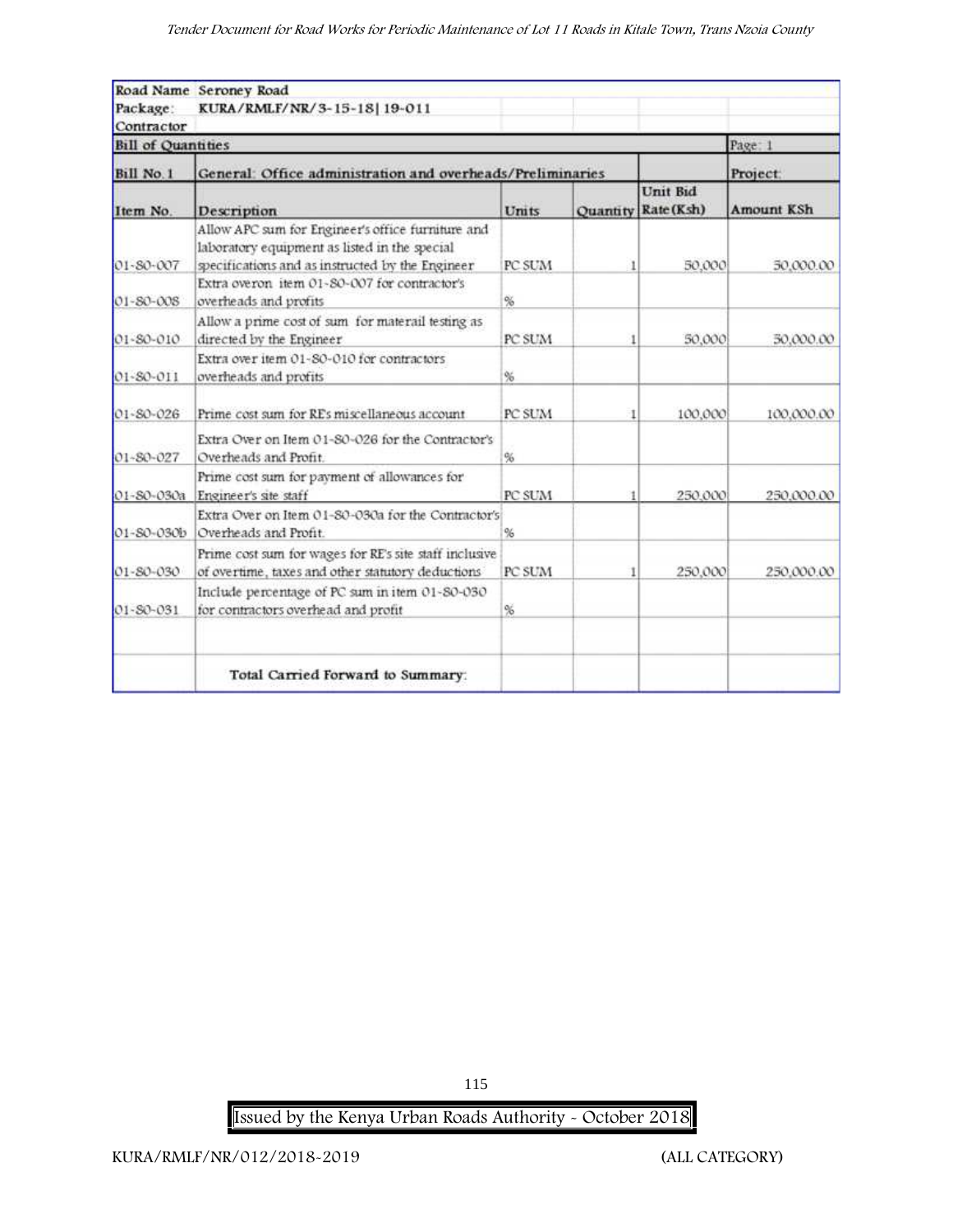|                    | Road Name : Seroney Road                   |                |      |                       |            |
|--------------------|--------------------------------------------|----------------|------|-----------------------|------------|
| Package:           | KURA/RMLF/NR/3-15-18 19-011                |                |      |                       |            |
| Contractor         |                                            |                |      |                       |            |
| Bill of Quantities |                                            |                |      |                       | Page: 2    |
| Bill No.4          | SITE CLEARANCE                             |                |      |                       | Project:   |
|                    |                                            |                |      | Unit Bid              |            |
| Item No.           | Description                                | Units          |      | Quantity   Rate (Ksh) | Amount KSh |
|                    | Clear site on road reserve including       |                |      |                       |            |
|                    | removal of trees, hedges, bushes,          |                |      |                       |            |
| $04 - 60 - 001$    | vegetation and other deleterious materials | $\mathsf{M}^2$ | 2400 |                       |            |
|                    | Removal of topsoil to a maximum depth of   |                |      |                       |            |
| $04 - 60 - 002$    | 200mm                                      | $\rm M^3$      | 400  |                       |            |
|                    |                                            |                |      |                       |            |
|                    |                                            |                |      |                       |            |
|                    |                                            |                |      |                       |            |
|                    |                                            |                |      |                       |            |
|                    | Total Carried Forward to Summary:          |                |      |                       |            |

|                           | Road Name: Seroney Road                                                                   |                |                 |                                          |            |
|---------------------------|-------------------------------------------------------------------------------------------|----------------|-----------------|------------------------------------------|------------|
| Package:                  | KURA/RMLF/NR/3-15-18 19-011                                                               |                |                 |                                          |            |
| Contractor                |                                                                                           |                |                 |                                          |            |
| <b>Bill of Quantities</b> |                                                                                           |                |                 |                                          | Page: 3    |
| Bill No.5                 | <b>EARTHWORKS</b>                                                                         |                |                 |                                          | Project:   |
| Item No.                  | Description                                                                               |                |                 | Unit Bid<br>Units $Quantity   Rate(Ksh)$ | Amount KSh |
| 05-50-006                 | Provide and fill in soft material.                                                        | $\mathrm{M}^3$ | 600             |                                          |            |
| 05-50-008                 | Cut in soft material to spoil                                                             | $\rm M^3$      | 450             |                                          |            |
| 05-50-009                 | Cut in hard material to spoil                                                             | $M^3$          | 20 <sup>°</sup> |                                          |            |
|                           | least 95% MDD (AASHTO T.99) including all<br>necessary scarifying and water to a depth of |                |                 |                                          |            |
| 05-60-001                 | 150mm below ground level.                                                                 | $\mathrm{M}^3$ | 450             |                                          |            |
| 05-60-004                 | Provide, place & compact rockfill                                                         | $\rm M^3$      | 50 <sup>°</sup> |                                          |            |
|                           | Total Carried Forward to Summary:                                                         |                |                 |                                          |            |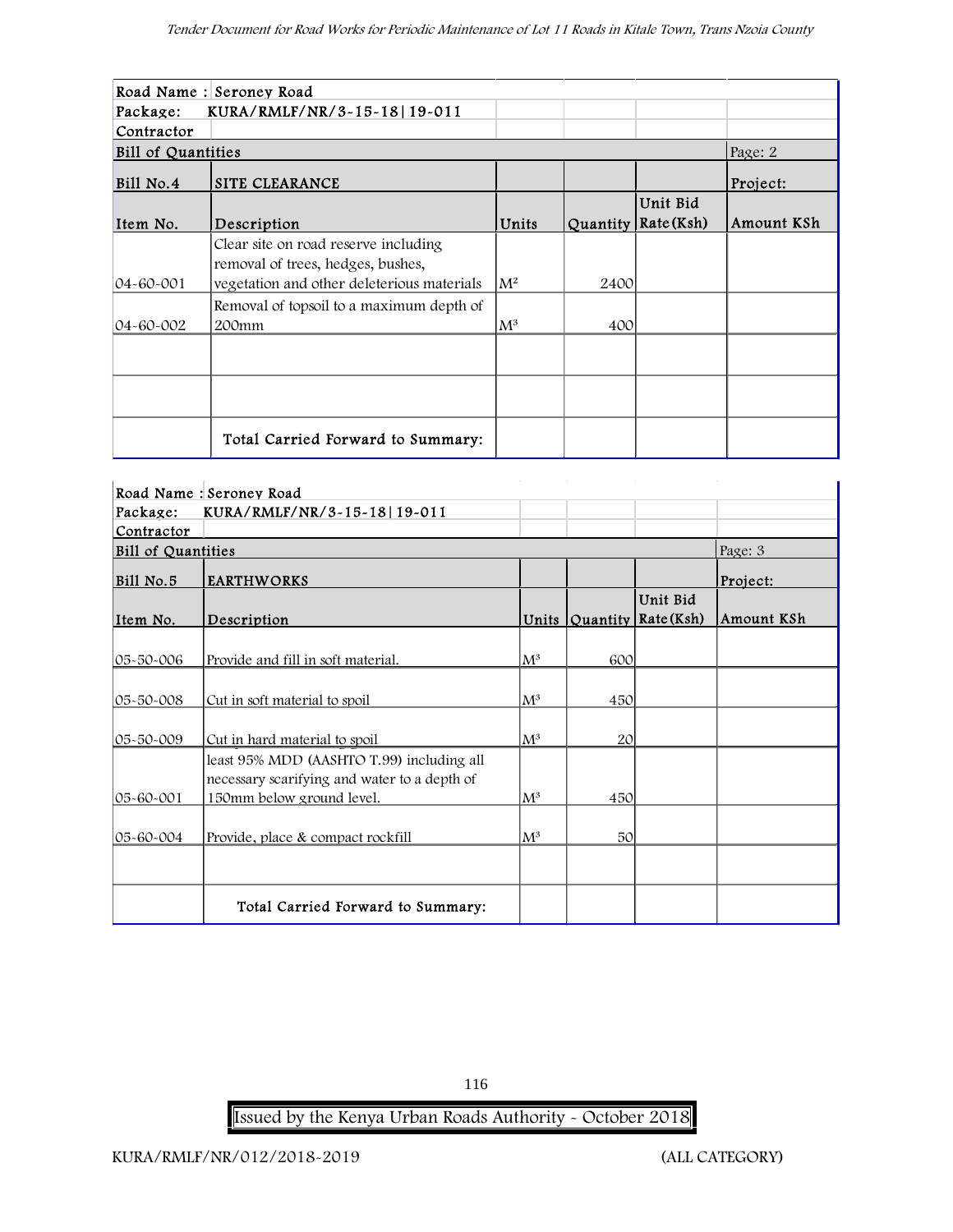| Road Name : Seroney Road  |                                                                  |                |     |                              |            |  |  |  |
|---------------------------|------------------------------------------------------------------|----------------|-----|------------------------------|------------|--|--|--|
| Package:                  | KURA/RMLF/NR/3-15-18 19-011                                      |                |     |                              |            |  |  |  |
| Contractor                |                                                                  |                |     |                              |            |  |  |  |
| <b>Bill of Quantities</b> |                                                                  |                |     |                              | Page: 4    |  |  |  |
| Bill No.7                 | EXCAVATION OF FOUNDATIONS FOR STRUCTURES                         |                |     |                              | Project:   |  |  |  |
|                           |                                                                  |                |     | Unit Bid                     |            |  |  |  |
| Item No.                  | Description                                                      |                |     | Units $Quantity   Rate(Ksh)$ | Amount KSh |  |  |  |
|                           |                                                                  |                |     |                              |            |  |  |  |
| $ 07 - 50 - 001 $         | Excavate for structure in soft material                          | $\mathrm{M}^3$ | 50  |                              |            |  |  |  |
|                           | Provide and place gabion boxes and mattresses as                 |                |     |                              |            |  |  |  |
| $07 - 60 - 002$           | specified or as directed by the Engineer                         | $\mathbb{M}^3$ | 220 |                              |            |  |  |  |
|                           | Provide and place rock fill to gabions and                       |                |     |                              |            |  |  |  |
| $07 - 60 - 003$           | mattresses                                                       | $\rm M^3$      | 40  |                              |            |  |  |  |
|                           | Provide stone pitching including grouting of ratio               |                |     |                              |            |  |  |  |
| $07 - 60 - 006$           | 1:4 cement to Mortar as directed by the Engineer. $\mathbb{M}^2$ |                | 100 |                              |            |  |  |  |
|                           |                                                                  |                |     |                              |            |  |  |  |
|                           |                                                                  |                |     |                              |            |  |  |  |
|                           | Total Carried Forward to Summary:                                |                |     |                              |            |  |  |  |

| Road Nam Seroney Road |                                                                                         |                |                |                       |            |  |  |  |
|-----------------------|-----------------------------------------------------------------------------------------|----------------|----------------|-----------------------|------------|--|--|--|
| Package:              | KURA/RMLF/NR/3-15-18 19-011                                                             |                |                |                       |            |  |  |  |
| Contractor            |                                                                                         |                |                |                       |            |  |  |  |
|                       | <b>Bill of Quantities</b>                                                               |                |                |                       | Page: 54   |  |  |  |
| Bill No.8             | <b>CULVERT AND DRAINAGE WORKS</b>                                                       |                |                |                       | Project:   |  |  |  |
| Item No.              | Description                                                                             |                | Units Quantity | Unit Bid<br>Rate(Ksh) | Amount KSh |  |  |  |
|                       | Clean silted drain to free flow condition and cart                                      |                |                |                       |            |  |  |  |
|                       | $ 08-50-002 $ away the debris.<br>Excavate/desilt, grade to shape inlets outfalls, side | lΜ             | 250            |                       |            |  |  |  |
|                       | drains to free flow conditons including cart to                                         |                |                |                       |            |  |  |  |
|                       | spoil any excess grass debris and soils as and                                          |                |                |                       |            |  |  |  |
|                       | 08-50-009 where directed by the Engineer.                                               | $\mathbf{M}^3$ | 600            |                       |            |  |  |  |
|                       | 08-60-003 Clean culverts of all sizes to free flow conditions                           | lΜ             | 50             |                       |            |  |  |  |
|                       | 08-60-030 Excavate in soft material for culverts                                        | $\mathbf{M}^3$ | 25             |                       |            |  |  |  |
|                       | 08-60-031 Excavate in hard material for culverts                                        | $\mathsf{M}^3$ | 15             |                       |            |  |  |  |
| 08-60-033 pipes       | Provide, lay and join 600mm inner dia concrete                                          | lΜ             | 36             |                       |            |  |  |  |
|                       | 08-60-035 Provide, place and compact class 15/20 concrete                               | $\mathsf{M}^3$ | 18             |                       |            |  |  |  |
|                       |                                                                                         |                |                |                       |            |  |  |  |
|                       | 08-60-036 Provide, place and compact class 25/20 concrete                               | $\mathsf{M}^3$ | 12             |                       |            |  |  |  |
|                       |                                                                                         |                |                |                       |            |  |  |  |
|                       | Total Carried Forward to Summary:                                                       |                |                |                       |            |  |  |  |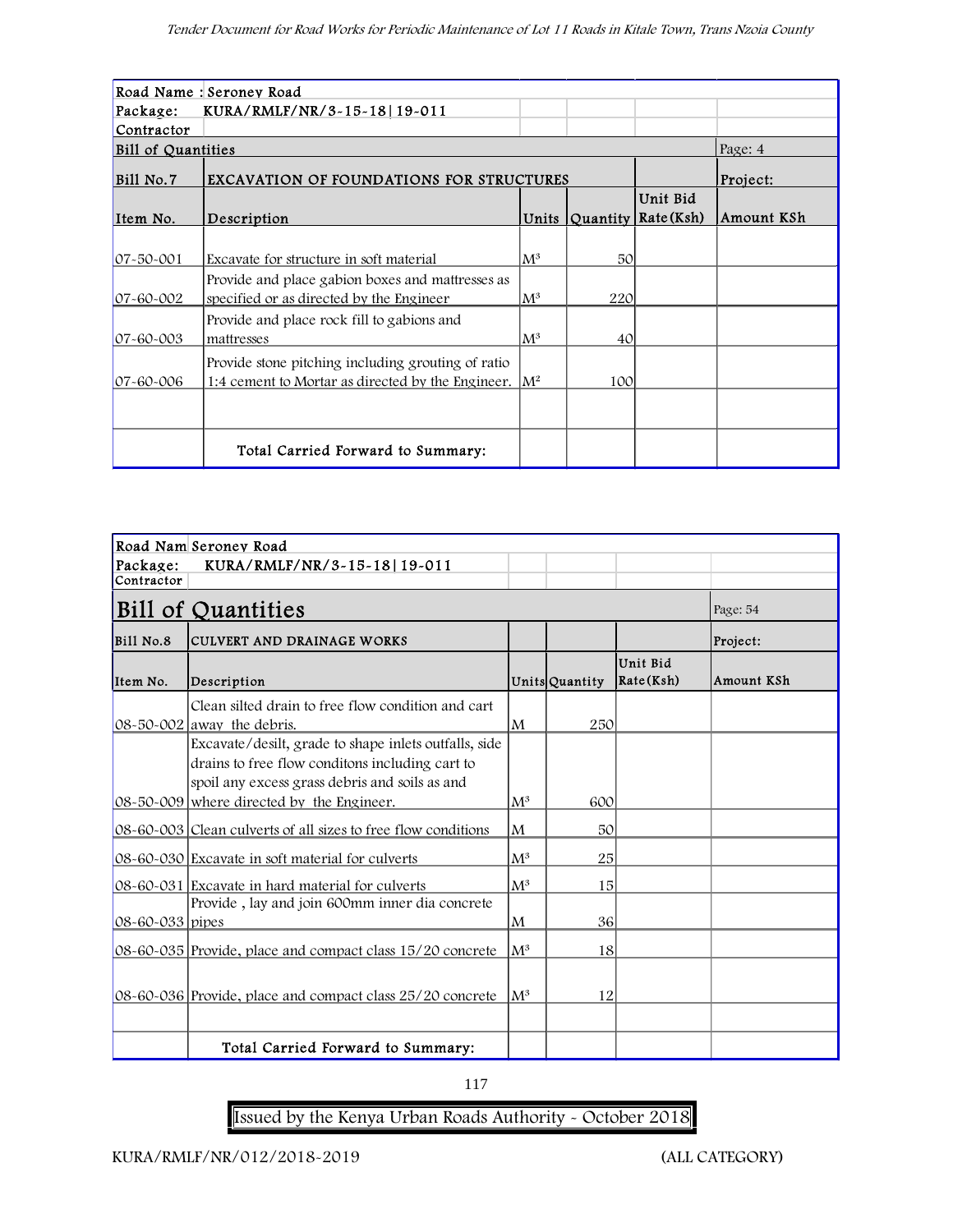|                           | Road Nam Seroney Road                                               |       |                                 |                        |
|---------------------------|---------------------------------------------------------------------|-------|---------------------------------|------------------------|
|                           | Package: KURA/RMLF/NR/3-15-18 19-011                                |       |                                 |                        |
| Contractor                |                                                                     |       |                                 |                        |
| <b>Bill of Quantities</b> |                                                                     |       |                                 | Page: 6                |
|                           | <b>Bill No.9 PASSAGE OF TRAFFIC</b><br>Description                  |       |                                 | Project:<br>Amount KSh |
| Item No.                  |                                                                     | Units | Unit Bid<br>Quantity Rate (Ksh) |                        |
|                           | 09-60-001 Allow for the passage of traffic through the works LS SUM |       | 100,000.00                      | 100,000.00             |
|                           | Total Carried Forward to Summary:                                   |       |                                 |                        |

| Road Name : Seroney Road  |                                                                                                        |                |                |            |            |  |  |  |
|---------------------------|--------------------------------------------------------------------------------------------------------|----------------|----------------|------------|------------|--|--|--|
| Package:                  | KURA/RMLF/NR/3-15-18 19-011                                                                            |                |                |            |            |  |  |  |
| Contractor                |                                                                                                        |                |                |            |            |  |  |  |
| <b>Bill of Quantities</b> |                                                                                                        |                |                |            | Page: 7    |  |  |  |
| Bill No.10                | <b>GRADING AND GRAVELLING WORKS</b>                                                                    |                |                |            | Project:   |  |  |  |
|                           |                                                                                                        |                |                | Unit Bid   |            |  |  |  |
| Item No.                  | Description                                                                                            |                | Units Quantity | Rate (Ksh) | Amount KSh |  |  |  |
| 10-50-003                 | Grade existing carriageway to camber, including<br>slopes and ditches as instructed                    | $\mathbf{M}^2$ | 16000          |            |            |  |  |  |
| 10-60-003                 | Provide, spread, water and compact lateritic<br>(natural) gravel to specified thickness at 95%<br>MDD. | $\rm M^3$      | 500            |            |            |  |  |  |
|                           |                                                                                                        |                |                |            |            |  |  |  |
|                           | Total Carried Forward to Summary:                                                                      |                |                |            |            |  |  |  |

| Road Name: Seroney Road                 |                                                       |                |     |                           |            |  |  |  |
|-----------------------------------------|-------------------------------------------------------|----------------|-----|---------------------------|------------|--|--|--|
| KURA/RMLF/NR/3~15~18 19~011<br>Package: |                                                       |                |     |                           |            |  |  |  |
| Contractor                              |                                                       |                |     |                           |            |  |  |  |
| <b>Bill of Quantities</b>               |                                                       |                |     |                           | Page: 8    |  |  |  |
| Bill No.12                              | INATURAL MATERIAL BASES AND SUBBASE                   |                |     |                           | Project:   |  |  |  |
|                                         |                                                       |                |     | Unit Bid                  |            |  |  |  |
| Item No.                                | Description                                           |                |     | Units Quantity Rate (Ksh) | Amount KSh |  |  |  |
|                                         | Provide, place and spread natural lateritic gravel of |                |     |                           |            |  |  |  |
| $12 - 50 - 002$                         | CBR greater than 30% as subbase                       | $\mathbf{M}^3$ | 450 |                           |            |  |  |  |
|                                         | Provide, place and spread natural lateritic gravel as |                |     |                           |            |  |  |  |
| $12 - 50 - 003$                         | lbase material                                        | $\mathbf{M}^3$ | 450 |                           |            |  |  |  |
|                                         |                                                       |                |     |                           |            |  |  |  |
|                                         |                                                       |                |     |                           |            |  |  |  |
|                                         | Total Carried Forward to Summary:                     |                |     |                           |            |  |  |  |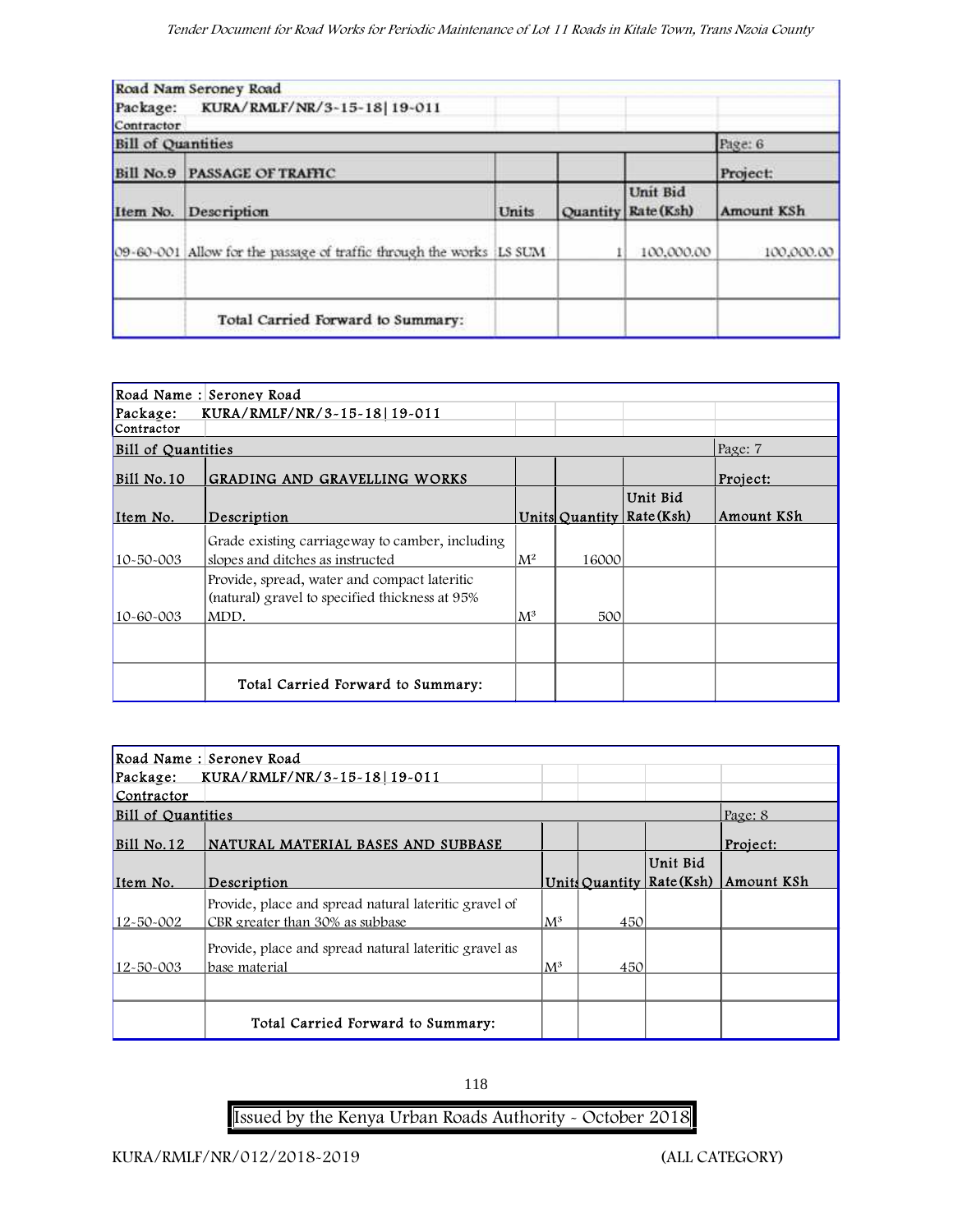|                           | Road Name Seroney Road                    |                |          |                    |            |
|---------------------------|-------------------------------------------|----------------|----------|--------------------|------------|
| Package:                  | KURA/RMLF/NR/3-15-18 19-011               |                |          |                    |            |
| Contractor                |                                           |                |          |                    |            |
| <b>Bill of Quantities</b> |                                           |                |          |                    | Page: 9    |
| $Bill$ No.12              | <b>NATURAL MATERIAL BASES AND SUBBASE</b> |                |          |                    | Project:   |
|                           |                                           |                |          | Unit Bid           |            |
| Item No.                  | Description                               | Units          | Quantity | $\vert$ Rate (Ksh) | Amount KSh |
|                           | Provide, transport to site and spread     |                |          |                    |            |
|                           | cement on natural gravel or GCS material  |                |          |                    |            |
| 14-50-001                 | for subbase                               | Ton            | 18       |                    |            |
|                           |                                           |                |          |                    |            |
| 14-50-003                 | Allow for mixing in cement                | $\mathrm{M}^3$ | 360      |                    |            |
|                           | Allow for curing and protection of        |                |          |                    |            |
| 14-50-004                 | treated layers                            | $\mathsf{M}^2$ | 2400     |                    |            |
|                           |                                           |                |          |                    |            |
|                           |                                           |                |          |                    |            |
|                           |                                           |                |          |                    |            |
|                           |                                           |                |          |                    |            |
|                           | Total Carried Forward to Summary:         |                |          |                    |            |

| Road Name: Seroney Road              |                                                       |       |      |                           |            |  |  |  |
|--------------------------------------|-------------------------------------------------------|-------|------|---------------------------|------------|--|--|--|
| Package: KURA/RMLF/NR/3-15-18 19-011 |                                                       |       |      |                           |            |  |  |  |
| Contractor                           |                                                       |       |      |                           |            |  |  |  |
| <b>Bill of Quantities</b>            |                                                       |       |      |                           | Page: 11   |  |  |  |
| Bill No.15                           | BITUMINOUS SURFACE TREATMENT AND SURFACE DRESSING     |       |      |                           | Project:   |  |  |  |
|                                      |                                                       |       |      | Unit Bid                  |            |  |  |  |
| Item No.                             | Description                                           |       |      | Units Quantity Rate (Ksh) | Amount KSh |  |  |  |
|                                      |                                                       |       |      |                           |            |  |  |  |
| 15-50-001                            | Prepare surface to recieve treatment                  | $M^2$ | 2400 |                           |            |  |  |  |
|                                      | Provide and Spray MC 30 cut-back bitumen as prime     |       |      |                           |            |  |  |  |
|                                      | coat to carriageway, shoulders, busbays and junctions |       |      |                           |            |  |  |  |
| 15-92-001                            | at rate 0.8-1.2 lts/m2 as prime coat                  |       | 2400 |                           |            |  |  |  |
|                                      |                                                       |       |      |                           |            |  |  |  |
|                                      |                                                       |       |      |                           |            |  |  |  |
|                                      | Total Carried Forward to Summary:                     |       |      |                           |            |  |  |  |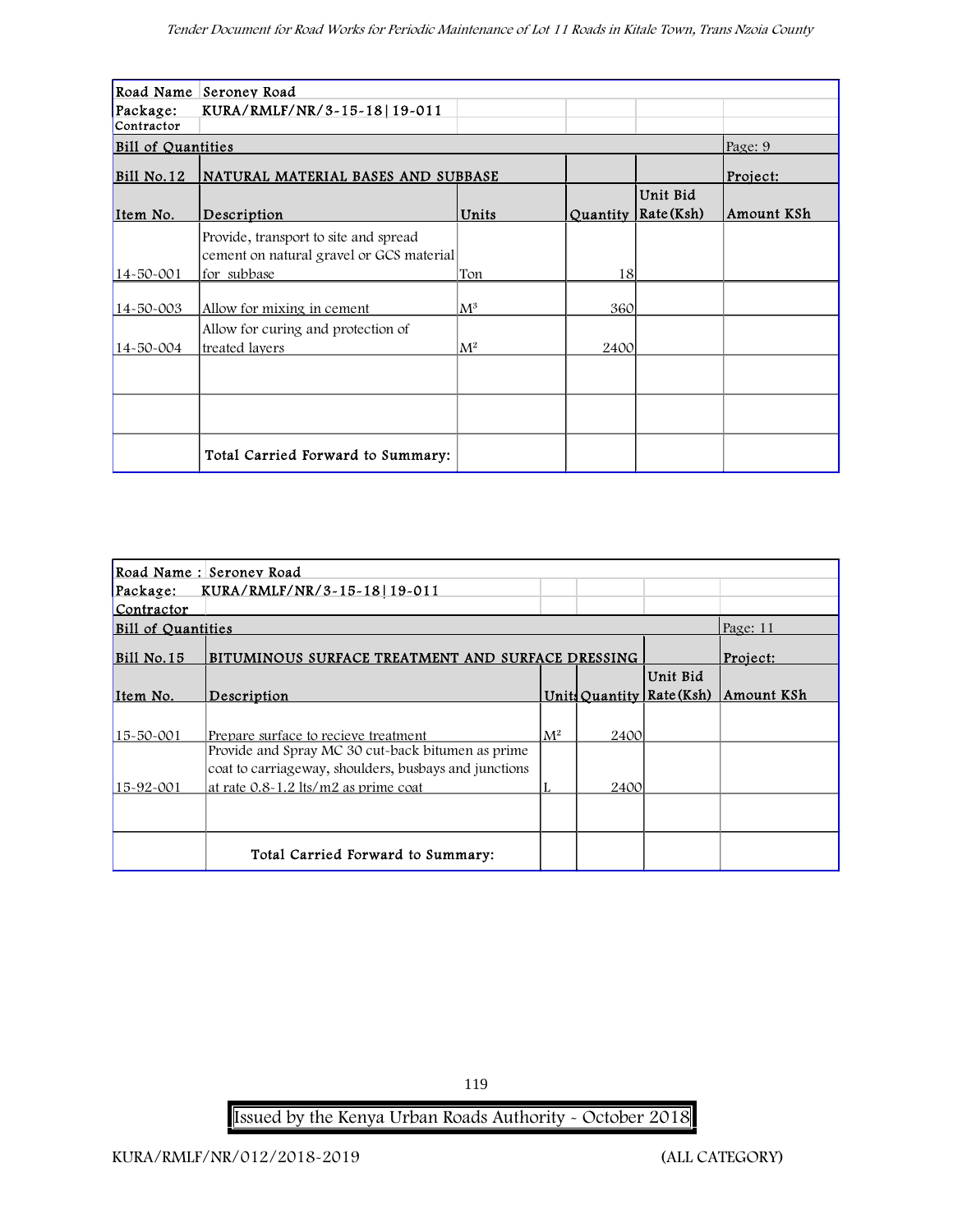| Road Name Seroney Road    |                                                        |                |                  |           |            |  |  |  |
|---------------------------|--------------------------------------------------------|----------------|------------------|-----------|------------|--|--|--|
| Package:                  | KURA/RMLF/NR/3-15-18   19-011                          |                |                  |           |            |  |  |  |
| Contractor                |                                                        |                |                  |           |            |  |  |  |
| <b>Bill of Quantities</b> |                                                        |                |                  |           | Page: 12   |  |  |  |
|                           | <b>Bill No.16  BITUMINOUS MIXES</b>                    |                |                  |           | Project:   |  |  |  |
|                           |                                                        |                |                  | Unit Bid  |            |  |  |  |
| Item No.                  | Description                                            | Units          | Ouantity         | Rate(Ksh) | Amount KSh |  |  |  |
|                           | Provide, lay and roll asphalt concrete type 1 (        |                |                  |           |            |  |  |  |
|                           | bitument content 5-6% by weight) as directed by the    |                |                  |           |            |  |  |  |
| 16-80-001                 | Engineer                                               | $\mathsf{M}^3$ | 120 <sup>1</sup> |           |            |  |  |  |
|                           | Provide and spray K-160 as tack coat at a rate of 0.8- |                |                  |           |            |  |  |  |
| $16 - 80 - 003$           | 1.0 L/sq metre as directed by the Engineer             |                | 2400             |           |            |  |  |  |
|                           |                                                        |                |                  |           |            |  |  |  |
|                           |                                                        |                |                  |           |            |  |  |  |
|                           | Total Carried Forward to Summary:                      |                |                  |           |            |  |  |  |

|                           | Road Name Seroney Road                                                                                                                                                                                                                 |           |                 |                                                               |            |
|---------------------------|----------------------------------------------------------------------------------------------------------------------------------------------------------------------------------------------------------------------------------------|-----------|-----------------|---------------------------------------------------------------|------------|
| Package:                  | KURA/RMLF/NR/3-15-18 19-011                                                                                                                                                                                                            |           |                 |                                                               |            |
| Contractor                |                                                                                                                                                                                                                                        |           |                 |                                                               |            |
| <b>Bill of Quantities</b> |                                                                                                                                                                                                                                        |           |                 |                                                               | Page: 13   |
|                           | Bill No.20 ROAD FURNITURE REPAIR AND MAINTENANCE                                                                                                                                                                                       |           |                 |                                                               | Project:   |
| Item No.                  | Description                                                                                                                                                                                                                            | Units     |                 | Unit Bid<br>Quantity $\left  \text{Rate}(\text{Ksh}) \right $ | Amount KSh |
| 20-50-012                 | Excavate for, provide and place 125 x 100 mm class<br>25/20 precast concrete channels haunched in 100<br>mm thick class 15/20 concrete base bedding and<br>mortar joined in support to carriageway as directed<br>by the Engineer.     | MT        | 1250            |                                                               |            |
| 20-50-016                 | Excavate for, provide and place 250 x 125 mm class<br>25/20 precast concrete raised kerbs haunched in<br>100 mm thick class 15/20 concrete base bedding<br>and mortar joined in support to carriageway as<br>directed by the Engineer. | MT        | 250             |                                                               |            |
| 20-70-007                 | Road Marking - Thermoplastic White Paint                                                                                                                                                                                               | <b>SM</b> | 80              |                                                               |            |
| 20~70~008                 | Road Marking - Thermoplastic Yellow Paint                                                                                                                                                                                              | <b>SM</b> | 30 <sup>1</sup> |                                                               |            |
|                           | Total Carried Forward to Summary:                                                                                                                                                                                                      |           |                 |                                                               |            |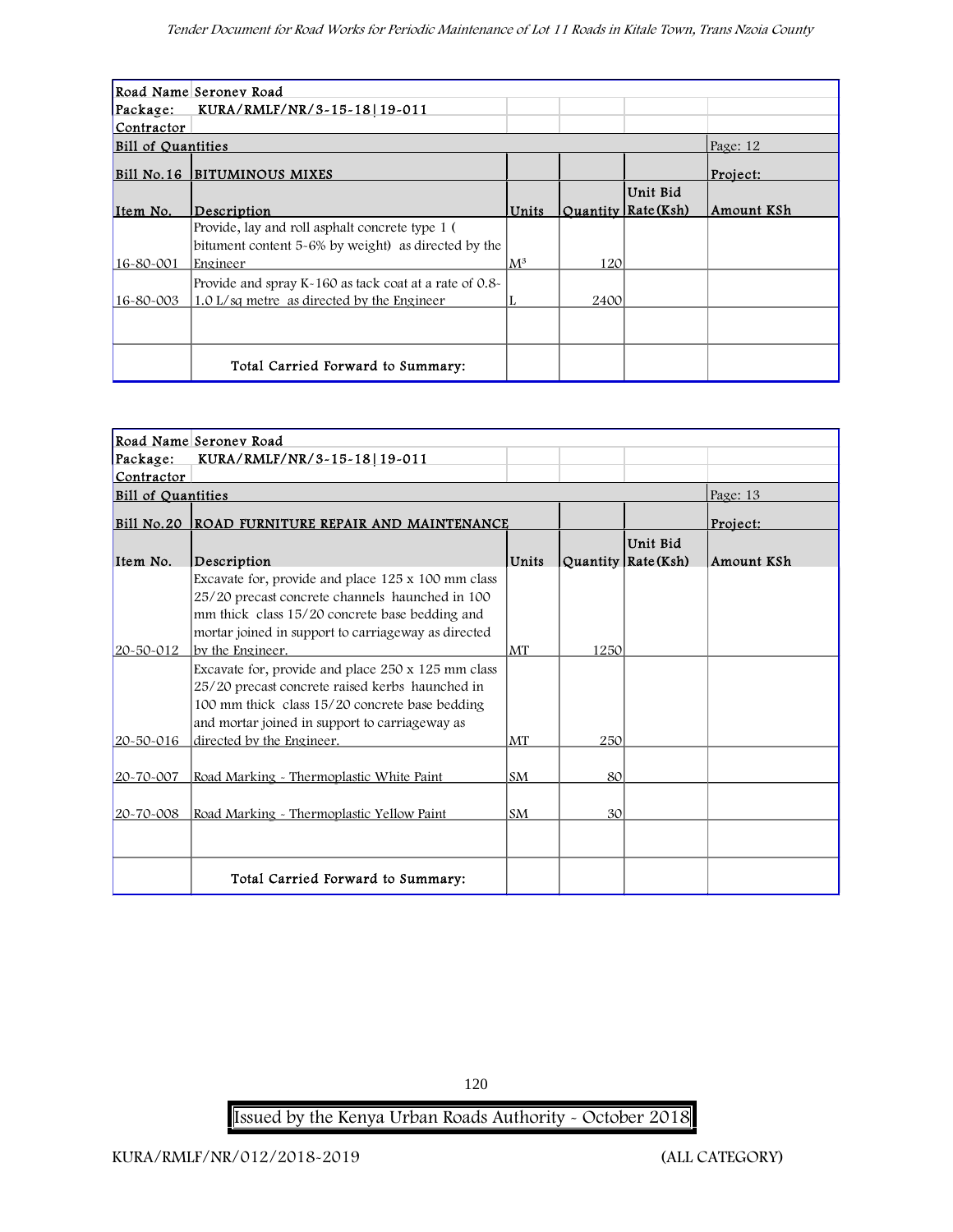|                           | Road Name Seroney Road                                                                                                                               |        |          |                        |                   |
|---------------------------|------------------------------------------------------------------------------------------------------------------------------------------------------|--------|----------|------------------------|-------------------|
| Package:                  | KURA/RMLF/NR/3-15-18 19-011                                                                                                                          |        |          |                        |                   |
| Contractor                |                                                                                                                                                      |        |          |                        |                   |
| <b>Bill of Quantities</b> |                                                                                                                                                      |        |          |                        | Page: 14          |
| <b>Bill No.25</b>         | <b>CROSS CUTTING ISSUES</b>                                                                                                                          |        |          |                        | Project:          |
| Item No.                  | Description                                                                                                                                          | Units  | Quantity | Unit Bid<br>Rate (Ksh) | <b>Amount KSh</b> |
| 25-50-028                 | Allow a Prime Cost of Kshs 100,000.00 for<br>removal and relocation/reinstatement of services                                                        | PC SUM |          | 100000                 | 100.000.00        |
| 25-50-028a                | Extra over on item 25-50-028 for contractors<br>overheads and profits                                                                                | %      |          |                        |                   |
| 25-50-029a                | Collect, erect, brand and maintain publicity signs<br>and return to the employer upon expiry of the<br>contract period as instructed by the Engineer | No.    |          |                        |                   |
| 25-50-030                 | Allow prime cost sum for off road Environmental<br>Mitigation Measures                                                                               | PC SUM |          | 200000                 | 200,000.00        |
| 25-50-030a                | Extra Over on Item 25-50-030 for the Contractor's<br>Overheads and Profit                                                                            | %      |          |                        |                   |
|                           | Total Carried Forward to Summary:                                                                                                                    |        |          |                        |                   |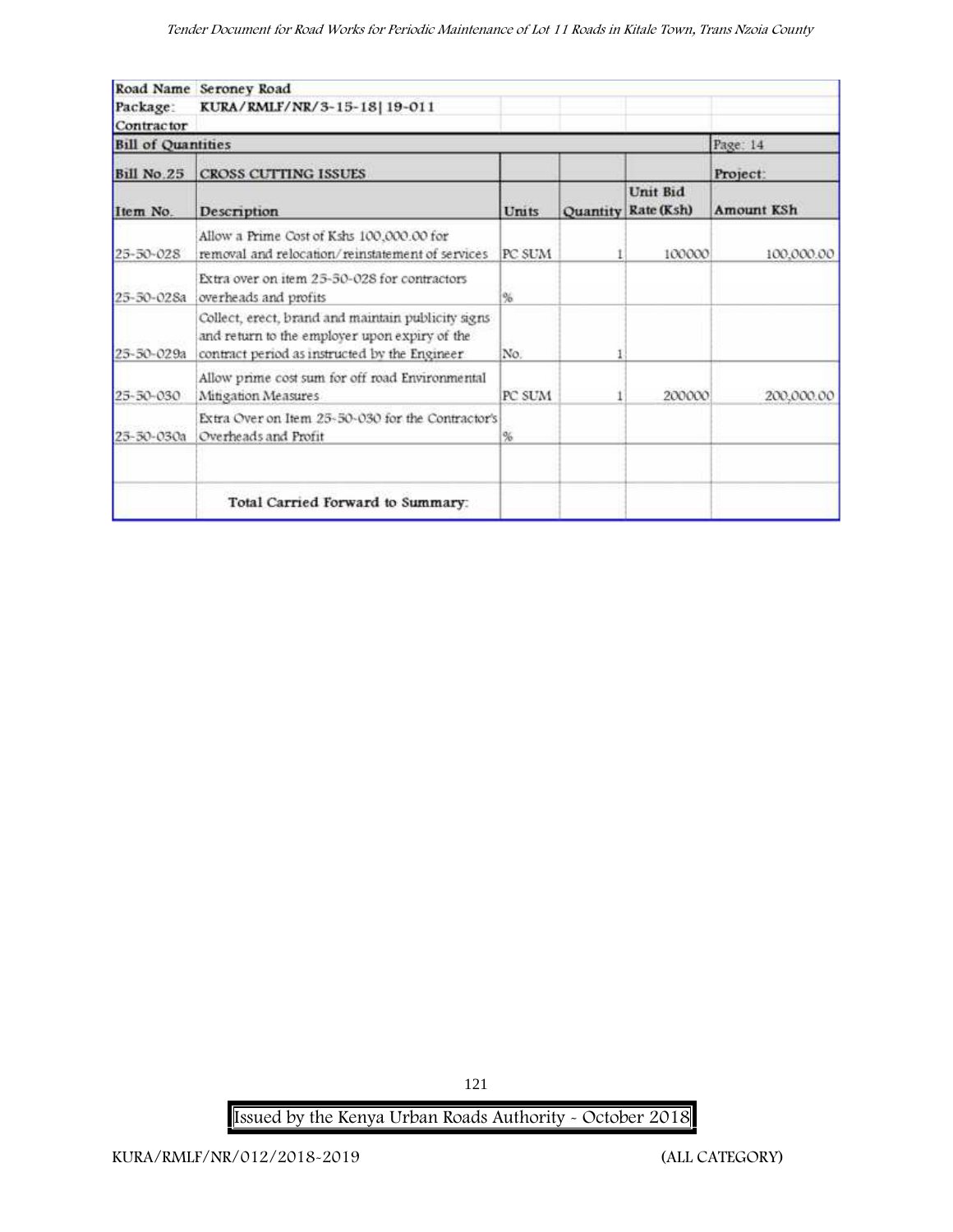|                           | Road Name Seroney Road                                       |               |
|---------------------------|--------------------------------------------------------------|---------------|
| Package:                  | KURA/RMLF/NR/3-15-18 19-011                                  |               |
| Contractor                |                                                              |               |
|                           |                                                              |               |
| <b>Bill of Quantities</b> |                                                              | Page: 15      |
|                           | Summary                                                      | Project:      |
| Item No.                  | Description                                                  | Amount (KShs) |
|                           | 1 General: Office administration and overheads/Preliminaries |               |
|                           | <b>4 SITE CLEARANCE</b>                                      |               |
|                           | <b>5 EARTHWORKS</b>                                          |               |
|                           | 7 EXCAVATION OF FOUNDATIONS FOR STRUCTURES                   |               |
|                           | 8 CULVERT AND DRAINAGE WORKS                                 |               |
|                           | 9 PASSAGE OF TRAFFIC                                         |               |
|                           | 10 GRADING AND GRAVELLING WORKS                              |               |
|                           | 12 NATURAL MATERIAL BASES AND SUBBASE                        |               |
|                           | 14 CEMENT & LIME TREATED MATERIAL                            |               |
|                           | 15 BITUMINOUS SURFACE TREATMENT AND SURFACE DRESSING         |               |
|                           | <b>16 BITUMINOUS MIXES</b>                                   |               |
|                           | 20 ROAD FURNITURE REPAIR AND MAINTENANCE                     |               |
|                           | 25 CROSS CUTTING ISSUES                                      |               |
|                           |                                                              |               |
|                           | Sub Total                                                    |               |
|                           |                                                              |               |
|                           | VAT @ 16 %                                                   |               |
|                           | <b>Total</b>                                                 |               |
|                           |                                                              |               |
|                           | Carried to page on the form of Tender                        |               |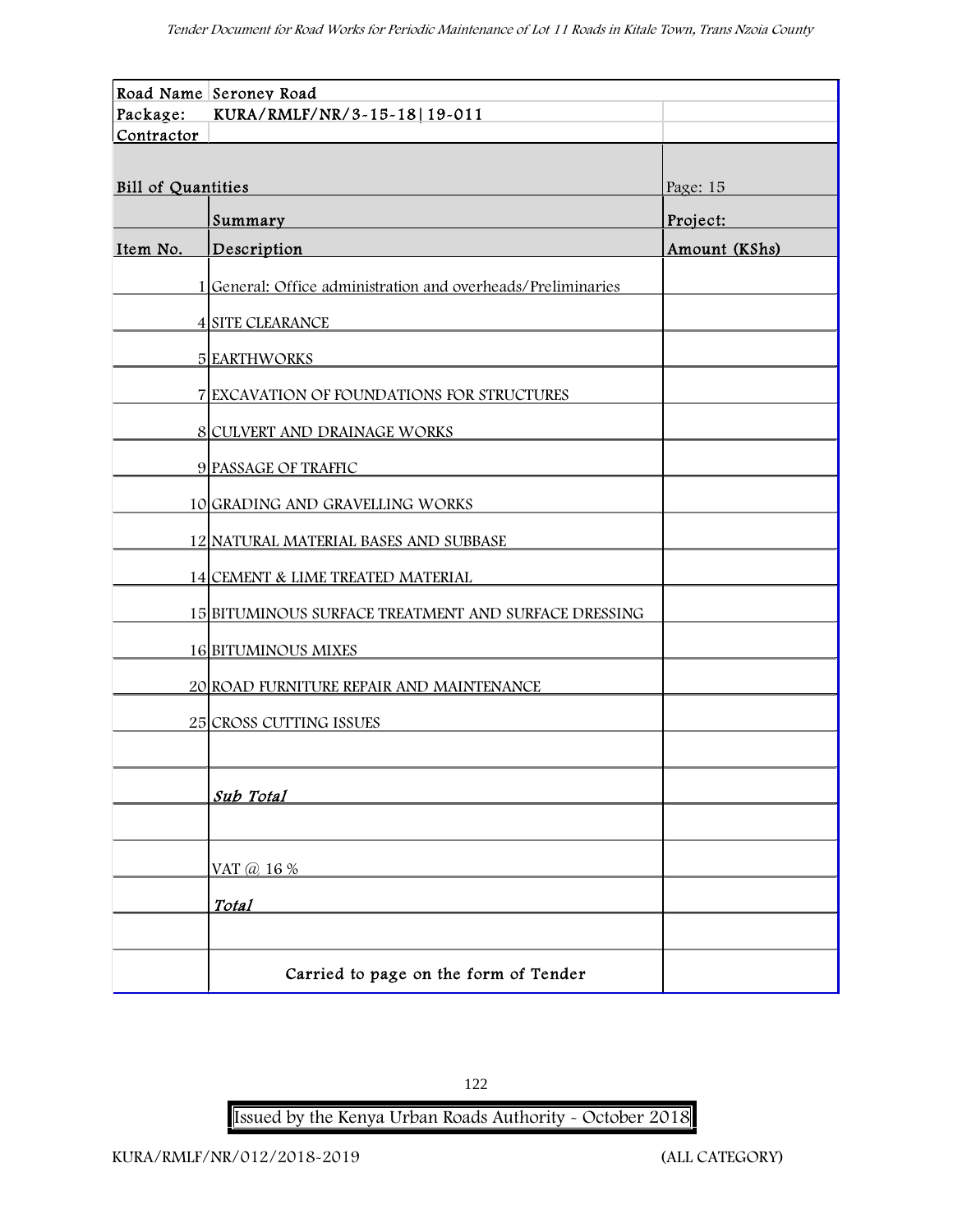# **SECTION X: STANDARD FORMS**

**Issued by the Kenya Urban Roads Authority - October 2018**

123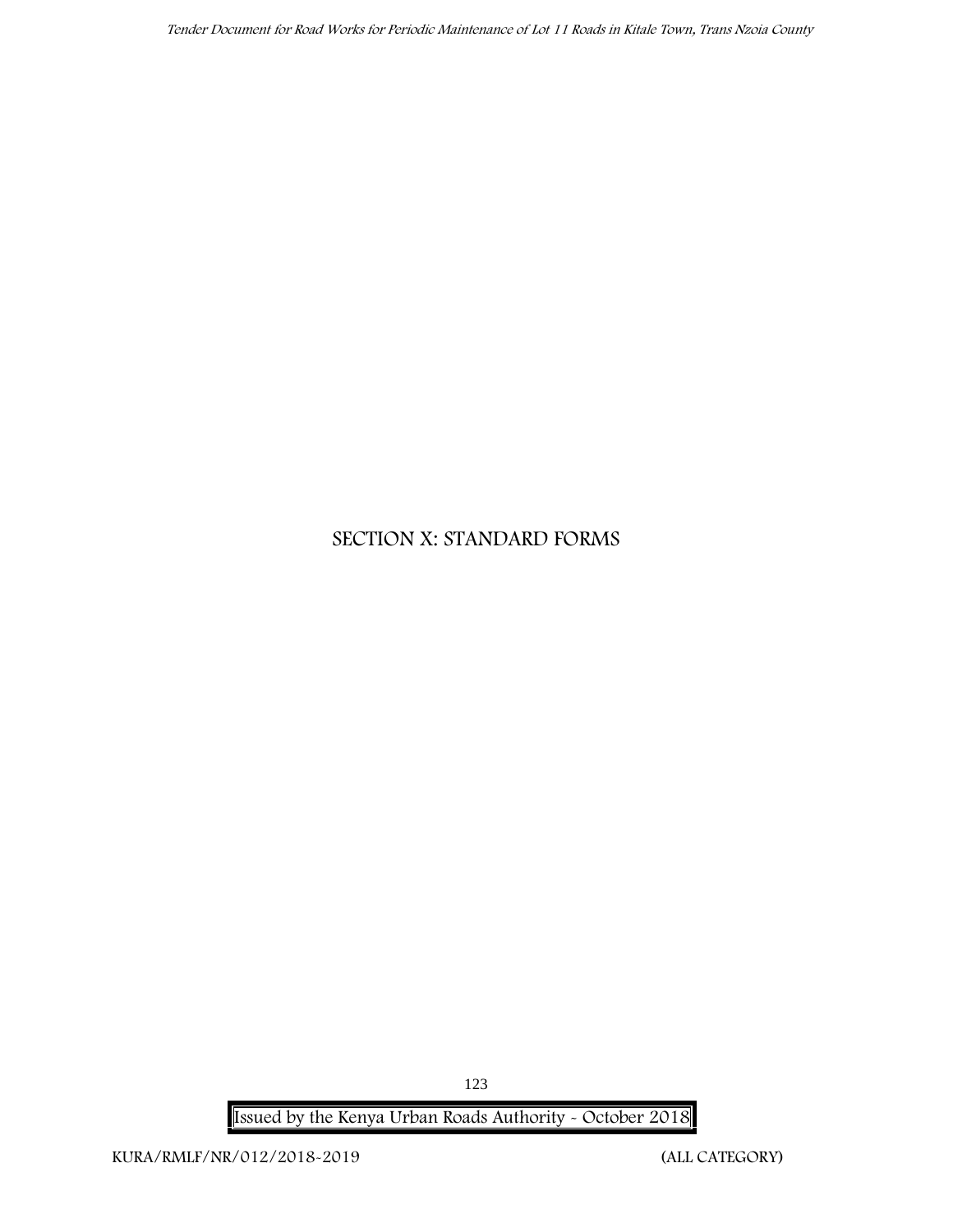# **Form of Bid**

(NOTE: The Appendix forms part of the Bid. Bidders are required to fill all the blank spaces in this form of Bid and Appendix)

**NAME OF CONTRACT:**

## **PERIODIC MAINTENANCE OF LOT 11 ROADS IN KITALE TOWN, TRANS NZOIA COUNTY**

TO: Director General, Kenya Urban Roads Authority, P. O. Box 41727-00100, **NAIROBI, KENYA**

Sir,

1. Having examined the Conditions of Contract, Specifications, Bill of Quantities, and Drawings for the execution of the above-named works we, the undersigned, offer to construct and install such works and remedy any defects therein in conformity with the said Bill of Quantities, Conditions of Contract, Specifications and Drawings for the sum of

(Insert amount in words) ……………………………………………………………………………………………….. …………………………………………………………………………………………………

(Insert amount in figures)…………………………………………………………………

as specified in the Appendix to Bid or such other sums as may be ascertained in accordance with the said Conditions.

- 2. We undertake, if our bid is accepted, to commence the works within fourteen (14) days of receipt of the Engineer's order to commence, and to complete and deliver the whole of the works comprised in the contract within the time stated in the Appendix to Bid.
- 3. If our bid is accepted we will, when required, obtain the guarantee of a Bank or other sureties (to be approved by you) to be jointly and severally bound with us in a sum not exceeding 5% of the above named sum for the due performance of the contract under the terms of a Bond to be approved by you.
- 4. We agree to abide by this bid for the period of 90 days from the date fixed for receiving the same and it shall remain binding upon us and may be extended at any time before the expiration of that period.
- 5. We understand that you are not bound to accept the lowest or any bid you may receive.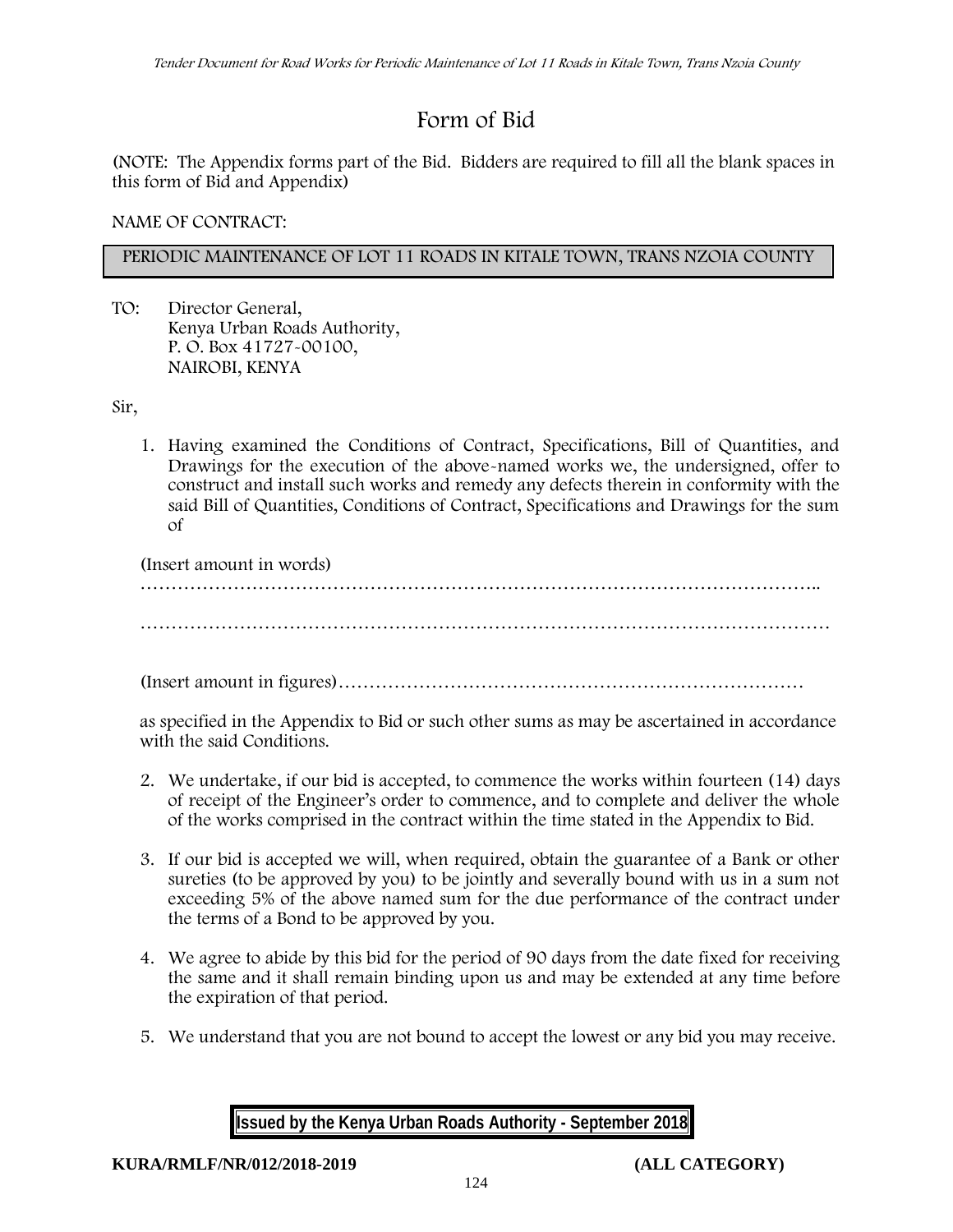6. On the basis of our previous experience we are fully experienced and competent in the type of work included in this tender and we have adequate financial resources to carry out the works described within the period for completion. We are in a position to fulfil the contract for which we have tendered.

**Issued by the Kenya Urban Roads Authority - October 2018**

125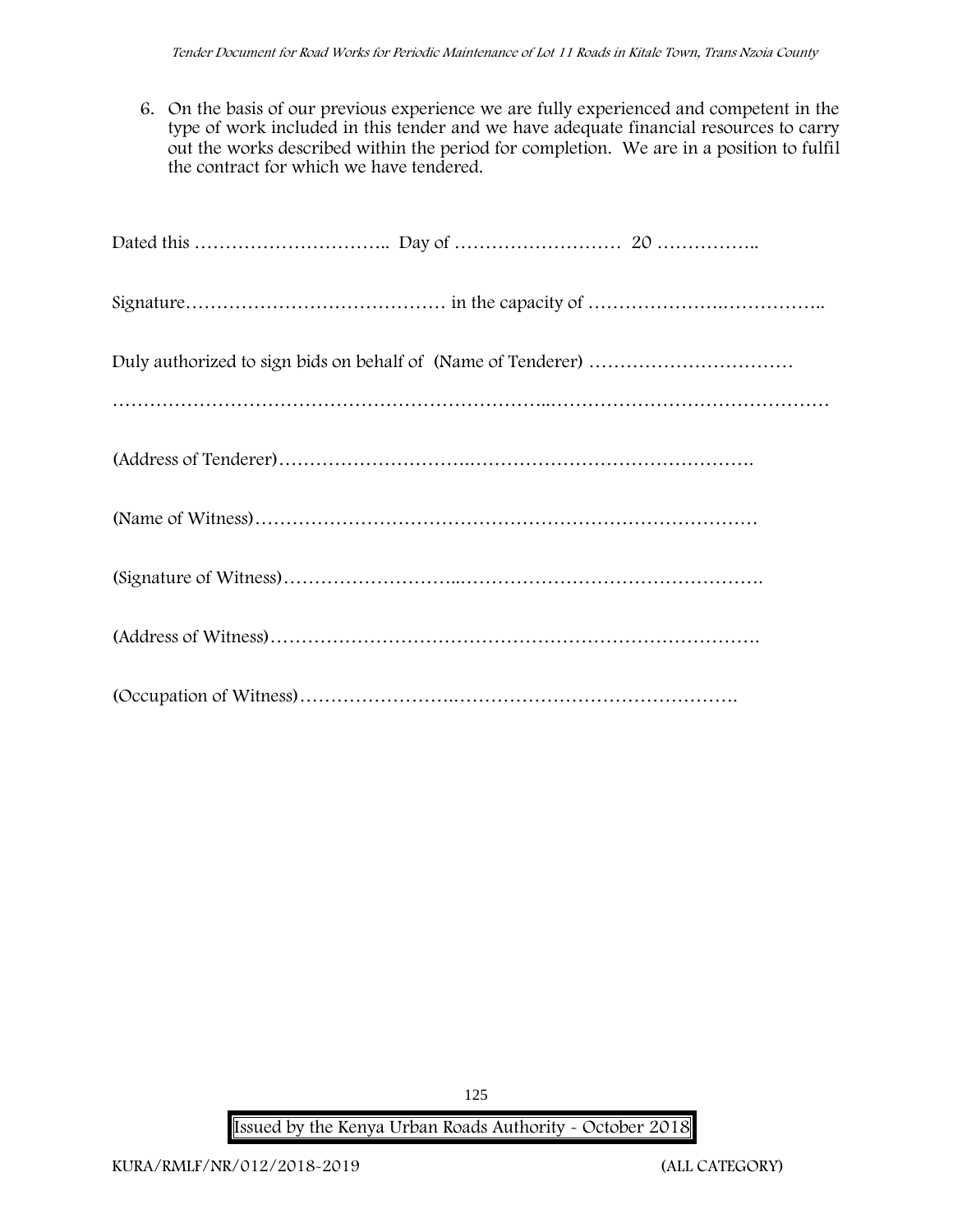**Appendix to Form of Bid**

**Issued by the Kenya Urban Roads Authority - October 2018**

126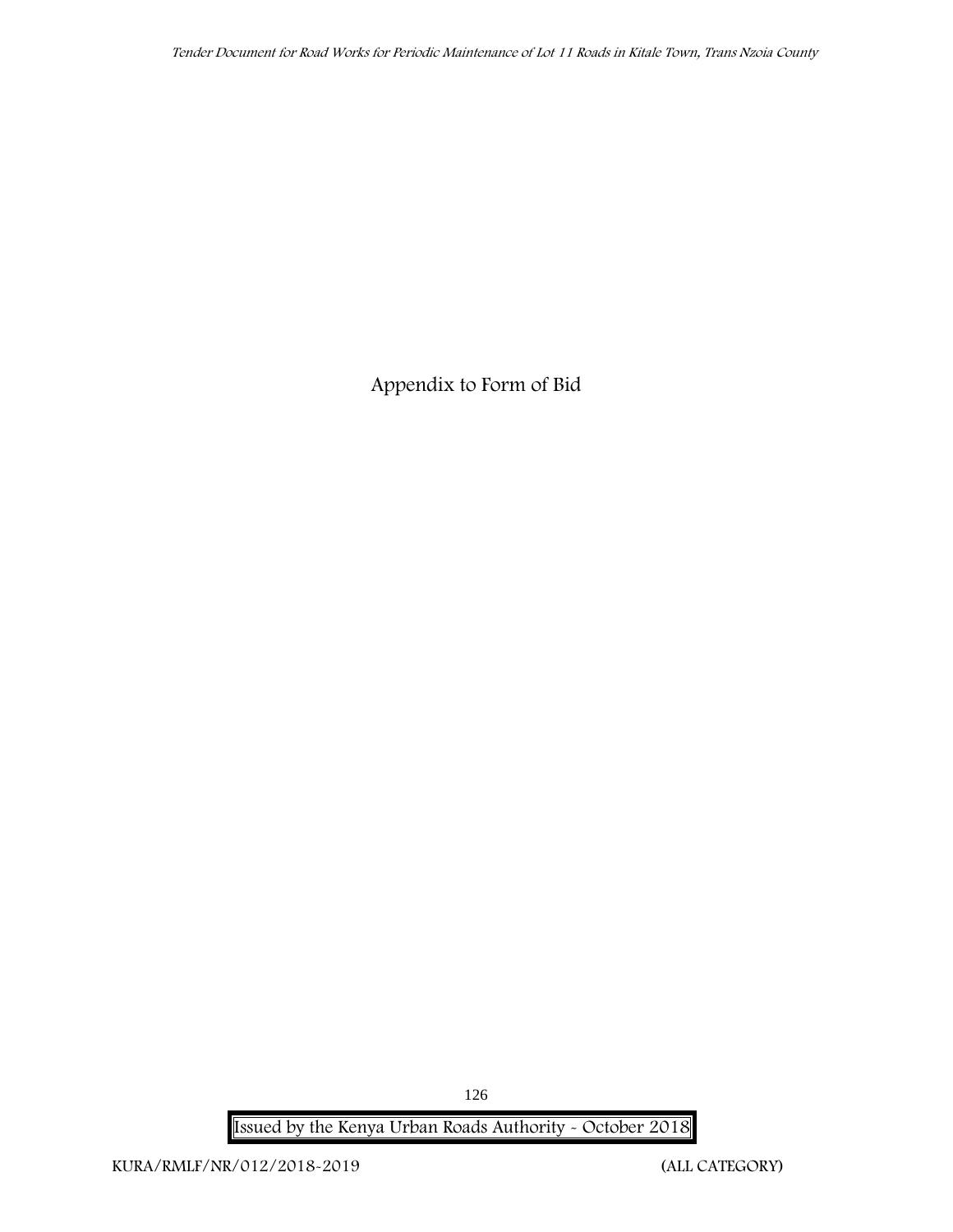| $\mu$ appended to the part of the $\mu$                                                      |               |                                                                                                                                                                                                                                                                             |
|----------------------------------------------------------------------------------------------|---------------|-----------------------------------------------------------------------------------------------------------------------------------------------------------------------------------------------------------------------------------------------------------------------------|
| CONDITIONS OF CONTRACT                                                                       | <b>CLAUSE</b> | <b>AMOUNT</b>                                                                                                                                                                                                                                                               |
| Bid Security (Bank Guarantee Only)                                                           |               | Kshs 200,000.00 (Unconditional bank                                                                                                                                                                                                                                         |
|                                                                                              |               | guarantee only)                                                                                                                                                                                                                                                             |
| Instructions in Writing                                                                      | 2.5           | Execution of works under site instructions<br>from Resident Engineer to commence<br>within three (3) days                                                                                                                                                                   |
| Amount of Performance Security                                                               | 10.1          | 5 per cent of Tender Sum in the form of                                                                                                                                                                                                                                     |
| (Unconditional Bank Guarantee)                                                               |               | <b>Unconditional Bank Guarantee</b>                                                                                                                                                                                                                                         |
| Program to be submitted                                                                      | 14.1          | Immediately after issuance of Order to<br>Commence                                                                                                                                                                                                                          |
| Cash flow estimate to be submitted                                                           | 14.3          | Immediately after issuance of Order to<br>Commence                                                                                                                                                                                                                          |
| Minimum amount of Third-Party Insurance                                                      | 23.2          | 1% of the Contract Sum                                                                                                                                                                                                                                                      |
| Period for commencement, from Engineer's<br>order to commence                                | 41.1          | 14 days                                                                                                                                                                                                                                                                     |
| Time for completion                                                                          | 43.1          | 9 months                                                                                                                                                                                                                                                                    |
| Amount of liquidated damages                                                                 | 47.2          | 0.05% of Contract Sum per day                                                                                                                                                                                                                                               |
| Limit of liquidated damages                                                                  | 47.2          | 5% of Contract Sum                                                                                                                                                                                                                                                          |
| Defects Liability period                                                                     | 60.3          | 2 months                                                                                                                                                                                                                                                                    |
| Percentage of Retention                                                                      | 60.3          | 5% of Interim Payment Certificate                                                                                                                                                                                                                                           |
| Limit of Retention Money                                                                     | 60.3          | 5% of Contract Sum                                                                                                                                                                                                                                                          |
| Minimum amount of interim certificates                                                       | 60.2          | Kshs 1,500,000.00                                                                                                                                                                                                                                                           |
| Time within which payment to be made after<br>Interim Payment Certificate signed by Engineer | 60.10         | 28 days                                                                                                                                                                                                                                                                     |
| Time within which payment to be made after<br>Final Payment Certificate signed by Engineer   | 60.10         | 28 days                                                                                                                                                                                                                                                                     |
| Appointer of Adjudicator                                                                     | 67.3          | The Chartered Institute of Arbitrators<br>(Kenya)                                                                                                                                                                                                                           |
| Notice to Employer and Engineer                                                              | 68.2          | The Employers address is:<br>The Director General,<br>Kenya Urban Roads Authority (KURA),<br>P.O. Box $41727 - 00100$<br><b>NAIROBI</b><br>The Engineer's address is:<br>Director-(RACM)<br>Kenya Urban Roads Authority (KURA),<br>P.O. Box 41727 - 00100<br><b>NAIROBI</b> |

## **Appendix to Form of Bid (This appendix forms part of the bid)**

Signature of Tenderer…………………………………….……. Date ………………………

127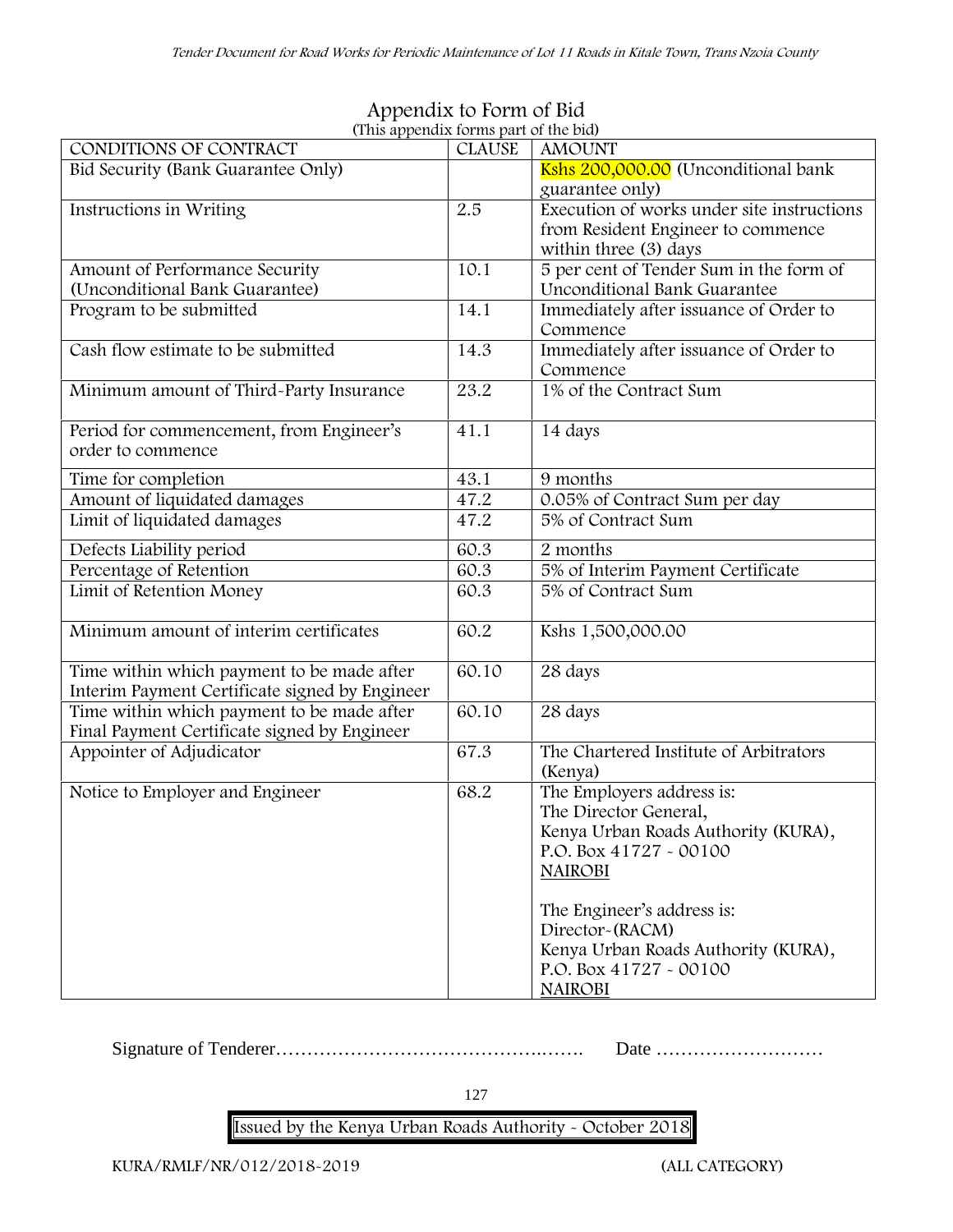**Form of Bid Security**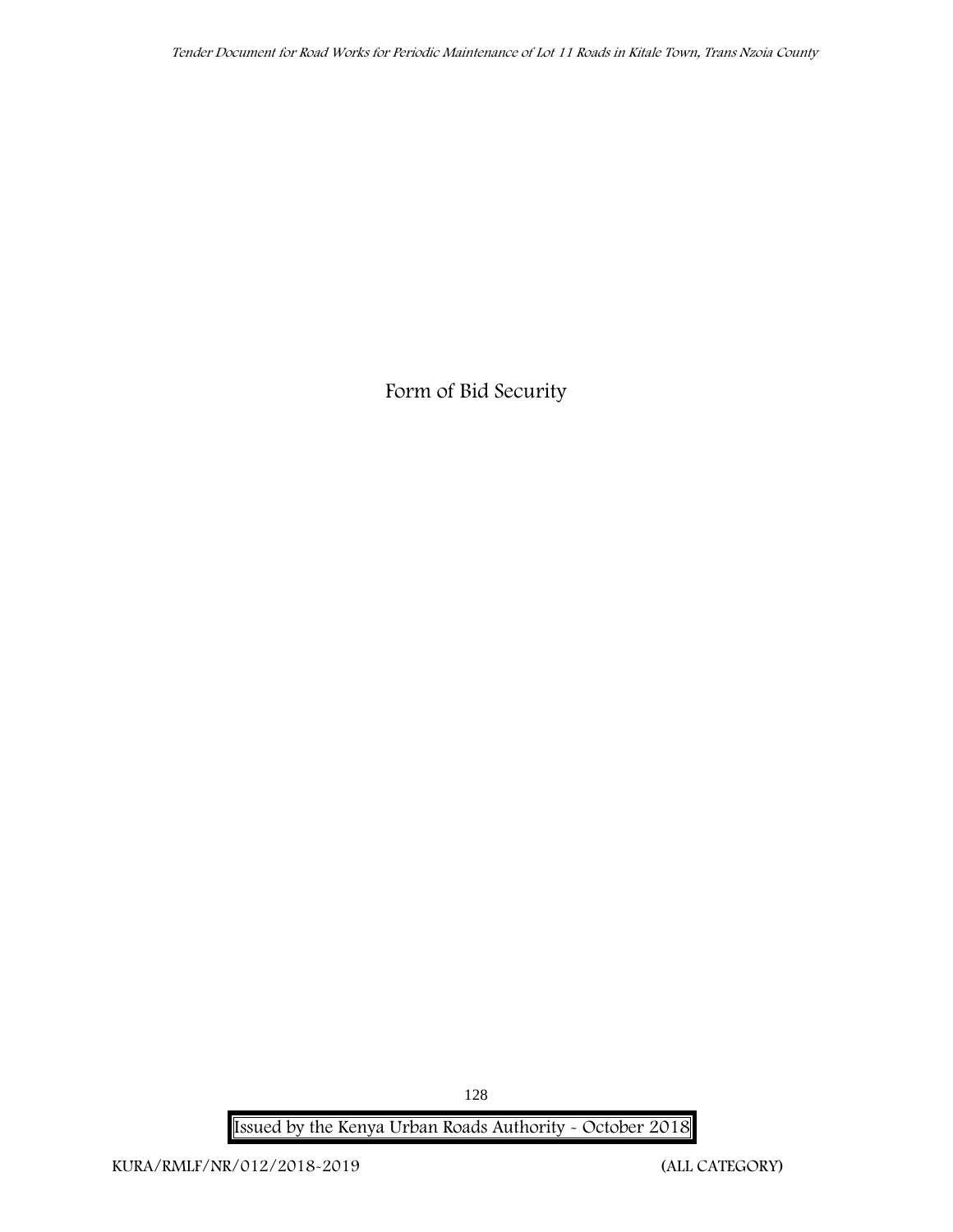#### **TENDER BANK GUARANTEE**

Note: The bidder shall complete only this form of Bank guarantee. No other Form of Bid Bond or any other forms of security will be accepted. Bidders who fail to comply with this requirement will be disqualified.

WHEREAS [*Name of bidder*]. ………………………………………………………………………………………………

………………………………………………………………………………………………

(herein after called "the Bidder") has submitted his bid dated ………….…………

**for the**

#### **PERIODIC MAINTENANCE OF LOT 11 ROADS IN KITALE TOWN, TRANS NZOIA COUNTY**

, hereinafter called "the bid"

KNOW ALL MEN by these presents that we [*Name of Bank*]

………………………………………………………………………………………………………

of [Name of Country]

………………………………………………………………………………………………

having our registered offices at

………………………………………………………………………………………………

(hereinafter called the Bank) are bound unto the Director General, Kenya Urban Roads Authority, (hereinafter called "the Employer") in the sum of

(in words Kshs)………………………………………………………………………….

……………………………………………………………………………………………

(In figures Kshs)……………………………………………………

for which payment will be well and truly made to the said Employer the Bank binds itself, its successors and assigns by these presents.

SEALED with the common Seal of the said Bank this ……………………… day of 20…….. THE CONDITIONS of this obligation are:

129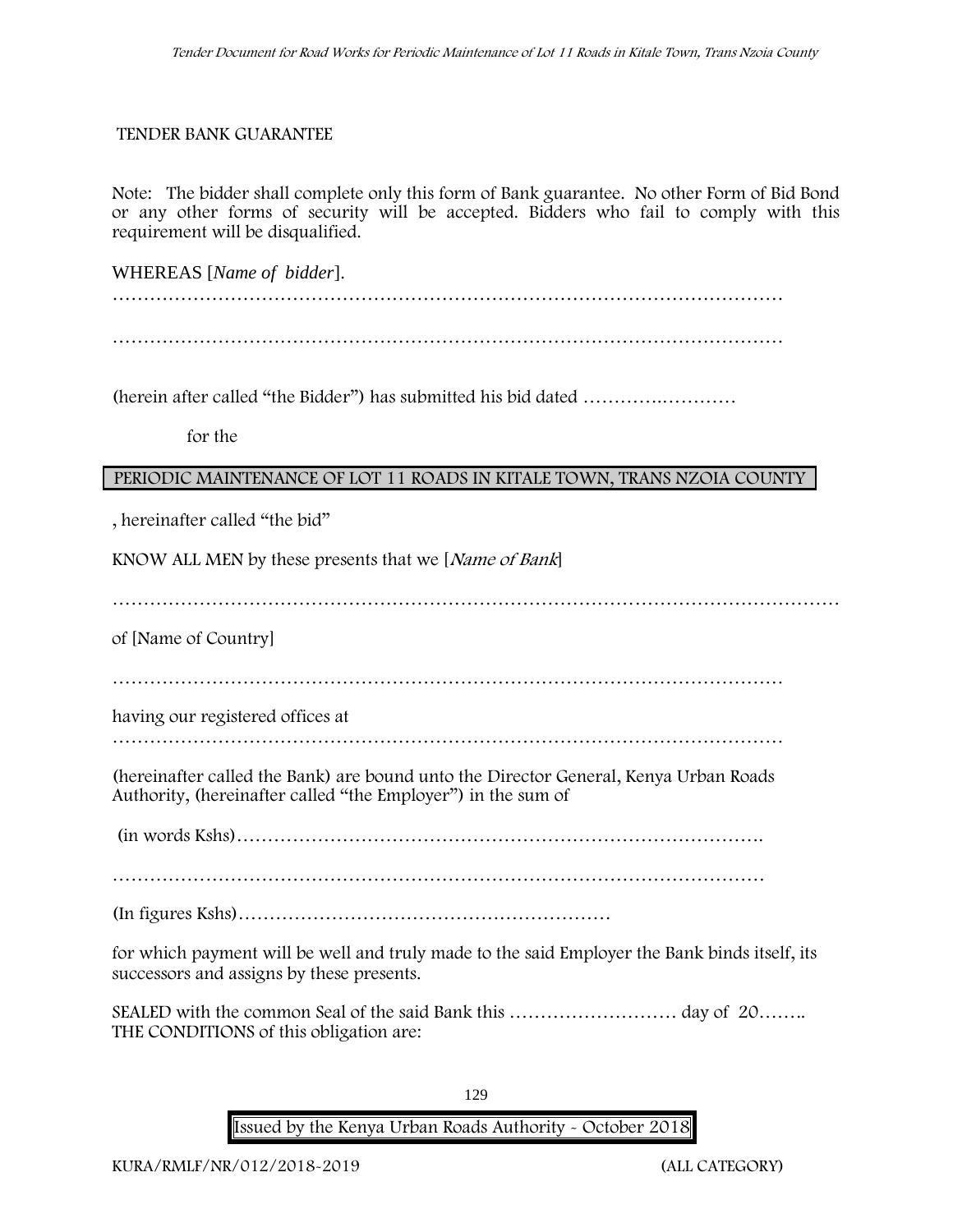- 1. If the bidder withdraws his Bid during the period of bid validity specified by the Bidder on the Bid Form; or
- 2. If the Bidder refuses to accept the correction of errors in his bid; or
- 3. If the Bidder having been notified of the acceptance of his bid by the Employer during the period of bid validity

(i) Fails or refuses to execute the Form of Agreement in accordance with the Instructions to Tenderers when required or

(ii) Fails or refuses to furnish the Performance Security, in accordance with the Instructions to Bidders.

We undertake to pay to the Employer up to the above amount upon receipt of his first written demand, without the Employer having to substantiate his demand, provided that in his demand the Employer will note that the amount claimed by him is due to him owing to the occurrence of any of the above conditions, specifying the occurred condition or conditions.

This guarantee will remain in force up to and including thirty days after the date of expiration of the bid validity, as stated in the Instructions to Bidders.

At the request of the Employer the Bid validity period may be extended by mutual agreement between the Employer and the Bidder and we undertake to extend the validity of this surety accordingly without you having to inform us of such an extension of the Bid validity period if within this period the Bidder has been notified of the acceptance of his Bid. This Surety shall remain valid up to the time the Contract Agreement has been executed.

| ADDRESS OF THE WITNESS |  |
|------------------------|--|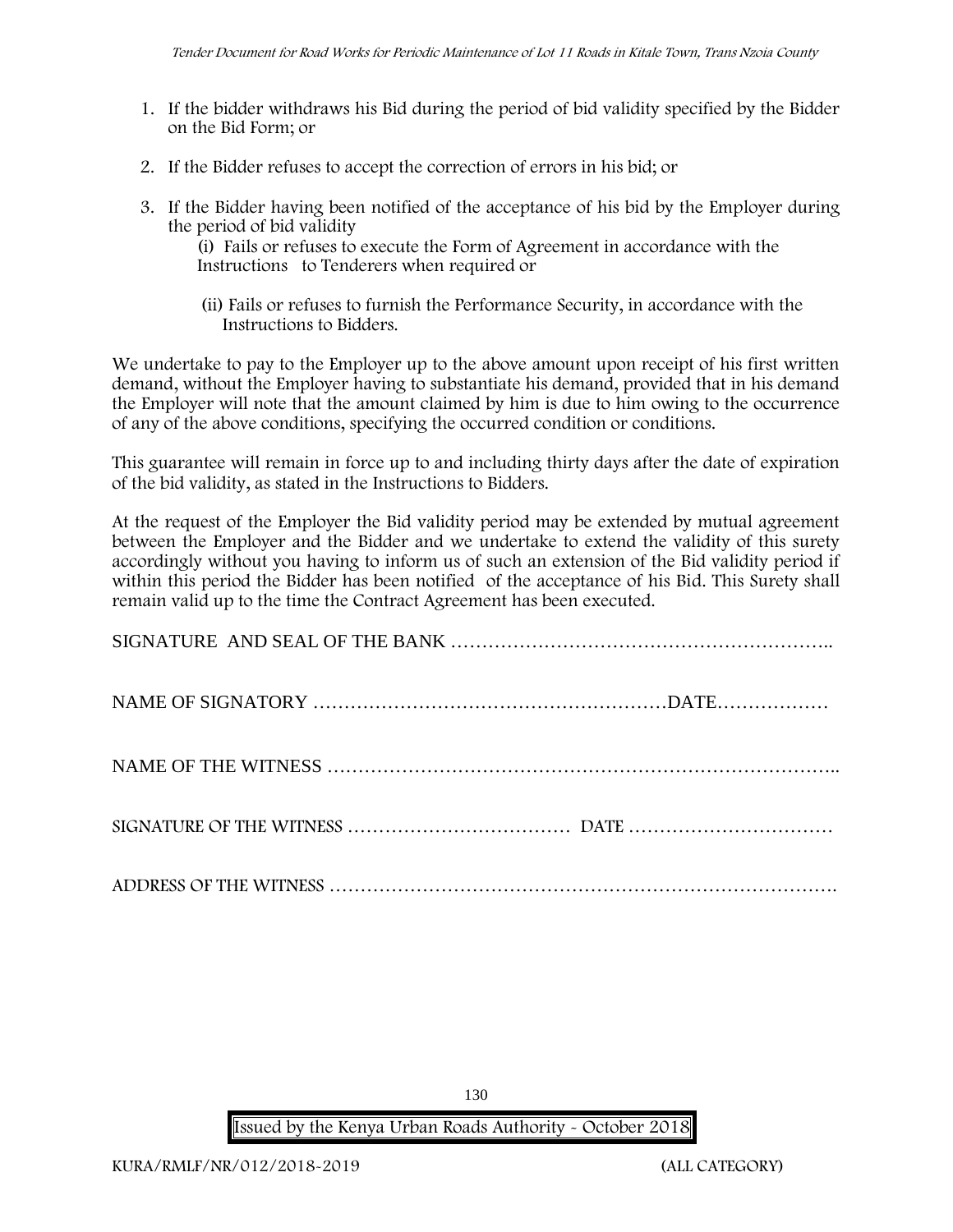## **SECTION XI: SCHEDULES OF SUPPLEMENTARY INFORMATION**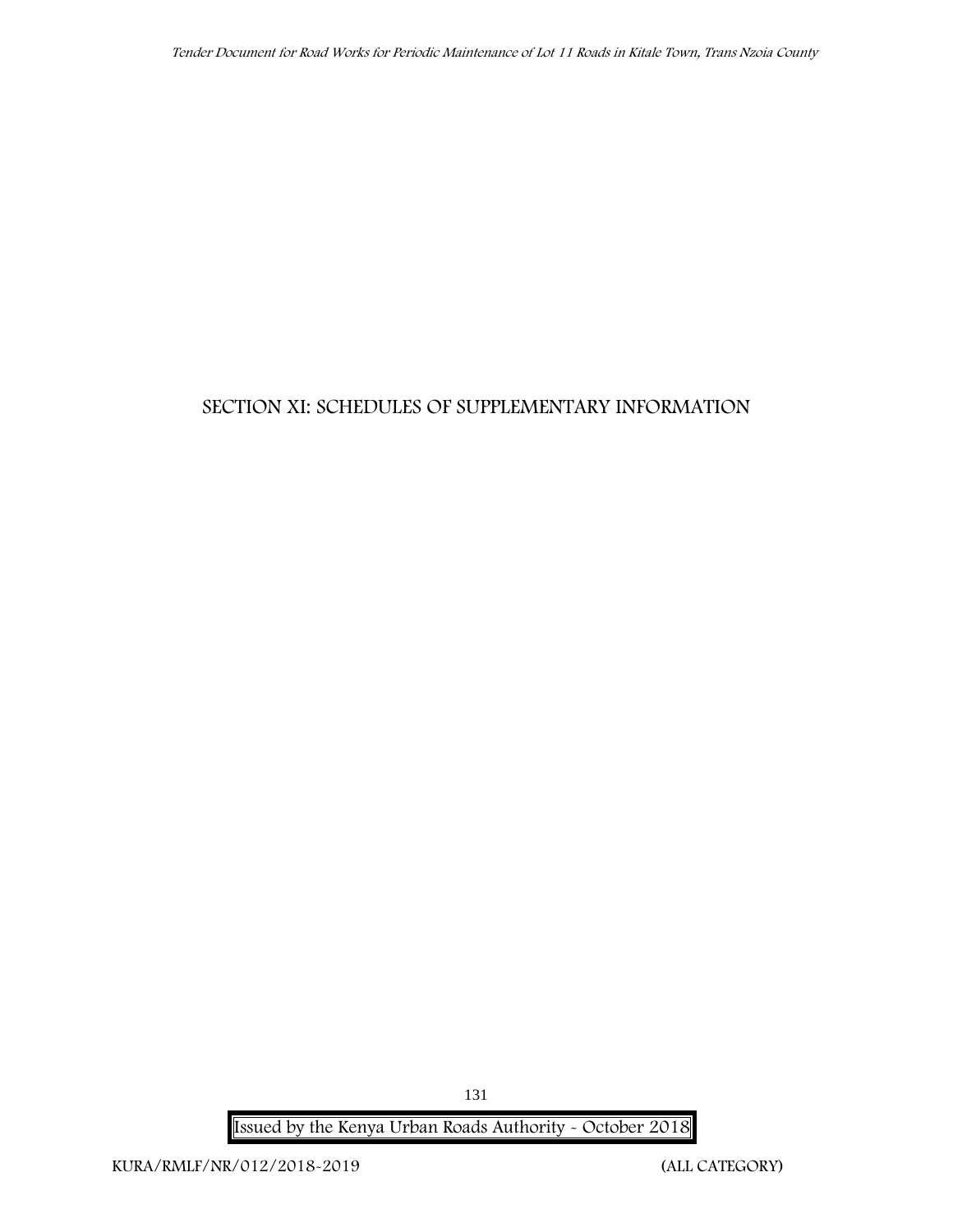| SCHEDULE 4: MAJOR ITEMS OF CONSTRUCTION PLANT AND EQUIPMENT 139         |  |
|-------------------------------------------------------------------------|--|
|                                                                         |  |
| SCHEDULE 6: SCHEDULE OF ROADWORKS CARRIED OUT BY THE BIDER IN THE LAST  |  |
|                                                                         |  |
|                                                                         |  |
|                                                                         |  |
|                                                                         |  |
|                                                                         |  |
| SCHEDULE 11: DECLARATION FORM (DEBARMENT)  Error! Bookmark not defined. |  |
|                                                                         |  |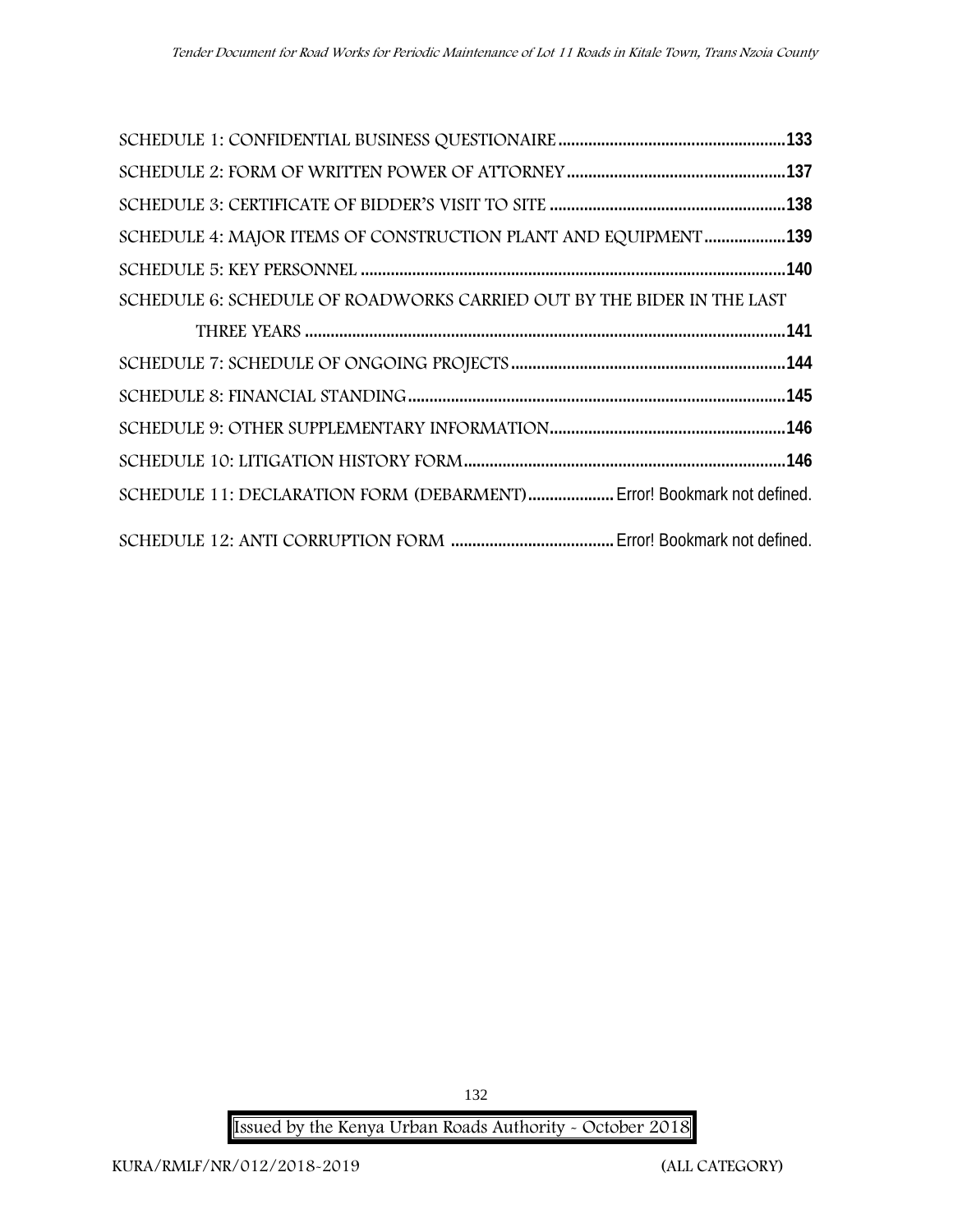## **SCHEDULE 1: CONFIDENTIAL BUSINESS QUESTIONAIRE**

This Confidential Business Questionnaire of the Government of Kenya shall be completed by the Bidder.

**Issued by the Kenya Urban Roads Authority - October 2018**

133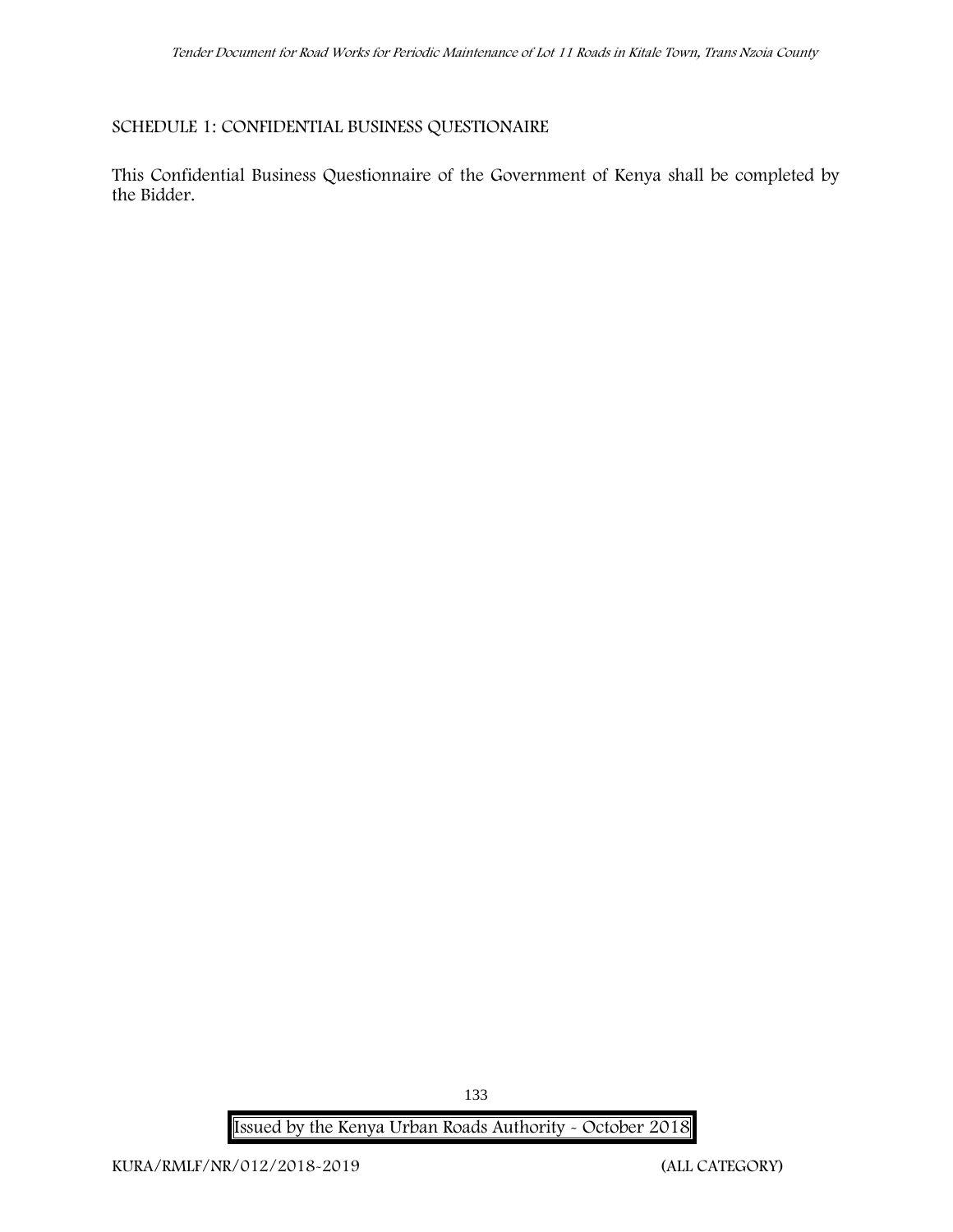### **REPUBLIC OF KENYA**

## **CONFIDENTIAL BUSINESS QUESTIONNAIRE**

| whichever applies to your type of business.<br>You are advised that it is a serious offence to give false information on this Form.<br>Part 1 - General: | You are requested to give the particulars indicated in Part 1 and either Part 2 (a). $2(b)$ or $2(c)$ |
|----------------------------------------------------------------------------------------------------------------------------------------------------------|-------------------------------------------------------------------------------------------------------|
| Business name                                                                                                                                            |                                                                                                       |
| Location of business premises                                                                                                                            |                                                                                                       |
|                                                                                                                                                          |                                                                                                       |
|                                                                                                                                                          |                                                                                                       |
|                                                                                                                                                          |                                                                                                       |
|                                                                                                                                                          |                                                                                                       |
| Maximum value of business which you can handle at any one time:                                                                                          |                                                                                                       |
|                                                                                                                                                          |                                                                                                       |
|                                                                                                                                                          |                                                                                                       |
|                                                                                                                                                          |                                                                                                       |
| Part $2(a)$ - Sole Proprietor:                                                                                                                           |                                                                                                       |
| Your name in full                                                                                                                                        |                                                                                                       |
|                                                                                                                                                          |                                                                                                       |
|                                                                                                                                                          |                                                                                                       |
|                                                                                                                                                          |                                                                                                       |
|                                                                                                                                                          |                                                                                                       |
| Part $2(b)$ - Partnership:                                                                                                                               |                                                                                                       |
|                                                                                                                                                          |                                                                                                       |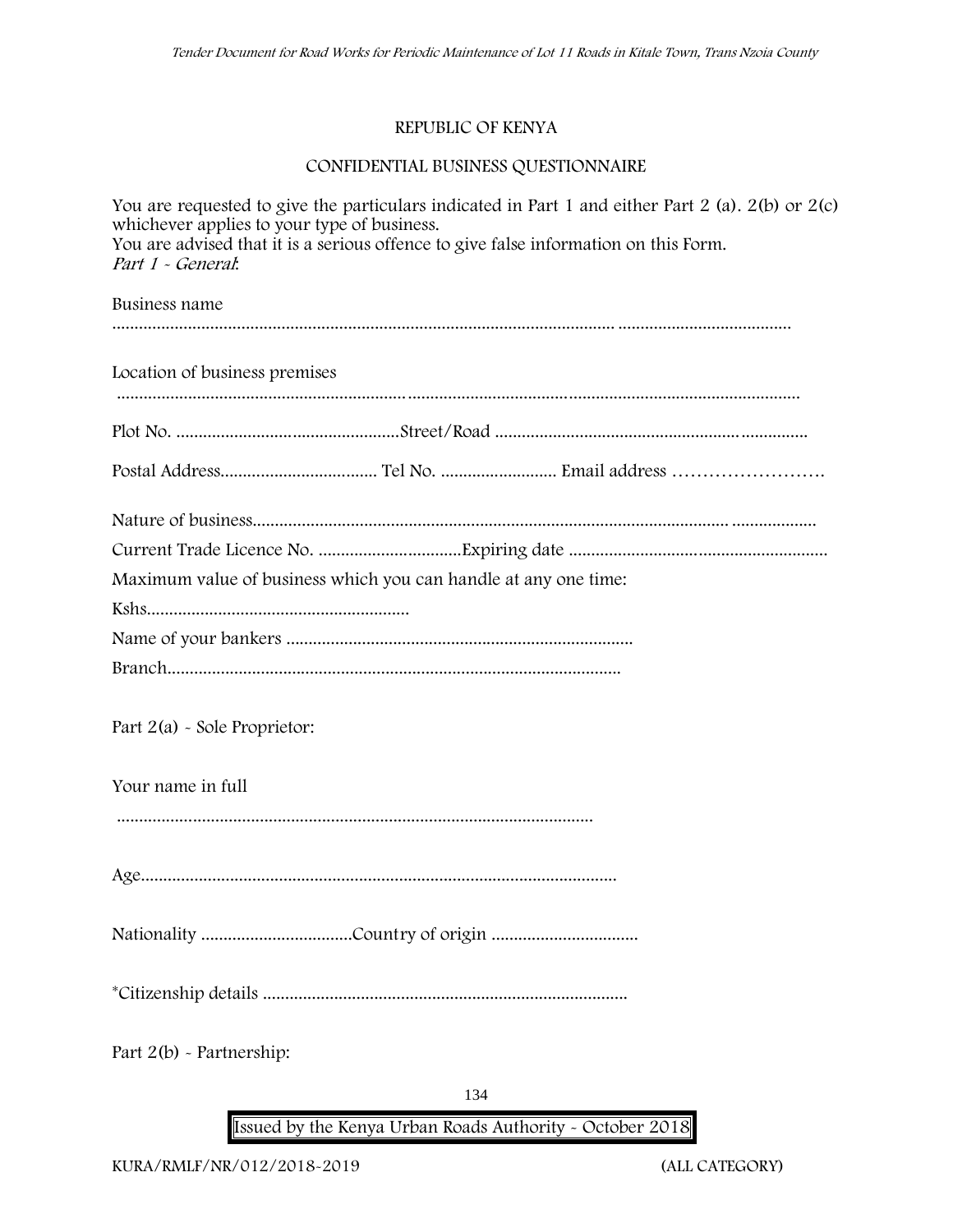|      | Give details of partners as follows:                 |                                  |        |
|------|------------------------------------------------------|----------------------------------|--------|
| Name | Nationality                                          | Citizenship Details <sup>•</sup> | Shares |
|      |                                                      |                                  |        |
|      |                                                      |                                  |        |
|      |                                                      |                                  |        |
|      |                                                      |                                  |        |
|      |                                                      |                                  |        |
|      | Part 2(c) - Registered Company:                      |                                  |        |
|      |                                                      |                                  |        |
|      | State the nominal and issued capital of the company- |                                  |        |
|      |                                                      |                                  |        |
|      |                                                      |                                  |        |
|      | Give details of all directors as follows:            |                                  |        |
| Name | Nationality                                          | Citizenship Details <sup>•</sup> | Shares |
|      |                                                      |                                  |        |
|      |                                                      |                                  |        |
|      |                                                      |                                  |        |
|      |                                                      |                                  |        |
|      |                                                      |                                  |        |

- Attach proof of citizenship (Compulsory)
- Attach certified copy of Form CR12 (Compulsory)

Part 3: Interest in the Firm: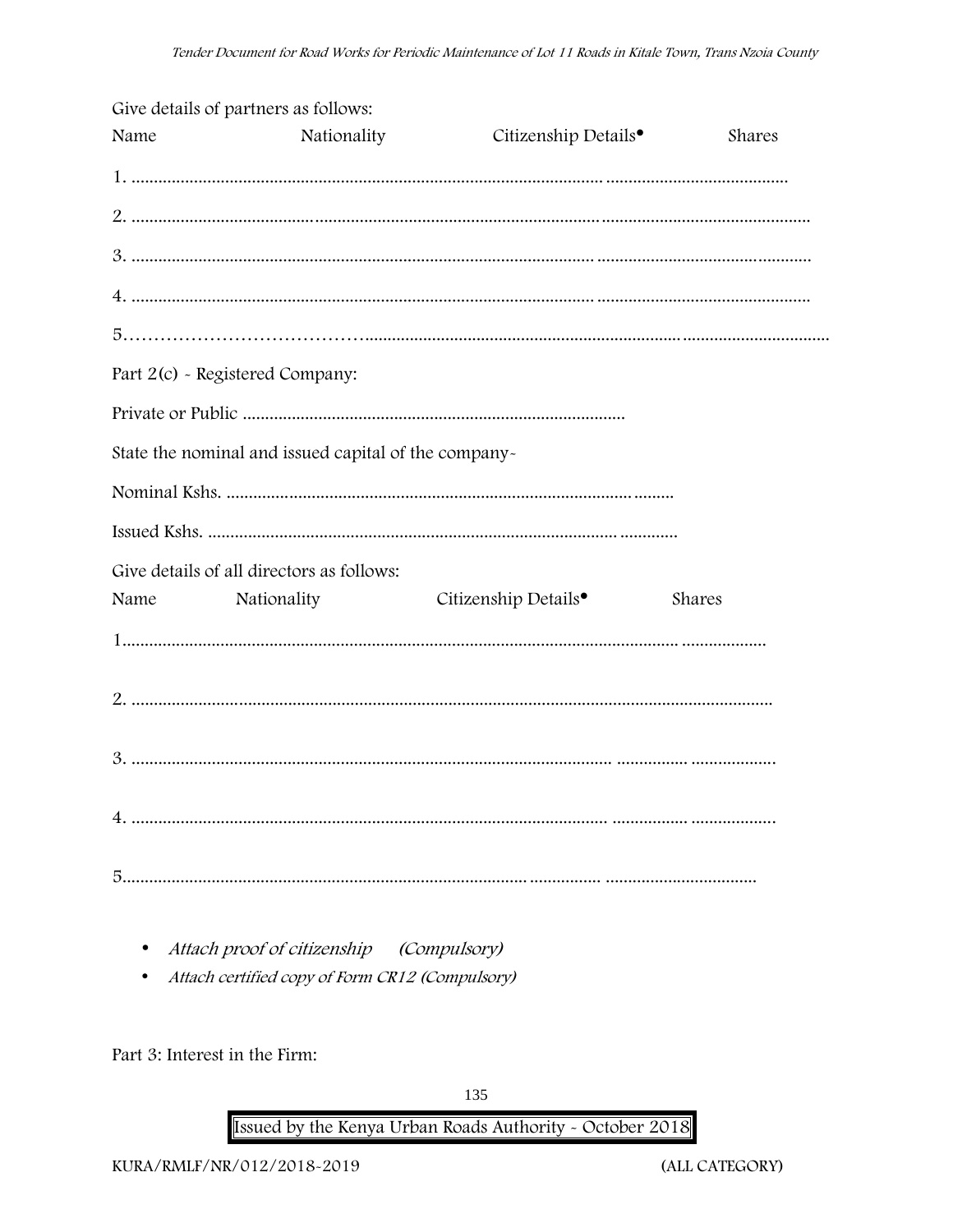Is there any person / persons in the Kenya Urban Roads Authority (KURA) who has interest in this firm? Yes /No\*\*………………………….

I certify that the information given above is correct.

............................... .............................................................. Date Signature of Bidder

**\*\* Delete as necessary**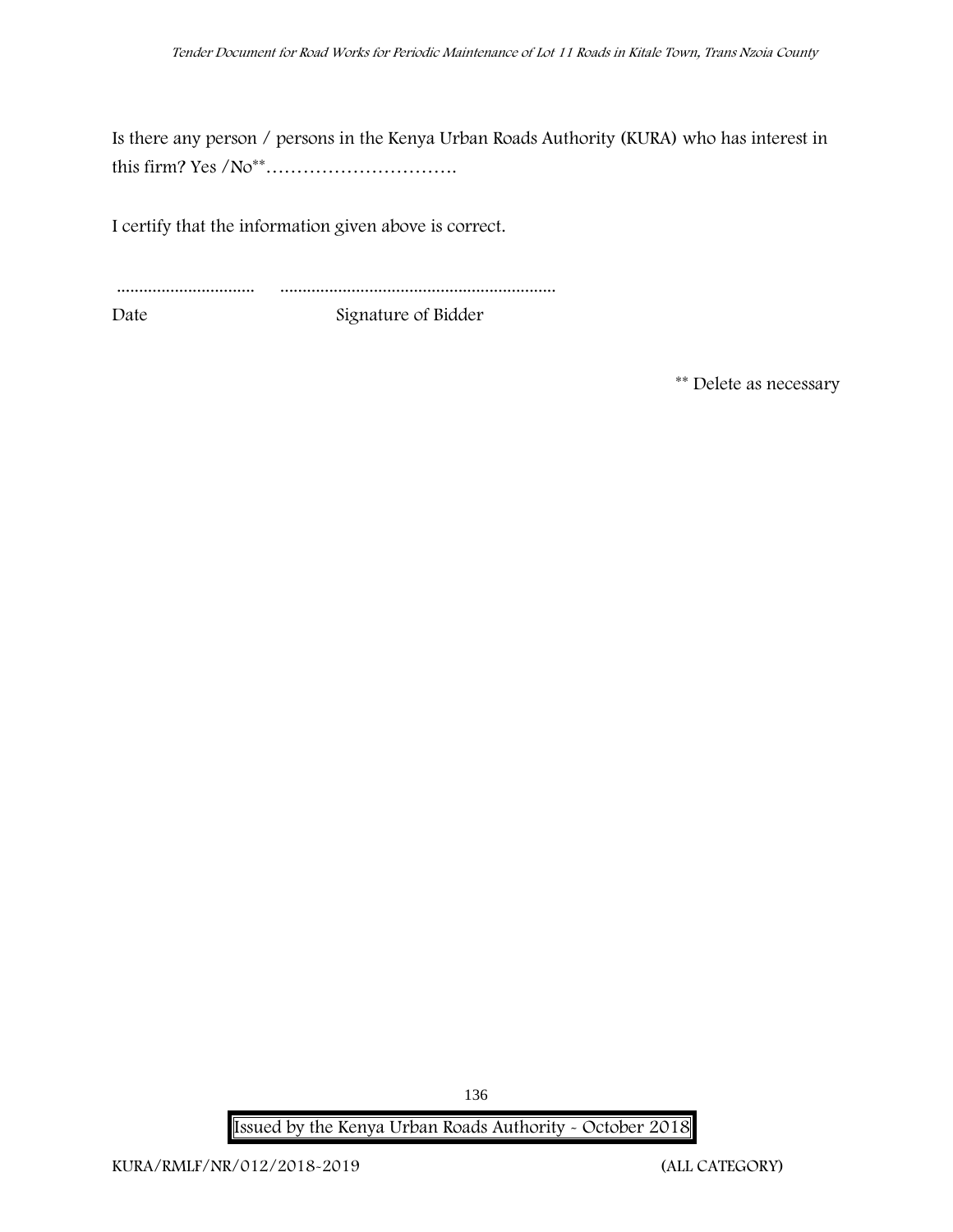### **SCHEDULE 2: FORM OF WRITTEN POWER OF ATTORNEY**

The Bidder shall state here below the name(s) and address of his representative(s) who is/are authorized to receive on his behalf correspondence in connection with the Bid.

………………………………………………………….. (Name of Bidder's Representative in block letters)

………………………………………………………….. (Address of Bidder's Representative)

………………………………………………………….. (Signature of Bidder's Representative)

Alternate:

………………………………………………………….. (Name of Bidder's Representative in block letters)

………………………………………………………….. (Address of Bidder's Representative)

……………………………………………………………………… (Signature of Bidder's Representative)

\*To be filled by all Bidders.

\*Both representative and alternate **must** attach copy of National Identification card or Passport.

137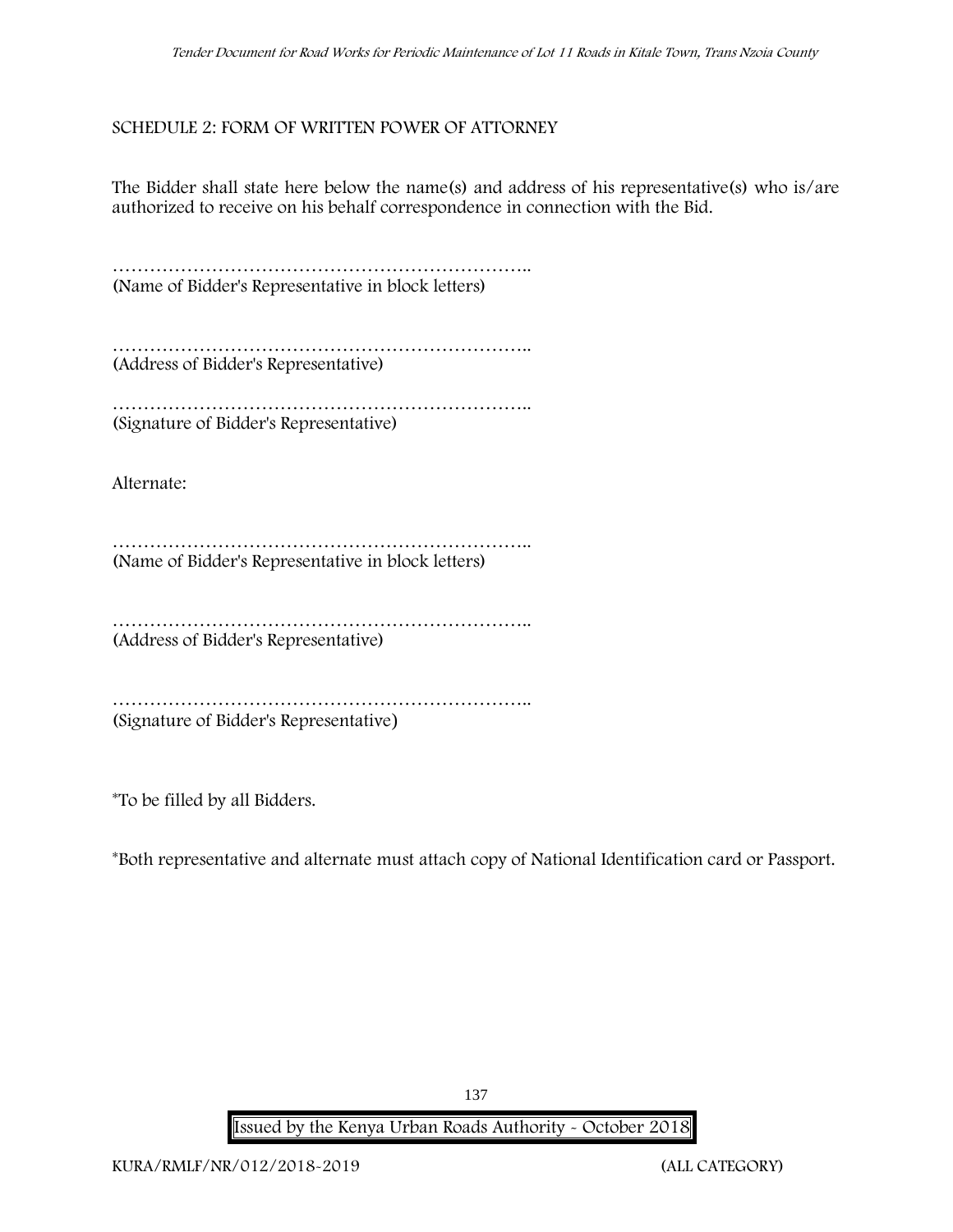**SCHEDULE 3: CERTIFICATE OF BIDDER'S VISIT TO SITE**

This is to certify that [*Name/s*]…………………………………………………………………………………… …………………………………………………………………. Being the authorized representative/Agent of [*Name of bidder*] ………………………………………………………………………………………………… participated in the organised inspection visit of the site of the works for the **PERIODIC MAINTENANCE OF LOT 11 ROADS IN KITALE TOWN, TRANS NZOIA COUNTY** held on………………………..day of……………………………20………………………. Signed………………………………………………………………………………………….. (Employer's Representative) ……………………………………………………………………………….………………… ……………………………………… ………………………………….. (Name of Employer's Representative) (Designation)

NOTE: This form is to be completed at the time of the organized site visit.

**Issued by the Kenya Urban Roads Authority - October 2018**

138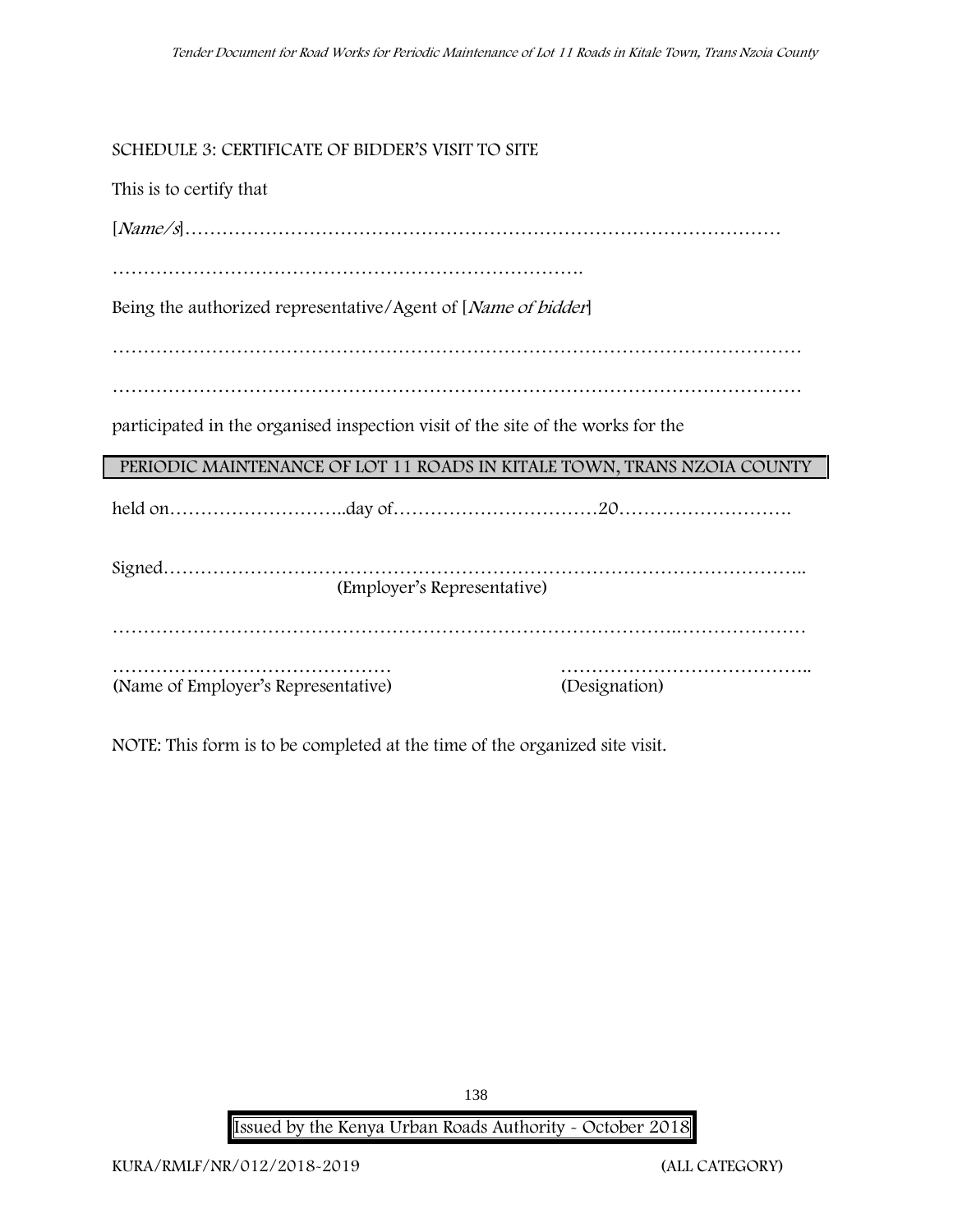| commence<br>)<br>Arrival on<br>Date of<br>Project<br>(Days<br>after                                                                                                                                                                                                                                                                |        |  |  |  |  |
|------------------------------------------------------------------------------------------------------------------------------------------------------------------------------------------------------------------------------------------------------------------------------------------------------------------------------------|--------|--|--|--|--|
| Rating<br>Power                                                                                                                                                                                                                                                                                                                    |        |  |  |  |  |
| Imported<br>Owned,<br>Leased/                                                                                                                                                                                                                                                                                                      |        |  |  |  |  |
| Sourc<br>$\mathbf 0$                                                                                                                                                                                                                                                                                                               |        |  |  |  |  |
| Imported)<br>Estimated<br>Mombasa<br>(If to be<br>Value<br>5H                                                                                                                                                                                                                                                                      |        |  |  |  |  |
| Capacity<br>t or $m^3$                                                                                                                                                                                                                                                                                                             |        |  |  |  |  |
| Used<br>New<br>or                                                                                                                                                                                                                                                                                                                  |        |  |  |  |  |
| Manufactur<br>Year of<br>$\mathbf{o}$                                                                                                                                                                                                                                                                                              |        |  |  |  |  |
| 258                                                                                                                                                                                                                                                                                                                                |        |  |  |  |  |
| Descriptio<br>n Type,<br>Model,<br>Make                                                                                                                                                                                                                                                                                            |        |  |  |  |  |
| SCHEDULE 4: MAJOR ITEMS OF CONSTRUCTION PLANT AND EQUIPMENT                                                                                                                                                                                                                                                                        |        |  |  |  |  |
| The Bidder shall enter in this schedule all major items of plant and equipment which he<br>proposes to bring to site. Only reliable plant in good working order and suitable for the work<br>required of it shall be shown on this Schedule. Summary of the same shall be entered in Section<br>5: Qualification Criteria, Part 7. |        |  |  |  |  |
| I certify that the above information is correct.                                                                                                                                                                                                                                                                                   |        |  |  |  |  |
| (Signature of Bidder)                                                                                                                                                                                                                                                                                                              | (Date) |  |  |  |  |

#### **SCHEDULE 4: MAJOR ITEMS OF CONSTRUCTION PLANT AND EQUIPMENT**

139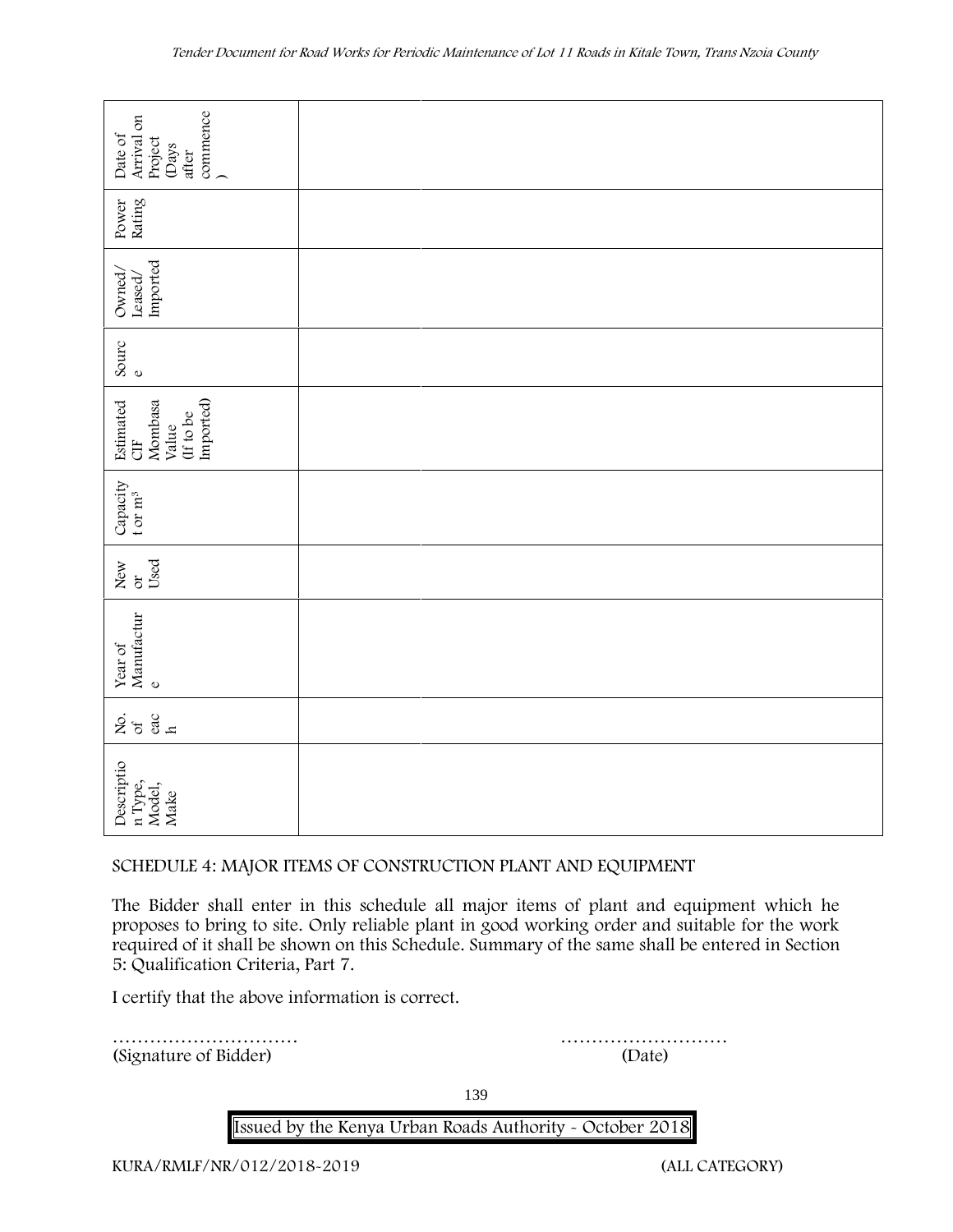### **SCHEDULE 5: KEY PERSONNEL**

| <b>DESIGNATION</b>                                           | <b>NAME</b> | <b>NATIONALITY</b> | SUMMARY OF QUALIFICATIONS AND<br><b>EXPERIENCE</b> |                                |                                 |
|--------------------------------------------------------------|-------------|--------------------|----------------------------------------------------|--------------------------------|---------------------------------|
|                                                              |             |                    | Qualifications                                     | General<br>Experience<br>(Yrs) | Specific<br>Experience<br>(Yrs) |
|                                                              |             |                    |                                                    |                                |                                 |
| Headquarters                                                 |             |                    |                                                    |                                |                                 |
| Partner/Director<br>or other key staff<br>(give designation) |             |                    |                                                    |                                |                                 |
| Site Office                                                  |             |                    |                                                    |                                |                                 |
| 1. Site Agent                                                |             |                    |                                                    |                                |                                 |
| 2. Site Surveyor                                             |             |                    |                                                    |                                |                                 |
| 3. Foreman                                                   |             |                    |                                                    |                                |                                 |
|                                                              |             |                    |                                                    |                                |                                 |

**Note:** The Bidder shall list in this schedule the key personnel he will employ from the Contractor's headquarters and from the Contractor's site office to direct and execute the work together with their qualifications, experience, position held and nationality in accordance with Clause 15.2 and 16.3 of the Conditions of Contract Part II (where required, use separate sheets to add extra data for column 4). Bidders shall attach certified copies of academic certificates, and CVs of all key staff.

I certify that the above information is correct.

………………………… ……………………… (Signature of Bidder) (Date)

140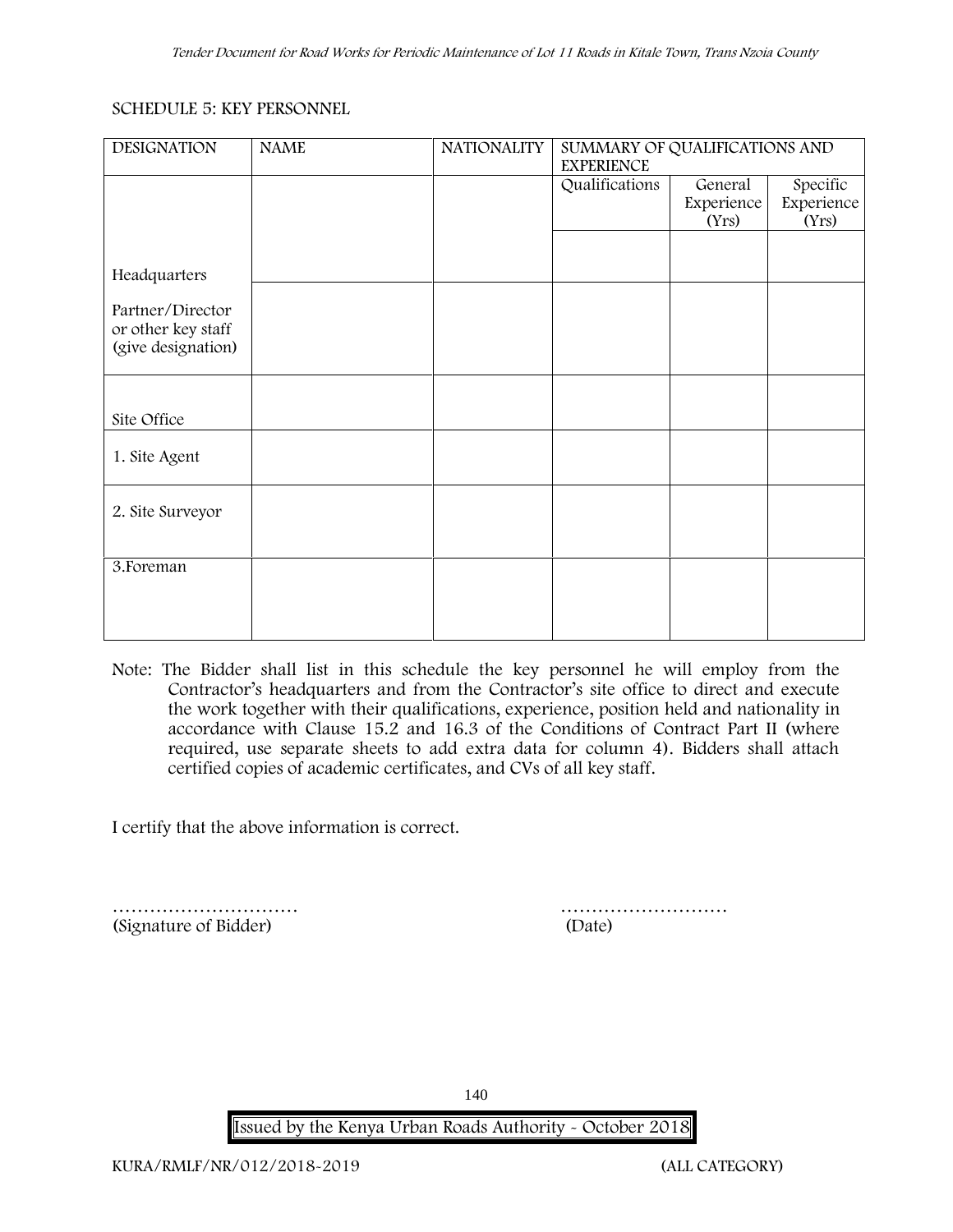### **SCHEDULE 6: SCHEDULE OF ROADWORKS CARRIED OUT BY THE BIDER IN THE LAST THREE YEARS**

### **SCHEDULE 6A: COMPLETED WORKS**

| DESCRIPTION OF WORKS | NAME OF CLIENT | VALUE OF<br>WORKS (KSHS) * | YEAR COMPLETED/<br><b>REMARKS</b> |
|----------------------|----------------|----------------------------|-----------------------------------|
|                      |                |                            |                                   |
|                      |                |                            |                                   |
|                      |                |                            |                                   |
|                      |                |                            |                                   |
|                      |                |                            |                                   |
|                      |                |                            |                                   |
|                      |                |                            |                                   |
|                      |                |                            |                                   |
|                      |                |                            |                                   |
|                      |                |                            |                                   |
|                      |                |                            |                                   |
|                      |                |                            |                                   |
|                      |                |                            |                                   |
|                      |                |                            |                                   |

**Note:** Bidders shall attach certified copies of letters of award (for each listed project), certified copies of completion certificates.

I certify that the above works were successfully carried out by this Bidder.

………………………… ………………………

(Signature of Bidder) (Date) \* **Value in KShs using Central Bank of Kenya mean exchange rate at a reference date 7 days before date of BID opening**

141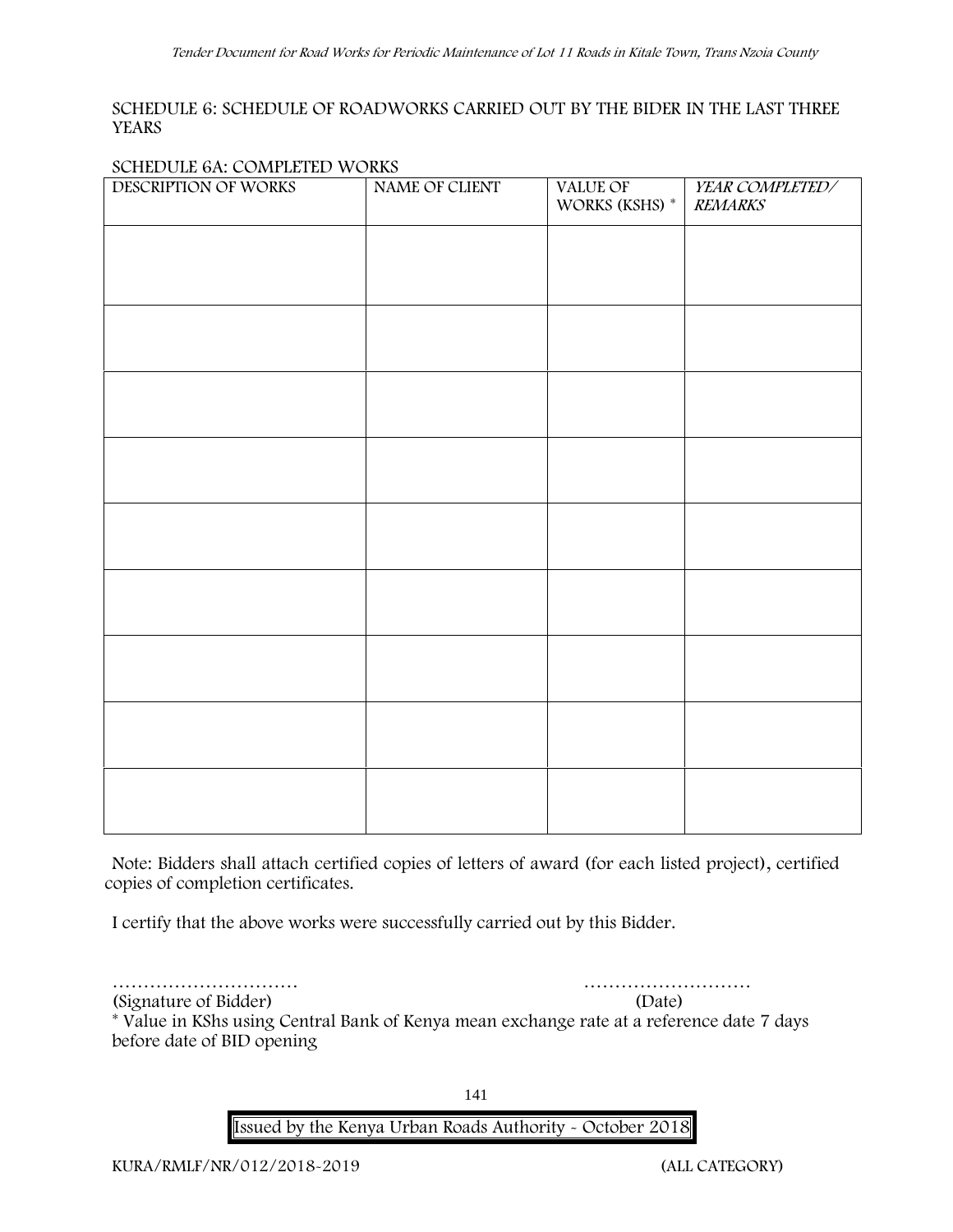### **SCHEDULE 6B: NON-COMPLETED WORKS BEYOND COMPLETION DATE**

| DESCRIPTION OF WORKS | NAME OF CLIENT | VALUE OF<br>WORKS (KSHS) <sup>*</sup> | YEAR COMPLETED/<br><b>REMARKS</b> |
|----------------------|----------------|---------------------------------------|-----------------------------------|
|                      |                |                                       |                                   |
|                      |                |                                       |                                   |
|                      |                |                                       |                                   |
|                      |                |                                       |                                   |
|                      |                |                                       |                                   |
|                      |                |                                       |                                   |
|                      |                |                                       |                                   |
|                      |                |                                       |                                   |
|                      |                |                                       |                                   |
|                      |                |                                       |                                   |
|                      |                |                                       |                                   |
|                      |                |                                       |                                   |
|                      |                |                                       |                                   |
|                      |                |                                       |                                   |
|                      |                |                                       |                                   |
|                      |                |                                       |                                   |
|                      |                |                                       |                                   |

**Note:** Bidders shall attach certified copies of letters of award (for each listed project), certified evidence for executed works for non-completed projects e.g. copy of recent payment certificate.

I certify that the above works were successfully carried out by this Bidder.

………………………… ……………………… (Signature of Bidder) (Date)

\* **Value in KShs using Central Bank of Kenya mean exchange rate at a reference date 7 days before date of BID opening**

142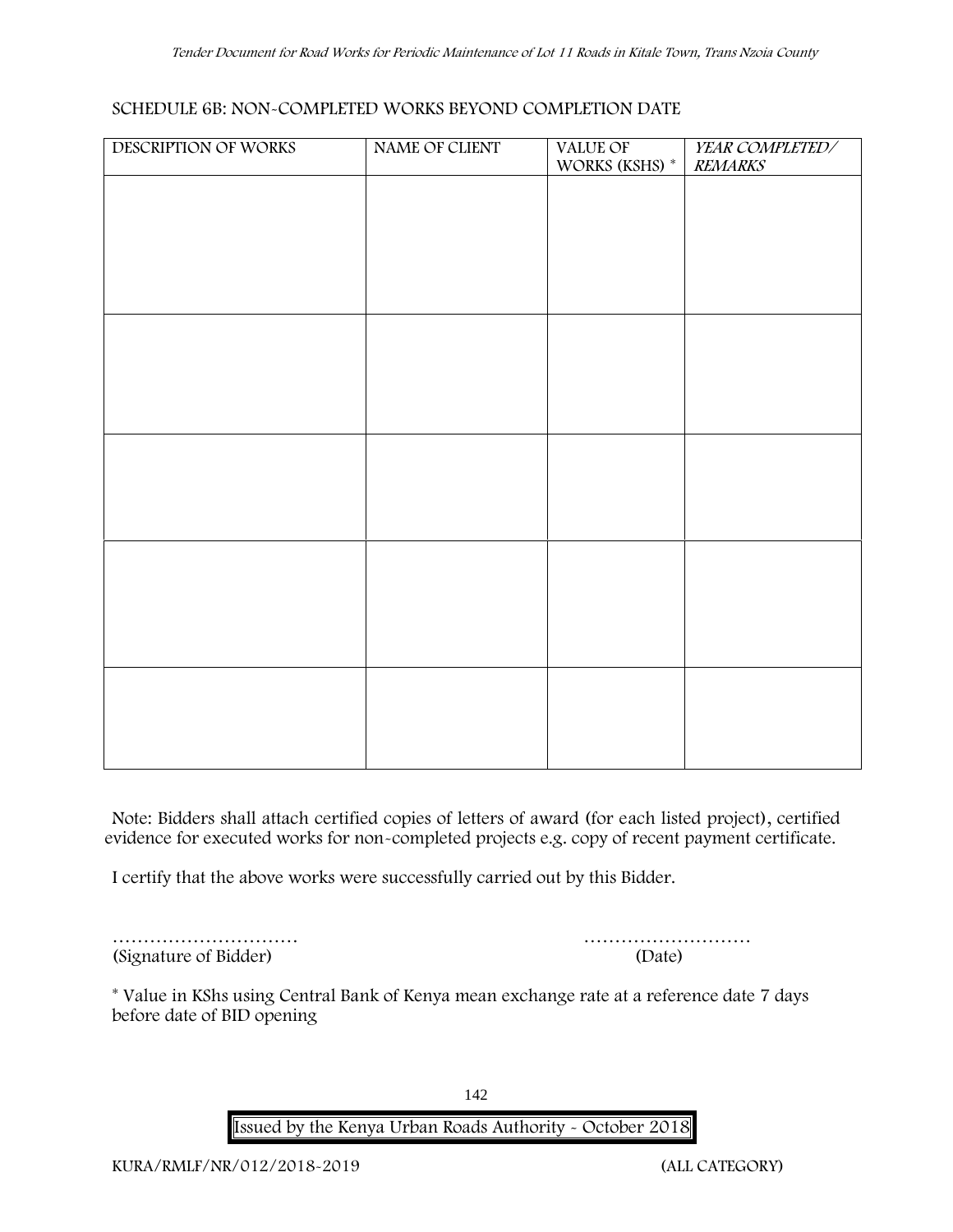### **SCHEDULE 6C: SPECIFIC EXPERIENCE**

| DESCRIPTION OF WORKS | NAME OF CLIENT | VALUE OF<br>WORKS (KSHS) * | YEAR COMPLETED/<br><b>REMARKS</b> |
|----------------------|----------------|----------------------------|-----------------------------------|
|                      |                |                            |                                   |
|                      |                |                            |                                   |
|                      |                |                            |                                   |
|                      |                |                            |                                   |
|                      |                |                            |                                   |
|                      |                |                            |                                   |
|                      |                |                            |                                   |
|                      |                |                            |                                   |
|                      |                |                            |                                   |
|                      |                |                            |                                   |
|                      |                |                            |                                   |
|                      |                |                            |                                   |
|                      |                |                            |                                   |
|                      |                |                            |                                   |
|                      |                |                            |                                   |
|                      |                |                            |                                   |
|                      |                |                            |                                   |

**Note:** Bidders shall attach certified copies of letters of award (for each listed project), certified evidence for executed works for non-completed projects e.g. copy of recent payment certificate.

I certify that the above works were successfully carried out by this Bidder.

………………………… ……………………… (Signature of Bidder) (Date)

\* **Value in KShs using Central Bank of Kenya mean exchange rate at a reference date 7 days before date of BID opening**

143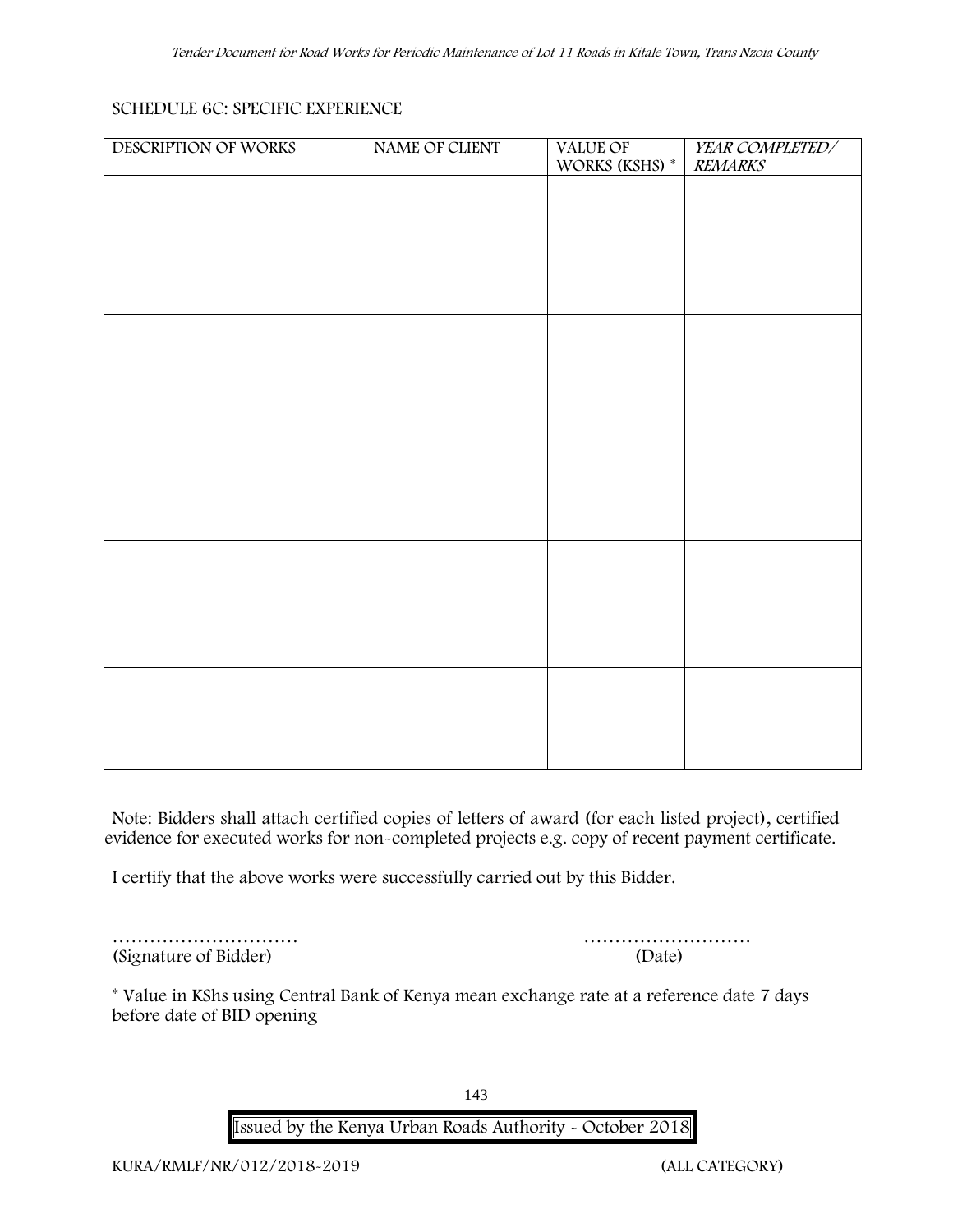### **SCHEDULE 7: SCHEDULE OF ONGOING PROJECTS**

| <b>DESCRIPTION OF</b><br><b>WORKS</b> | <b>NAME OF</b><br><b>CLIENT</b> | DATE OF<br>COMMENC<br><b>EMENT</b> | DATE OF<br>COMPLETION | VALUE OF<br>WORKS (KSHS) | <b>VALUE</b><br>COMPLETED<br>UP TO DATE<br>$\%$ | PHYSICALLY<br>COMPLETED<br>UP TO DATE<br>$\%$ |  |
|---------------------------------------|---------------------------------|------------------------------------|-----------------------|--------------------------|-------------------------------------------------|-----------------------------------------------|--|
|                                       |                                 |                                    |                       |                          |                                                 |                                               |  |
|                                       |                                 |                                    |                       |                          |                                                 |                                               |  |
|                                       |                                 |                                    |                       |                          |                                                 |                                               |  |
|                                       |                                 |                                    |                       |                          |                                                 |                                               |  |
|                                       |                                 |                                    |                       |                          |                                                 |                                               |  |
|                                       |                                 |                                    |                       |                          |                                                 |                                               |  |

**Note:** 1. Bidders shall attach certified copies of letters of award (for each listed project) and any certified evidence for executed works e.g copy of recent payment certificate.

2. Bidders must indicate all their on-going works as at the time of bidding. Any non disclosure shall constitute non-responsiveness)

I certify that the above works are being carried out by me and that the above information is correct.

(Signature of Bidder)

musical contract the contract of Bidder) and the contract of Bidder (Date)

144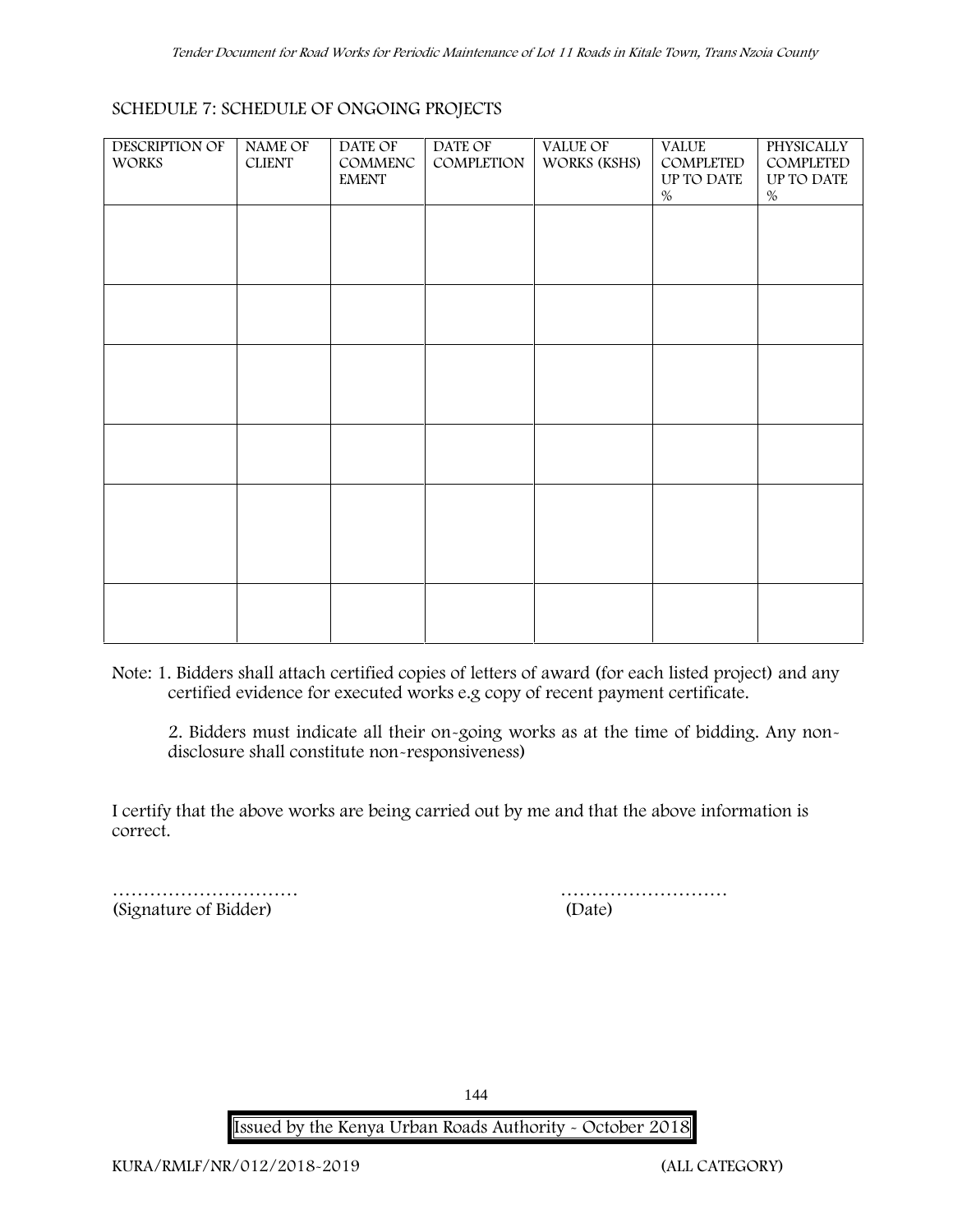## **SCHEDULE 8: FINANCIAL STANDING**

- 1 Submit copies of audited profit and loss statements and balance sheet for the last five calendar years and estimated projection for the next two years with certified English translation where appropriate.
- 2 Give turnover figures for each of the last two (2) financial years. Quote in millions and decimal thereof.

|                               | Year 1(2016) | Year 2(2017) |
|-------------------------------|--------------|--------------|
|                               | Ksh.         | Ksh.         |
| Road works                    |              |              |
| Other civil Engineering works |              |              |
| Other (specify)               |              |              |
| Total                         |              |              |

## SUMMARY OF ASSETS AND LIABILTIES OF THE AUDITED FINANCIAL STATEMENTS OF THE LAST TWO (2) FINANCIAL YEARS.

|                              | Year 1(2016) | Year 2(2017) |
|------------------------------|--------------|--------------|
|                              | KShs.        | KShs.        |
| 1. Total Assets              |              |              |
| 2. Current Assets            |              |              |
| 3. Bank Credit Line Value    |              |              |
| 4. Total Liabilities         |              |              |
| 5. Current Liabilities       |              |              |
| 6. Net Worth $(1-4)$         |              |              |
| 7. Working capital $(2+3-4)$ |              |              |

(a) Name/Address of Commercial Bank providing credit line

- 
- (b) Total amount of credit line KShs………………………………………………

Attach a certified copy of Undertaking of the Bank to provide the credit.

(c) Attach bank statements for the last six (6) months

145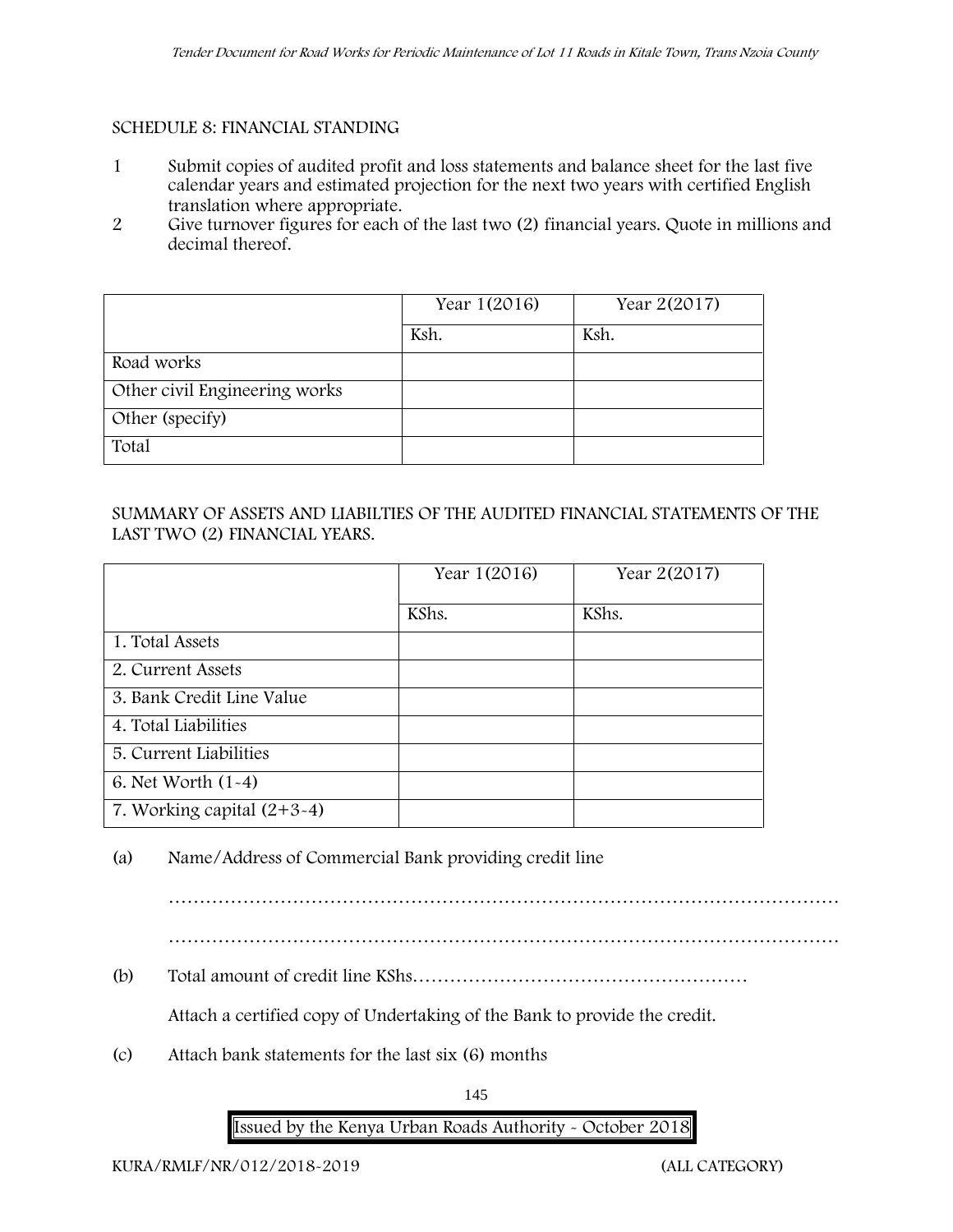### **SCHEDULE 9: OTHER SUPPLEMENTARY INFORMATION**

Financial reports for the last three years, balance sheets, profit and loss statements, auditors' reports etc. List them below and attach copies. ………………………………………………………………………………………………… ………………………………………………………………………………………………… ………………………………………………………………………………………………… ………………………………………………………………………………………………… Evidence of access to financial resources to meet the qualification requirements. Cash in hand, lines of credit etc. List below and attach copies of supporting documents ………………………………………………………………………………………………… …………………………………………………………………………………………………. …………………………………………………………………………………………………. ………………………………………………………………………………………………… Name, address, telephone, telex, fax numbers and email of the Bidders Bankers who may provide reference if contacted by the Contracting Authority. ………………………………………………………………………………………………. ………………………………………………………………………………………………. I certify that the above information is correct. ……………………………. …………………………………….. Date Signature of Bidder

(To be signed by authorized representative and officially stamped)

**SCHEDULE 10: LITIGATION HISTORY FORM**

146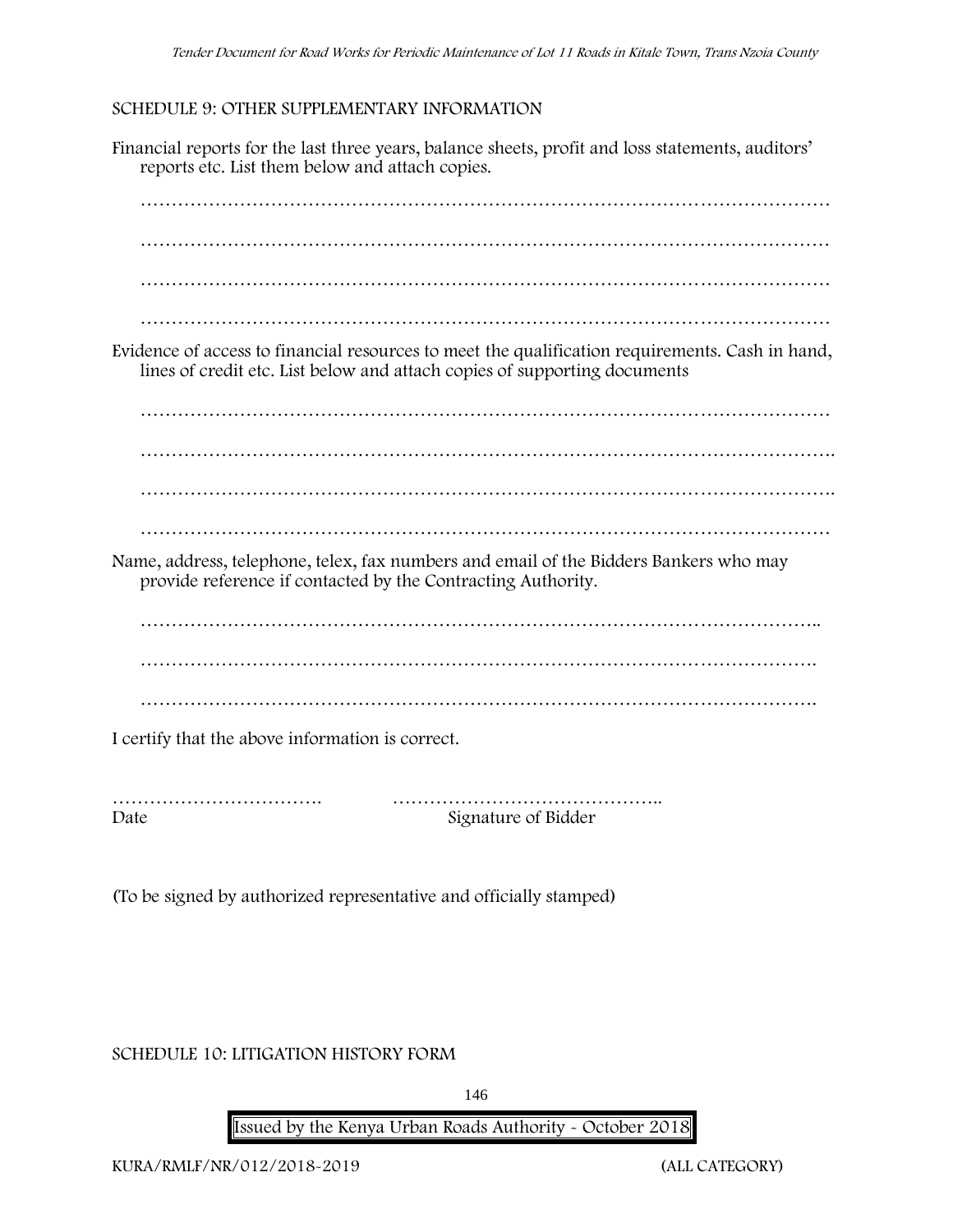Information on current litigation in which the Bidder is involved.

| <b>OTHER PARTY (IES)</b> | <b>CAUSE OF DISPUTE</b> | AMOUNT INVOLVED (KSHS) |
|--------------------------|-------------------------|------------------------|
|                          |                         |                        |
|                          |                         |                        |
|                          |                         |                        |
|                          |                         |                        |
|                          |                         |                        |

I certify that the above information is correct.

| Date | Signature of Bidder |
|------|---------------------|

(To be signed by authorized representative and officially stamped)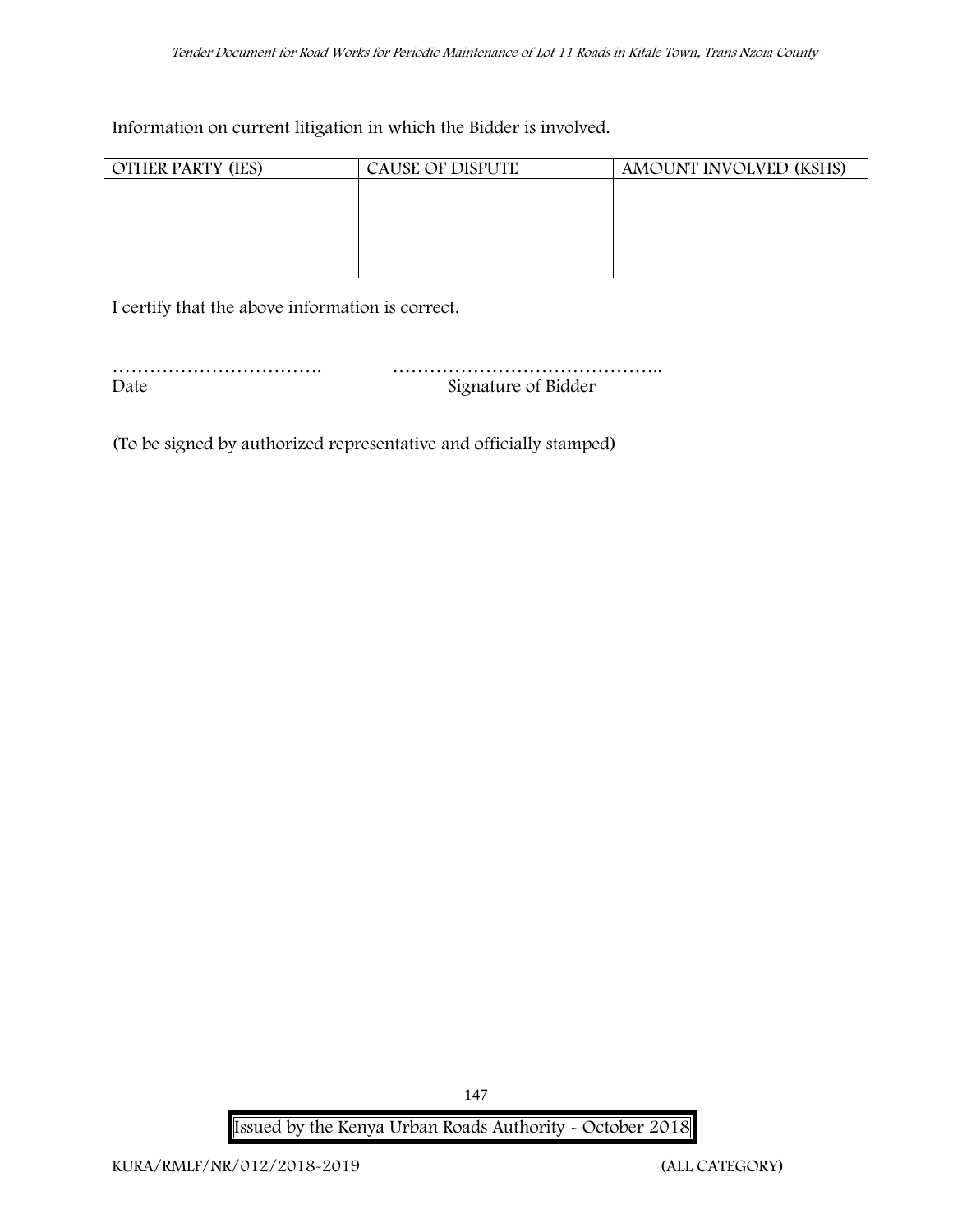**SCHEDULE 11: DECLARATION FORM FOR BANKRUPT OR INSOLVENT**

**AND DEBARMENT** Date To The Kenya Urban Roads Authority P.O Box 41727 – 00100, IKM Place, 5th Ngong Ave, Nairobi, KENYA. Ladies and Gentlemen, The Tenderer i.e. (full name and complete physical and postal address) ……………………………………………………………………………………………………… ……………………………………………………………………………………………………… ……………………declare the following: -

a) That I/ We have not been debarred from participating in public procurement by anybody, institution or person.

b) That I/ We have not been involved in and will not be involved in corrupt and fraudulent practices regarding public procurement anywhere.

c) That I/ We are not insolvent, in receivership, bankrupt or in the process of being wound up and is not the subject of legal proceedings relating to the foregoing.

d) That I/We are not under any ongoing investigation by the Ethics and Anti-Corruption Commission (EACC) for any corrupt and/or economic crimes or practices.

e) That I/ We are not associated with any other Tenderer participating in this Tender.

f) That I/We do hereby confirm that all the information given in this tender is accurate, factual and true to the best of our knowledge.

Yours sincerely,

……………………………………………………

Name of Tenderer

………………………………………………………………………………..

Signature of duly authorised person signing the Tender

…………………………………………………………………………..

Name and Capacity of duly authorised person signing the Tender

………………………………………

Stamp or Seal of Tenderer

148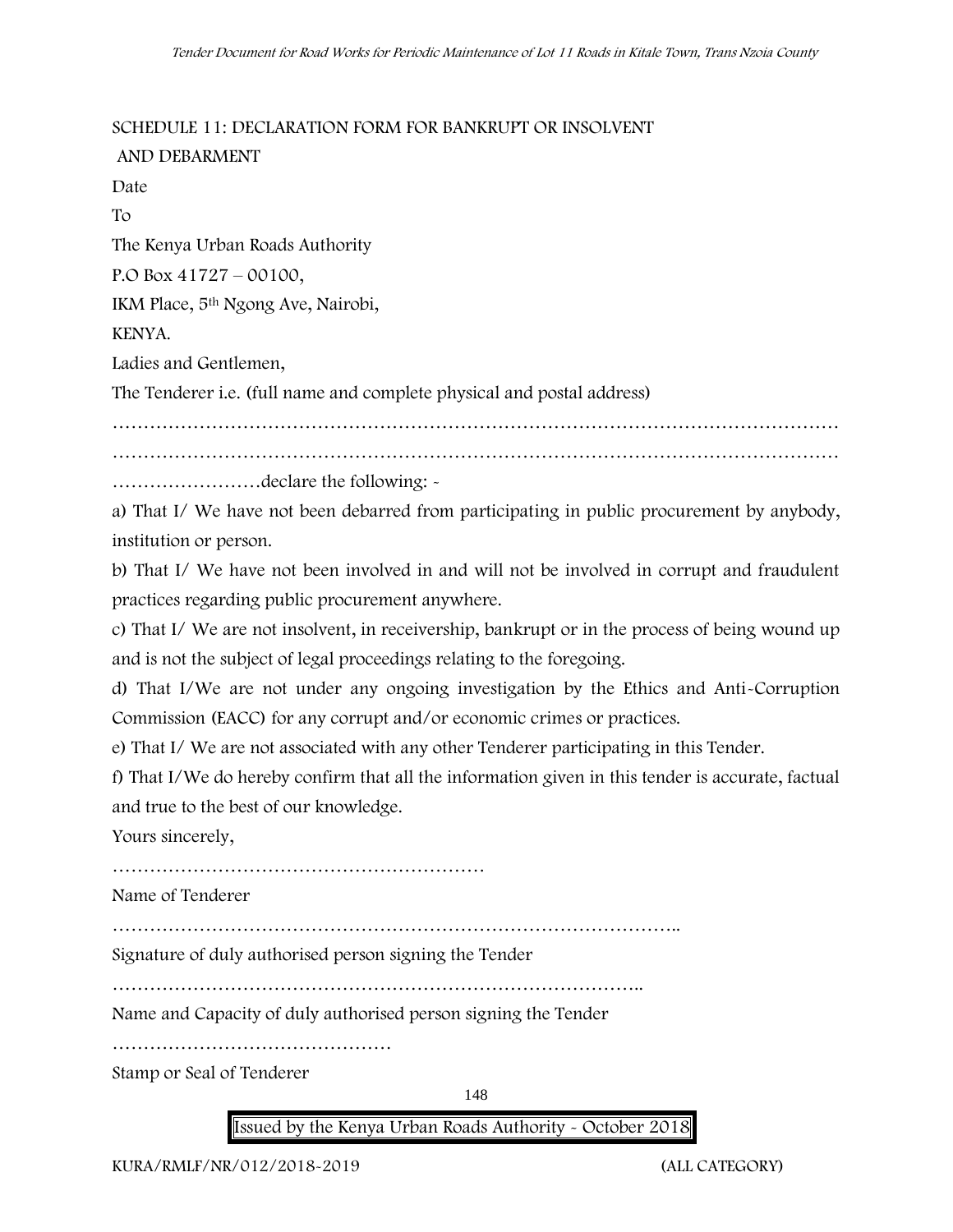## **SCHEDULE 12: ANTI CORRUPTION DECLARATION / COMMITMENT / PLEDGE FORM**

I/We …………………………………………………………………………… of Post Office Box …………………………………………………………. declare that I/ We recognize that Public Procurement is based on a free, fair and competitive tendering process which should not be open to abuse.

I/We ……………………………………………………………………….. Declare that I/We will not offer or facilitate, directly or indirectly, any inducement or reward to any public officer, their relations or business associates, in connection with tender No.

………………………………………………. for or in the subsequent performance of the contract if I/We am/are successful.

Signed by ……………………………… C.E.O. or Authorized

Representative. Name ……………………………………………..

Designation………………………………..

|--|

Date………………………………………..

**In case of sub-contracting**

Signed by ………………………………….. CEO of the firm to be subcontracted

Name……………………………………………

Designation……………………………………..

Signature………………………………….

Date………………………………………..

149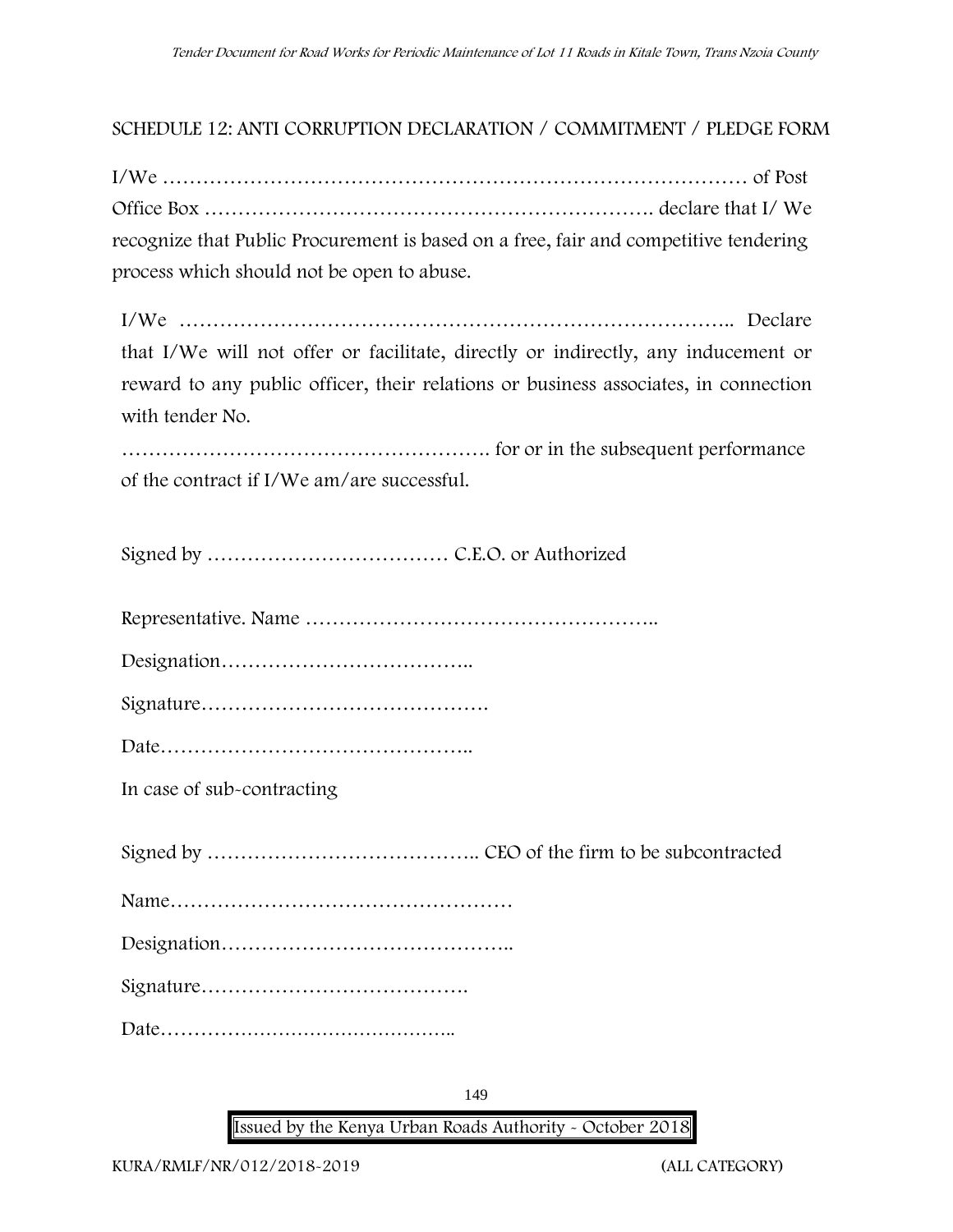# **SECTION XII: FORM OF AGREEMENT**

**Issued by the Kenya Urban Roads Authority - October 2018**

150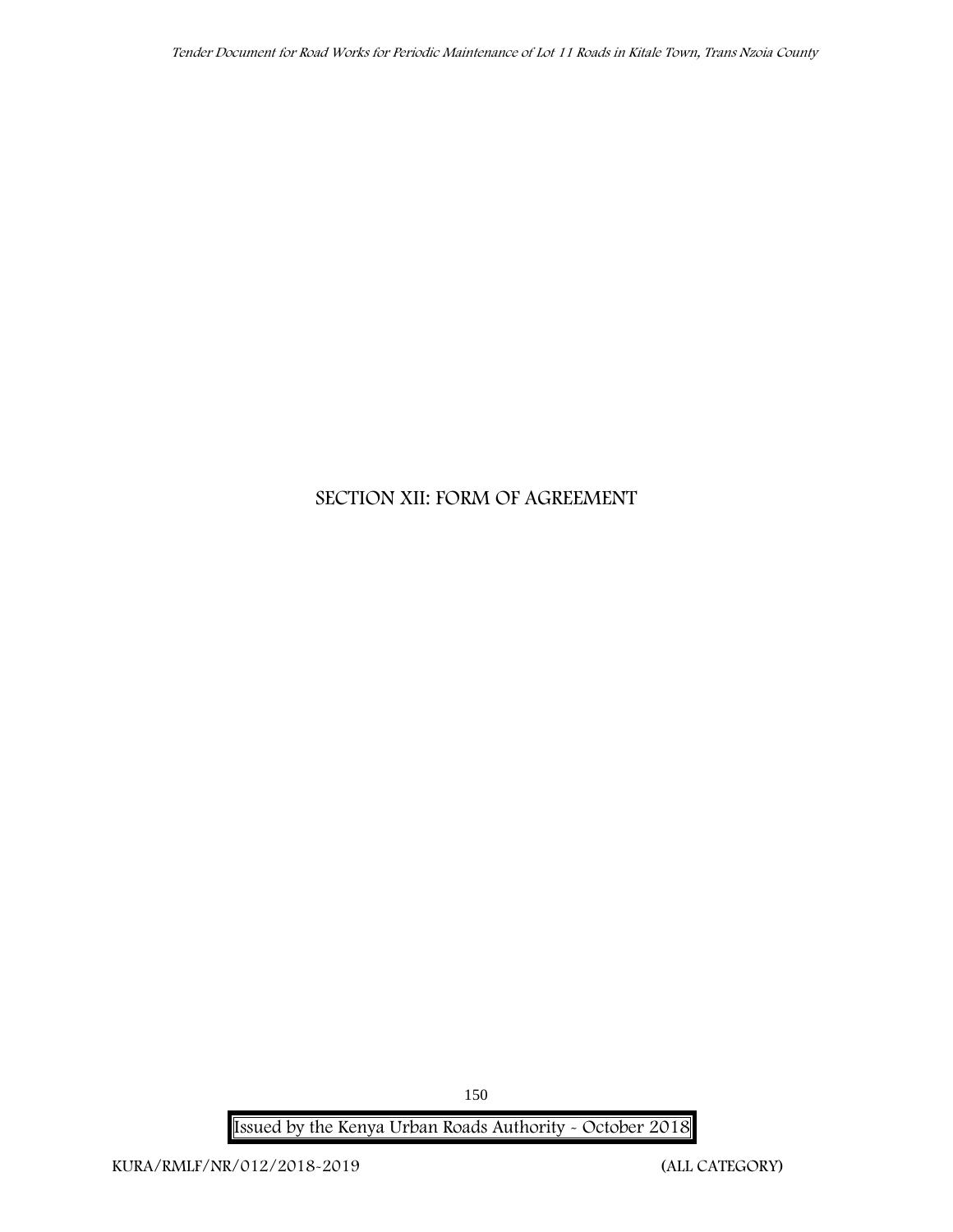**FORM OF AGREEMENT**

*\*\*(To be signed after the award of a contract)*

THIS AGREEMENT is made on the …………………… day of …………………. 20 …………… between the Kenya Urban Roads Authority of P. O. Box 41727-00100, Nairobi, Kenya hereinafter called "the

Employer" of the one part and M/S ................................................................................. (Contractor) of P. O . .................................................... (address) hereinafter called "the

Contractor" of the other part.

WHEREAS the Employer is desirous that certain works should be executed, viz.

#### **PERIODIC MAINTENANCE OF LOT 11 ROADS IN KITALE TOWN, TRANS NZOIA COUNTY; CONTRACT NO. KURA/RMLF/NR/012/2018-2019**

and has a Contract with the Contractor for the execution completion and maintenance of such works in the region NOW THIS AGREEMENT WITNESSETH as follows:

In this agreement words and expressions shall have the same meanings as are respectively assigned to them in the Conditions of Contract hereinafter referred to.

The following document shall be deemed to form and be read and construed as part of this Agreement, viz.:

- The form of bid dated………………………….
- The Conditions of Contract (FIDIC IV) Part 2
- The Conditions of Contract (FIDIC IV) Part 1
- The Special Specification
- The Standard Specifications
- The Priced Bill of Quantities
- The Letter of Award and Acceptance
- Schedules of Supplementary Information
- -The Drawings
- -Other documents as may be agreed and listed

All aforesaid documents are hereinafter referred to as "The Contract".

In consideration of the payment to be made by the Employer to the Contractor, the Contractor hereby covenants with the Employer to execute, complete and maintain the works in conformity in all respects with the provisions of the Contract.

The Employer hereby covenants to pay the Contractor in consideration of the execution, completion and maintenance of the works the Contract Price at the times and in the manner prescribed by the Contract.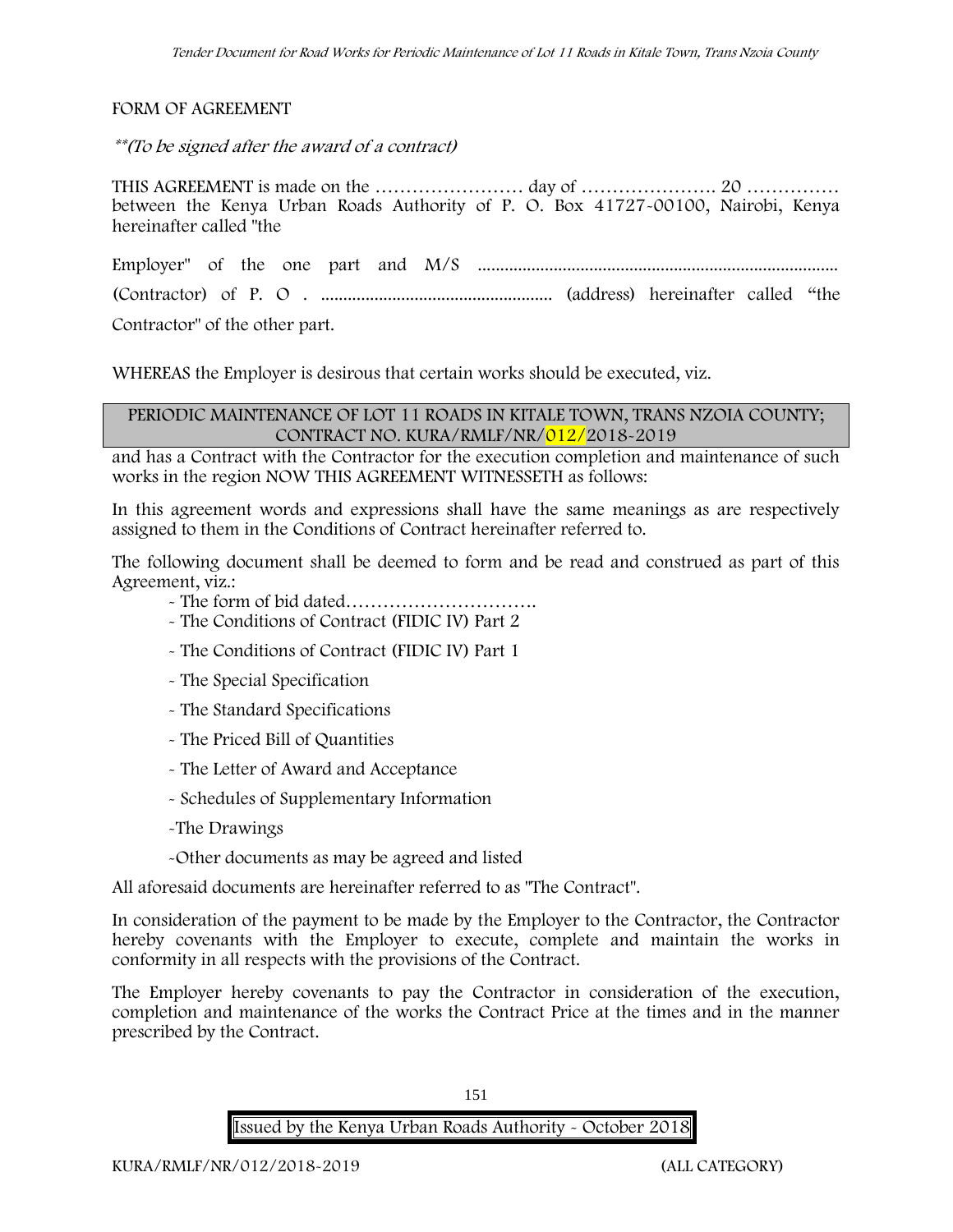IN WITNESS WHEREOF the parties have hereunto set their respective hands on the day and year first above written.

#### **SIGNED SEALED AND DELIVERED**

By the said Employer: ………………………………………………Date.........…….... (Director General, Kenya Urban Roads Authority) For and on behalf of the said Employer In the presence of: ……………………………………………………….. (Name and Designation of Witness) …………………………………………………Date………………… (Signature of Witness) ……………………………………………………….. (Address Of witness) By the said Contractor:

……………………………………………Date…………………. (Signature)

> ……………………………………………... (Name of the Director)

In the presence of: ……………………………………………………….. (Name and Designation of Witness)

> ……………………………………………………….. (Signature of Witness)

……………………………………………………….. (Address Of witness)

152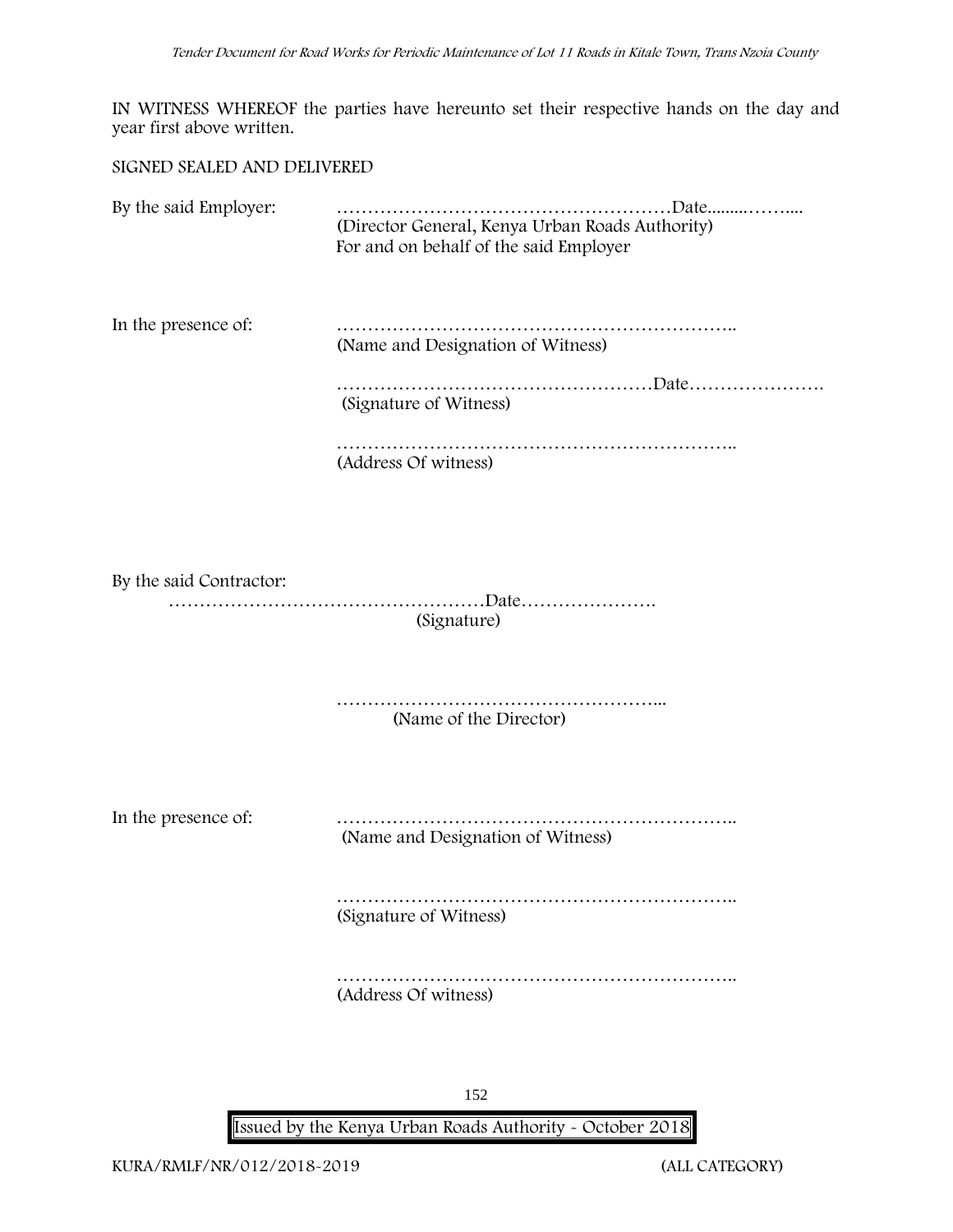# **SECTION XIII: FORM OF PERFORMANCE BANK GUARANTEE (UNCONDITIONAL)**

**Issued by the Kenya Urban Roads Authority - October 2018**

153